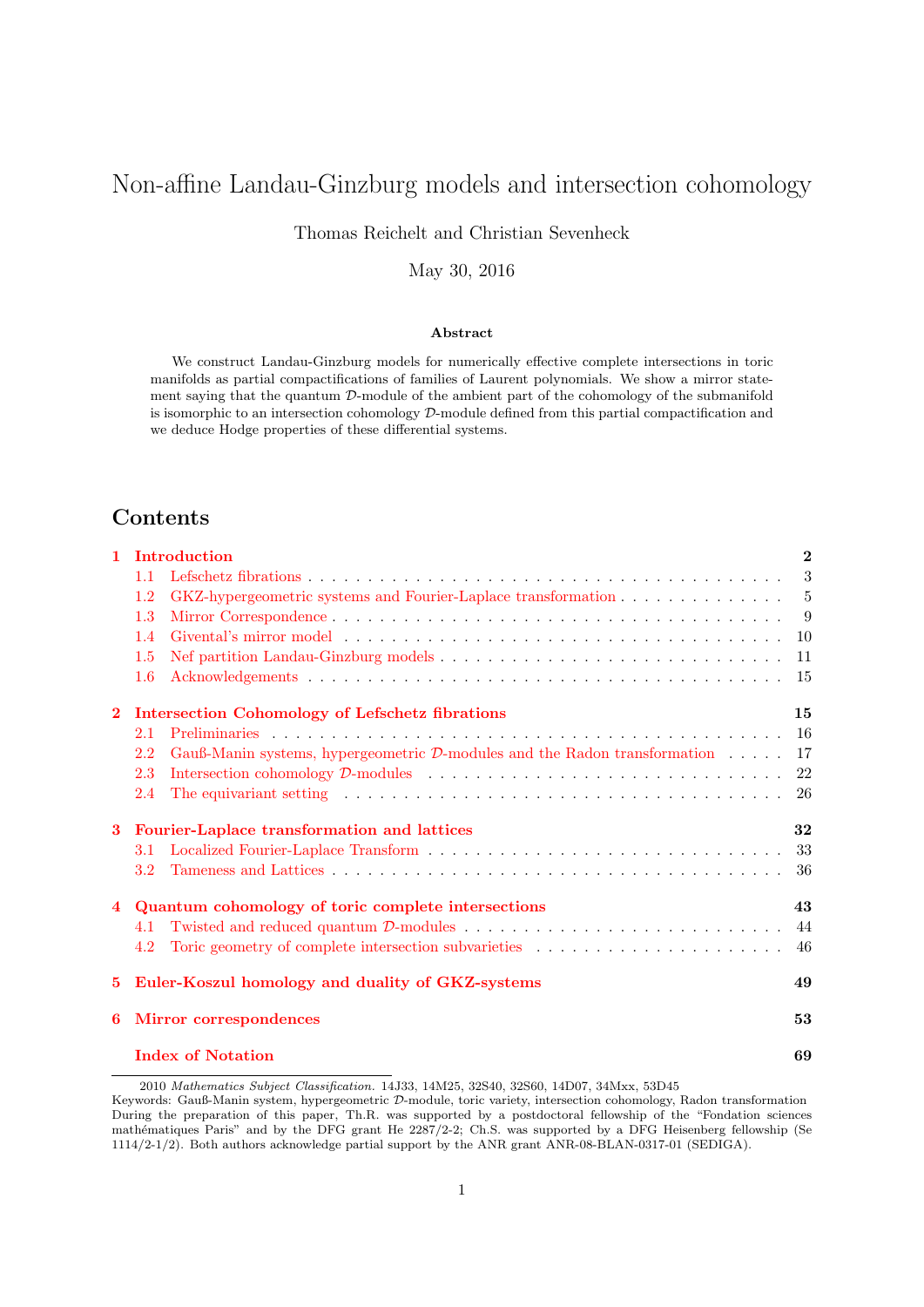## <span id="page-1-0"></span>1 Introduction

The aim of this paper is the construction of a mirror model for complete intersections in smooth toric varieties. We consider the case where these subvarieties have a numerically effective anticanonical bundle. This includes in particular toric Fano manifolds, whose mirror is usually described by oscillating integrals defined by a family of Laurent polynomials and also the most prominent and classical example of mirror symmetry, namely, that of Calabi-Yau hypersurfaces in toric Fano manifolds. Here the mirror is a family of Calabi-Yau manifolds and the mirror correspondence involves the variation of Hodge structures defined by this family. One interesting feature of our results is that these apparently rather different situations occur as special cases of a general mirror construction, called non-affine Landau-Ginzburg model.

It is well-known that quantum cohomology theories admit expressions in terms of certain differential systems, called quantum D-modules. This yields a convenient framework in which mirror symmetry is stated as an equivalence of such systems. Moreover, Hodge theoretic aspects of mirror correspondences can be incorporated using the machinery of (mixed) Hodge modules. However, quantum D-modules have usually irregular singularities, except in the Calabi-Yau case. In our mirror construction, this corresponds to the fact that we let the Fourier-Laplace functor act on various regular D-modules obtained from the Landau-Ginzburg model.

The quantum cohomology of a smooth complete intersection (which in our case is given as the zero locus of a generic section of a vector bundle) can be computed using the so-called Euler-twisted Gromov-Witten invariants. Basically, these are integrals over moduli spaces of stable maps of pull-backs of cohomology classes on the variety and of the Euler class of the vector bundle. It is well known (see [\[Kon95,](#page-71-0) [Pan98,](#page-71-1) [Giv98b\]](#page-70-0) and also  $\text{[Iri11]}$  as well as  $\text{[MM11]}$  for more recent accounts) that the *ambient part* of the quantum cohomology of the subvariety (consisting of those classes which are induced from cohomology classes of the ambient variety), is given as a quotient of the Euler-twisted quantum cohomology.

From the combinatorial toric data of this vector bundle, we construct in a rather straightforward manner an affine Landau-Ginzburg model, which is a family of Laurent polynomials. The Euler-twisted quantum D-module (which encodes the above mentioned Euler-twisted Gromov-Witten invariants) can then be shown to be isomorphic a certain proper FL-transformed *Gauß-Manin system*, namely, the Fourier-Laplace transformation of the top cohomology group of the compactly supported direct image complex (in the sense of D-modules) of this affine Landau-Ginzburg model. On the other hand we show that the Euler<sup>-1</sup>-twisted quantum D-module which encodes the so-called local Gromov-Witten invariants is isomorphic to the usual FL-transformed Gauß-Manin system.

The actual non-affine Landau Ginzburg model is constructed by a certain partial compactification of the affine one, which yields a family of projective varieties. Our main result is Theorem [6.13](#page-64-0) (which also contains the above mirror statements on twisted resp. local quantum D-modules), it states that the ambient quantum D-module is isomorphic to a Fourier-Laplace transform of the direct image of the intersection cohomology D-module of the total space of this family, notice that this total space is usually not smooth.

One of the big advantages of using this singular variety together with the intersection cohomology Dmodule is the fact that we do not need any kind of resolutions. In particular, we do not need to construct (or suppose the existence of) crepant resolutions like in  $[\text{Bat94}]$ . Notice also that  $[\text{Iri11}]$  discusses Landau-Ginzburg models of a more special class of subvarieties in toric orbifolds (the so-called nef partitions). In that paper, a mirror statement is shown in terms of A- resp. B-periods, but this construction needs a hypothesis on the smoothness of a certain complete intersection (given as the intersection of fibres of several Laurent polynomials, see section 5.2 of loc.cit.). Some more remarks on the nef-partition model and how it relates to our construction can be found in subsection [1.5](#page-10-0) below.

We will show that the direct image of the intersection cohomology  $\mathcal{D}$ -module of the total space is itself (modulo some irrelevant free O-modules) an intersection cohomology D-module with respect to a local system measuring the intersection cohomology of the fibers of the projective family. An important point in our paper is that this intersection cohomology  $\mathcal{D}$ -module admits a hypergeometric description, that is, it can be derived from so-called GKZ-systems (as defined and studied by Gelfand', Kapranov and Zelevinsky). More precisely, it appears as the image of a morphism between two such GKZ-systems (Theorem [2.16\)](#page-24-0). This result is interesting in its own, as in general there are only very few cases where geometrically interesting intersection cohomology D-modules have an explicit description by differential operators.

Notice that the intersection cohomology  $\mathcal{D}$ -module mentioned above underlies a pure Hodge module.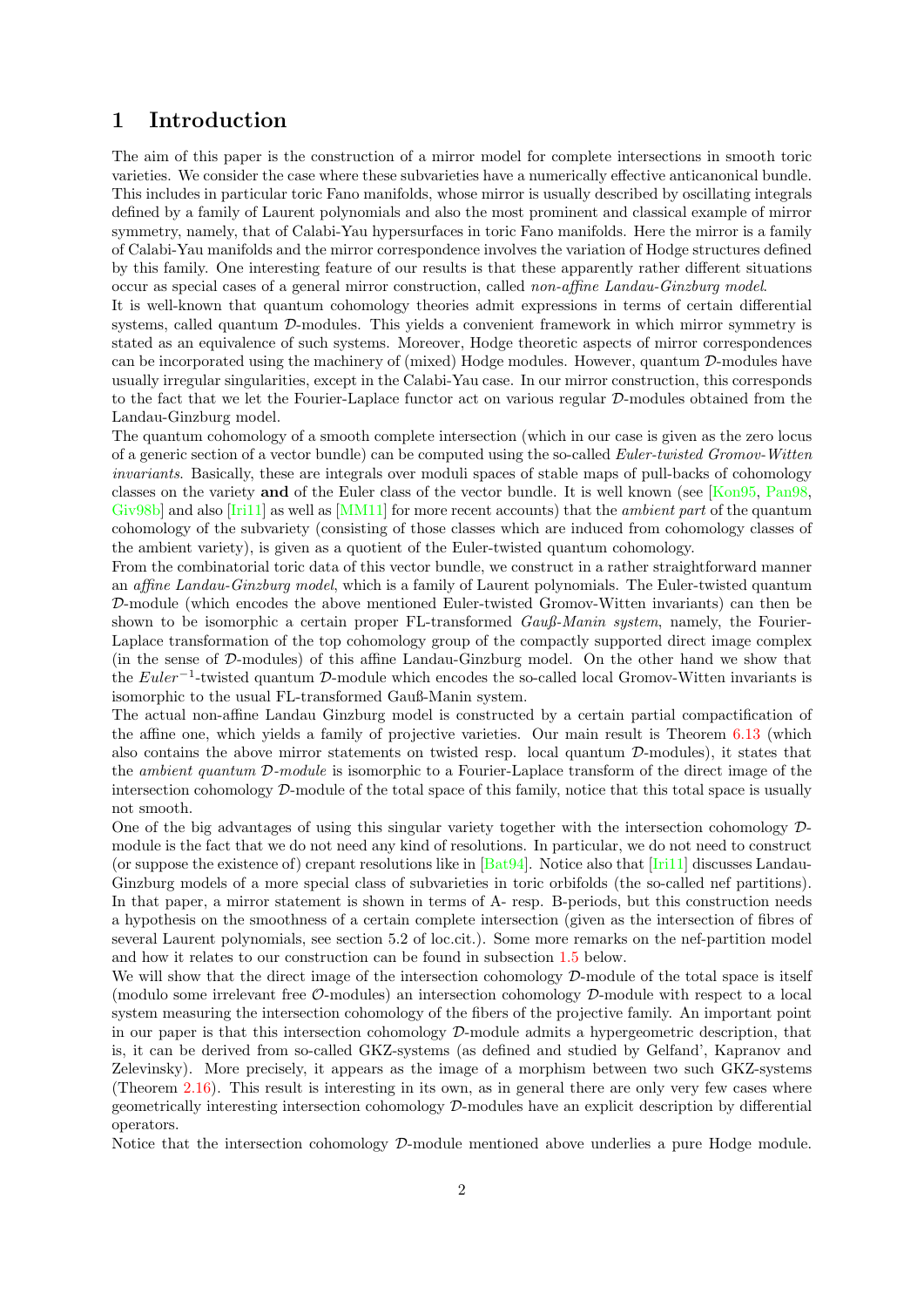From this we can deduce a Hodge-type property of the reduced quantum  $\mathcal{D}\text{-module}$  (see Corollary [6.14\)](#page-64-1). As already mentioned above, it cannot underly itself a Hodge module, as in general it acquires irregular singularities (this never happens for D-modules coming from variation of Hodge structures resp. Hodge modules due to Schmid's theorem). Rather, it is part of a non-commutative Hodge (ncHodge) structure due to a key result by Sabbah([\[Sab08\]](#page-71-4)).

There is another important aspect in the paper that has not yet been mentioned. The various quantum  $D$ -modules are actually not  $D$ -modules in the proper sense, rather, they are families of vector bundles on  $\mathbb{P}^1$  together with a connection operator *with poles* along zero and infinity. This is reflected in the fact that we are looking at Fourier-Laplace transforms of certain regular D-modules (like Gauß-Manin systems) together with a given filtration. The filtration induces a lattice structure on the FL-tranformed D-module (i.e., it yields a coherent  $\mathcal{O}\text{-submodule}$  generating the FL-transformed D-module). These lattices can be reconstructed by a twisted logarithmic de Rham complex (in the sense of log geometry) of an intermediate compactification of the family of Laurent polynomials. We show in Corollary [3.20](#page-41-0) that this twisted logarithmic de Rham complex can also be explicitly described by hypergeometric equations. Notice that for this result to hold true, we have to restrict to an open subspace of the parameter space, where certain singularities at infinity of these Laurent polynomials are allowed, but not all of them. This situation is different to the one in our earlier paper [\[RS15\]](#page-71-5) where we had to exclude any singularity at infinity.

The remaining part of this introduction is a rather detailed synopsis of the content of the paper. It can be read as a warm-up, where the main playing characters are introduced together with some examples which illustrates the constructions done later.

Our main case of interest is the following: Let  $X_{\Sigma}$  be an *n*-dimensional smooth projective toric variety. Suppose that  $\mathcal{L}_1 = \mathcal{O}_{X_\Sigma}(L_1), \ldots, \mathcal{L}_c = \mathcal{O}_{X_\Sigma}(L_c)$  are ample line bundles on  $X_\Sigma$  such that  $-K_{X_\Sigma} - \sum_{j=1}^c L_j$ is nef (for many intermediate results, we can actually relax both assumptions and suppose only that the individual bundles  $\mathcal{L}_1,\ldots,\mathcal{L}_c$  are nef). Put  $\mathcal{E} := \bigoplus_{j=1}^c \mathcal{L}_j$ , then  $\mathcal{E}$  is a convex vector bundle. We will be interested in several quantum D-modules, which correspond to twisted Gromov-Witten invariants of  $(X_{\Sigma}, \mathcal{E})$  as well as to Gromov-Witten invariants on the ambient cohomology of the complete intersection  $Y := s^{-1}(0)$  defined by a generic section  $s \in \Gamma(X_\Sigma, \mathcal{E})$ . Let us consider the total space  $V(\mathcal{E}^{\vee})$ , which is a quasi-projective toric variety with defining fan  $\Sigma'$ . We set  $\Sigma'(1) = \{ \mathbb{R}_{\geq 0} b_1, \ldots, \mathbb{R}_{\geq 0} b_t \}$ , where the vectors  $\underline{b}_i$  are the primitive integral generators of the rays of  $\Sigma'$ . From this set of data one can construct Lefschetz fibrations, that is, family of hyperplane sections of some projective toric varieties. The actual Landau-Ginzburg models of the above toric variety (resp. of the complete intersection  $Y$ ) will be obtained by restricting the base of such families to a certain sub-parameter space which is an open subset of the Kähler moduli space of  $X_{\Sigma}$ . Actually, we do consider two different situations: Either we start with the data of a toric variety and some line bundles satisfying the above positivity conditions, and construct the set  $\{b_i\}$  as sketched, or we consider only such a set of vectors, in which case we do not have a Kähler moduli space, and the reduction of the parameter space of the Lefschetz fibration is done using an equivariance property of this fibration with respect to a natural torus action. Nevertheless, many of our constructions also make sense in this more general setup, therefore, the material in sections [2](#page-14-1) and [3](#page-31-0) below only depend on vectors  $\{b_i\}$  and do not suppose the existence of  $X_{\Sigma}, \mathcal{L}_1, \ldots, \mathcal{L}_c$ .

### <span id="page-2-0"></span>1.1 Lefschetz fibrations

We consider the following situation: Let B be  $s \times t$ -matrix of integer numbers, written as  $B = (\underline{b}_1, \ldots, \underline{b}_t)$ . The only assumption we make is that  $\sum_{i=1}^{t} \mathbb{Z}b_i = \mathbb{Z}^s$ . As just explained, the example the reader should have in mind is when these vectors are the primitive integral generators of the rays of a possibly noncompact toric variety, but most of the constructions below do not depend on this assumption. As a concrete and easy though non-trivial example which will be considered throughout this introduction, let  $X_{\Sigma} = \mathbb{P}^5$ ,  $H \subset \mathbb{P}^5$  a hyperplane, and take the bundles  $\mathcal{L}_1 = \mathcal{O}_{\mathbb{P}^5}(2H)$  and  $\mathcal{L}_2 = \mathcal{O}_{\mathbb{P}^5}(3H)$ . They are obviously ample, and we have  $\mathcal{O}_{\mathbb{P}^5}(-K_{\mathbb{P}^5} - 2H - 3H) = \mathcal{O}_{\mathbb{P}^5}(6 - 2 - 3) = \mathcal{O}_{\mathbb{P}^5}(1)$ , which is also ample. The defining fan  $\Sigma'$  of the total space  $\mathbb{V}(\mathcal{L}_1^{\vee} \oplus \mathcal{L}_2^{\vee})$  has rays  $\underline{b}_1, \ldots, \underline{b}_8$ , and the matrix  $B = (\underline{b}_1, \ldots, \underline{b}_8)$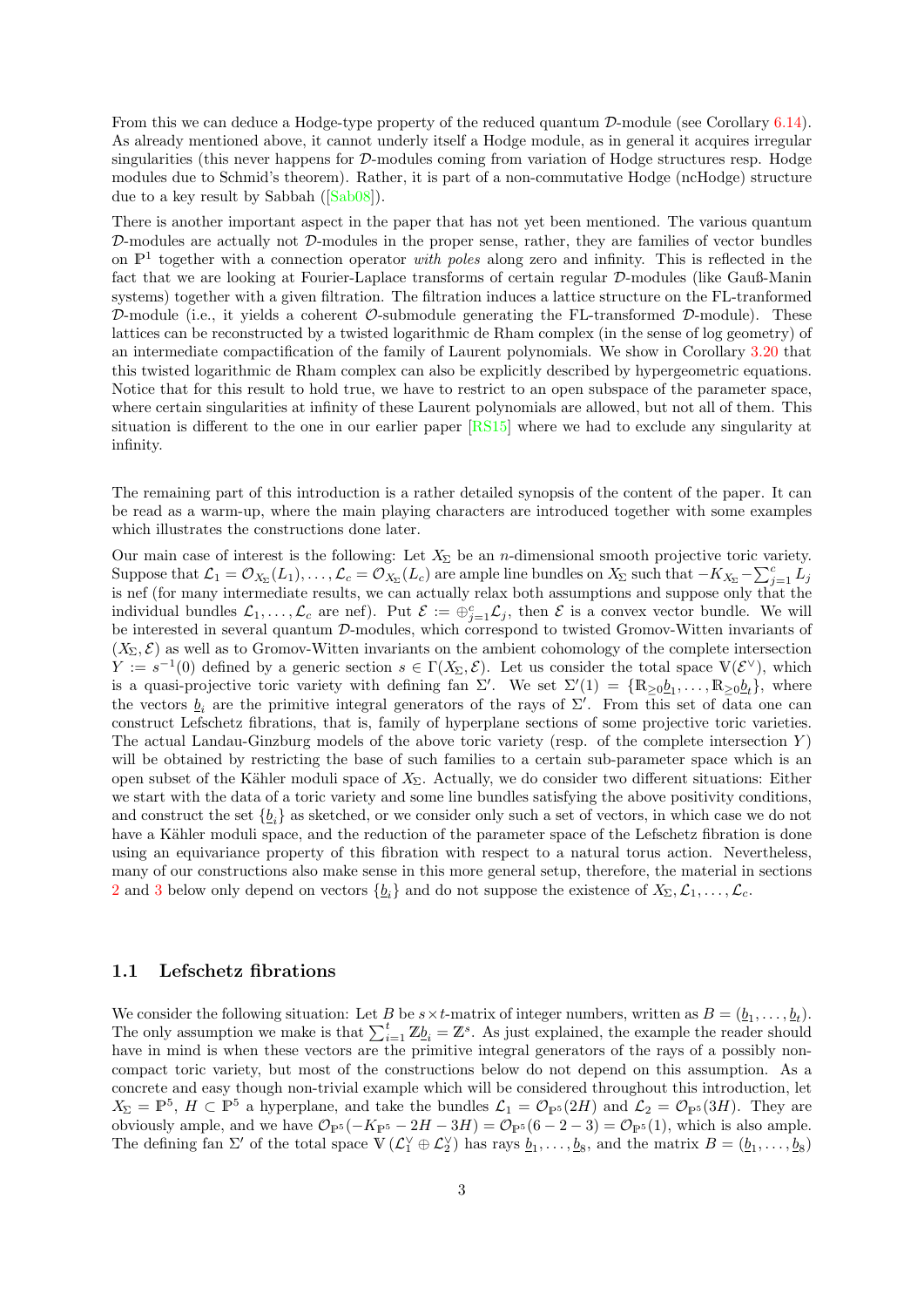is given by

$$
B = \begin{pmatrix} 1 & 0 & 0 & 0 & 0 & -1 & 0 & 0 \\ 0 & 1 & 0 & 0 & 0 & -1 & 0 & 0 \\ 0 & 0 & 1 & 0 & 0 & -1 & 0 & 0 \\ 0 & 0 & 0 & 1 & 0 & -1 & 0 & 0 \\ 0 & 0 & 0 & 0 & 1 & -1 & 0 & 0 \\ 0 & 1 & 1 & 0 & 0 & 0 & 1 & 0 \\ 0 & 0 & 0 & 1 & 1 & 1 & 0 & 1 \end{pmatrix}
$$

Let us return to the general setup of a matrix  $B \in M(s \times t, \mathbb{Z})$  of rank s. Put  $S := (\mathbb{C}^*)^s$ , and consider the following map

$$
g: S \longrightarrow \mathbb{P}^t,
$$
  

$$
(y_1, \ldots, y_s) \mapsto (1: \underline{y}^{b_1}, \ldots, \underline{y}^{b_t}),
$$

which is an embedding due to the assumption on the rank of B. Here we write  $y_{i}^{b_{i}}$  for the product  $\prod_{k=1}^s y_k^{b_{ki}}$ ,  $b_{ki}$  being the entries of B. The map g is only locally closed, so we denote by X its closure in  $\overline{P^t}$ . We are interested in a family of hyperplane sections of X, constructed in the following way: Consider the incidence variety  $Z := \left\{ \sum_{i=0}^t \lambda_i \cdot w_i \right\} \subset \mathbb{P}^t \times \mathbb{C}^{t+1}$ , where  $\lambda_0, \ldots, \lambda_t$  are coordinates on  $\mathbb{C}^{t+1}$  and where  $w_0 : \ldots : w_t$  are homogenous coordinates on  $\mathbb{P}^t$ . The situation is visualized in the following diagram where  $p_1$  resp.  $p_2$  is the restriction of the projection to the first resp. second factor

<span id="page-3-0"></span>

Here we have identified S with its image under  $g$ . The family of hyperplane sections is by definition the morphism  $\Phi := (p_2)_{|p_1^{-1}(X)} : p_1^{-1}(X) \to \mathbb{C}^{t+1}$ . It is a projective map, and its restriction  $\varphi := \Phi_{|p_1^{-1}(S)}$  is nothing but the family of Laurent polynomials

<span id="page-3-1"></span>
$$
\begin{array}{rcl}\n & S \times \mathbb{C}^t \longrightarrow \mathbb{C}_{\lambda_0} \times \mathbb{C}^t \\
(y_1, \dots, y_s, \lambda_1, \dots, \lambda_t) & \longmapsto \left(-\sum_{i=1}^t \lambda_t \cdot \underline{y}^{b_i}, \lambda_1, \dots, \lambda_t\right)\n\end{array} \tag{2}
$$

For the concrete example from above, the first component of  $\varphi$  is given by

$$
(y_1,\ldots,y_7,\lambda_1,\ldots,\lambda_8)\mapsto -\lambda_1\cdot y_1-\lambda_2\cdot y_2y_6-\lambda_3\cdot y_3y_6-\lambda_4\cdot y_4y_7-\lambda_5\cdot y_5y_7-\lambda_6\frac{y_7}{y_1\cdot\ldots\cdot y_5}-\lambda_7y_6-\lambda_8y_7
$$

The partial compactification  $\Phi$  of this family is easy to calculate as the closure X of  $im(g)$  is a hypersurface in  $\mathbb{P}^8$ , namely, it is given by the binomial equation  $w_0 w_7^2 w_8^3 - w_1 w_2 w_3 w_4 w_5 w_6 = 0$ . Hence Z is the codimension 2 subvariety of  $\mathbb{P}^8 \times \mathbb{C}^9$  cut out by the two equations

$$
w_0 w_7^2 w_8^3 - w_1 w_2 w_3 w_4 w_5 w_6 = 0
$$
 and  $\lambda_0 w_0 + \ldots + \lambda_8 w_8 = 0$ ,

and  $\Phi$  is the projection from this variety to the space  $\mathbb{C}^9$  with coordinates  $\lambda_0, \ldots, \lambda_8$ .

For various reasons, we will also need to work with the family  $\Phi^U$ , where in the above diagram [\(1\)](#page-3-0) the incidence variety Z is replaced by its complement  $U := (\mathbb{P}^t \times \mathbb{C}^{t+1}) \setminus Z$ . Although geometrically the two morphisms  $\Phi$  and  $\Phi^{U}$  behave differently (e.g.  $\Phi^{U}$  is no longer proper), they are strongly related on the cohomological level. The transformation corresponding in cohomology to the geometrical operation of taking the inverse image of X under  $p_1$  followed by the projection by  $p_2$  is the so-called Radon transformation for D-modules (see subsection [2.2](#page-16-0) for more details).

The morphism  $\varphi$  resp.  $\Phi$  can be considered as the maximal family of hyperplane sections of S resp. of its compactification X. However, in applications like those presented in section  $6$  of this paper, we need to restrict these families to some subspace of the parameter space  $\mathbb{C}^t$  which is called  $\mathcal{K}\mathcal{M}^\circ$  in the main part of this article (see the discussion before Definition [6.3\)](#page-56-0). We will not give the precise definition of  $K\mathcal{M}^{\circ}$ here, let us only mention that the torus S acts on  $(\mathbb{C}^*)^t$  by  $(y, \underline{\lambda}) \mapsto (y^{-\underline{b}_1}, \ldots, y^{-\underline{b}_t}) \cdot \underline{\lambda}$  (see formula [\(26\)](#page-28-0)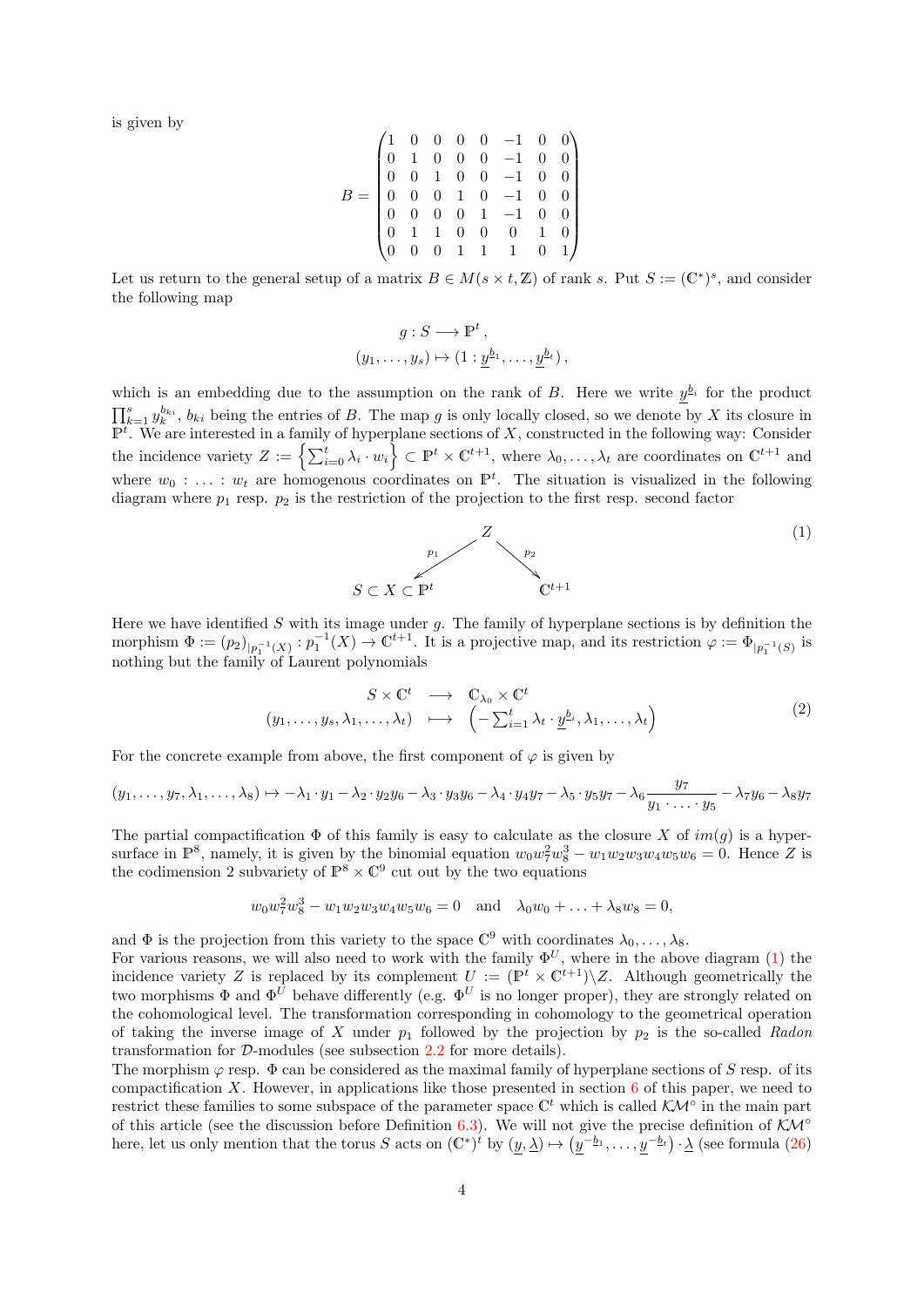in subsection [2.4](#page-25-0) below). Then we consider the orbit space of this action, which is a torus of dimension  $t - s$ . The parameter subspace  $\mathcal{K}M^{\circ}$  is a certain open subvariety of this orbit space. We will actually chose an embedding  $\mathcal{K}M^{\circ} \hookrightarrow \mathbb{C}^t$ , so that we always see  $\mathbb{C}_{\lambda_0} \times \mathcal{K}M^{\circ}$  as a locally closed subspace of  $\mathbb{C}^{t+1}$ . In the case where our matrix B is defined by a toric variety  $X_{\Sigma}$  together with a set of line bundles,  $\mathcal{K}M^{\circ}$ is not just an open subset of an abstract torus, but of  $(\mathbb{C}^*)^{t-s}$ , i.e., it comes with a set of coordinates called  $q_1, \ldots, q_{t-s}$ . Notice however that the choice of these coordinates is not unique, it depends on the choice of a basis of  $H^2(X_\Sigma, \mathbb{Z})$  with good properties.

**Definition 1.1** (see Definition [6.3\)](#page-56-0). Let  $X_{\Sigma}$  be smooth, toric and projective. Let  $\mathcal{L}_1 = \mathcal{O}_{X_{\Sigma}}(L_1), \ldots, \mathcal{L}_c =$  $\mathcal{O}_{X_{\Sigma}}(L_c)$  be ample line bundles on  $X_{\Sigma}$  such that  $-K_{X_{\Sigma}} - \sum_{j=1}^{c} L_j$  is nef. Let  $\Sigma'$  be the defining fan of the total space  $\mathbb{V}(\mathcal{E}^{\vee})$ , where  $\mathcal{E} := \bigoplus_{j=1}^{c} \mathcal{L}_j$  is a convex vector bundle on  $X_{\Sigma}$ . Let  $\Sigma'(1) = \{\mathbb{R}_{\geq 0}\underline{b}_1, \ldots, \mathbb{R}_{\geq 0}\underline{b}_t\}$ , where  $\underline{b}_i$  are the primitive integral generators of the rays of  $\Sigma'$ . Let  $\mathcal{K}\mathcal{M}^\circ$  be the parameter space described above. Then the restrictions

$$
\Pi:=\Phi_{|{\mathcal{Z}}_\mathfrak{X}^\circ}: {\mathcal{Z}}_\mathfrak{X}^\circ:=Z\cap p_1^{-1}(X)\cap \left({\mathbb{P}}^t\times \mathbb{C}_{\lambda_0}\times \mathcal{K}\mathcal{M}^\circ\right)\longrightarrow \mathbb{C}_{\lambda_0}\times \mathcal{K}\mathcal{M}^\circ
$$

resp.

$$
\pi := \varphi_{|Z \cap p_1^{-1}(S) \cap (\mathbb{P}^t \times \mathbb{C}_{\lambda_0} \times \mathcal{K} \mathcal{M}^{\circ})} : Z \cap p_1^{-1}(S) \cap (\mathbb{P}^t \times \mathbb{C}_{\lambda_0} \times \mathcal{K} \mathcal{M}^{\circ}) \longrightarrow \mathbb{C}_{\lambda_0} \times \mathcal{K} \mathcal{M}^{\circ}
$$

are called the **non-affine** resp. **affine** Landau-Ginzburg model of  $(X_{\Sigma}, \mathcal{L}_1, \ldots, \mathcal{L}_c)$ .

Let us notice that in the main body of this text, the affine Landau-Ginzburg model appears in two versions, called  $\pi$  and  $\bar{\pi}$ . Actually,  $\bar{\pi}$  is an intermediate partial compactification of  $\pi$  (i.e., the fibres of  $\bar{\pi}$  contain those of  $\pi$  and are contained in those of  $\Pi$ ).

To illustrate this definition, we discuss the parameter subspace  $\mathcal{K\!M}^{\circ}$  for the above example of complete intersections of degree  $(2,3)$  in  $\mathbb{P}^5$ . As B is a  $7 \times 8$ -matrix in this case, we see from what has been said above that  $\mathcal{K}M^{\circ}$  must be an open subset of  $\mathbb{C}^*$ . We can choose the embedding  $\mathbb{C}^* \hookrightarrow \mathbb{C}^7$ ,  $q \mapsto$  $(1, 1, 1, 1, q, 1, 1)$ . The condition for a point  $q \in \mathbb{C}^*$  to be in  $\mathcal{K}M^{\circ}$  is then simply that the family  $\varphi$ , when restricted to  $Z \cap p_1^{-1}(S) \cap (\mathbb{P}^t \times \mathbb{C}_{\lambda_0} \times \{q\})$  yields a non-degenerate Laurent polynomial, i.e., has no singularities at infinity (see Definition [3.8\)](#page-36-0). One can easily show that the condition that  $-K_{\mathbb{P}^5} - L_1 - L_2$ is ample (and not only nef) implies that this is the case for all  $q \in \mathbb{C}^*$  (one has to argue along the lines of [\[RS15,](#page-71-5) Lemma 2.8]). Hence in this example, we have  $\mathcal{K}M^{\circ} = \mathbb{C}^{*}$ , and therefore the affine and the non-affine Landau-Ginzburg model of  $(\mathbb{P}^5, \mathcal{O}_{\mathbb{P}^5}(2), \mathcal{O}_{\mathbb{P}^5}(3))$  are given as

$$
\pi: (\mathbb{C}^*)^7 \times \mathbb{C}^* \longrightarrow \mathbb{C}_{\lambda_0} \times \mathbb{C}^*
$$
  
\n
$$
(y_1, \dots, y_7, q) \longmapsto (-y_1 - y_2y_6 - y_3y_6 - y_4y_7 - y_5y_7 - q\frac{y_7}{y_1 \dots y_5} - y_6 - y_7, q)
$$
  
\n
$$
\Pi: \mathcal{Z}_X^{\circ} \longrightarrow \mathbb{C}_{\lambda_0} \times \mathbb{C}^*
$$
  
\n
$$
(w_0: \dots: w_t, \lambda_0, q) \longmapsto (\lambda_0, q)
$$

where the quasi-projetive subvariety  $\mathcal{Z}_X^{\circ}$  of  $\mathbb{P}^t \times \mathbb{C}_{\lambda_0} \times \mathbb{C}^*$  is given by

$$
\mathcal{Z}_X^{\circ} = \{ w_0 w_7^2 w_8^3 - w_1 w_2 w_3 w_4 w_5 w_6 = 0, \lambda_0 w_0 + w_1 + \ldots + w_5 + q w_6 + w_7 + w_8 = 0 \} \subset \mathbb{P}^t \times \mathbb{C}_{\lambda_0} \times \mathbb{C}^*.
$$

### <span id="page-4-0"></span>1.2 GKZ-hypergeometric systems and Fourier-Laplace transformation

The main idea of this paper is that mirror correspondences can be expressed using the language of (filtered) D-modules. For the toric varieties (and possibly non-toric subvarieties of them) that we are concerned with here, these D-modules are of special type, namely they are constructed from the GKZsystem. Let us therefore start by recalling their definition (see Definition [2.7](#page-17-0) below). We only treat here a special case which leads to a regular holonomic system. Let as before a matrix  $B \in M(s \times t, \mathbb{Z})$  be given. Here we do not even need the condition rank(B) = s. Consider the matrix  $\tilde{B} \in M((s+1) \times (t+1), \mathbb{Z})$ defined by

$$
\begin{pmatrix}\n\frac{1}{0} & \cdots & 1 \\
\vdots & B & \\
0 & \cdots & \n\end{pmatrix}
$$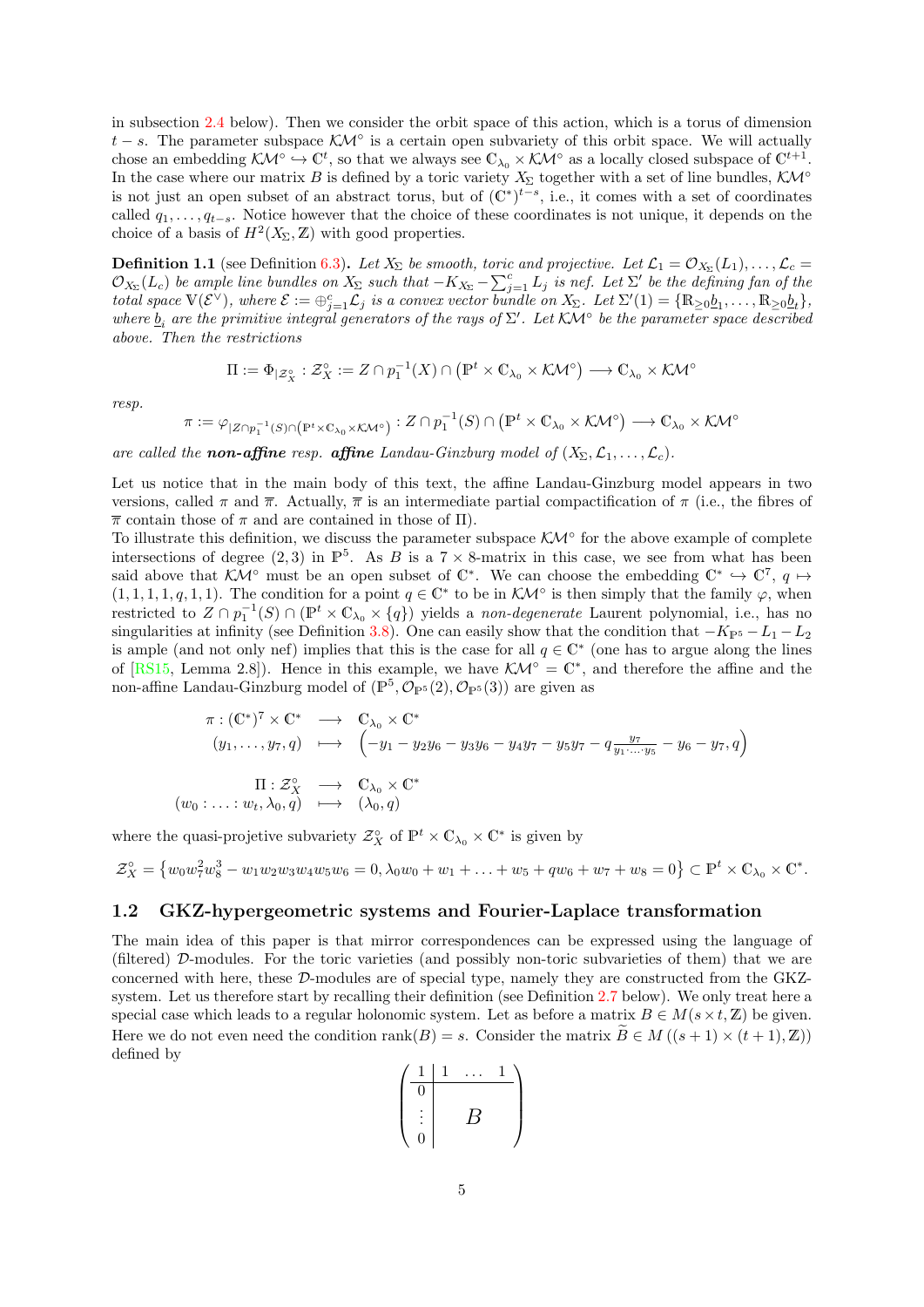**Definition 1.2.** Let  $\widetilde{B}$  be as above. Moreover, let  $\widetilde{\beta} = (\beta_0, \ldots, \beta_s)$  be an element in  $\mathbb{C}^{s+1}$ . Write L for the module of relations among the columns of  $\widetilde{B}$ , i.e. the kernel of the linear mapping  $\mathbb{Z}^{t+1} \to \mathbb{Z}^{s+1}$  given by B. Let  $D_{\mathbb{C}^{t+1}}$  be the Weyl algebra in  $t+1$  variables, i.e.,  $D_{\mathbb{C}^{t+1}} := \mathbb{C}[\lambda_0, \lambda_1, \ldots, \lambda_t](\lambda_0, \lambda_1, \ldots, \lambda_t)$ Define

$$
M_{\widetilde{B}}^{\beta} := D_{\mathbb{C}^{t+1}} / \left( (\square_{\underline{l}})_{\underline{l} \in \mathbb{L}} + (E_k - \beta_k)_{k=0,\ldots,s} \right),
$$

where

$$
\Box_{\underline{l}} := \Pi_{i:l_i < 0} \partial_{\lambda_i}^{-l_i} - \Pi_{i:l_i > 0} \partial_{\lambda_i}^{l_i}, \quad \underline{l} \in \mathbb{L}
$$
  

$$
E_k := \sum_{i=0}^t \widetilde{b}_{ki} \lambda_i \partial_{\lambda_i}, \quad k \in \{0, \dots, s\}
$$

where  $\widetilde{B} = \left(\widetilde{b}_{ki}\right)$ . Then  $M_{\widetilde{B}}^{\beta}$  is called a GKZ-system.

We will quite often work with the corresponding sheaf of  $\mathcal{D}_{\mathbb{C}^{t+1}}$ -modules, denoted by  $\mathcal{M}_{\widetilde{B}}^{\beta}$ . It is well known (see, e.g.,  $[Ado94, Hot98]$  $[Ado94, Hot98]$ ) that  $\mathcal{M}_{\beta}^{\beta}$  is a regular holonomic  $\mathcal{D}_{\mathbb{C}^{t+1}}$ -module.

Given the matrix B from the example of the last section (i.e for  $(2,3)$ -complete intersections in  $\mathbb{P}^5$ ), we have  $M_{\widetilde{B}}^{\beta} = D_{\mathbb{C}^{t+1}}/I$ , with

$$
I = \begin{pmatrix} \partial_{\lambda_0} \partial_{\lambda_7}^2 \partial_{\lambda_8}^3 - \partial_{\lambda_1} \partial_{\lambda_2} \partial_{\lambda_3} \partial_{\lambda_4} \partial_{\lambda_5} \partial_{\lambda_6}, \lambda_0 \partial_{\lambda_0} + \lambda_1 \partial_{\lambda_1} + \ldots + \lambda_8 \partial_{\lambda_8} - \beta_0, \\ \lambda_1 \partial_{\lambda_1} - \lambda_6 \partial_{\lambda_6} - \beta_1, \lambda_2 \partial_{\lambda_2} - \lambda_6 \partial_{\lambda_6} - \beta_2, \ldots, \lambda_5 \partial_{\lambda_5} - \lambda_6 \partial_{\lambda_6} - \beta_5, \\ \lambda_2 \partial_{\lambda_2} + \lambda_3 \partial_{\lambda_3} + \lambda_7 \partial_{\lambda_7} - \beta_6, \lambda_4 \partial_{\lambda_4} + \lambda_5 \partial_{\lambda_5} + \lambda_6 \partial_{\lambda_6} + \lambda_8 \partial_{\lambda_8} - \beta_7 \end{pmatrix},
$$

where  $\tilde{\beta} = (\beta_0, \beta_1, \dots, \beta_7)$ .

Let us describe a basic result from [\[Rei14\]](#page-71-6) that shows how these D-modules enter into the study of Landau-Ginzburg models. It uses the notion of Gauß-Manin systems, which are differential systems associated to any morphism between smooth algebraic (or analytic) varieties. Intuitivly, solutions of such systems are given by period integrals (at least on the smooth locus of the map). The formal definition requires the notion of direct images of D-modules and is recalled in subsection [2.1](#page-15-0) below. With these remarks in mind, we can state the result as follows (in the main part of the text it appears in a more precise version as Theorem [2.11\)](#page-20-0). For simplicity, we also impose the additional assumption of normality, which is discussed in detail in section [5.](#page-48-0) We write  $\tilde{N}$  for the semi-group associated to  $\tilde{B}$ , that is,  $\mathbb{N}\widetilde{B} := \sum_{i=0}^t \mathbb{N}\widetilde{\underline{b}}_i \subset \mathbb{Z}^s$ .

<span id="page-5-0"></span>**Theorem 1.3.** Let the matrices B and  $\widetilde{B}$  be as above. Suppose moreover that the associated semi-group ring  $\mathbb{C}[\mathbb{N}\widetilde{B}]$  is normal. Consider the family of Laurent polynomials  $\varphi: S \times \mathbb{C}^t \to \mathbb{C}^{t+1}$  defined in equation [\(2\)](#page-3-1). Then we have an exact sequence of regular holonomic  $\mathcal{D}_{\mathbb{C}^{t+1}}$ -modules

$$
0 \longrightarrow H^{s-1}(S, \mathbb{C}) \otimes \mathcal{O}_{\mathbb{C}^{t+1}} \longrightarrow \mathcal{H}^0 \varphi_+ \mathcal{O}_{S \times \mathbb{C}^{t+1}} \longrightarrow \mathcal{M}_{\widetilde{B}}^0 \longrightarrow H^s(S, \mathbb{C}) \otimes \mathcal{O}_{\mathbb{C}^{t+1}} \longrightarrow 0
$$

Here the left- and the rightmost terms are vector bundles on  $\mathbb{C}^{t+1}$  together with the trivial connection operator which annihilates sections in  $H^{s-1}(S, \mathbb{C})$  resp.  $H^s(S, \mathbb{C})$ , and  $\mathcal{H}^0\varphi_+ \mathcal{O}_{S\times \mathbb{C}^{t+1}}$  is the Gauß-Manin system of  $\varphi$  alluded to above.

An important aspect of the construction in  $\text{Rei14}$  that yields this result is that all the above  $\mathcal{D}_{\mathbb{C}^{t+1}}$ modules underly mixed Hodge modules and that the exact sequence exists in the abelian category  $MHM(\mathbb{C}^{t+1})$ . Although Hodge theoretic considerations are one of the main motivations of this paper, we will not use this fact directly, and results on Hodge modules will not come into play until Corollary [6.14.](#page-64-1)

The theorem above shows that there is a tight connection between the Gauß-Manin system of the morphism  $\varphi$  and the GKZ-system associated to the matrix  $\tilde{B}$ . However, they are not equal, but their difference (i.e., kernel and cokernel of the morphism  $\mathcal{H}^0(\varphi_+\mathcal{O}_{S\times \mathbb{C}^{t+1}}) \to \mathcal{M}_{\widetilde{B}}^0$ ) are relativly simple. The next construction has the effect of erasing this difference and yields an isomorphism of the two D-modules we are interested in. First we need a certain variant of the Fourier-Laplace transformation for holonomic D-modules. Again we present a simplified version, the actual definition can be found in the next subsection as Definition [2.4.](#page-16-1)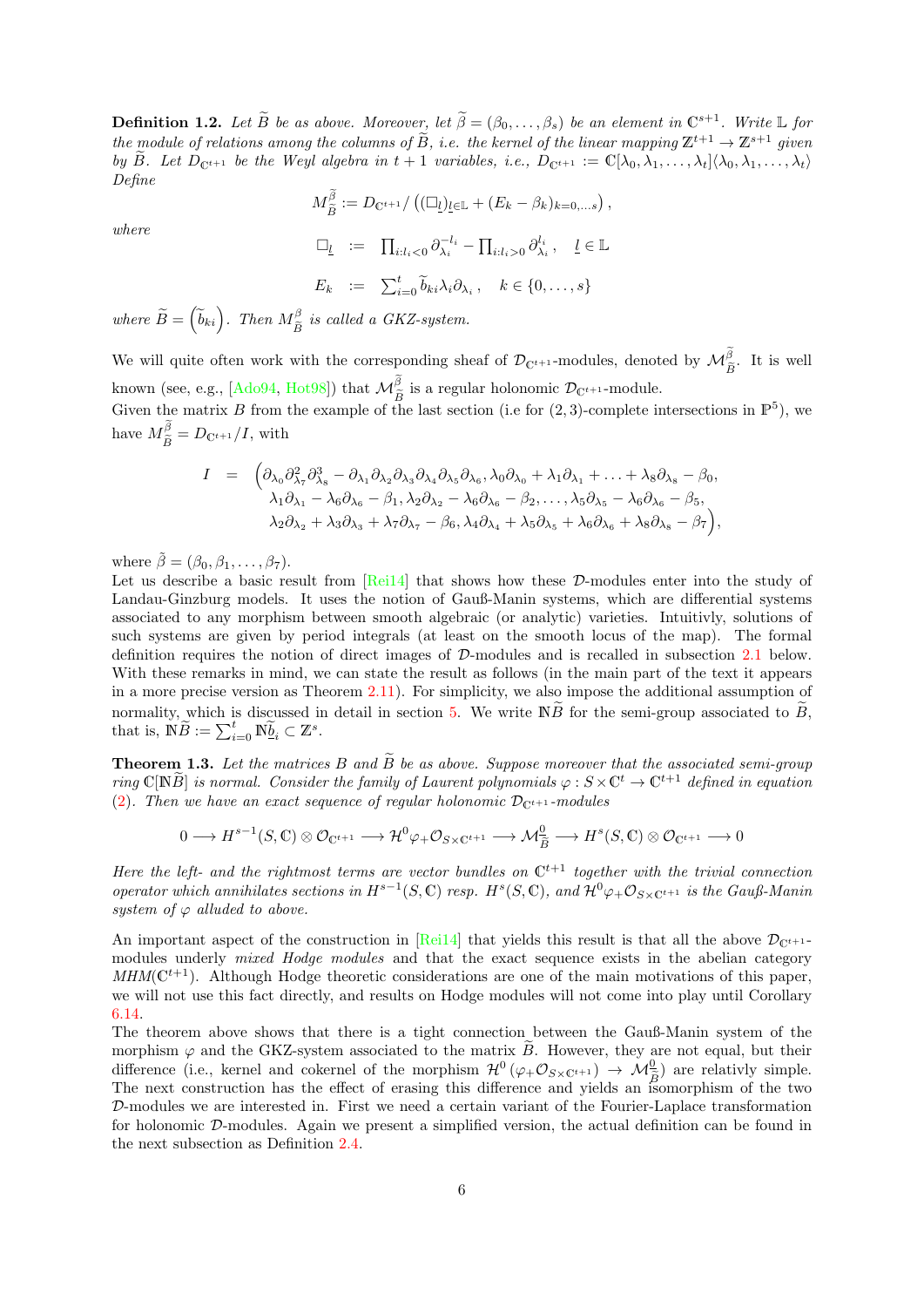**Definition 1.4.** Let Y be a smooth affine variety and let  $D_{C_{\lambda} \times Y}$  the ring of global algebraic differential operators on  $\mathbb{C}_{\lambda} \times Y$ . If M is a  $D_{\mathbb{C} \times Y}$ -module, we denote by  $FL_Y(M)$  the object which is equal to M as a module over  $D_Y$  and where the new variable  $\tau$  acts as  $\partial_\lambda$  from the left and where  $\partial_\tau$  acts as left multiplication by  $-\lambda$ . In this way FL<sub>Y</sub>(M) becomes a left module over  $D_{\mathbb{C}_r\times Y}$ . Then we define

$$
\mathrm{FL}_Y^{loc}(M) := \mathrm{FL}_Y(M)[\tau^{-1}]
$$

to be the localized Fourier-Laplace transformation of  $M$ . Again we will denote by the same symbol the corresponding functor acting on sheaves of left  $\mathcal{D}_{C_{\lambda}\times Y}$ -modules.

With this definition at hand, we have the following easy consequence of Theorem [1.3.](#page-5-0)

**Corollary 1.5.** Let B and  $\widetilde{B}$  be as above. Write  $\widehat{C}^{t+1}$  for the affine space Spec  $\mathbb{C}[\tau, \lambda_1, \ldots, \lambda_t]$ . Then there is an isomorphism of  $\mathcal{D}_{\hat{\mathbb{C}}^{t+1}}$ -modules

$$
\mathrm{FL}_{\mathbb{C}^t}^{loc}(\mathcal{H}^0\varphi_{+}\mathcal{O}_{S\times \mathbb{C}^{t+1}})\cong \mathrm{FL}_{\mathbb{C}^t}^{loc}(\mathcal{M}_{\widetilde{B}}^{\underline{0}})
$$

In the above example, we have  $FL_{\mathbb{C}^t}^{loc}(\mathcal{M}_{\widetilde{B}}^0) = D_{\widehat{\mathbb{C}}^{t+1}}/\widehat{I}$ , where

<sup>I</sup><sup>b</sup> <sup>=</sup> τ ∂<sup>2</sup> λ<sup>7</sup> ∂ 3 <sup>λ</sup><sup>8</sup> − ∂λ<sup>1</sup> ∂λ<sup>2</sup> ∂λ<sup>3</sup> ∂λ<sup>4</sup> ∂λ<sup>5</sup> ∂λ<sup>6</sup> , −τ ∂<sup>τ</sup> + λ1∂λ<sup>1</sup> + . . . + λ8∂λ<sup>8</sup> − 1, λ1∂λ<sup>1</sup> − λ6∂λ<sup>6</sup> , λ2∂λ<sup>2</sup> − λ6∂λ<sup>6</sup> , . . . , λ5∂λ<sup>5</sup> − λ6∂λ<sup>6</sup> , λ2∂λ<sup>2</sup> + λ3∂λ<sup>3</sup> + λ7∂λ<sup>7</sup> , λ4∂λ<sup>4</sup> + λ5∂λ<sup>5</sup> + λ6∂λ<sup>6</sup> + λ8∂λ<sup>8</sup> ,

The partial compactification  $\Phi$  of  $\varphi$  is a projective morphism, but its source space  $p_1^{-1}(X)$  is usually singular. For that reason, we are more interested in the direct image of the corresponding intersection cohomology D-module. More precisely, consider the regular holonomic  $\mathcal{D}_{\mathbb{P}^t}$ -module  $\mathcal{M}^{IC}(X)$  which correspondes to the intersection complex  $IC<sub>X</sub>$  of the variety X (recall that X was defined as the closure in  $\mathbb{P}^t$  of the image of the embedding  $g : S \hookrightarrow \mathbb{P}^t$  under the Riemann-Hilbert correspondence. Formally,  $\mathcal{M}^{IC}(X)$  can be defined as the image of the natural morphism  $q_{\dagger}\mathcal{O}_S \rightarrow q_+\mathcal{O}_S$ , where  $q_{\dagger}$  is the "direct" image with proper support"-functor for holonomic D-modules. It is the minimal (also called intermediate) extension of its restriction to the smooth part of X, and as such is an irreducible  $\mathcal{D}_{\mathbb{P}^t}$ -module. More important, it underlies a pure polarizable algebraic Hodge module, i.e., an object of the category  $MH^p(\mathbb{P}^t)$ (see [\[Sai88\]](#page-72-0)). This last property will play a key role in Hodge theoretic application of our mirror statement (see Corollary [6.14\)](#page-64-1).

In general it is quite hard to describe such intersection cohomology  $D$ -modules explicitly, however, this is possible in the current situation. We have the following result (which we state directly in a form involving the functor  $FL_{\mathbb{C}^t}^{loc}$  since this is the result that will be used later)

<span id="page-6-1"></span>**Theorem 1.6** (see Theorem [3.6](#page-35-1) below). Suppose that  $\mathbb{C}[\mathbb{N}\widetilde{B}]$  is normal, then there is some parameter  $\widetilde{\gamma} = (\gamma_0, \gamma_1, \ldots, \gamma_s) \in \mathbb{Z}^{s+1}$  such that

<span id="page-6-0"></span>
$$
\mathrm{FL}_{\mathbb{C}^t}^{loc} \left( \mathcal{H}^0 p_{2} + p_1^+ \mathcal{M}^{IC}(X) \right) \cong im \left( \mathrm{FL}_{\mathbb{C}^t}^{loc} (\mathcal{M}_{\widetilde{B}}^{\widetilde{\gamma}}) \xrightarrow{D} \mathrm{FL}_{\mathbb{C}^t}^{loc} (\mathcal{M}_{\widetilde{B}}^0) \right)
$$
(3)

Here D is the morphism induced from right multiplication by  $\tau^{-\gamma_0} \cdot \partial_{\lambda_1}^{g_1} \cdot \ldots \cdot \partial_{\lambda_t}^{g_t}$ , where  $\underline{g} = (g_1, \ldots, g_t)$ is any element in  $\mathbb{Z}^t$  such that  $B \cdot g^{tr} = -(\gamma_1, \ldots, \gamma_s)$ .

The object on the left hand side of the above isomorphism should be seen (up to the action of the functor  $FL_{C}^{loc}$ ) as a D-module extending a local system the fibres of which are itself intersection cohomology groups, namely those of the fibres of the morphism Φ. We could also replace the object  $p_1^+\mathcal{M}^{IC}(X)$  by  $\mathcal{M}^{IC}(\mathcal{Z}_X^{\circ})$ , by which we mean the regular holonomic  $\mathcal{D}_{\mathbb{P}^t\times\mathbb{C}^{t+1}}$ -module corresponding to the intersection complex  $IC_{\mathcal{Z}^{\circ}_X}$  via the Riemann-Hilbert correspondence (so that the complex  $p_2+p_1^+\mathcal{M}^{IC}(X) \cong p_2+\mathcal{M}^{IC}(\mathcal{Z}_X^{\circ})$  corresponds to the topological direct image complex  $R\Pi_*IC_{\mathcal{Z}_X^{\circ}}$ .

Notice that the functors  $p_1^+$  and  $\mathcal{H}^0 p_{2+}$  exist in  $MH^p$ , hence the object occurring in the last theorem is the Fourier-Laplace transform of a  $\mathcal{D}$ -module underlying a pure polarizable Hodge module (this is basically the proof of Corollary [6.14\)](#page-64-1)

We would like to explain in an informal way the reason for this theorem to hold true. The main point is that GKZ-systems behave quite well with respect to the duality functor for holonomic D-modules. More precisely, we have the following very nice result of Walther (see [\[Wal07\]](#page-72-1)).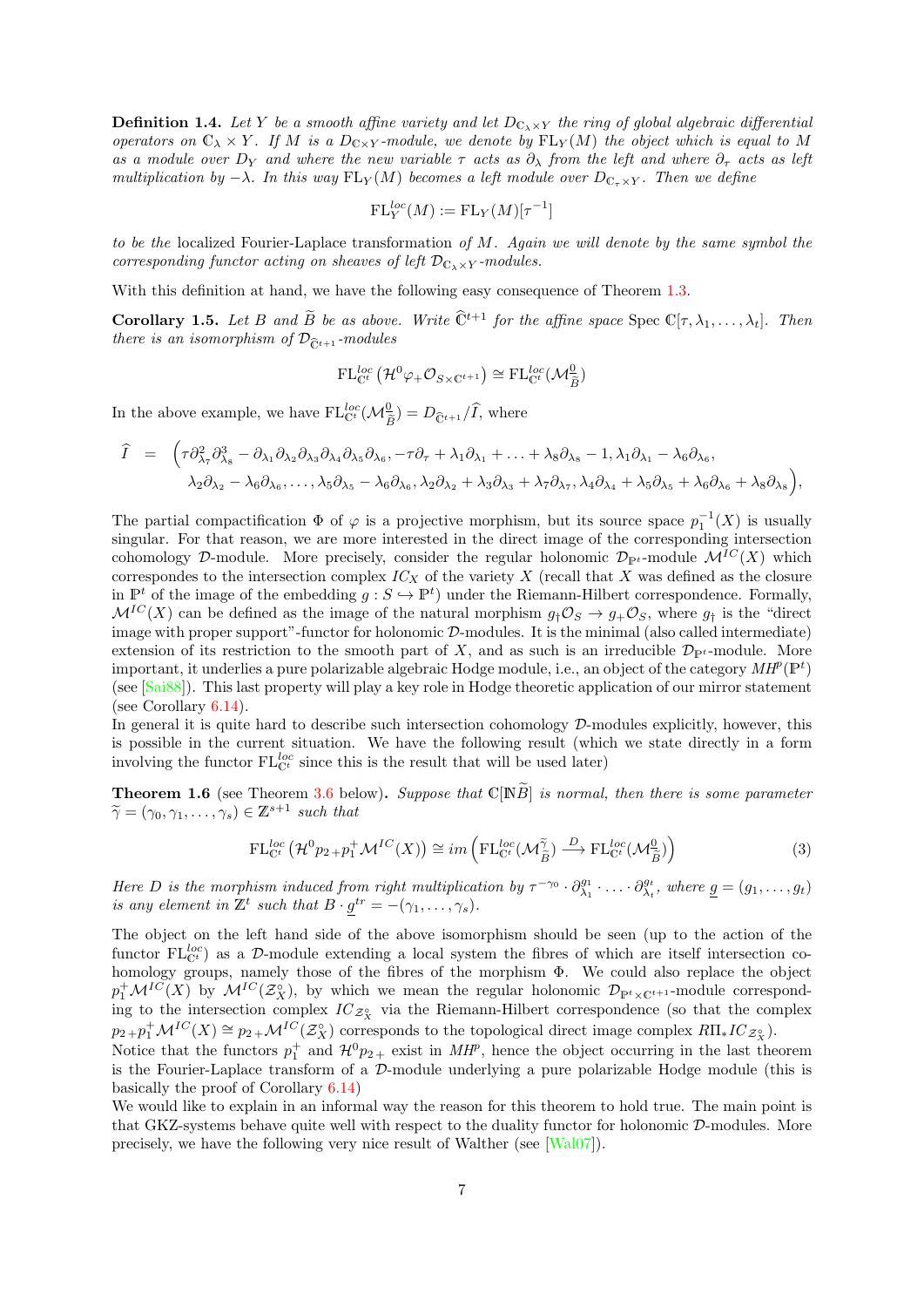**Theorem 1.7.** Let B and  $\widetilde{B}$  be as above. Suppose again for simplicity that the semi-group ring  $\mathbb{C}[\mathbb{N}\widetilde{B}]$ is normal. Then there is a parameter  $\widetilde{\gamma} \in \mathbb{Z}^{s+1}$  such that

$$
\mathbb{D}\mathcal{M}_{\widetilde{B}}^{\underline{0}}\cong \mathcal{M}_{\widetilde{B}}^{\widetilde{\gamma}}
$$

From this statement we see that the above morphism  $D$  can actually be seen (up to some shifts and notational conventions) as a morphism  $\mathbb{D} FL_{\mathbb{C}}^{loc}(\mathcal{M}_{\tilde{B}}^{\mathbb{Q}}) \to FL_{\mathbb{C}}^{loc}(\mathcal{M}_{\tilde{B}}^{\mathbb{Q}})$ . As mentioned above,  $\mathcal{M}^{IC}(X)$ <br>is the image of  $a_i \mathcal{O}_{\mathbb{R}} \to a_j \mathcal{O}_{\mathbb{R}}$  patico further that these is the image of  $g<sub>†</sub> \mathcal{O}<sub>S</sub> \to g<sub>+</sub> \mathcal{O}<sub>S</sub>$ , notice further that these two D-modules are also dual to each other. Applying the Radon transformation functor to them yields precisely the two GKZ-systems on the right hand side of equation [\(3\)](#page-6-0) (see Theorem [2.11](#page-20-0) below for more details), hence it is plausible that the intersection cohomology module (resp. its Fourier-Laplace transform) on the left hand side of equation [\(3\)](#page-6-0) can be identified with the image of the morphisms D between these two GKZ-systems.

For our purposes, we need actually a stronger duality statement: We consider the object  $(\mathcal{M}_{\widetilde{B}}^0, F_{\bullet}^{ord})$ Consisting of the regular holonomic  $\mathcal{D}_{\mathbb{C}^{t+1}}$ -module  $\mathcal{M}_{\tilde{B}}^0$  together with the good filtration by coherent  $\mathcal{D}_{\text{max}}$  submodules induced from the filtration by the order of differential energies on  $\mathcal{O}_{\mathbb{C}^{t+1}}$ -submodules induced from the filtration by the order of differential operators on  $\mathcal{D}_{\mathbb{C}^{t+1}}$ . This is an object of M. Saito's category  $MF(\mathcal{D}_{\mathbb{C}^{t+1}})$  (see [\[Sai88,](#page-72-0) section 2.4]), and there is duality functor on this category extending the duality functor for holonomic D-modules. Then we have (see Theorem [5.4\)](#page-50-0) that  $\mathbb{D}(\mathcal{M}_{\widetilde{B}}^0, F_{\bullet}^{ord}) \cong (\mathcal{M}_{\widetilde{B}}^{\widetilde{\gamma}}, F_{\bullet+k}^{ord})$  for some integer k.

For our guiding example, a parameter  $\tilde{\gamma}$  such that  $\mathbb{D}\mathcal{M}_{\tilde{B}}^0 = \mathcal{M}_{\tilde{B}}^{\tilde{\gamma}}$  can be chosen as

$$
\widetilde{\gamma} = (-1, 0, 0, 0, 0, 0, -1, -1)
$$

and the map D is induced by right multiplication with  $\tau \cdot \partial_{\lambda_7} \cdot \partial_{\lambda_8}$ . Similarly to the considerations of Lefschetz families above, we will need to restrict these D-modules to the parameter subspace  $\mathcal{K}M^{\circ} \subset \mathbb{C}^{t}$ . We will not explain here how to do this in detail, since it is a bit technical (see the presentation in subsection [2.4](#page-25-0) and section [6](#page-52-0) below). Instead, let us consider again the above example and the embedding

$$
\begin{array}{ccc}\n\mathbb{C}_{\tau} \times \mathcal{K} \mathcal{M}^{\circ} & \hookrightarrow & \mathbb{C}_{\tau} \times \mathbb{C}^{7} \\
(\tau, q) & \longmapsto & (\tau, 1, 1, 1, 1, 1, q, 1, 1)\n\end{array}
$$

Then we consider the inverse images under this map of  $\mathcal{M}_{\tilde{B}}^{\tilde{0}}$  and  $\mathcal{M}_{\tilde{B}}^{\tilde{\gamma}}$  as well as the morphism D. For simplicity, we will also set  $\tau = 1$  more precisely, we will consider the inverse image simplicity, we will also set  $\tau = 1$ , more precisely, we will consider the inverse image under the map  $q \mapsto (1, q)$ . We will also twist the restriction of  $\mathcal{M}_{\widetilde{B}}^{\widetilde{\gamma}}$  by some invertible map (see Definition [6.1\)](#page-52-1) Then the (restriction of the) morphism  $D$  is given as

$$
\begin{array}{ccc}\n\mathbb{C}[q^{\pm}]\langle\partial_q\rangle/(P_1) & \longrightarrow & \mathbb{C}[q^{\pm}]\langle\partial_q\rangle/(P_2) \\
Q & \longmapsto & Q \cdot (q\partial_q)^2\n\end{array} \tag{4}
$$

where

$$
P_1 = q \cdot (3q\partial_q + 1)(3q\partial_q + 2)(3q\partial_q + 3)(2q\partial_q + 1)(2q\partial_q + 2) + (q\partial_q)^6
$$
  
\n
$$
= (q\partial_q)^2 \cdot \underbrace{(6q \cdot (3q\partial_q + 1)(3q\partial_q + 2)(2q\partial_q + 1) + (q\partial_q)^4)}_{Q^{(2,3)}} =: (q\partial_q)^2 \cdot Q^{(2,3)}
$$
  
\n
$$
P_2 = q \cdot (3q\partial_q)(3q\partial_q + 1)(3q\partial_q + 2)(2q\partial_q)(2q\partial_q + 1) + (q\partial_q)^6
$$
  
\n
$$
= \underbrace{(6q \cdot (3q\partial_q + 1)(3q\partial_q + 2)(2q\partial_q + 1) + (q\partial_q)^4)}_{Q^{(2,3)}} \cdot (q\partial_q)^2 =: Q^{(2,3)} \cdot (q\partial_q)^2
$$

The map D is obviously well defined, its kernel is generated by  $Q^{(2,3)}$  and we see that

$$
im(D) \cong \frac{\mathbb{C}[q^{\pm}] \langle \partial_q \rangle / (P_1)}{ker(D)} \cong \mathbb{C}[q^{\pm}] \langle \partial_q \rangle / (Q^{(2,3)}).
$$

 $Q^{(2,3)}$  is an inhomogenous hypergeometric operator with a regular singularity at  $q = 0$  and irregular singularity at  $q = \infty$ .

The following statement summarizes the above calculation and can be seen as an illustration of Theorem [1.6](#page-6-1)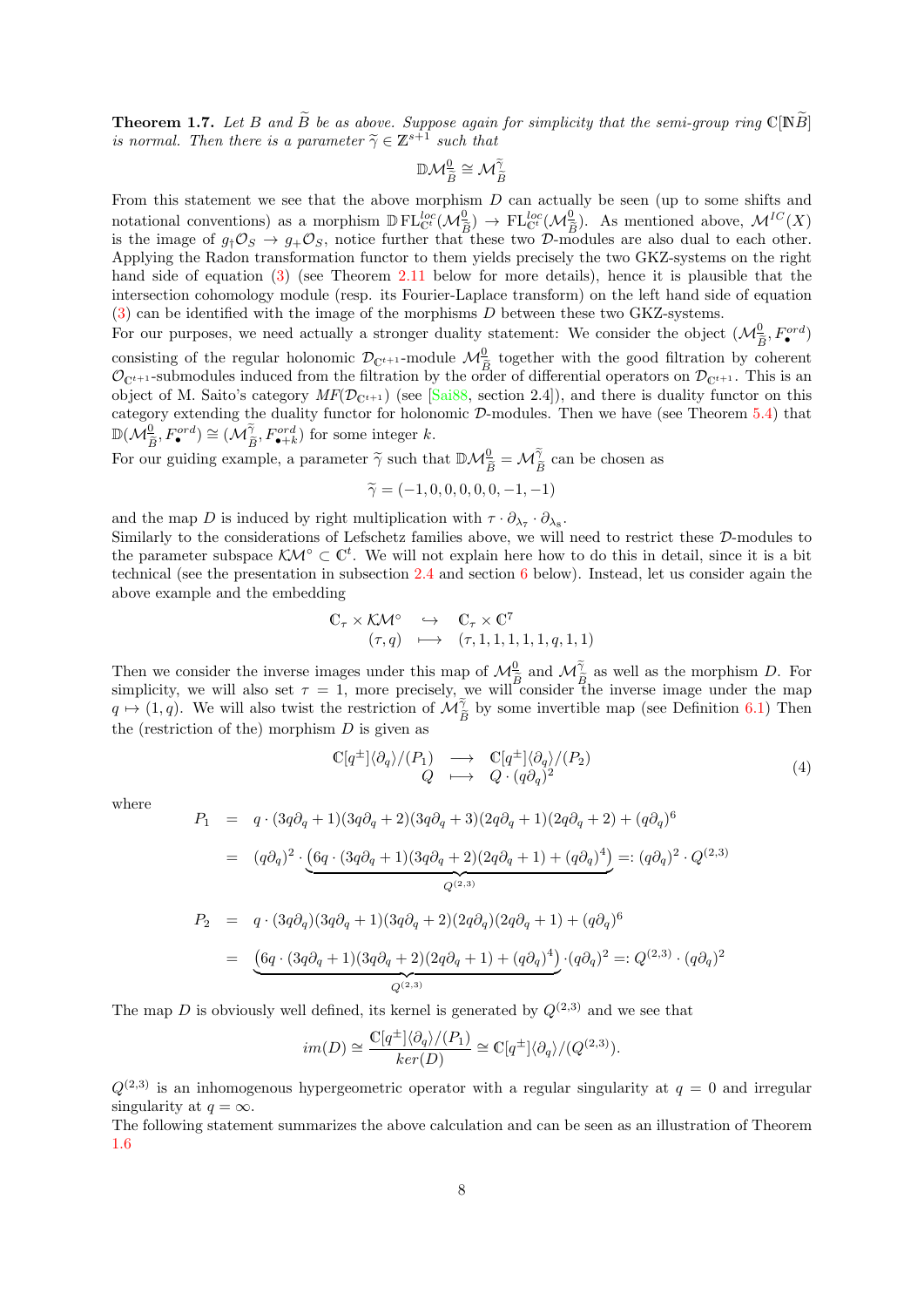**Proposition 1.8.** Consider the example from above. Then we have an isomorphism of left  $\mathbb{C}[q^{\pm}]\langle\partial_q\rangle$ modules

$$
\left(\mathrm{FL}_{\mathbb{C}^t}^{loc}\left(\mathcal{H}^0\Pi_+\mathcal{M}^{IC}(\mathcal{Z}_X^\circ)\right)\right)_{|\tau=1} \cong \mathbb{C}[q^{\pm}]\langle\partial_q\rangle/(Q^{(2,3)}).
$$

Let us finish this discussion with some remarks on the case of Calabi-Yau complete intersections in toric manifolds. Suppose that instead of the above example we had considered a (2, 4)-complete intersections in  $\mathbb{P}^5$ , i.e., the matrix

$$
B = \begin{pmatrix} 1 & 0 & 0 & 0 & 0 & -1 & 0 & 0 \\ 0 & 1 & 0 & 0 & 0 & -1 & 0 & 0 \\ 0 & 0 & 1 & 0 & 0 & -1 & 0 & 0 \\ 0 & 0 & 0 & 1 & 0 & -1 & 0 & 0 \\ 0 & 0 & 0 & 0 & 1 & -1 & 0 & 0 \\ 1 & 1 & 0 & 0 & 0 & 0 & 1 & 0 \\ 0 & 0 & 1 & 1 & 1 & 1 & 0 & 1 \end{pmatrix}
$$

then the same arguments as above would lead to the operator

$$
Q^{(2,4)} := 8q \cdot (2q \partial_q + 1)(4q \partial_q + 1)(4q \partial_q + 2)(4q \partial_q + 3) - (q \partial_q)^4
$$

which is regular and homogeneous (with singularities at  $q = 0, 2^{-10}, \infty$ ). In that case, the above statement can be sharpened in the following way.

**Proposition 1.9.** Consider a  $(2, 4)$ -complete intersection in  $\mathbb{P}^5$ , then we have the isomorphism of left  $\mathbb{C}[q^{\pm}]\langle\partial_q\rangle$ -modules

$$
\big(\mathcal{H}^0\Pi_+\mathcal{M}^{IC}(\mathcal{Z}^\circ_X)\big)_{|\lambda_0=1}\cong \mathbb{C}[q^\pm]\langle \partial_q\rangle/(Q^{(2,4)})
$$

The reason for this to be true is that in the Calabi-Yau case, Fourier-Laplace transformation together with restriction to  $\tau = 1$  has basically no effect, i.e., can be identified with restriction to  $\lambda_0 = 1$ . In particular, the object thus obtained still underlies a pure polarizable Hodge module (whereas in general, we obtain a variation on non-commutative Hodge structures, see [6.14](#page-64-1) and Conjecture [6.15](#page-0-0) below). This is consistent with classical results on mirror symmetry for Calabi-Yau hypersurfaces like the quintic in  $\mathbb{P}^4$ . Notice however that in these constructions, one uses certain crepant desingularizations in order to work with ordinary cohomology together with its Hodge structures instead of intersection cohomology as in the present paper. This may introduces a new difference when compared to our construction, which will however disappear when using the functor  $FL^{loc}$ . This should basically follow from the decomposition theorem (say, for pure Hodge modules, see [\[Sai88,](#page-72-0) Corollaire 3]) when applied to the desingularization map. We will make some more remarks on how our construction is related to known mirror models for complete intersections in the later subsections [1.4](#page-9-0) and [1.5](#page-10-0) below. However, a thorough treatment of this comparison issue is delicate and will be postponed to a subsequent paper.

### <span id="page-8-0"></span>1.3 Mirror Correspondence

We would like to state here in a slightly informal way the main results of this paper. They can be expressed as isomorphism of two  $\mathcal{D}_{\mathbb{C}_r \times \mathcal{KN}^\circ}$ -modules, one obtained as sketched above (i.e., direct image D-modules under the morphisms  $\Pi$  resp.  $\pi$ ), the other one derived from Gromov-Witten theory of the variety  $X_{\Sigma}$  resp. from its subvarieties. The actual picture is considerably more complicated, in the sense that we do not just look at D-modules over  $\mathbb{C}_{\tau}\times\mathcal{K}\mathcal{M}^{\circ}$ , but at modules over  $\mathcal{D}_{\mathbb{P}^1\times\mathcal{K}\mathcal{M}^{\circ}}$  together with a structure of  $\mathcal{R}_{\mathbb{C}_{\tau-1}\times\mathcal{K}\mathcal{M}^{\circ}}$ -modules where  $\mathcal{R}_{\mathbb{C}_{\tau-1}\times\mathcal{K}\mathcal{M}^{\circ}}$  is the sheaf of Rees rings for the filtration by orders on differential operators on  $\mathcal{D}_{K\mathcal{M}^{\circ}}$ . This corresponds to the fact that the Gauß-Manin-systems as well as the direct image modules of intersection cohomology modules occurring do carry Hodge filtrations, i.e., underly objects of the category MHM of (algebraic) mixed Hodge modules (see [\[Sai90\]](#page-72-2)). This very important additional information can be reformulated as the structure of an R-module, and the latter is conserved by the functor  $FL^{loc}$ . Hence our actual statements in section [6](#page-52-0) are considerably stronger than what is announced here. In particular, the simplified statement below is basically only an identification of local systems and hence does not take into account the fact that these D-modules have irregular singularities in general. Nevertheless, we think that it is still instructive. It should be seen as a snapshot of what the actual result looks like.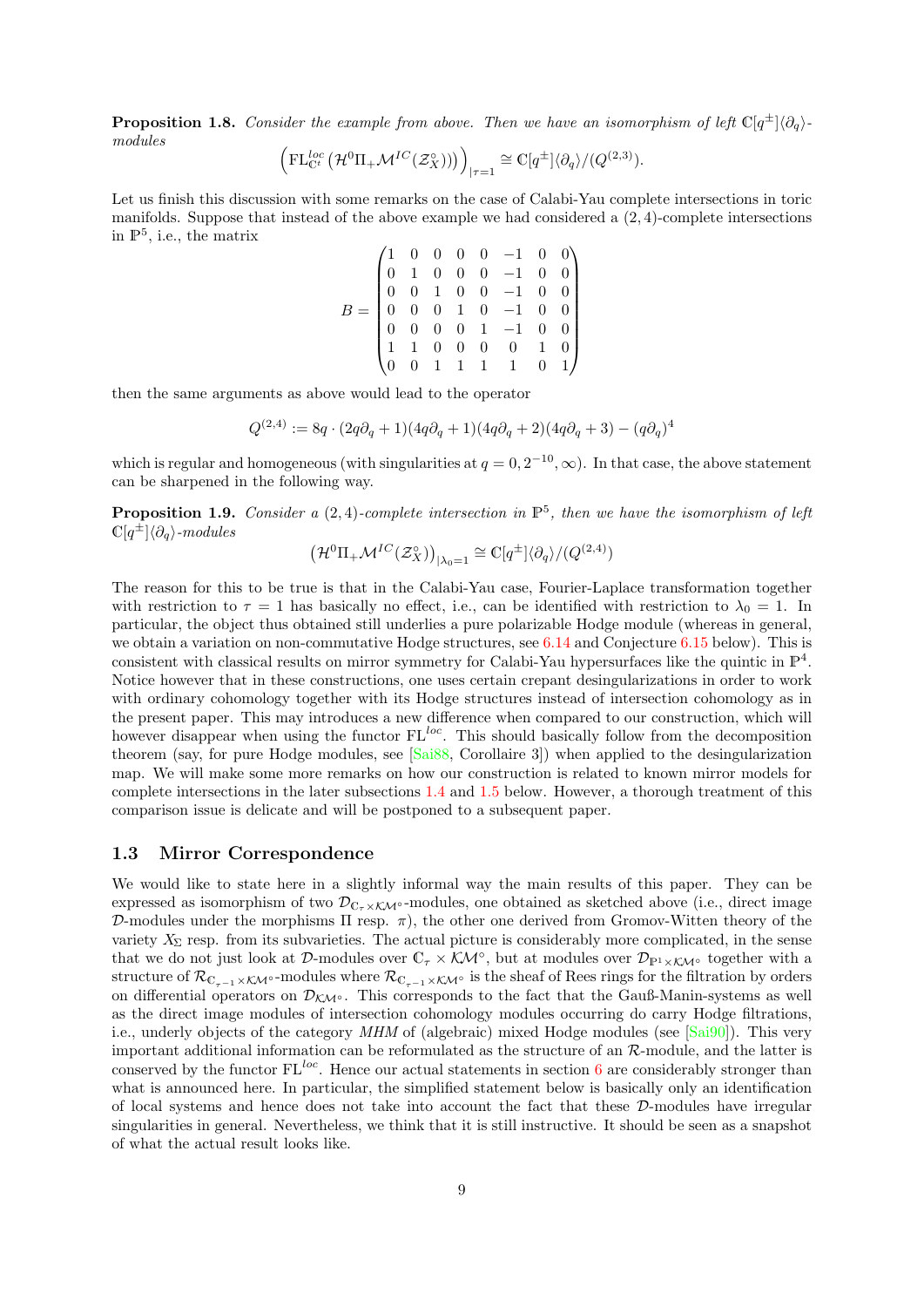We consider the situation described above, that is, we let  $X_{\Sigma}$  be a smooth, projective toric variety, and  $\mathcal{L}_1 = \mathcal{O}_{X_{\Sigma}}(L_1), \ldots, \mathcal{O}_{X_{\Sigma}}(L_c)$  ample line bundles such that the class  $-K_{X_{\Sigma}} - \sum_{j=1}^{c} L_j$  is nef. Then for a generic section  $s \in \Gamma(X_{\Sigma}, \mathcal{E})$ , the zero locus  $Y := s^{-1}(0) \subset X_{\Sigma}$  is a complete intersection with nef anticanonical class. Put  $\mathcal{E} = \bigoplus_{j=1}^c \mathcal{L}_j$ , then  $\mathcal{E}$  is a convex vector bundle on  $X_{\Sigma}$ , and we can consider twisted Gromov-Witten invariants which give rise to the (small) twisted quantum- $\mathcal{D}\text{-modules QDM}(X_{\Sigma}, \mathcal{E})$ , i.e., a vector bundle on  $\mathbb{P}^1 \times \mathcal{KM}^\circ$  with fibre  $H^*(X_\Sigma,\mathbb{C})$  with connection operator defined by the twisted quantum product. Moreover, we have the endomorphism  $c_{top}(\mathcal{E})$  of  $H^*(X_\Sigma,\mathbb{C})$  given by cup product with the Euler class of  $\mathcal{E}$ , and we put  $\overline{H^*(X_{\Sigma}, \mathbb{C})} := H^*(X_{\Sigma}, \mathbb{C})/ker(c_{top}(\mathcal{E}))$ . Then the reduced or ambient quantum D-modules, denoted by  $\overline{QDM}(X_{\Sigma}, \mathcal{E})$ , is a vector bundle on  $\mathbb{P}^1 \times \mathcal{KM}^{\circ}$  with fibres  $\overline{H^*(X_{\Sigma}, \mathbb{C})}$ , and the connection is defined via the quantum product on ambient cohomology classes, i.e., classes in the image of the morphism  $H^*(X_\Sigma, \mathbb{C}) \to H^*(Y, \mathbb{C})$  (notice that this image is isomorphic to the quotient  $\overline{H^*(X_{\Sigma},\mathbb{C})}$ . Finally, we can also consider moduli spaces of stable maps into the total space  $\mathbb{V}(\mathcal{E}^{\vee})$  of the vector bundle dual to  $\mathcal E$  (then  $\mathcal E^{\vee}$  is concave), and this yields the so-called *local* Gromov-Witten invariants. The corresponding quantum-D-module is denoted by  $QDM(\mathcal{E}^{\vee})$ . We refer to the sections [4](#page-42-0) and  $6$  for precise definitions of the various quantum  $\mathcal{D}\text{-modules.}$ With these notions at hand, we have the following results.

<span id="page-9-1"></span>**Theorem 1.10** (see theorem [6.13](#page-64-0) and theorem [6.16\)](#page-65-0). Given  $X_{\Sigma}$ ,  $\mathcal{L}_1 = \mathcal{O}_{X_{\Sigma}}(L_1), \ldots, \mathcal{O}_{X_{\Sigma}}(L_c)$  as above, but suppose moreover that  $\mathcal{L}_1, \ldots, \mathcal{L}_c$  are ample (but  $-K_{X_{\Sigma}}-L_1-\ldots-L_c$  is still only required to be nef). Consider the matrix B constructed from the rays of  $\Sigma'$ . Let  $\pi$  resp.  $\Pi$  the affine resp. the non-affine Landau-Ginzburg models of  $(X_{\Sigma}, \mathcal{L}_1, \ldots, \mathcal{L}_c)$ . Then we have

$$
\begin{split} &\mathrm{FL}_{\mathbb{C}^{t}}^{loc}\left(\mathcal{H}^{0}\pi_{\dagger}\mathcal{O}_{S\times\mathcal{K}\mathcal{M}^{\circ}}\right)_{|\mathbb{C}_{\tau}^{*}\times B_{\varepsilon}^{*}}\cong(\mathrm{id}_{\mathbb{C}_{\tau}^{*}}\times\mathrm{Mir})^{*}\left(\mathrm{QDM}(X_{\Sigma},\mathcal{E})_{|\mathbb{C}_{\tau}^{*}\times B_{\varepsilon}^{*}}\right) ,\\ &\mathrm{FL}_{\mathbb{C}^{t}}^{loc}\left(\mathcal{H}^{0}\pi_{+}\mathcal{O}_{S\times\mathcal{K}\mathcal{M}^{\circ}}\right)_{|\mathbb{C}_{\tau}^{*}\times B_{\varepsilon'}^{*}}\cong(\mathrm{id}_{\mathbb{C}_{z}}\times\mathrm{Mir}')^{*}\left(\mathrm{QDM}(\mathcal{E}^{\vee})_{|\mathbb{C}_{\tau}^{*}\times B_{\varepsilon'}^{*}}\right) ,\\ &\mathrm{FL}_{\mathbb{C}^{t}}^{loc}\left(\mathcal{H}^{0}\Pi_{+}\mathcal{M}^{IC}(\mathcal{Z}_{X}^{\circ})\right)_{|\mathbb{C}_{\tau}^{*}\times B_{\varepsilon}^{*}}\cong(\mathrm{id}_{\mathbb{C}_{\tau}^{*}}\times\mathrm{Mir})^{*}\left(\overline{\mathrm{QDM}}(X_{\Sigma},\mathcal{E})\right)_{|\mathbb{C}_{\tau}^{*}\times B_{\varepsilon}^{*}}.\end{split}
$$

Here  $B^*_{\varepsilon}, B^*_{\varepsilon'}$  are some (pointed) convergency neighborhoods of the large volume limit point in  $\overline{\mathcal{K}\mathcal{M}^{\circ}}$ , Mir is the mirror map (see, e.g.,  $[CGO7, MM11]$  $[CGO7, MM11]$ ) and Mir' is some other coordinate change (which also involves the mirror map Mir).

From the pureness property of  $\mathcal{M}^{IC}(\mathcal{Z}_X^{\circ})$  we can deduce the following corollary, which is (part of) the Hodge theoretic aspect of our mirror correspondence. As mentioned earlier, it relies on the notion of non-commutative Hodge structures (see [\[Sab11\]](#page-72-3) for an overview) which is adapted to the occurrence of irregular singularities in the various quantum D-modules.

**Corollary 1.11** (see corollary [6.14\)](#page-64-1). Under the assumptions of the last theorem, the ambient quantum  $\mathcal{D}\text{-module } \overline{\text{QDM}}(X_\Sigma,\mathcal{E})$  (or at least its restriction to the convergency neighborhood  $B_\varepsilon^*$ ) is part of a variation of non-commutative Hodge structures.

We conjecture in [6.15](#page-0-0) below that  $\overline{QDM}(X_{\Sigma}, \mathcal{E})$  is itself a non-commutative Hodge structure, however, the proof of this conjecture would need some additional results on the Hodge filtration of  $\mathcal{H}^0 p_{2+1} \mathcal{M}^{IC}(\mathcal{Z}_X^{\circ})$ which are not yet available.

#### <span id="page-9-0"></span>1.4 Givental's mirror model

The aim of the next two subsection is to give some ideas on the relation of our construction to other mirror models for Calabi-Yau resp. nef-complete intersections inside a smooth toric variety  $X_{\Sigma}$ . The reader should be warned that a complete comparison of the construction presented in this paper to other models is not yet available, and will be subject to some future work. Nevertheless, we hope that the following remarks indicate that our mirror model can be considered as a unification and generalization of other constructions.

First we consider a construction that can be found (although in a very sketchy form) in [\[Giv98b,](#page-70-0) page 10-11]. Let as above  $X_{\Sigma}$  be smooth, projective and toric, and let  $\mathcal{L}_1 = \mathcal{O}_{X_{\Sigma}}(L_1), \ldots, \mathcal{L}_c = \mathcal{O}_{X_{\Sigma}}(L_c)$ be nef line bundles such that  $-K_{X_{\Sigma}} - \sum_{j=1}^{c} L_j$  is nef. Let again  $\underline{b}_1, \ldots, \underline{b}_t$  be the primitive integral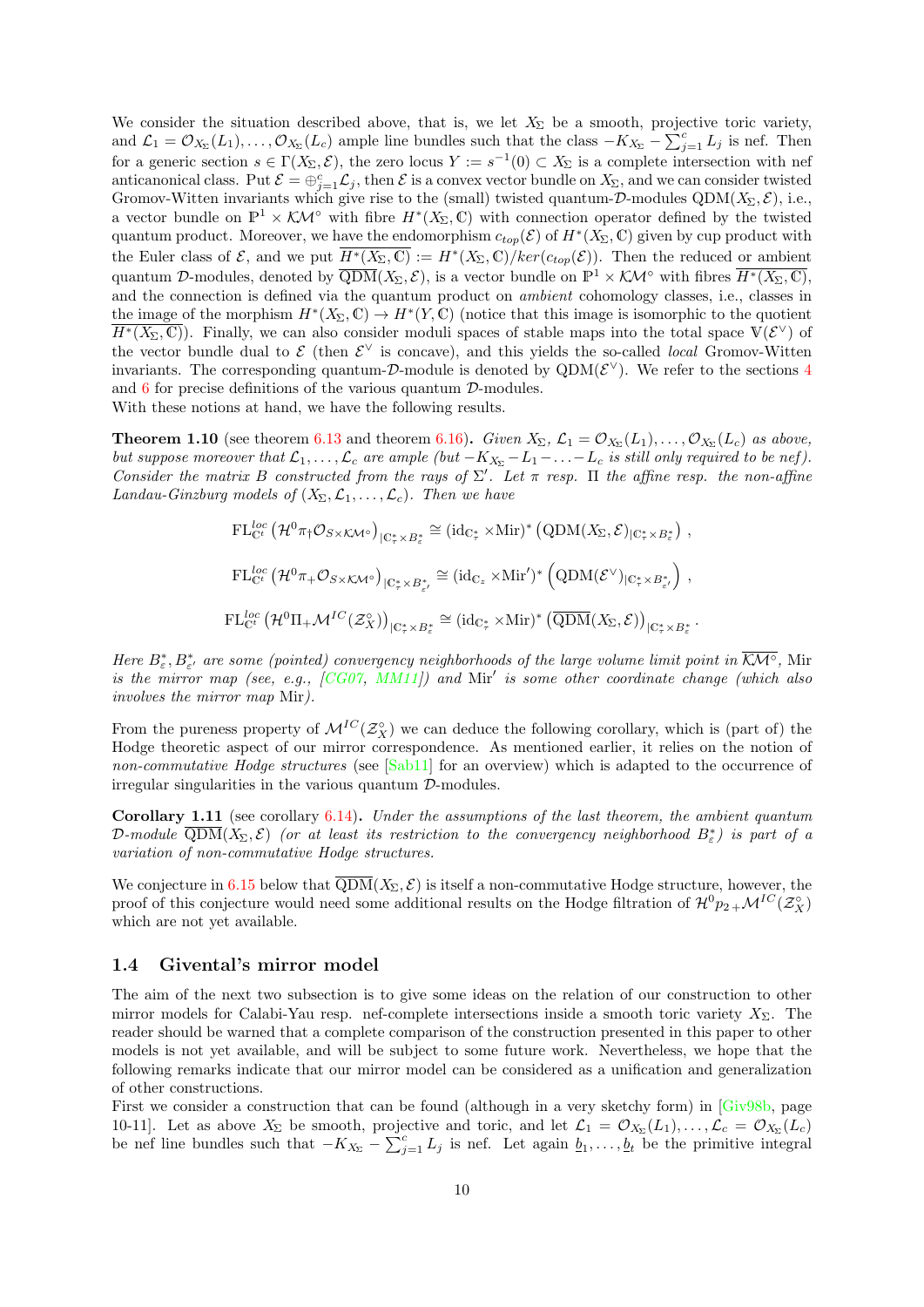generators of the rays of  $\Sigma'$ . Notice that if  $\underline{a}_1, \ldots, \underline{a}_m$  are the generators of the rays of  $\Sigma$ , then  $t = m + c$ (namely, we have m generators  $b_i$  projecting to the  $a_i's$ , and c generators  $b_i$  that projects to zero under  $\Sigma' \to \Sigma$ .) Consider the affine space  $\mathbb{C}^{m+c}$  with coordinates  $w_1, \ldots, w_{m+c}$ . Let  $\underline{l}_1, \ldots, \underline{l}_r$  be a basis of the module of relations between the vectors  $\underline{b}_1, \ldots, \underline{b}_{m+n}$  (so that  $r = m - n$ , since the  $\underline{b}_i$ 's ly in  $\mathbb{Z}^{n+c}$ ). Actually, this basis should not be chosen in an arbitrary way, it is the basis dual to the basis  $p_1, \ldots, p_r$ one of  $H^2(X_\Sigma, \mathbb{Z})$  chosen in section [6](#page-52-0) (see the discussion after the exact sequence [\(59\)](#page-55-0) below). Write  $l_a = (l_{a1}, \ldots, l_{at})$  and consider the affine variety

$$
E := \left\{ (\underline{w}, \underline{q}) \in (\mathbb{C}^*)^m \times \mathbb{C}^c \times \mathcal{KM}^\circ \mid \left( \prod_{i=1}^{m+c} w_i^{l_{ai}} = q_a \right)_{a=1,\dots,r} \right\}.
$$

Actually, Givental has a slightly different definition as he consider equivariant quantum cohomology, but we ignore this aspect here and concentrate on the case of the non-equivariant limit. Notice also that in Givental's paper appears only the restriction  $E_q := E_{|(\mathbb{C}^*)^m \times \mathbb{C}^c \times \{q\}}$ .

It can be shown that the closure of E inside  $\mathbb{C}^{m+c}\times\mathcal{KN}^{\circ}$  equals E (see the argument in Proposition [4.8](#page-47-0)) below), and that the projection  $E \to \mathcal{K} \mathcal{M}^\circ$ ;  $(\underline{w}, \underline{q}) \mapsto \underline{q}$  is precisely the mapping  $\alpha \circ \beta \circ \gamma_1 : \mathcal{Z}_{X^{aff}}^\circ \to \mathcal{K} \mathcal{M}^\circ$ as appearing in the diagram  $(60)$  in section [6.](#page-52-0)

In [\[Giv98b,](#page-70-0) page 10-11], Givental very briefly mentions the following oscillating integral

<span id="page-10-1"></span>
$$
\int_{\Gamma \subset E} e^{\tau \cdot (\sum_{i=1}^{m} w_i - \sum_{j=1}^{c} w_{m+j})} \cdot \frac{d \log(w_1) \wedge \ldots \wedge d \log(w_m) \wedge dw_{m+1} \wedge \ldots \wedge dw_{m+c}}{d \log(q_1) \wedge \ldots \wedge d \log(q_{m-n})} \tag{5}
$$

where  $\Gamma$  is some real non-compact  $n + c$ -dimensional cycle inside E, i.e., a Lefschetz thimble. Notice however that  $E$  is singular in general, so that in any case one would need to specify further how to define this cycle. It is claimed in loc.cit (and easily verified) for any relation  $\underline{l} = (l_1, \ldots, l_t)$  with  $\sum_{i=1}^{m+c} l_i \underline{b}_i = 0$ satisfying  $l_1 \geq 0, \ldots, l_m \geq 0$ , this integral is annihilated by the differential operators

$$
\Delta_{\underline{l}} := \prod_{i=1}^{m} \prod_{\nu=0}^{l_i-1} (\sum_{a=1}^{r} l_{ai} q_a \tau \partial_{q_a} - \tau \nu) - \prod_{a=1}^{r} q_a^{\langle p_a, \underline{l} \rangle} \cdot \prod_{i=m+1}^{m+c} \prod_{\nu=1}^{l_i} (\sum_{a=1}^{r} l_{ai} \tau q_a \partial_{q_a} + \tau \nu)
$$

In order to connect this statement to our construction, one needs to discuss the relation between oscillating integrals and Gauß-Manin systems in some detail. This is a rather classical subject, although there does not seem to exist a general reference covering the present situation. One can find in [\[Pha83,](#page-71-7) [Pha85\]](#page-71-8) a definition of oscillating integrals for certain polynomial mappings, and in [\[Sab08,](#page-71-4) section 1.b] a discussion of the topological Fourier-Laplace transformation which yields a cohomological description of Lefschetz thimbles.

Assuming that this relation between oscillating integrals and Gauß-Manin systems is properly established, one may conjecture that the integral [\(5\)](#page-10-1) yields a solution of the module

$$
\mathrm{FL}_{\mathbb{C}^t}^{\text{loc}}\left(\mathcal{H}^0\pi_\dagger\mathcal{O}_{S\times\mathcal{K}\mathcal{M}^\circ}\right)
$$

that appeared in Theorem [1.10.](#page-9-1) However, even if this were proved, it is still unclear whether this integral satisfy a stronger differential equation (this has been noticed by Givental himself in [\[Giv98b,](#page-70-0) page 10]), namely, one would like to show that it is even a solution of the system  $FL_{\mathbb{C}^t}^{loc}(\mathcal{H}^0\Pi_+\mathcal{M}^{IC}(\mathcal{Z}_X^{\circ}))$ . However, we do not have any further evidence at this point for this conjecture.

### <span id="page-10-0"></span>1.5 Nef partition Landau-Ginzburg models

There is a special case of the construction described in the last subsection, for which a more complete description of a mirror model is available in the literature. Namely, assume that the nef line bundles  $\mathcal{L}_1, \ldots, \mathcal{L}_c$  are obtained as (line bundles associated to) a sum of some of the torus invariant divisors of  $X_{\Sigma}$ . Then already in  $[Giv98b]$  is a sketch of how the above mentioned general construction of oscillating integrals can be made more precise. We will use the more recent paper [\[Iri11\]](#page-71-2) as a references, which also incorporates ideas from [\[BB96b\]](#page-69-3). Let us give a very brief reminder of the part of [\[Iri11\]](#page-71-2) relevant in the present situation.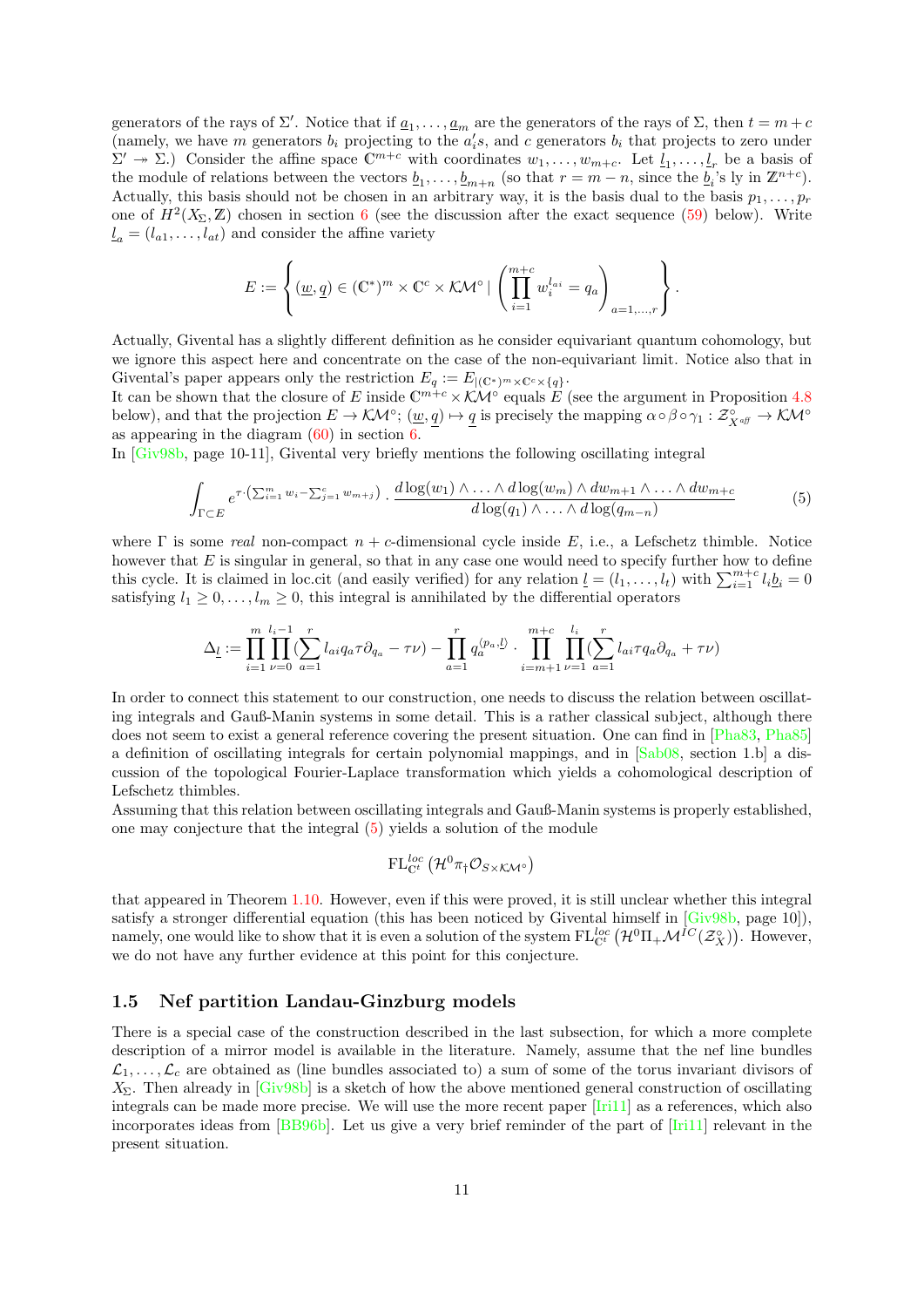**Definition 1.12** ([\[Giv98b,](#page-70-0) [Iri11\]](#page-71-2)). Let  $X_{\Sigma}$  be a n-dimensional, smooth toric variety given by a fan  $\Sigma$ with torus-invariant divisors  $D_1, \ldots, D_m$ . A nef-partition is a partition  $\{1, \ldots, m\} = I_0 \sqcup I_1 \ldots \sqcup I_c$  such that  $\mathcal{L}_j = \mathcal{O}(\sum_{k \in I_j} D_k)$  is nef for  $j = 0, \ldots, c$ .

Notice that Iritani's paper covers a larger domain of applications than this definition since he considers (nef partitions of) toric orbifolds. However, in the main body of our paper we are only concerned with complete intersections in manifolds, so we restrict to this situation here.

To a nef-partition one associates as above a vector bundle  $\mathcal{E} = \bigoplus_{j=1}^c \mathcal{L}_j$  (notice that the sum here is running only from 1 to c and does not include the bundle  $\mathcal{L}_0$ ). Choosing a generic section  $s \in \Gamma(X_\Sigma, \mathcal{E})$ gives a smooth nef complete intersection  $Y \subset X_{\Sigma}$ . Hence we see that the data of a toric manifold with a nef partition are a particular case of the setup considered in the main part of our paper. We will show in remark [1.17](#page-13-0) below an example which falls in the scope of this paper but which does not come from a nef partition. In that sense our construction is a true generalization of the Givental-Iritani model. Notice also that in the case  $I_0 = \emptyset$  the complete intersection Y is a Calabi-Yau manifold, this is exactly the situation considered by Batyrev and Borisov in [\[BB96b\]](#page-69-3).

In the approach of Iritani the mirror model of  $Y$  is given by a function on a family of complete intersections of Laurent polynomials inside an *n*-dimensional torus  $\check{T} = (\mathbb{C}^*)^n$  with coordiantes  $t_1, \ldots, t_n$ . In order to construct this, one associates to each  $I_j$  the following Laurent polynomial

$$
W_{\underline{\alpha}}^{(j)} = \sum_{i \in I_j} \alpha_i \underline{t}^{b_i} \quad \text{for} \quad j = 0, \dots, c
$$

where the  $\underline{b}_i$  are again the primitive integral generators of the one-dimensional cones of  $\Sigma$ . The family of complete intersections  $\check{Y}_{\alpha}$  over  $\underline{\alpha} \in (\mathbb{C}^*)^m$  is then given by

$$
\check{Y}_{\underline{\alpha}} = \{ \underline{t} \in \check{T} \mid W_{\underline{\alpha}}^{(1)} = \ldots = W_{\underline{\alpha}}^{(c)} = 1 \}.
$$

<span id="page-11-0"></span>**Assumption 1.13** ([\[Iri11,](#page-71-2) page 2936]). In the above situation, we suppose that the affine variety  $\check{Y}_{\alpha}$  is a smooth complete intersection in  $\check{T}$  for generic  $\underline{\alpha} \in (\mathbb{C}^*)^m$ .

To the best of our knowledge, there is up to now no result available which would show how restrictive this assumption is. There are some speculations in [\[Iri11,](#page-71-2) remark 5.6] that the smoothness of  $\check{Y}_{\alpha}$  should be related to the smoothness of  $Y \subset X_{\Sigma}$ , at least in the case  $I_0 = \emptyset$ .

**Definition 1.14.** Let  $X_{\Sigma}$  and a nef partition  $\{1,\ldots,m\} = I_0 \sqcup I_1 \ldots \sqcup I_c$  be given. Suppose that assumption [1.13](#page-11-0) holds true. If  $I_0 \neq \emptyset$ , we call the restriction

$$
W^{(0)}_{\underline{\alpha}} : \check{Y}_{\underline{\alpha}} \longrightarrow \mathbb{C}
$$

the nef-partition Landau-Ginzburg model of  $(X_{\Sigma},(I_j)_{j=1,\dots,m})$ . If  $I_0 = \emptyset$  we consider the (affine) Calabi-Yau complete intersection  $\check{Y}_{\alpha} \subset \check{T}$  (smooth by the above assumption) itself as the nef-partition mirror model.

In the case  $I_0 = \emptyset$ , Baytrev and Borisov considered a compactification  $\mathcal{Y}_\alpha$  of  $\check{Y}_\alpha$  inside the projetice toric variety  $\mathbb{P}_{\nabla}$ , given by the polytope  $\nabla = \nabla_1 + \ldots + \nabla_c$  with  $\nabla_j = \text{Conv}(\overline{\{b_i\}_{i\in I_j})}$ . Since the Calabi-Yau varieties  $\mathcal{Y}_{\alpha}$  are usual singular and the ambient variety  $\mathbb{P}_{\nabla}$  does not always admit a crepant resolution Batyrev and Borisov introduced so-called string-theoretic Hodge numbers  $h_{st}^{p,q}(\mathcal{Y}_{\underline{\alpha}})$  and could show in [\[BB96a\]](#page-69-4) that

$$
h^{p,q}_{st}(\mathcal{Y}_{\underline{\alpha}}) = h^{\overline{n}-p,q}_{st}(Y) \quad \text{for} \quad 0 \le p,q \le \overline{n}
$$

where  $\overline{n} = n - c$  is the dimension of Y.

In the case where  $I_0$  is non-empty Iritani defines (under assumption [1.13\)](#page-11-0) an oscillating integral

$$
\int_{\Gamma_{\mathbb{R}}(\underline{\alpha})} e^{-W_{\underline{\alpha}}^{(0)}(t)\cdot\tau}\Omega_{\underline{\alpha}}
$$

where  $\Gamma_{\mathbb{R}(\alpha)} = \check{Y}_{\alpha} \cap \check{T}_{\mathbb{R}}$  is a non-compact cycle in  $\check{Y}_{\alpha}$  ( $\check{T}_{\mathbb{R}} := (\mathbb{R}_{>0})^n \subset \check{T}$  being the real torus), i.e., a real Lefschetz thimble, and

$$
\Omega_{\underline{\alpha}} = \frac{\frac{dt_1}{t_1} \wedge \ldots \wedge \frac{dt_n}{t_n}}{dW_{\underline{\alpha}}^{(1)} \wedge \ldots \wedge dW_{\underline{\alpha}}^{(c)}}
$$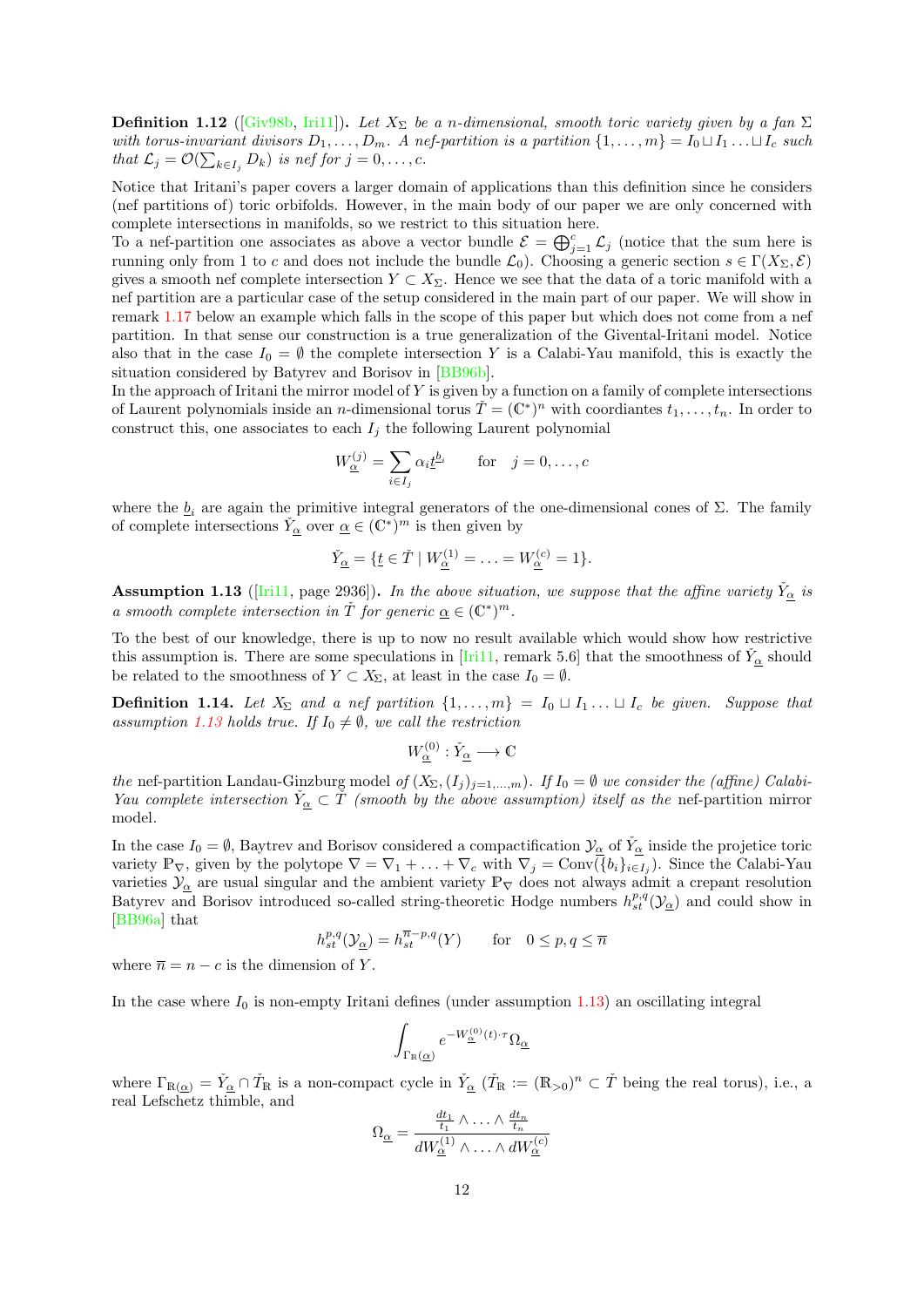is a holomorphic volume form on  $\check{Y}_{\alpha}$ . Notice that the definition of the volume form uses the smoothness assumption [1.13](#page-11-0) in an essential way. Notice also that in loc.cit., the variable  $z := \frac{1}{\tau}$  is used.

In order to get a mirror theorem, Iritani defines a so-called A-period of the complete intersection  $Y \subset X_{\Sigma}$ 

$$
\Pi(1,\mathcal{O}_Y) = (J_Y(q,-z), z^{n-\frac{deg}{2}} z^{\rho} \hat{\Gamma}_Y)
$$

here  $J_Y$  is the J-function, which is a particular solution of the quantum D-module of Y, and  $\hat{\Gamma}_Y$  is the Gamma class of Y. We refer the reader to  $[Iri11]$  for details. The aforementioned mirror theorem of Iritani is the equality (see [\[Iri11,](#page-71-2) Theorem 5.7])

<span id="page-12-0"></span>
$$
\Pi_Y(1,\mathcal{O}_Y) = \frac{1}{F(\underline{\alpha})} \int_{\Gamma_R(\underline{\alpha})} e^{-W_{\underline{\alpha}}^{(0)}(t)\cdot\tau} \Omega_{\underline{\alpha}} \qquad \underline{\alpha} \in \mathcal{K}\mathcal{M}^\circ \tag{6}
$$

where  $F(\alpha)$  is a certain coordinate change.

From the remarks in the last subsection on the relation between oscillating integrals and Gauß-Manin systems it seems plausible that the oscillating integral on the right hand side of equation [\(6\)](#page-12-0) gives a solution of the following (Fourier-Laplace transformed) Gauß-Manin system

$$
\operatorname{FL}^{loc}{\mathcal H}^0(W^{(0)}_{\underline{\alpha}})_+ \mathcal{O}_{\check{Y}_{\underline{\alpha}}} \in \operatorname{Mod}_{hol}(\mathcal{D}_{\mathbb{C}_\tau})
$$

As before, we need to consider families of such differential systems by letting the parameter  $\alpha$  vary within  $\mathcal{K\!M}^{\circ}$ , hence, we rather look at the  $\mathcal{D}_{\mathbb{C}_{\tau}\times\mathcal{K\!M}^{\circ}}$ -module

$$
\operatorname{FL}^{loc}_{\mathcal{KM}^\circ} \mathcal{H}^0(W_{\underline{\alpha}}^{(0)}, \mathrm{pr}_{{\underline{\alpha}}})_+ \mathcal{O}_{Y_{\underline{\alpha}} \times \mathcal{KM}^\circ}
$$

Finally, we have to eliminate the asymmetry between  $W_{\alpha}^{(0)}$  and  $W_{\alpha}^{(j)}$  for  $j = 1, \ldots, c$ . This can be easily done in the following way: As  $Y_{\underline{\alpha}} = \bigcap_{j=1}^c \left( W_{\underline{\alpha}}^{(j)} \right)^{-1} (1)$ , instead of considering the direct image  $\mathcal{H}^0(W_{\underline{\alpha}}^{(0)})_+ \mathcal{O}_{Y_{\underline{\alpha}}}$ , we can consider the direct image  $\mathcal{H}^0(W_{\underline{\alpha}}^{(0)}, W_{\underline{\alpha}}^{(1)}, \ldots, W_{\underline{\alpha}}^{(c)})$  $\mathcal{O}_{\check T}$  and restrict it to the subspace where the last c coordinates are set to 1 (this follows from the base change theorem for holonomic D-modules, see theorem [2.1](#page-15-1) below). Finally, in order to be able to use the Radon transformation functor alluded to above, we need to allow  $\underline{\alpha}$  to vary within  $\mathbb{C}^m$ , and not just in the subspace  $\mathcal{K}M^\circ$ . This motivates the following definition.

**Definition 1.15.** Let us be given a nef partition  $\{1, \ldots, m\} = I_0 \sqcup I_1 \ldots \sqcup I_c$  on  $X_{\Sigma}$ . Then we call the morphism

$$
\Theta: \check{T} \times \mathbb{C}^m \longrightarrow \mathbb{C}^{t+1} = \mathbb{C} \times \mathbb{C}^m \times \mathbb{C}^c
$$

$$
(\underline{t}, \underline{\alpha}) \mapsto (\lambda_0, \dots, \lambda_{m+c}) = (-W_{\underline{\alpha}}^{(0)}, \underline{\alpha}, -W_{\underline{\alpha}}^{(1)}, \dots, -W_{\underline{\alpha}}^{(c)})
$$

the nef partition Landau-Ginzburg model of  $(X_{\Sigma},(I_j)_{j=0,\ldots,c})$ 

We proceed by comparing the nef partition Landau-Ginzburg model to our construction, as outlined before in this introduction. First notice that if we consider the variety  $X_{\Sigma}$ , then the collection of line bundles  $\mathcal{L}_1 = \mathcal{O}(\sum_{k \in I_1} D_k), \dots, \mathcal{L}_c = \mathcal{O}(\sum_{k \in I_c} D_k)$  satisfies (almost) the assumptions of our construction: Namely we have that  $-K_{X_{\Sigma}} - \sum_{j=1}^{c} \left( \sum_{k \in I_j} D_k \right)$  is nef, since it is simply equal to  $\sum_{k \in I_0} D_k$  and then its nefness follows from the nef partition assumption. For our main result (Theorem [6.13,](#page-64-0) see also Theorem [1.10\)](#page-9-1), we need the stronger assumption that  $\mathcal{L}_1, \ldots, \mathcal{L}_c$  are ample but this is unnecessary for many intermediate results.

In any case, given a nef partion, we have nef line bundles  $\mathcal{L}_1, \ldots, \mathcal{L}_c$  on  $X_\Sigma$  such that the bundle  $\mathcal{O}_{X_{\Sigma}}(-K_{X_{\Sigma}}) \otimes \mathcal{L}_1^{-1} \otimes \ldots \otimes \mathcal{L}_c^{-1}$  is nef, and we can consider the matrix B as constructed in the beginning of this introduction from the primitive integral generators of the fan  $\Sigma'$  of the total space  $V(\mathcal{E}^{\vee})$  with  $\mathcal{E} = \bigoplus_{j=1}^c \mathcal{L}_j$ . If we denote by  $B_j$  the matrix with columns  $(\underline{b}_i)_{i \in I_j}$  for  $j = 0, \ldots, c$ , then B is an  $(n + c) \times (m + c)$  integer matrix given by

$$
B:=\left(\begin{array}{cccc|cccc} B_0 & B_1 & B_2 & \cdots & B_c & 0 \\ \hline 0\cdots 0 & 1\cdots 1 & 0\cdots 0 & \cdots & 0\cdots 0 & 1 \\ \vdots & \vdots & \vdots & & \vdots & \vdots \\ 0\cdots 0 & 0\cdots 0 & & & 1\cdots 1 & & 1 \end{array}\right)
$$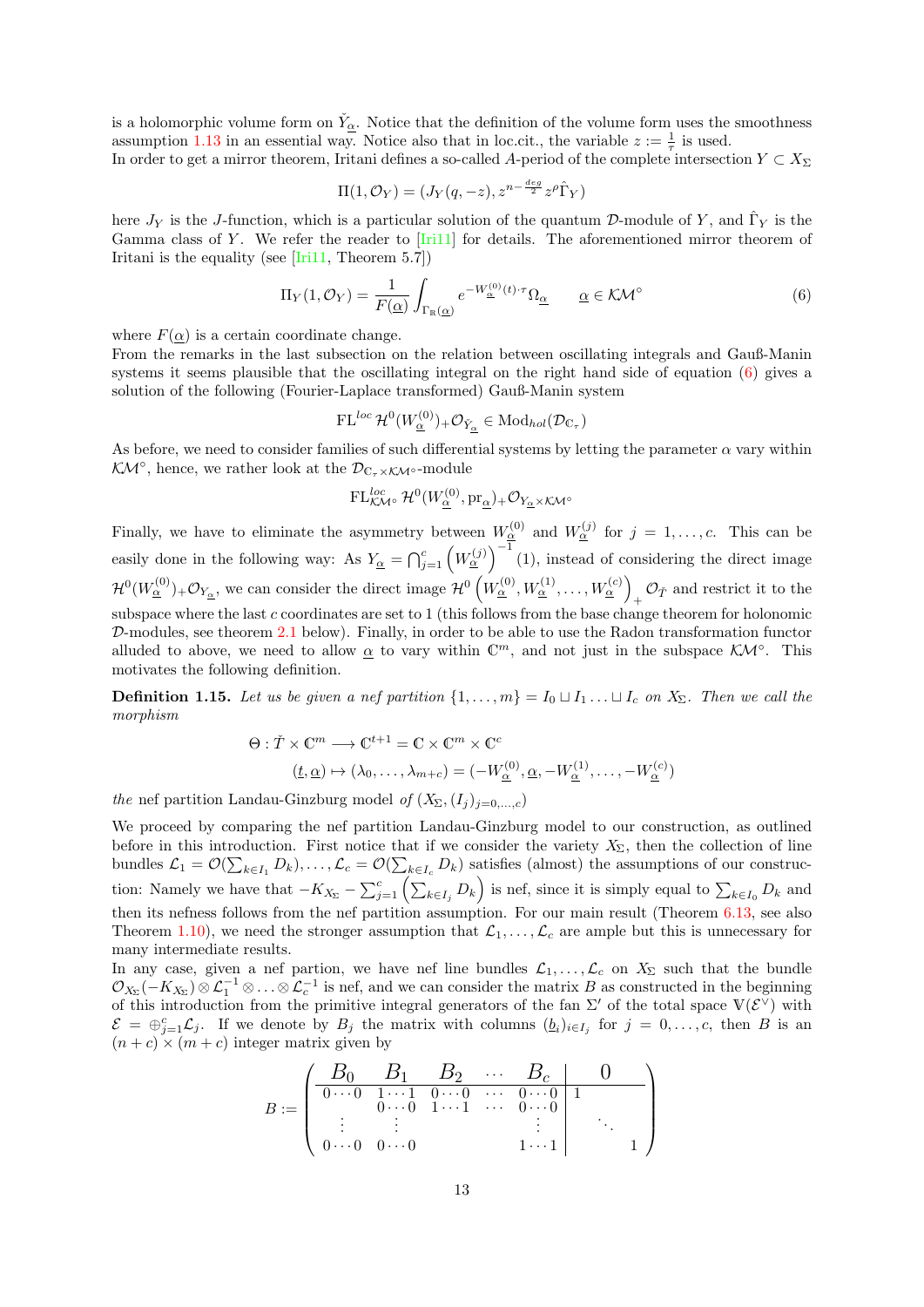As before we get an associated family of Laurent polynomials

$$
\varphi: S \times \mathbb{C}^t \longrightarrow \mathbb{C} \times \mathbb{C}^t
$$

$$
(y_1, \dots, y_s, \lambda_1, \dots, \lambda_t) \mapsto -W_{\underline{\lambda}}^{(0)} - \sum_{i=1}^c (W_{\underline{\lambda}}^{(i)} + \lambda_{m+i}) \cdot y_{n+i},
$$

remember that  $S = (\mathbb{C}^*)^s$  where  $s := n + c$  and  $t := m + c$ .

With these definition, we can state the following conjectural relationship of the nef-partion Landau-Ginzburg to our non-affine Landau-Ginzburg model.

**Conjecture 1.16.** Consider a smooth projective toric variety  $X_{\Sigma}$  with torus invariant divisors  $D_1, \ldots, D_m$ and a nef partition  $\{1, \ldots, m\} = I_0 \sqcup I_1 \ldots \sqcup I_c$ . Then

1. There exists a morphism

$$
\mathrm{FL}_{\mathbb{C}^t}^{loc}(\mathcal{H}^0\Theta_{+}\mathcal{O}_{\tilde{T}\times\mathbb{C}^m})\longrightarrow \mathrm{FL}_{\mathbb{C}^t}^{loc}(\mathcal{H}^0\varphi_{+}\mathcal{O}_{S\times\mathbb{C}^t})\simeq \mathrm{FL}_{\mathbb{C}^t}^{loc}(\mathcal{M}_{\tilde{B}}^0).
$$

of holonomic  $\mathcal{D}_{\hat{\mathbb{C}}^{t+1}}$ -modules.

2. This morphism induces an epimorphism  $\mathcal{D}_{\hat{\mathbb{C}}^{t+1}}$  -modules

$$
\mathrm{FL}^{loc}_{\mathbb{C}^t}(W_{min}\mathcal{H}^0\Theta_+\mathcal{O}_{\check{T}\times \mathbb{C}^m})\twoheadrightarrow \mathrm{FL}^{loc}_{\mathbb{C}^t}(W_{min}\mathcal{H}^0\varphi_+\mathcal{O}_{S\times \mathbb{C}^t})\simeq im\left(\mathrm{FL}^{loc}_{\mathbb{C}^t}(\mathcal{M}_{\widetilde{B}}^{\widetilde{\gamma}})\xrightarrow{D}\mathrm{FL}^{loc}_{\mathbb{C}^t}(\mathcal{M}_{\widetilde{B}}^0)\right)
$$

where  $W_{min}$  is the minimal step of the weight filtration on the Gauß-Manin system  $\mathcal{H}^{0}\Theta_{+}\mathcal{O}_{\tilde{T}\times\mathbb{C}^m}$ resp.  $\mathcal{H}^0\varphi_+\mathcal{O}_{S\times\mathbb{C}^t}$  (which underlies a mixed Hodge modules, i.e., an element of the abelian category  $MHM(\mathcal{D}_{\mathbb{C}^{t+1}})$ .

We are actually able to show the first part of this conjecture, but the proof is far to technical to be reproduced here. The second part is still open. Some evidence for this part of the conjecture comes from the fact that the  $\mathcal{D}_{\mathbb{C}^{t+1}}$ -module  $W_{min}\mathcal{H}^0\varphi_{+}\mathcal{O}_{S\times\mathbb{C}^t}$  (which underlies a pure Hodge module) is, as we will see later, irreducible, and hence the above morphism must be surjective if it is not the zero map. Using the mirror symmetry statement of [\[Iri11\]](#page-71-2) together with our main result, one may even speculate further that this map must be an isomorphism. We postpone a thorough discussion of these matters to a subsequent paper.

<span id="page-13-0"></span>**Remark 1.17.** We give an example of a smooth toric variety  $X_{\Sigma}$  with two nef line bundles  $\mathcal{L}_1$  =  $\mathcal{O}_{X_{\Sigma}}(L_1)$ ,  $\mathcal{L}_2 = \mathcal{O}_{X_{\Sigma}}(L_2)$  and  $-K_{X_{\Sigma}} - L_1 - L_2 = 0$ , which is not representable as a nef partition. Consider the two-dimensional toric variety given by the fan



The primitive generators of the rays give rise to a matrix

$$
A = \begin{pmatrix} 1 & -1 & -1 & 1 & 1 & 0 & -1 & 0 \\ 1 & 1 & -1 & -1 & 0 & 1 & 0 & -1 \end{pmatrix}
$$

The rows of the following matrix

$$
L = \begin{pmatrix} 1 & 0 & 0 & 0 & 0 & 0 & 1 & 1 \\ 0 & 1 & 0 & 0 & 0 & 0 & -1 & 1 \\ 0 & 0 & 1 & 0 & 0 & 0 & -1 & -1 \\ 0 & 0 & 0 & 1 & 0 & 0 & 1 & -1 \\ 0 & 0 & 0 & 0 & 1 & 0 & 1 & 0 \\ 0 & 0 & 0 & 0 & 0 & 1 & 0 & 1 \end{pmatrix}
$$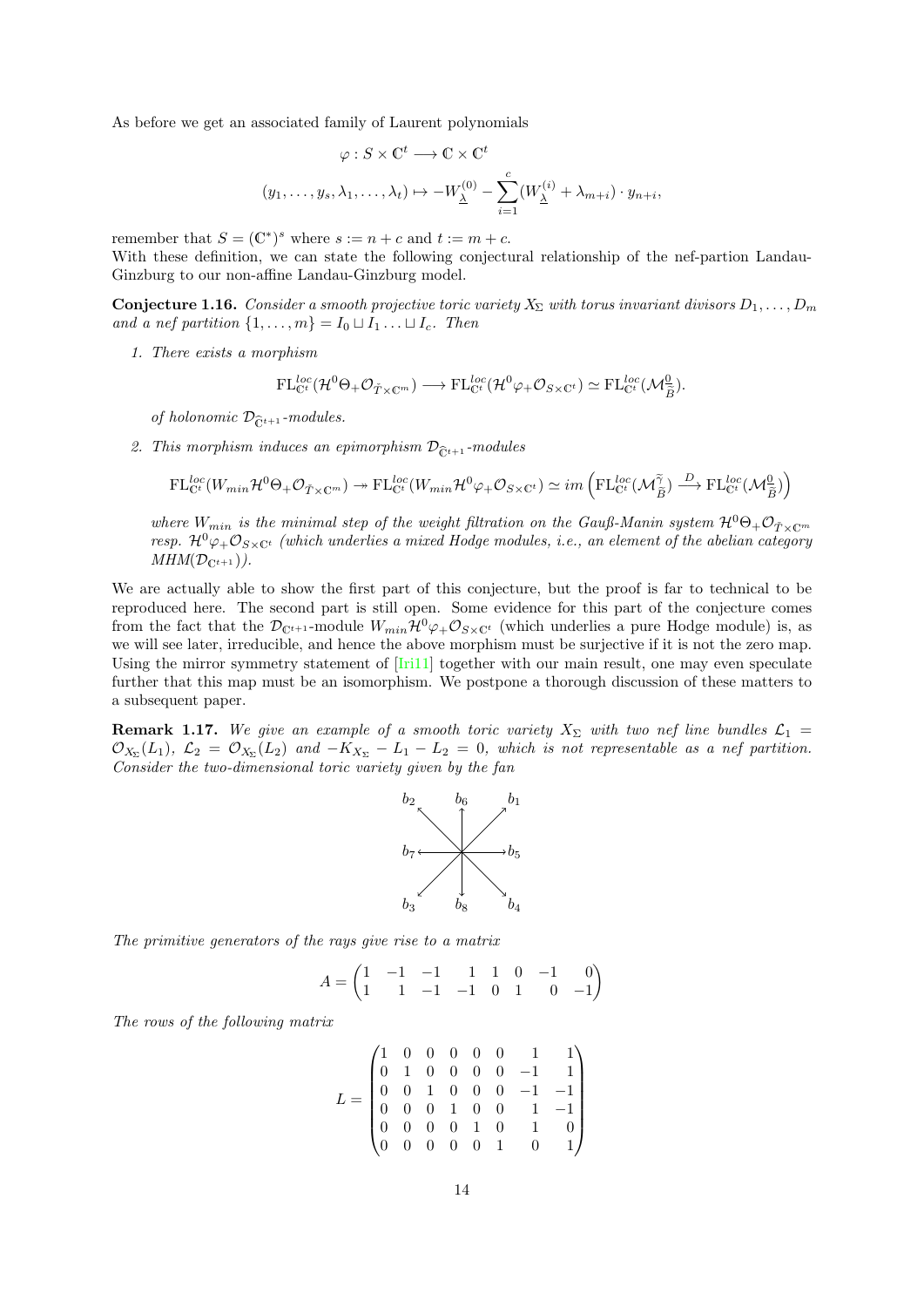provide a basis for the module of relations among the columns of A. The well-known sequence

$$
0 \longrightarrow M \xrightarrow{A^t} \bigoplus_{i=1}^8 \mathbb{Z}D_i \xrightarrow{L^t} H^2(X, \mathbb{Z}) \longrightarrow 0
$$

for torus-invariant Weil divisors endows the free Z-module  $H^2(X,\mathbb{Z})$  (which has rank 6) with a basis. The coordinates of the image  $[D_i]$  of  $D_i$  with respect to this basis are given by the i-th column vector of the matrix  $L$ . The closure of the Kähler cone is generated by the vectors

$$
\begin{pmatrix} 1 \\ 0 \\ 0 \\ 1 \\ 1 \\ 0 \end{pmatrix}, \begin{pmatrix} 1 \\ 1 \\ -1 \\ 1 \\ 1 \\ 1 \end{pmatrix}, \begin{pmatrix} 2 \\ 0 \\ 0 \\ 2 \\ 1 \\ 1 \end{pmatrix}, \begin{pmatrix} 1 \\ 1 \\ 0 \\ 1 \\ 1 \\ 1 \end{pmatrix}, \begin{pmatrix} 2 \\ 0 \\ 0 \\ 0 \\ 1 \\ 1 \end{pmatrix}, \begin{pmatrix} 2 \\ 1 \\ 0 \\ 0 \\ 1 \\ 1 \end{pmatrix}, \begin{pmatrix} 2 \\ 0 \\ 0 \\ 0 \\ 1 \\ 1 \end{pmatrix}, \begin{pmatrix} 2 \\ 2 \\ 0 \\ 0 \\ 1 \\ 1 \end{pmatrix}, \begin{pmatrix} 2 \\ 1 \\ 0 \\ 0 \\ 1 \\ 1 \end{pmatrix}, \begin{pmatrix} 2 \\ 1 \\ 0 \\ 0 \\ 1 \\ 1 \end{pmatrix}, \begin{pmatrix} 2 \\ 1 \\ -1 \\ 0 \\ 1 \\ 1 \end{pmatrix}, \begin{pmatrix} 3 \\ 1 \\ -1 \\ 0 \\ 1 \\ 1 \end{pmatrix}, \begin{pmatrix} 1 \\ 1 \\ 0 \\ 0 \\ 1 \\ 1 \end{pmatrix}, \begin{pmatrix} 3 \\ 1 \\ -1 \\ 0 \\ 1 \\ 1 \end{pmatrix}
$$

One easily sees that the vector

$$
[L_1] := \begin{pmatrix} 1 \\ 1 \\ -1 \\ 1 \\ 1 \\ 1 \end{pmatrix} \quad and \quad [L_2] := \begin{pmatrix} 2 \\ 0 \\ 0 \\ 0 \\ 1 \\ 1 \end{pmatrix}
$$

,

which lie in the closure of the Kähler cone, are not of the type  $[D_{i_1}] + \ldots + [D_{i_s}]$  for  $\{i_1, \ldots, i_s\} \subset$  $\{1, \ldots, 8\}$ . But

$$
[L_1] + [L_2] = [D_1] + \ldots + [D_8] = [-K_{X_{\Sigma}}]
$$

Therefore the line bundles  $\mathcal{L}_1 := \mathcal{O}(2D_2+D_6+D_7)$  and  $\mathcal{L}_2 := \mathcal{O}(2D_1+D_5+D_6)$  as well as  $-K_{X_{\Sigma}}-L_1-L_2$ are nef.

Notice that although most of the constructions of our article apply to this example, it does not satisfy the assumptions of our main theorem [6.13](#page-64-0) simply because the bundles  $\mathcal{L}_1$  and  $\mathcal{L}_2$  are nef but not ample. We could also give an example which consists of ample line bundles on a toric variety that do not come from a nef partition, but which would even be more complicated. Actually, we need ampleness only to apply results from quantum cohomology (like those presented in  $[MM11]$ ), whereas for the constructions of the present paper, the nef assumption is sufficient.

### <span id="page-14-0"></span>1.6 Acknowledgements

We thank Claude Sabbah for continuing support and interest in our work, Hiroshi Iritani, Etienne Mann and Thierry Mignon for useful discussions and for sending us an early version of their paper [\[IMM16\]](#page-70-2). We are very grateful to Takuro Mochizuki for his careful reading of the paper and for several very useful remarks. Special thanks go to Jörg Schürmann for pointing us to the reference  $[KW06]$ .

We thank the anonymous referees for pointing out a number of inaccuracies and for suggesting several improvements of the paper.

### <span id="page-14-1"></span>2 Intersection Cohomology of Lefschetz fibrations

In this section we use the comparison result between Gauß-Manin systems of Laurent polynomials and GKZ-systems from [\[Rei14\]](#page-71-6) to describe the direct image of the intersection complex of a natural compactification of a generic family of Laurent polynomials. The input data is an integer matrix  $B$  of maximal rank and the GKZ-system in question will be defined by a certain homogenized matrix  $B$ . The main tool is the Radon transformation resp. the Fourier-Laplace transformation for monodromic D-modules ([\[Bry86\]](#page-69-5)).

We start by a short remainder on some basic notions from the theory of algebraic D-modules. Then we discuss Gauß-Manin systems, GKZ-systems and intersection cohomology  $\mathcal{D}$ -modules associated to the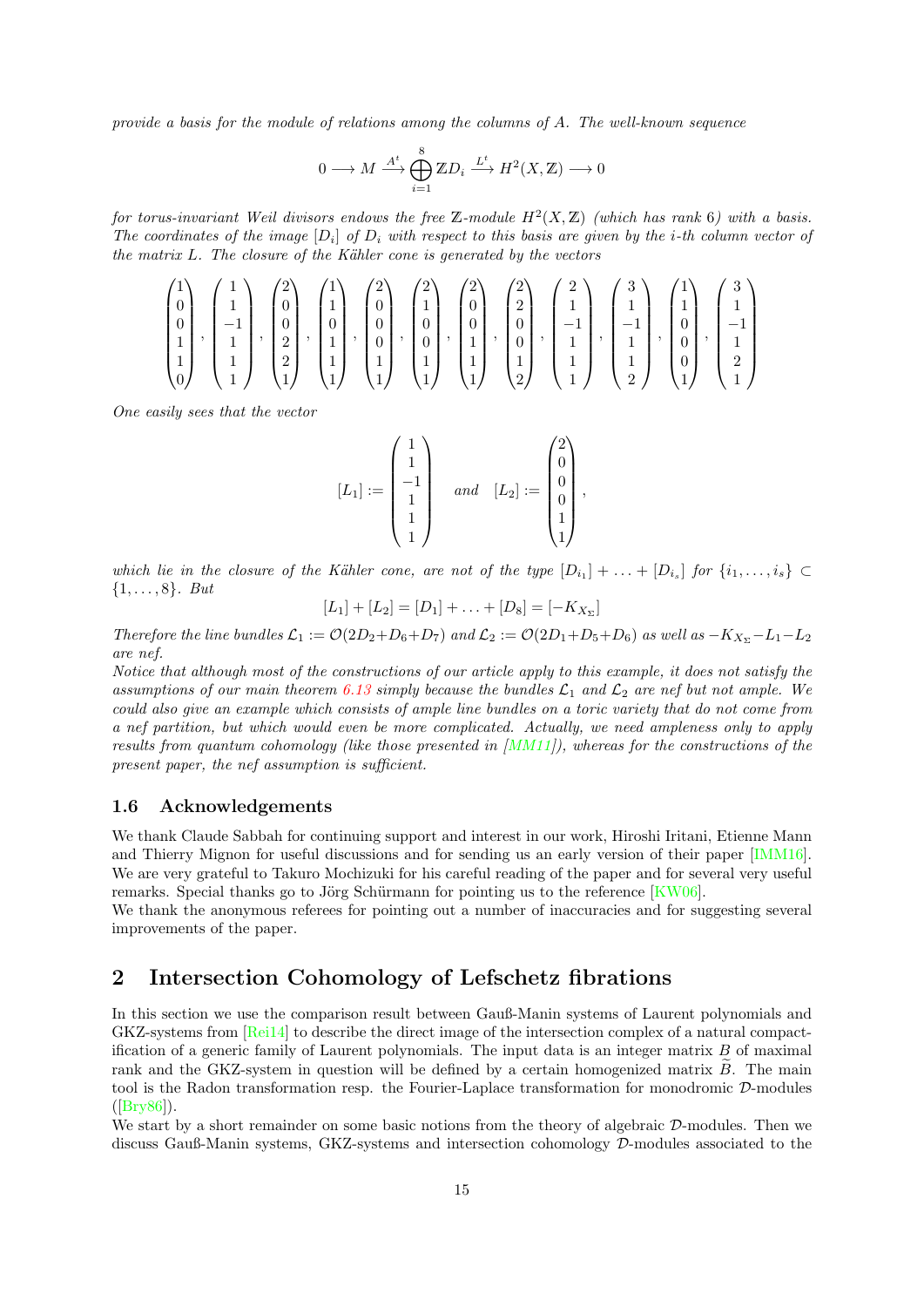above mentioned families. Finally, we show using some facts about quasi-equivariant D-modules that most of the objects considered here behave well with respect to a natural torus action on the parameter space of the families of Laurent polynomials resp. of their compactification.

### <span id="page-15-0"></span>2.1 Preliminaries

We review very briefly some basic results from the theory of algebraic  $\mathcal{D}$ -modules, which will be needed later. Let  $X$  be a smooth algebraic variety (we only consider algebraic varieties defined over  $\mathbb C$  in the paper) of dimension n and  $\mathcal{D}_{\mathcal{X}}$  be the sheaf of algebraic differential operators on  $\mathcal{X}$ . We denote by  $M(\mathcal{D}_{\mathcal{X}})$  the abelian category of algebraic  $\mathcal{D}_{\mathcal{X}}$ -modules on X and the abelian subcategory of (regular) holonomic  $\mathcal{D}_{\mathcal{X}}$ -modules by  $M_h(\mathcal{D}_{\mathcal{X}})$  (resp.  $(M_{rh}(\mathcal{D}_{\mathcal{X}}))$ . The full triangulated subcategory in  $D^b(\mathcal{D}_{\mathcal{X}})$ consisting of objects with (regular) holonomic cohomology is denoted by  $D_h^b(\mathcal{D}_\mathcal{X})$  (resp.  $D_{rh}^b(\mathcal{D}_\mathcal{X})$ ).

Let  $f: \mathcal{X} \to \mathcal{Y}$  be a map between smooth algebraic varieties. Let  $\mathcal{M} \in D^b(\mathcal{D}_\mathcal{X})$  and  $\mathcal{N} \in D^b(\mathcal{D}_\mathcal{Y})$  be

given, then we denote by  $f_+\mathcal{M} := Rf_*(\mathcal{D}_{\mathcal{Y}\leftarrow\mathcal{X}} \stackrel{L}{\otimes} \mathcal{M})$  resp.  $f^+\mathcal{N} := \mathcal{D}_{\mathcal{X}\rightarrow\mathcal{Y}} \stackrel{L}{\otimes} f^{-1}\mathcal{N}$  the direct resp. inverse image for D-modules. Notice that the functors  $f_+, f^+$  preserve (regular) holonomicity (see e.g., [\[HTT08,](#page-70-3) Theorem 3.2.3]). We denote by  $\mathbb{D}: D_h^b(\mathcal{D}_\mathcal{X}) \to (D_h^b(\mathcal{D}_\mathcal{X}))^{opp}$  the holonomic duality functor. Recall that for a single holonomic  $\mathcal{D}_{\mathcal{X}}$ -module M, the holonomic dual is also a single holonomic  $\mathcal{D}_{\mathcal{X}}$ module([\[HTT08,](#page-70-3) Proposition 3.2.1]) and that holonomic duality preserves regular holonomicity ([\[HTT08,](#page-70-3) Theorem 6.1.10]). For a morphism  $f : \mathcal{X} \to \mathcal{Y}$  between smooth algebraic varieties we additionally define the functors  $f_{\dagger} := \mathbb{D} \circ f_{+} \circ \mathbb{D}$  and  $f^{\dagger} := \mathbb{D} \circ f_{+} \circ \mathbb{D}$ .

In [\[HTT08\]](#page-70-3), the definition of the inverse image functors from above follows a different convention, which is better adapted to the Riemann-Hilbert correspondence. Our functor  $f^+$  corresponds to  $f^{\dagger}$ [dim( $\mathcal{Y}$ ) –  $\dim(\mathcal{X})$  from [\[HTT08,](#page-70-3) page 31], whereas our functor  $f^{\dagger}$  corresponds to  $f^{\dagger}$ [dim(X) – dim(Y)] from loc.cit, Definition 3.2.13.

Let  $i : \mathcal{Z} \to \mathcal{X}$  be a closed embedding of a smooth subvariety of codimension d and  $j : \mathcal{U} \to \mathcal{X}$  be the open embedding of its complement. This gives rise to the following triangles for  $\mathcal{M} \in D_{rh}^b(\mathcal{D}_{\mathcal{X}})$ 

$$
i_{+}i^{+}\mathcal{M}[-d] \longrightarrow \mathcal{M} \longrightarrow j_{+}j^{+}\mathcal{M} \stackrel{+1}{\longrightarrow},\tag{7}
$$

$$
j_{\dagger}j^{\dagger}M \longrightarrow M \longrightarrow i_{\dagger}i^{\dagger}M[d] \stackrel{+1}{\longrightarrow}.
$$
 (8)

The first triangle is [\[HTT08,](#page-70-3) Proposition 1.7.1] and the second triangle follows by dualization. We will often use the following base change theorem.

<span id="page-15-1"></span>Theorem 2.1 ( $[HTT08, Theorem 1.7.3]$  $[HTT08, Theorem 1.7.3]$ ). Consider the following cartesian diagram of algebraic varieties



then we have the canonical isomorphism  $f^+g_+[d] \simeq g'_+f'^+[d']$ , where  $d := \dim \mathcal{Y} - \dim \mathcal{X}$  and  $d' :=$  $\dim \mathcal{Z} - \dim \mathcal{W}$ .

**Remark 2.2.** Notice that by symmetry we have also the canonical isomorphism  $g^+ f_+[\tilde{d}] \simeq f'_+ g'^+[\tilde{d}']$ with  $\tilde{d} := \dim \mathcal{W} - \dim \mathcal{X}$  and  $\tilde{d}' := \dim \mathcal{Z} - \dim \mathcal{Y}$ . In the former case we say we are doing a base change with respect to  $f$ , in the latter case with respect to  $g$ .

Remark 2.3. Using the duality functor we get isomorphisms:

$$
f^{\dagger}g_{\dagger}[-d] \simeq g'_{\dagger}f'^{\dagger}[-d'] \quad \text{and} \quad g^{\dagger}f_{\dagger}[-\tilde{d}] \simeq f'_{\dagger}g'^{\dagger}[-\tilde{d}'].
$$

In the sequel, we will consider Fourier-Laplace transformations of various  $\mathcal{D}$ -modules. We give a short reminder on the definition and basic properties of the Fourier-Laplace transformation. Let  $\mathcal X$  be a smooth algebraic variety,  $U$  be a finite-dimensional complex vector space and  $U'$  its dual vector space. Denote by  $\mathcal{E}'$  the trivial vector bundle  $\tau: U' \times \mathcal{X} \to \mathcal{X}$  and by  $\mathcal{E}$  its dual. Write can  $: U \times U' \to \mathbb{C}$  for the canonical morphism defined by  $can(a, \varphi) := \varphi(a)$ . This extends to a function can :  $\mathcal{E} \times \mathcal{E}' \to \mathbb{C}$ .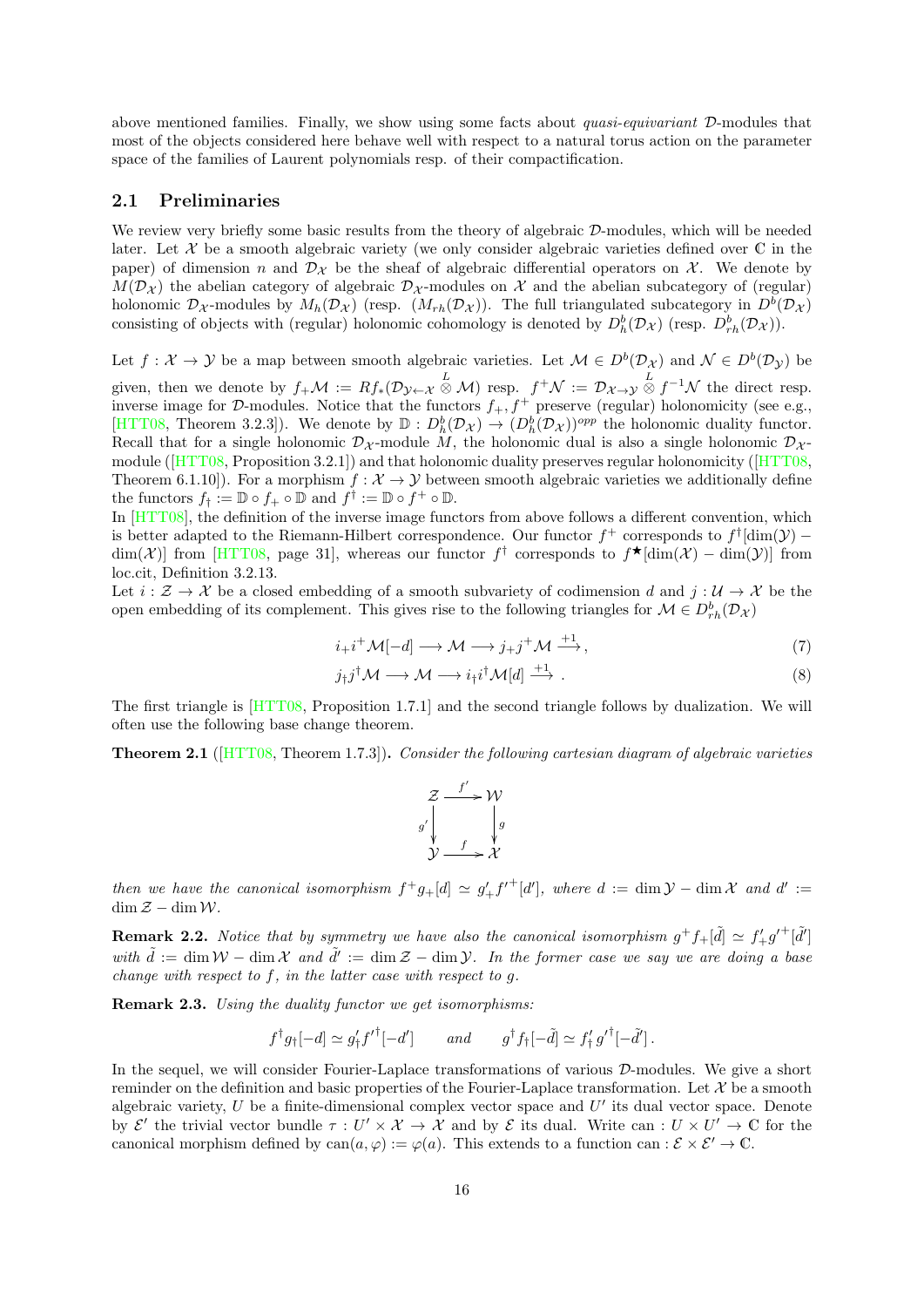<span id="page-16-1"></span>**Definition 2.4.** Define  $\mathcal{L} := \mathcal{O}_{\mathcal{E}' \times \mathcal{X} \mathcal{E}} e^{-c a n}$ , this is by definition the free rank one module with differential given by the product rule. Denote by  $p_1 : \mathcal{E}' \times_{\mathcal{X}} \mathcal{E} \to \mathcal{E}'$ ,  $p_2 : \mathcal{E}' \times_{\mathcal{X}} \mathcal{E} \to \mathcal{E}$  the canonical projections. The Fourier-Laplace transformation is then defined by

$$
FL_{\mathcal{X}}(\mathcal{M}) := p_{2+}(p_1^+\mathcal{M}\overset{L}{\otimes}\mathcal{L}) \quad \mathcal{M} \in D_h^b(\mathcal{D}_{\mathcal{E}'}).
$$

If the base  $X$  is a point we will simply write  $FL$ . In general, the Fourier-Laplace transformation does not preserve regular holonomicity. However, it does preserve regular holonomicity for the derived category of complexes of  $D$ -modules the cohomology of which are so-called monodromic  $D$ -modules. We will give a short reminder on this notion. Let  $\chi : \mathbb{C}^* \times \mathcal{E}' \to \mathcal{E}'$  be the natural  $\mathbb{C}^*$  action on the fiber U' and let  $\theta$ be a coordinate on  $\mathbb{C}^*$ . We denote the push-forward  $\chi_*(\theta \partial_\theta)$  as the Euler vector field  $\mathfrak{E}$ .

**Definition 2.5.** [\[Bry86\]](#page-69-5) A regular holonomic  $\mathcal{D}_{\mathcal{E}'}$ -module M is called monodromic, if the Euler field **E** acts locally finite on  $\tau_*(\mathcal{M})$ , i.e. for a local section v of  $\tau_*(\mathcal{M})$  the set  $\mathfrak{E}^n(v)$ ,  $(n \in \mathbb{N})$ , generates a finite-dimensional vector space. We denote by  $D^b_{mon}({\cal D}_{\cal E'})$  the derived category of bounded complexes of  $\mathcal{D}_{\mathcal{E}'}$ -modules with regular holonomic and monodromic cohomology.

#### Theorem 2.6.  $\sqrt{Bry86}$

- 1. FL<sub>X</sub> preserves complexes with monodromic cohomology.
- 2. In  $D_{mon}^b(\mathcal{D}_{\mathcal{E}'})$  we have

 $FL_{\mathcal{X}} \circ FL_{\mathcal{X}} \simeq Id$  and  $\mathbb{D} \circ FL_{\mathcal{X}} \simeq FL_{\mathcal{X}} \circ \mathbb{D}$ .

3. FL<sub>X</sub> is t-exact with respect to the natural t-structure on  $D_{mon}^b(\mathcal{D}_{\mathcal{E}'})$  resp.  $D_{mon}^b(\mathcal{D}_{\mathcal{E}})$ .

Proof. The above statements are stated in  $Bry86$  for constructible monodromic complexes. One has to use the Riemann-Hilbert correspondence [\[Bry86,](#page-69-5) Proposition 7.12, Theorem 7.24] to translate the statements. So the first statement is Corollaire 6.12, the second statement is Proposition 6.13 and the third is Corollaire 7.23 in [\[Bry86\]](#page-69-5).  $\Box$ 

We will make occasionally use of the so-called  $\mathcal{R}\text{-modules}$ . More precisely, let M be a smooth algebraic variety and consider the product of M with the affine line  $\mathbb{C}_z$  where z is a fixed coordinate. Then by definition  $\mathcal{R}_{\mathbb{C}_z\times M}$  $\mathcal{R}_{\mathbb{C}_z\times M}$  $\mathcal{R}_{\mathbb{C}_z\times M}$  is the  $\mathcal{O}_{\mathbb{C}_z\times M}$ -subalgebra of  $\mathcal{D}_{\mathbb{C}_z\times M}$  locally generated by  $z^2\partial_z$  and by  $z\partial_{x_1},\ldots,z\partial_{x_n}$ where  $(x_1, \ldots, x_n)$  are local coordinates on M. Notice that  $j_M^* \mathcal{R}_{\mathbb{C}_z \times M} \cong \mathcal{D}_{\mathbb{C}_z^* \times M}$ , where  $j_M : \mathbb{C}_z^* \times M \hookrightarrow$  $\mathbb{C}_z \times M$  is the canonical open embedding.

We will also consider the  $\mathcal{O}_{\mathbb{C}_z\times M}$ -subalgebra  $\mathcal{R}'_{\mathbb{C}_z\times M}$  $\mathcal{R}'_{\mathbb{C}_z\times M}$  $\mathcal{R}'_{\mathbb{C}_z\times M}$  of  $\mathcal{R}_{\mathbb{C}_z\times M}$  which is locally generated by  $z\partial_{x_1},\ldots,z\partial_{x_n}$ only. Sometimes we omit the subscript which denotes the underlying space, so we write  $\mathcal R$  resp.  $\mathcal R'$  instead of  $\mathcal{R}_{\mathbb{C}_z\times M}$  resp.  $\mathcal{R}'_{\mathbb{C}_z\times M}$ . The inclusion  $\mathcal{R}'\hookrightarrow \mathcal{R}$  induces a functor from the category of  $\mathcal{R}$ -modules to the category of  $\mathcal{R}'$ -modules, which we denote by For<sub>z<sup>2</sup> $\partial_z$ </sup> ("forgetting the  $z^2\partial_z$ -structure").</sub>

### <span id="page-16-0"></span>2.2 Gauß-Manin systems, hypergeometric  $D$ -modules and the Radon transformation

In this subsection we adapt some results from [\[Rei14\]](#page-71-6) to our situation. More precisely, for a given generic family of Laurent polynomials, we describe the canonical morphism between its Gauß-Maninsystems with compact support and its usual Gauß-Manin-systems. This mapping can be expressed as a morphism between the corresponding GKZ-systems. We will use this result in the next subsection to describe certain intersection cohomology modules.

We start by fixing our initial data and by introducing the GKZ-hypergeometric  $\mathcal{D}$ -modules. Let B be a  $s \times t$ -integer matrix such that the columns of B, which we denote by  $(\underline{b}_1, \ldots, \underline{b}_t)$ , generate  $\mathbb{Z}^s$ . Consider the torus  $S = (\mathbb{C}^*)^s$  $S = (\mathbb{C}^*)^s$  and the  $t + 1$ -dimensional vector space V (with coordinates  $\lambda_0, \lambda_1, \ldots, \lambda_t$ ) as well as its dual V' (with coordinates  $\mu_0, \mu_1, \ldots, \mu_t$ ). Define the map

<span id="page-16-2"></span>
$$
g: S \longrightarrow \mathbb{P}(V'),
$$
  

$$
(y_1, \dots, y_s) \mapsto (1: \underline{y}^{b_1}, \dots, \underline{y}^{b_t}),
$$
 (9)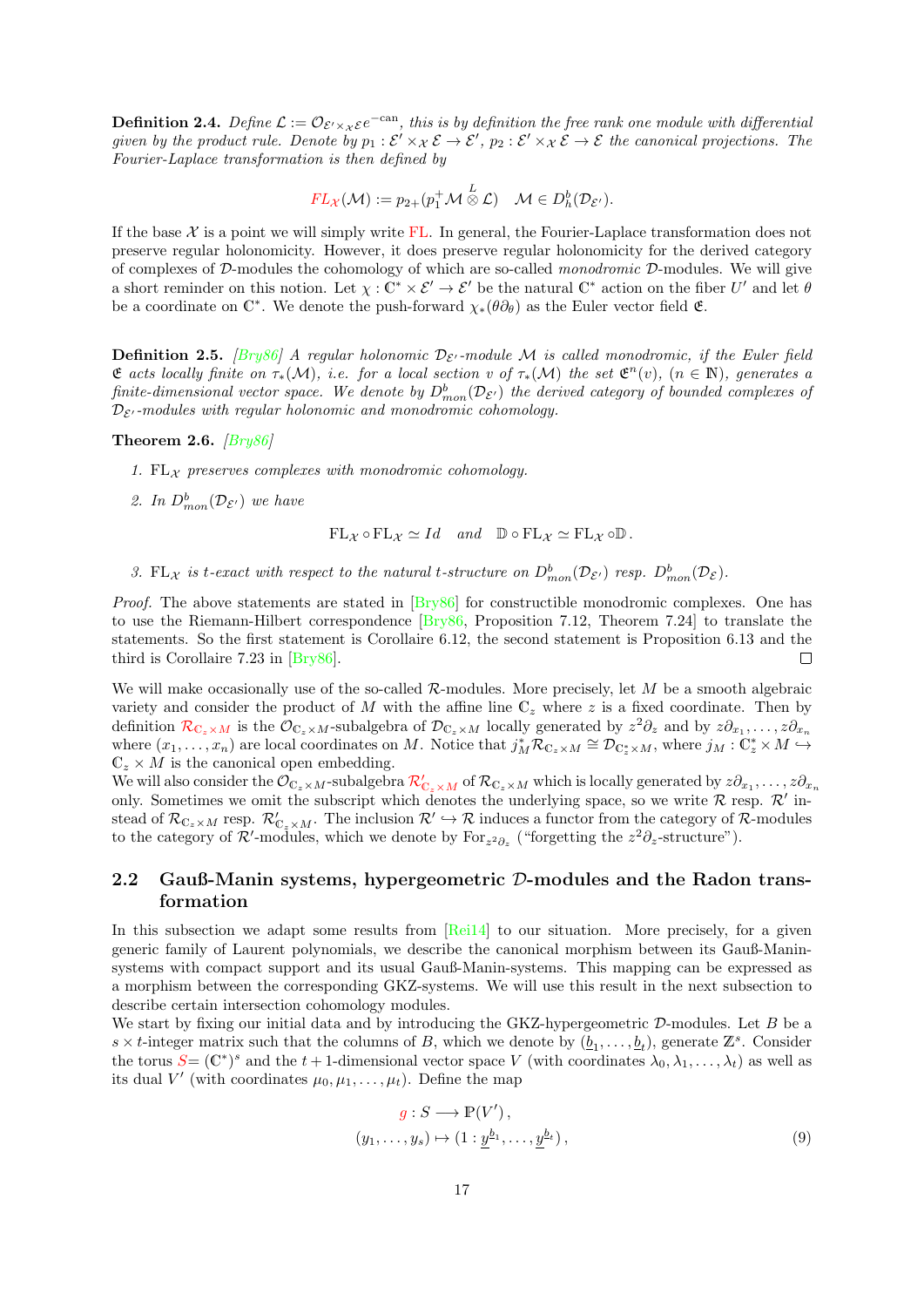where  $\underline{y}^{b_i} := \prod_{k=1}^s y_k^{b_{ki}}$  for  $i \in \{1, \ldots, t\}$ . The condition on the columns of the matrix B ensures that this is an embedding. If we denote the closure of the image of g in  $\mathbb{P}(V')$  by [X](#page-69-8), then X is a (possibly non-normal) toric variety in the sense of  $[GKZ08, Ghatter 5]$ . So we have the following sequence of maps

<span id="page-17-2"></span>
$$
S \xrightarrow{j} X \xrightarrow{i} \mathbb{P}(V'), \tag{10}
$$

where  $i$  is an open embedding and  $i$  a closed embedding.

We will denote the homogeneous coordinates on  $\mathbb{P}(V')$  by  $(\mu_0 : \ldots : \mu_t)$ . Let Q be the convex hull of the elements  $\{b_0 = 0, b_1, \ldots, b_t\}$  in  $\mathbb{R}^s$ . Then by [\[GKZ08,](#page-70-4) Chapter 5, Prop 1.9] the projective variety X has a natural stratification by torus orbits  $X^0(\Gamma)$ , which are in one-to-one correspondence with faces  $\Gamma$  of the polytope Q. The orbit  $X^0(\Gamma)$  is isomorphic to  $(\mathbb{C}^*)^{\dim(\Gamma)}$  and is specified inside X by the conditions

<span id="page-17-1"></span>
$$
\mu_i = 0 \quad \text{for all} \quad \underline{b}_i \notin \Gamma, \quad \mu_i \neq 0 \quad \text{for all} \quad \underline{b}_i \in \Gamma. \tag{11}
$$

In particular the torus  $S \subset X$  is given by the face  $\Gamma = Q$ , i.e. by the equations  $\mu_i \neq 0$  for all  $i \in \{0, \ldots, t\}$ .

To this setup we associate the following D-modules. Write  $W = \mathbb{C}^t$  with coordinates  $\lambda_1, \ldots, \lambda_t$  so that  $V = \mathbb{C}_{\lambda_0} \times W.$ 

<span id="page-17-0"></span>**Definition 2.7** ([\[GKZ90\]](#page-70-5), [\[Ado94\]](#page-69-1)). Consider a lattice  $\mathbb{Z}^s$  and vectors  $\underline{b}_1, \ldots, \underline{b}_t \in \mathbb{Z}^s$ . Moreover, let  $\beta = (\beta_1, \ldots, \beta_s)$  be an element in  $\check{C}^s$ . Write L for the module of relations among the columns of B. Any element  $\underline{l} \in \mathbb{L}$  will be written as a vector  $\underline{l} = (l_1, \ldots, l_t)$  in  $\mathbb{Z}^t$ . Define

$$
\mathcal{M}_{B}^{\beta} := \mathcal{D}_{W}/\left((\Box_{\underline{l}})_{\underline{l} \in \mathbb{L}} + (E_{k} - \beta_{k})_{k=1,\ldots s}\right),
$$

where

$$
\Box_{\underline{l}} := \Pi_{i:l_i < 0} \partial_{\lambda_i}^{-l_i} - \Pi_{i:l_i > 0} \partial_{\lambda_i}^{l_i}, \quad \underline{l} \in \mathbb{L}
$$
  

$$
E_k := \sum_{i=1}^s b_{ki} \lambda_i \partial_{\lambda_i}, \quad k \in \{1, ..., s\}
$$

where  $b_{ki}$  is the k-th component of  $\underline{b}_i$ . The  $\mathcal{D}_W$ -module  $\mathcal{M}_{B}^{\beta}$  is called a GKZ-system.

As GKZ-systems are defined on the affine space  $W$ , we will often work with the  $D_W$ -modules of global sections  $M_B^{\beta} = \Gamma(W, \mathcal{M}_B^{\beta})$  $M_B^{\beta} = \Gamma(W, \mathcal{M}_B^{\beta})$  rather than with the sheaves themselves, where  $D_W = \mathbb{C}[\lambda_1, \dots, \lambda_t] \langle \partial_{\lambda_1}, \dots, \partial_{\lambda_t} \rangle$ is the Weyl algebra.

We will also consider a homogenization of the systems above. Let  $\tilde{B}$  be the  $(s + 1) \times (t + 1)$  integer matrix with columns  $\underline{b}_0 := (1, \underline{0}), \underline{b}_1 := (1, \underline{b}_1), \dots, \underline{b}_t := (1, \underline{b}_t).$ 

**Definition 2.8.** Consider the hypergeometric system  $\mathcal{M}_{\tilde{P}}^{\beta}$  $\mathcal{M}_{\tilde{P}}^{\beta}$  $\mathcal{M}_{\tilde{P}}^{\beta}$  on  $V = \mathbb{C}^{t+1}$  associated to the vectors Be  $\widetilde{\underline{b}}_0, \widetilde{\underline{b}}_1, \ldots, \widetilde{\underline{b}}_t \in \mathbb{Z}^{s+1}$  and  $\widetilde{\beta} \in \mathbb{C}^{s+1}$ . More explicitly,  $\mathcal{M}_{\widetilde{B}}^{\beta} := \mathcal{D}_V/\mathcal{I}$ , where  $\mathcal I$  is the sheaf of left ideals in  $\mathcal{D}_V$  defined by

$$
\mathcal{I} := \mathcal{D}_V(\Box_l)_{l \in \mathbb{L}} + \mathcal{D}_V(E_k - \beta_k)_{k=0,\ldots,s},
$$

where

$$
\begin{array}{rcl}\n\Box_{\underline{l}} & := & \partial_{\lambda_0}^{\overline{l}} \cdot \prod_{i:l_i < 0} \partial_{\lambda_i}^{-l_i} & - & \prod_{i:l_i > 0} \partial_{\lambda_i}^{l_i} & \text{if} \quad \overline{l} \ge 0, \\
\Box_{\underline{l}} & := & \prod_{i:l_i < 0} \partial_{\lambda_i}^{-l_i} & - & \partial_{\lambda_0}^{-\overline{l}} \cdot \prod_{i:l_i > 0} \partial_{\lambda_i}^{l_i} & \text{if} \quad \overline{l} < 0, \\
E_k & := & \sum_{i=1}^t b_{ki} \lambda_i \partial_{\lambda_i}, \\
E_0 & := & \sum_{i=0}^t \lambda_i \partial_{\lambda_i}.\n\end{array}
$$

The generic rank of the GKZ-systems  $\mathcal{M}_{B}^{\beta}$  resp.  $\mathcal{M}_{\tilde{B}}^{\beta}$  may be difficult to predict depending the pa-rameter (see, e.g., [\[MMW05\]](#page-71-10)), but if we suppose that the matrix B resp.  $\tilde{B}$  satisfies the normality assumption (see Proposition [5.1](#page-48-1) and its proof below), then it is known that the rank of both modules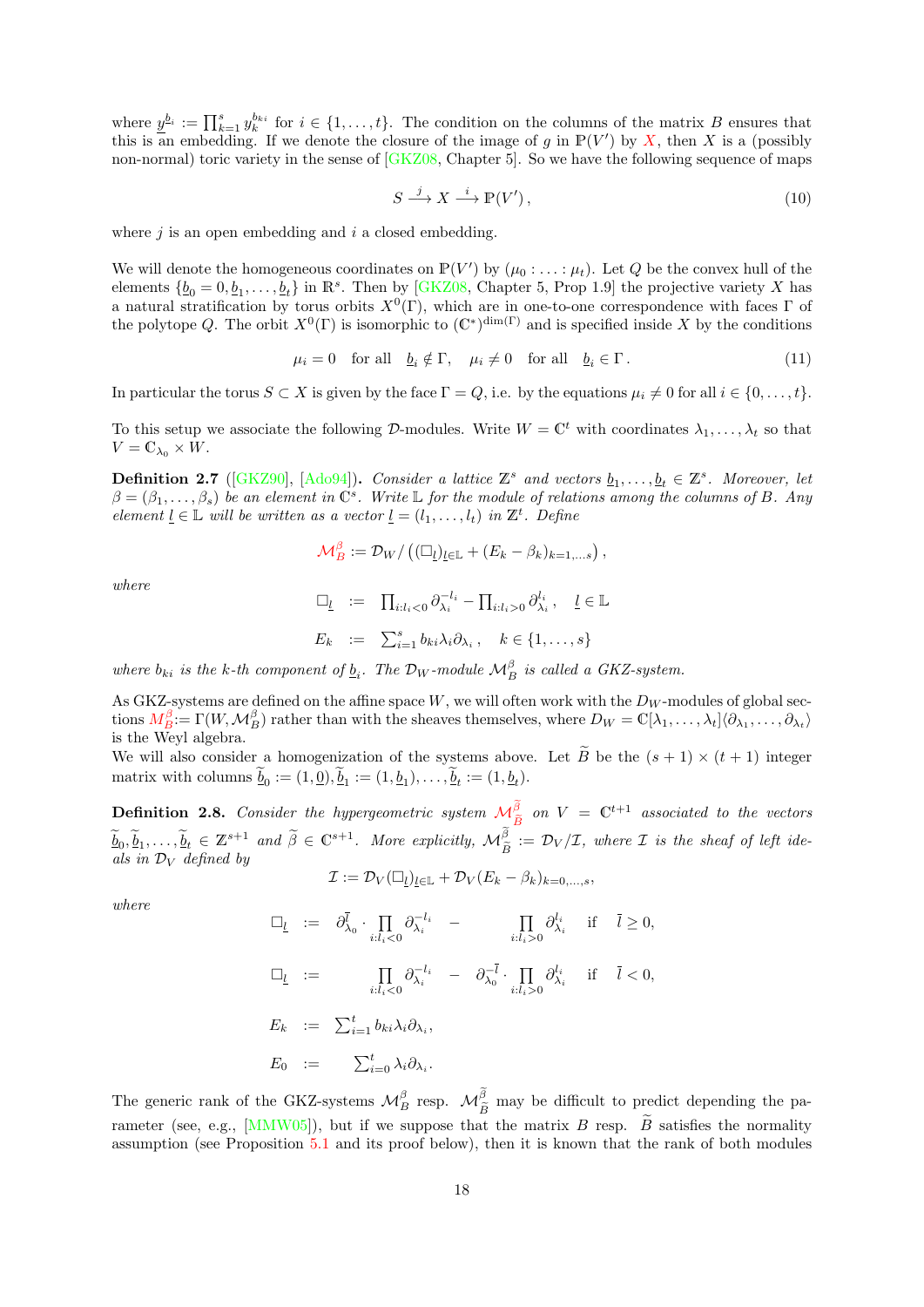equals  $s! \cdot \text{vol}(\text{Conv}(\underline{b}_1, \ldots, \underline{b}_t))$  (where vol denotes the normalized volume, i.e. such that the volume of the hypercube is  $[0, 1]^d$  is one).

Let  $h$  be the map given by

$$
h: T \longrightarrow V',
$$
  
\n
$$
(y_0, \dots, y_s) \mapsto (\underline{\tilde{y}^{\tilde{b}_0}}, \dots, \underline{\tilde{y}^{\tilde{b}_t}}) = (y_0, y_0 \underline{y}^{b_1}, \dots, y_0 \underline{y}^{b_t}),
$$
\n
$$
(12)
$$

where  $T = \mathbb{C}^* \times S = (\mathbb{C}^*)^{s+1}$ . Notice that the restriction of h to  $\{1\} \times S$  is exactly the map g from formula [\(9\)](#page-16-2), when seen as a map to the affine chart  $\{\mu_0 = 1\} \subset \mathbb{P}(V')$ . We will later also need the closure of the image of h in  $V'$ , which we denote by Y. Hence Y is the affine cone over X.

As a piece of notation, for any matrix  $C = (c_1, \ldots, c_k)$ , we write NC for the semi-group generated by the columns  $c_1, \ldots, c_k$ , that is  $\mathbb{N}C := \sum_{i=1}^k \mathbb{N}c_i$ , where we adopt the convention that the set  $\mathbb N$  of natural numbers contains the element 0. Then we can consider the semi-group ring  $\mathbb{C}[\mathbb{N}\tilde{B}]$ , which is naturally Z-graded due to the first line of the matrix  $\tilde{B}$ . Hence we can consider the ordinary spectrum of this ring as well as its projective spectrum, and it is clear that we have  $Y = \text{Spec } \mathbb{C}[\mathbb{N}\tilde{B}]$  and  $X = \text{Proj } \mathbb{C}[\mathbb{N}\tilde{B}].$ 

We will now consider natural  $D_V$ -linear maps between GKZ-systems, which will induce a shift of the parameter. Let  $B$  be as above and consider the map of monoids

<span id="page-18-3"></span><span id="page-18-1"></span>
$$
\rho: \mathbb{N}^{t+1} \longrightarrow \mathbb{N}\widetilde{B} \tag{13}
$$

$$
e_i \mapsto \widetilde{b}_i
$$

where the  $e_i$  are the standard generators of  $\mathbb{N}^{t+1}$ . Let  $c \in \mathbb{N}^{t+1}$  be given and put  $\tilde{\gamma} := \rho(c)$ . Notice that for every  $\widetilde{\beta} \in \mathbb{C}^{s+1}$  the morphism

$$
\begin{array}{c}M_{\widetilde{B}}^{\widetilde{\beta}}\longrightarrow M_{\widetilde{B}}^{\widetilde{\beta}+\widetilde{\gamma}}\\ P\mapsto P\cdot\partial^{c}\end{array}
$$

is well-defined. Now let  $c_1, c_2 \in \rho^{-1}(\tilde{\gamma})$ . Because  $c_1$  and  $c_2$  map to the same image, their difference  $c_1 - c_2$  is a relation  $\underline{l}$  among the columns of the matrix  $\widetilde{B}$ , thus  $\partial^{c_1} - \partial^{c_2} \in (\Box_{\underline{l}})$ . This shows that  $P \cdot \partial^{c_1} = P \cdot \partial^{c_2}$  in  $M_{\tilde{B}}^{\beta + \tilde{\gamma}}$ . Thus, we are lead to the following definition.

**Definition 2.9.** Let  $\widetilde{B}$  and  $\widetilde{\beta}$  be as above. For every  $\widetilde{\gamma} \in \mathbb{N}\widetilde{B}$  define the morphism

$$
\mathcal{M}^{\widetilde{\beta}}_{\widetilde{B}} \xrightarrow{\cdot \partial^{\widetilde{\gamma}}} \mathcal{M}^{\widetilde{\beta}+\widetilde{\gamma}}_{\widetilde{B}}
$$

given by right multiplication with  $\partial^c$  for any  $c \in \rho^{-1}(\tilde{\gamma})$ .

In the next lemma, we establish a relation between a direct image under this morphism  $h$  and the GKZ-systems just introduced.

<span id="page-18-2"></span>**Lemma 2.10.** There exists a  $\delta_{\widetilde{B}} \in \mathbb{N} \widetilde{B}$  such that we have an isomorphism

<span id="page-18-0"></span>
$$
a: FL(h_{+}\mathcal{O}_{T}) \xrightarrow{\simeq} \mathcal{M}_{\widetilde{B}}^{\widetilde{\beta}}
$$
\n
$$
(14)
$$

for every  $\widetilde{\beta} \in \delta_{\widetilde{B}} + (\mathbb{R}_{\geq 0}\widetilde{B} \cap \mathbb{Z}^{s+1})$ . Furthermore, we have a dual isomorphism

$$
a^{\vee} : \mathrm{FL}(h_{\dagger} \mathcal{O}_T) \xleftarrow{\simeq} \mathcal{M}_{\widetilde{B}}^{-\widetilde{\beta}'} \tag{15}
$$

for every  $\widetilde{\beta}' \in (\mathbb{R}_{\geq 0}\widetilde{B})^{\circ} \cap \mathbb{Z}^{s+1}$ . For every  $\widetilde{\beta}, \widetilde{\beta}'$  as above, the diagram below commutes up to a non-zero constant

$$
\mathcal{M}_{\widetilde{B}}^{-\widetilde{\beta}'} \xrightarrow{\cdot \partial^{\widetilde{\beta}+\widetilde{\beta}'}} \mathcal{M}_{\widetilde{B}}^{\widetilde{\beta}} \n\alpha^{\vee} \downarrow \simeq \qquad \simeq \uparrow a \n\mathrm{FL}(h_{\dagger}\mathcal{O}_{T}) \longrightarrow \mathrm{FL}(h_{+}\mathcal{O}_{T}),
$$

where the lower horizontal morphism is induced by the natural morphism  $h_{\dagger}O_T \rightarrow h_+O_T$ .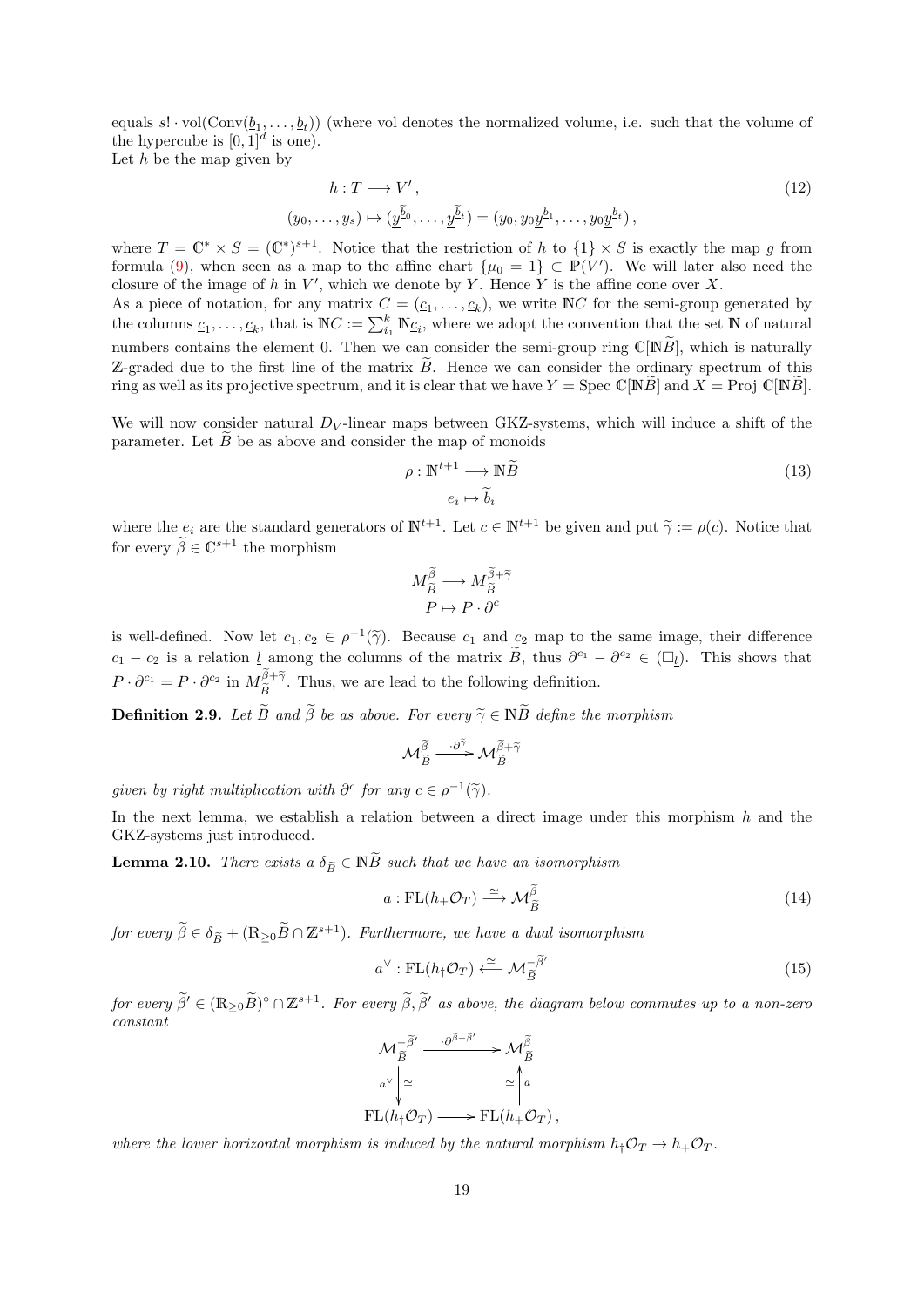*Proof.* By [\[SW09,](#page-72-4) Corollary 3.7] we have the isomorphism  $FL(h+(\mathcal{O}_T \cdot \underline{y}^{\beta})) \simeq \mathcal{M}_{\tilde{B}}^{\beta}$  for every  $\tilde{\beta} \notin sRes(\tilde{B})$ where $sRes(\tilde{B})$  is the set of so-called strongly resonant parameters ([\[SW09,](#page-72-4) Definition 3.4]). Here  $\mathcal{O}_T \cdot y^{\beta}$ is again the free rank one module with differential given by the product rule. Using  $[\text{Rei14}, \text{Lemma 1.16}],$ which says that there exists an  $\delta_{\tilde{B}} \in \mathbb{N}\widetilde{B}$  such that  $\delta_{\tilde{B}} + (\mathbb{R}_{\geq 0}\widetilde{B} \cap \mathbb{Z}^{s+1}) \cap sRes(\widetilde{B}) = \emptyset$  and the fact that  $\mathcal{O}_T \simeq \mathcal{O}_T \cdot \widetilde{y}^{\tilde{\gamma}}$  for every  $\tilde{\gamma} \in \mathbb{Z}^{s+1}$ , the fi taking the holonomic dual of  $(14)$ , namely, we put

$$
a^{\vee} := \mathbb{D}a : \mathbb{D}\mathcal{M}_{\widetilde{B}}^{\widetilde{\beta}} \xrightarrow{\simeq} \mathbb{D} \operatorname{FL}(h_+\mathcal{O}_T) \simeq \operatorname{FL}(\mathbb{D}h_+\mathcal{O}_T) \simeq \operatorname{FL}(h_\dagger\mathcal{O}_T)
$$

and then we conclude by applying [\[Rei14,](#page-71-6) Proposition 1.23].

The last statement follows from the fact that the only non-zero morphism between  $\mathcal{M}_{\tilde{B}}^{-\tilde{\beta}'}$  and  $\mathcal{M}_{\tilde{B}}^{\tilde{\beta}}$  is right multiplication  $\partial^{\tilde{\beta}+\tilde{\beta}'}$  up to a non-zero constant (cf. [\[Rei14,](#page-71-6) Proposition 1.24]).

We will denote by  $Z \subset \mathbb{P}(V') \times V$  $Z \subset \mathbb{P}(V') \times V$  the universal hyperplane given by  $Z := \{ \sum_{i=0}^{t} \lambda_i \mu_i = 0 \}$  and by  $U := (\mathbb{P}(V') \times V) \setminus Z$  its complement. Consider the following diagram



We will use in the sequel several variants of the so-called Radon transformation. These are functors from  $D_{rh}^b(\mathcal{D}_{\mathbb{P}(V')})$  to  $D_{rh}^b(\mathcal{D}_V)$  given by

$$
\mathcal{R}(M) := \pi_{2+}^Z (\pi_1^Z)^+ M \simeq \pi_{2+} i_{Z+} i_Z^+ \pi_1^+ M,
$$
  
\n
$$
\mathcal{R}^\circ(M) := \pi_{2+}^U (\pi_1^U)^+ M \simeq \pi_{2+} j_{U+} j_U^+ \pi_1^+ M,
$$
  
\n
$$
\mathcal{R}_c^\circ(M) := \pi_{2+}^U (\pi_1^U)^+ M \simeq \pi_{2+} j_{U+} j_U^+ \pi_1^+ M,
$$
  
\n
$$
\mathcal{R}_{cst}(M) := \pi_{2+} (\pi_1)^+ M,
$$

The adjunction triangle corresponding to the open embedding  $j<sub>U</sub>$  and the closed embedding  $i<sub>Z</sub>$  gives rise to the following triangles of Radon transformations.

$$
\mathcal{R}[-1](M) \longrightarrow \mathcal{R}_{cst}(M) \longrightarrow \mathcal{R}^{\circ}(M) \stackrel{+1}{\longrightarrow},\tag{16}
$$

 $\Box$ 

<span id="page-19-2"></span><span id="page-19-1"></span><span id="page-19-0"></span>
$$
\mathcal{R}_c^{\circ}(M) \longrightarrow \mathcal{R}_{cst}(M) \longrightarrow \mathcal{R}[1](M) \xrightarrow{+1}, \tag{17}
$$

where the second triangle is dual to the first.

We can now introduce the generic family of Laurent polynomials mentioned at the beginning of this subsection. It is defined by the columns of the matrix  $B$ , more precisely, we put

$$
\varphi_B: S \times W \longrightarrow V = \mathbb{C}_{\lambda_0} \times W, (y_1, \dots, y_s, \lambda_1, \dots, \lambda_t) \mapsto (-\sum_{i=1}^t \lambda_i \underline{y}^{b_i}, \lambda_1, \dots, \lambda_t).
$$
 (18)

The following theorem of [\[Rei14\]](#page-71-6) constructs a morphism between the Gauß-Manin system  $\mathcal{H}^0(\varphi_{B,+}\mathcal{O}_{S\times W})$ resp. the its proper version  $\mathcal{H}^0(\varphi_{B,\dagger}\mathcal{O}_{S\times W})$  and certain GKZ-hypergeometric systems. For this we apply the triangle [\(16\)](#page-19-0) to  $M = g<sub>\dagger</sub> \mathcal{O}<sub>S</sub>$  and the triangle [\(17\)](#page-19-1) to  $M = g<sub>+</sub> \mathcal{O}<sub>S</sub>$ , which gives us the result.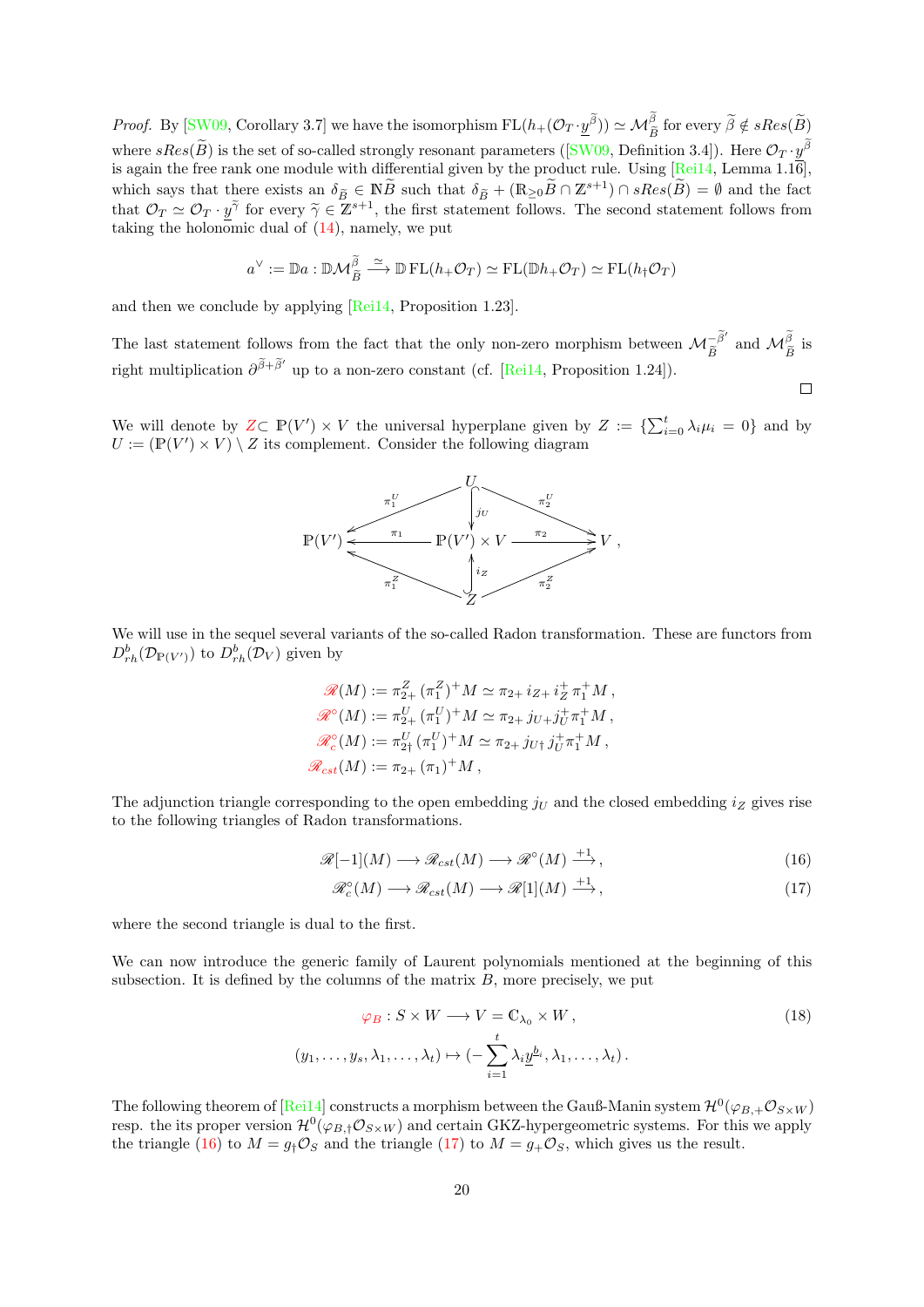<span id="page-20-0"></span>**Theorem 2.11.** [\[Rei14,](#page-71-6) Lemma 1.16, Theorem 2.7] There exists an  $\delta_{\tilde{B}} \in \mathbb{N}\tilde{B}$  such that for every  $\tilde{A} \geq \tilde{B}$  $\widetilde{\beta} \in \delta_{\widetilde{B}} + \mathbb{R}_{\geq 0} \widetilde{B} \cap \mathbb{Z}^{s+1}$  and every  $\widetilde{\beta}' \in (\mathbb{N} \widetilde{B})^{\circ} = \mathbb{N} \widetilde{B} \cap (\mathbb{R}_{\geq 0} \widetilde{B})^{\circ}$ , the following sequences of  $\mathcal{D}_V$ -modules are exact and dual to each other:

$$
H^{s-1}(S, \mathbb{C}) \otimes \mathcal{O}_V \qquad \mathcal{H}^0(\varphi_{B, +} \mathcal{O}_{S \times W}) \qquad \mathcal{M}_{\widetilde{B}}^{\widetilde{\beta}} \qquad H^s(S, \mathbb{C}) \otimes \mathcal{O}_V
$$

$$
\uparrow \simeq \qquad \qquad \uparrow \simeq \qquad \qquad \uparrow \simeq \qquad \qquad \uparrow \simeq \qquad \qquad \downarrow \simeq \qquad \qquad \downarrow \simeq \qquad \qquad \downarrow \simeq \qquad \qquad \downarrow \simeq \qquad \qquad \downarrow \simeq \qquad \qquad \downarrow \simeq \qquad \qquad \downarrow \simeq \qquad \qquad \downarrow \simeq \qquad \qquad \downarrow \simeq \qquad \qquad \downarrow \simeq \qquad \qquad \downarrow \simeq \qquad \qquad \downarrow \simeq \qquad \qquad \downarrow \simeq \qquad \qquad \downarrow \simeq \qquad \qquad \downarrow \simeq \qquad \qquad \downarrow \simeq \qquad \qquad \downarrow \simeq \qquad \qquad \downarrow \simeq \qquad \qquad \downarrow \simeq \qquad \qquad \downarrow \simeq \qquad \qquad \downarrow \simeq \qquad \qquad \downarrow \simeq \qquad \qquad \downarrow \simeq \qquad \qquad \downarrow \simeq \qquad \qquad \downarrow \simeq \qquad \qquad \downarrow \simeq \qquad \qquad \downarrow \simeq \qquad \qquad \downarrow \simeq \qquad \qquad \downarrow \simeq \qquad \qquad \downarrow \simeq \qquad \qquad \downarrow \simeq \qquad \qquad \downarrow \simeq \qquad \qquad \downarrow \simeq \qquad \qquad \downarrow \simeq \qquad \qquad \downarrow \simeq \qquad \qquad \downarrow \simeq \qquad \qquad \downarrow \simeq \qquad \qquad \downarrow \simeq \qquad \qquad \downarrow \simeq \qquad \qquad \downarrow \simeq \qquad \qquad \downarrow \simeq \qquad \qquad \downarrow \simeq \qquad \qquad \downarrow \simeq \qquad \qquad \downarrow \simeq \qquad \qquad \downarrow \simeq \qquad \qquad \downarrow \simeq \qquad \qquad
$$

$$
0 \leftarrow \mathcal{H}^{1}(\mathcal{R}_{cst}(g_{\dagger}\mathcal{O}_{S})) \leftarrow \mathcal{H}^{0}(\mathcal{R}(g_{\dagger}\mathcal{O}_{S})) \leftarrow \mathcal{H}^{0}(\mathcal{R}^{\circ}(g_{\dagger}\mathcal{O}_{S})) \leftarrow \mathcal{H}^{0}(\mathcal{R}_{cst}(g_{\dagger}\mathcal{O}_{S})) \leftarrow 0.
$$
\n
$$
\begin{vmatrix}\n\omega & \omega & \omega \\
\omega & \omega & \omega \\
\omega & \omega & \omega\n\end{vmatrix}
$$
\n
$$
H_{c}^{s+1}(S, \mathbb{C}) \otimes \mathcal{O}_{V} \qquad \mathcal{H}^{0}(\varphi_{B, \dagger}\mathcal{O}_{S \times W}) \qquad \mathcal{M}_{\widetilde{B}}^{-\widetilde{\beta}'} \qquad H_{c}^{s}(S, \mathbb{C}) \otimes \mathcal{O}_{V}
$$

If moreover  $\mathbb{N}\widetilde{B}$  is saturated, then the vector  $\delta_{\widetilde{B}}$  can be taken to be  $\underline{0} \in \mathbb{N}\widetilde{B}$ , in particular, the above statement holds for  $\widetilde{\beta} = \underline{0} \in \mathbb{Z}^{s+1}$ .

Thus we get the following exact 4-term sequences which can be connected vertically by the map  $\eta$ :  $H^0(\mathcal{R}(g_\dagger \mathcal{O}_S)) \to H^0(\mathcal{R}(g_\dagger \mathcal{O}_S))$  induced by the natural morphism  $g_\dagger \mathcal{O}_S \to g_\dagger \mathcal{O}_S$ . Define  $\theta$  to be the composition  $\kappa_2 \circ \eta \circ \kappa_1$ . The next result gives a concrete description of this morphism:

$$
0 \longrightarrow H^{s-1}(S, \mathbb{C}) \otimes \mathcal{O}_V \longrightarrow \mathcal{H}^0(\mathcal{R}(g_+ \mathcal{O}_S)) \longrightarrow \mathcal{M}_{\widetilde{B}}^{\widetilde{\beta}} \longrightarrow H^s(S, \mathbb{C}) \otimes \mathcal{O}_V \longrightarrow 0
$$
  
\n
$$
\uparrow \qquad \qquad \uparrow \qquad \qquad \downarrow
$$
  
\n
$$
0 \longleftarrow H_c^{s+1}(S, \mathbb{C}) \otimes \mathcal{O}_V \longleftarrow \mathcal{H}^0(\mathcal{R}(g_+ \mathcal{O}_S)) \longleftarrow \stackrel{\kappa_1}{\longrightarrow} \mathcal{M}_{\widetilde{B}}^{-\widetilde{\beta}'} \longleftarrow H_c^s(S, \mathbb{C}) \otimes \mathcal{O}_V \longleftarrow 0.
$$

**Lemma 2.12.** The morphism  $\theta$  is induced by right multiplication with  $\partial^{\tilde{\beta}+\tilde{\beta}'}$  up to a non-zero constant.

*Proof.* Once we can prove that  $\kappa_2 \circ \eta \circ \kappa_1$  is not equal to zero we apply a rigidity result of [\[Rei14,](#page-71-6) Proposition 1.24] which says that the only maps between  $\mathcal{M}_{\widetilde{P}}^{-\widetilde{\beta}'}$  and  $\mathcal{M}_{\widetilde{P}}^{\widetilde{\beta}}$  is right-multiplication with  $B$ <sup> $\cdots$ </sup> $B$  $c \cdot \partial^{\tilde{\beta}+\tilde{\beta}'}$  for  $c \in \mathbb{C}$ . We only have to show that  $\kappa_2 \circ \eta \circ \kappa_1$  becomes an isomorphism after microlocalizing with respect to  $\partial_0 \cdots \partial_t$ . This is sufficient as the microlocalization of the GKZ-systems  $\mathcal{M}_{\widetilde{B}}^{\beta}$ resp.  $\mathcal{M}_{\tilde{B}}^{-\tilde{\beta}'}$  are not zero for otherwise the sheaves  $h_+\mathcal{O}_T$  and  $h_\dagger\mathcal{O}_T$  would be supported on the divisor  $\{\mu_0 \cdot \mu_1 \cdot \ldots \cdot \mu_t = 0\}$ , which is obviously wrong.

It is clear that  $\kappa_1$  and  $\kappa_2$  become isomorphisms after (micro-)localization with respect to  $\partial_0 \cdots \partial_t$  because these maps have  $\mathcal{O}_V$ -free kernel and cokernel. It remains to prove that  $\eta$  is an isomorphism after this micro-localization. To prove this we will use a theorem of [\[DE03\]](#page-70-6) which compares the Radon transformation with the Fourier-Laplace transformation for D-modules. Consider the following diagram

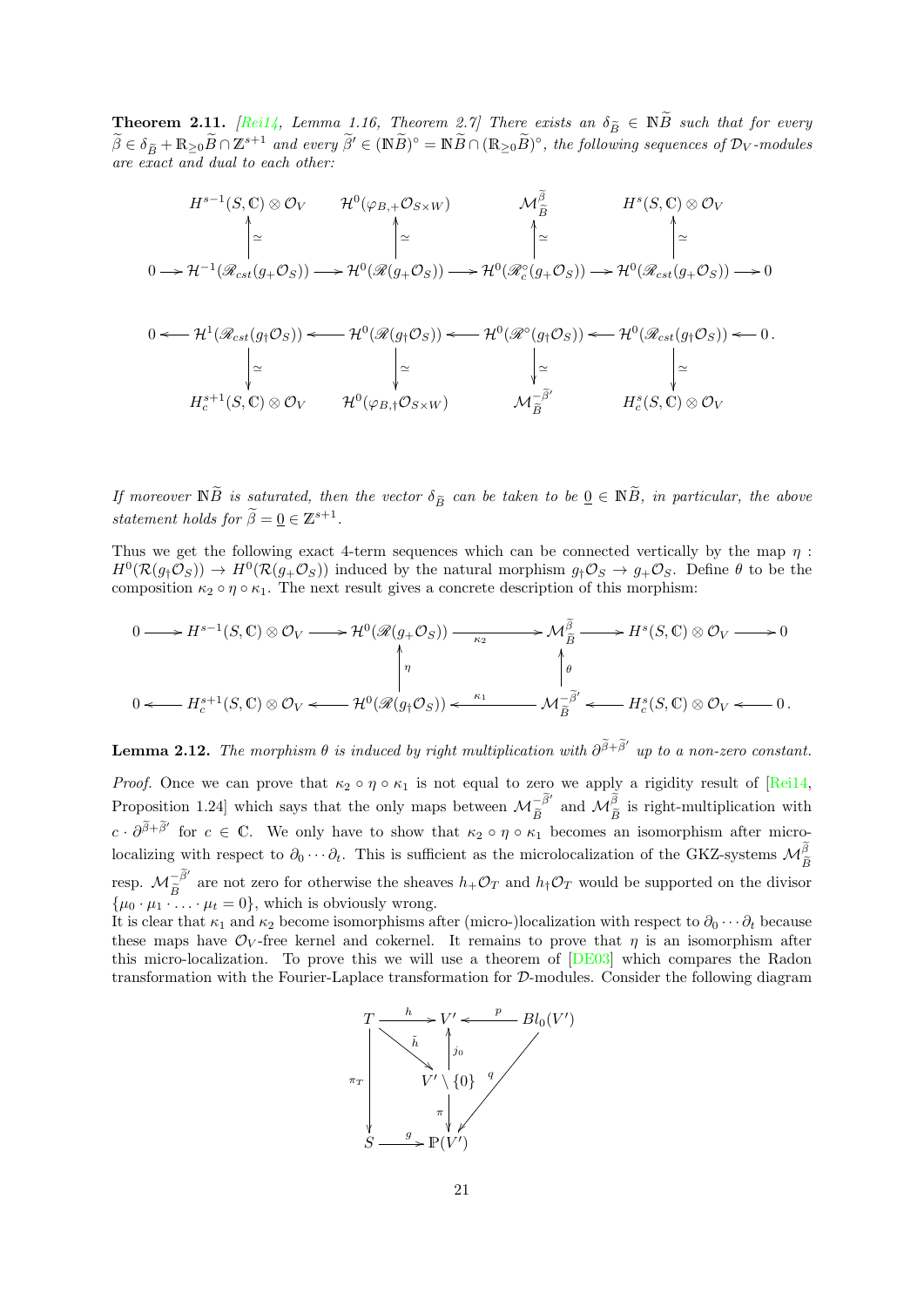where  $Bl_0(V') \subset \mathbb{P}(V') \times V'$  is the blow-up of 0 in V' and q is the restriction of the projection to the first component. Notice that the map  $h: T \to V'$  from formula [\(12\)](#page-18-1) factors via  $V'\setminus\{0\}$ , that is, we have  $h = j_0 \circ \tilde{h}$ , where  $j_0 : V' \setminus \{0\} \hookrightarrow V'$  is the canonical inclusion.

It follows from [\[DE03,](#page-70-6) Proposition 1] that we have the following isomorphism

<span id="page-21-1"></span>
$$
\mathcal{R}(g_+\mathcal{O}_S) \simeq \mathrm{FL}(p_+q^+g_+\mathcal{O}_S) \tag{19}
$$

and its holonomic dual

<span id="page-21-2"></span>
$$
\mathcal{R}(g_{\dagger}\mathcal{O}_S) \simeq \mathrm{FL}(p_+q^+g_{\dagger}\mathcal{O}_S),\tag{20}
$$

where we have used  $\mathscr{R} \circ \mathbb{D} \cong \mathbb{D} \circ \mathscr{R}$ , FL  $\circ \mathbb{D} \cong \mathbb{D} \circ \mathrm{FL}$ ,  $p_+ \circ \mathbb{D} \cong \mathbb{D} \circ p_+$  (p is proper) and  $q^+ \circ \mathbb{D} \cong \mathbb{D} \circ q^+$  $(q$  is smooth). Recall that we want to show that the morphism

$$
\mathcal{H}^0(\mathscr{R}(g_\dagger \mathcal{O}_S)) \stackrel{\eta}{\longrightarrow} \mathcal{H}^0(\mathscr{R}(g_+\mathcal{O}_S)),
$$

becomes an isomorphism after localization with respect to  $\partial_{\lambda_0} \cdots \partial_{\lambda_t}$ . Using the isomorphisms [\(19\)](#page-21-1) and [\(20\)](#page-21-2) and the fact that FL is an exact functor and that it exchanges the action of  $\mu_i$  and  $\partial_{\lambda_i}$  we see that it is enough to show that

<span id="page-21-3"></span>
$$
\mathcal{H}^0(p_+q^+g_\dagger \mathcal{O}_S) \longrightarrow \mathcal{H}^0(p_+q^+g_+ \mathcal{O}_S) \tag{21}
$$

becomes an isomorphism after localization with respect to  $\mu_0 \cdots \mu_t$ . In other words, we have to show that the kernel and the cokernel of the morphism [\(21\)](#page-21-3) are supported on  $\{\mu_0 \cdots \mu_t = 0\} \subset V'$ . Obviously, we have  $\{0\} \subset \{\mu_0 \cdot \ldots \cdot \mu_t = 0\}$  and hence  $V' \setminus {\{\mu_0 \cdot \ldots \cdot \mu_t = 0\}} \subset V' \setminus \{0\}$ . It is thus sufficient to show that kernel and cokernel of the restriction of the morphism  $(21)$  to  $V'\setminus\{0\}$  are supported on  $\{\mu_0 \cdot \ldots \cdot \mu_t = 0\} \setminus \{0\}.$  Notice that the restriction of  $\mathcal{H}^0(p_+q^+g_\dagger \mathcal{O}_S)$  resp.  $\mathcal{H}^0(p_+q^+g_+\mathcal{O}_S)$  to  $V' \setminus \{0\}$  is isomorphic to  $\mathcal{H}^0(\pi^+g_\dagger\mathcal{O}_S)$  resp.  $\mathcal{H}^0(\pi^+g_+\mathcal{O}_S)$ . Thus the kernel and the cokernel of [\(21\)](#page-21-3) are supported on  $\{\mu_0 \cdots \mu_t = 0\}$  if and only if kernel and cokernel of

$$
\mathcal{H}^0(\pi^+g_\dagger\mathcal{O}_S) \longrightarrow \mathcal{H}^0(\pi^+g_+\mathcal{O}_S)
$$

are supported on  $\{\mu_0 \cdots \mu_t = 0\} \setminus \{0\}$ . The map  $\pi$  is smooth and therefore  $\pi^+$  is an exact functor. It is therefore enough to show that kernel and cokernel of

$$
\mathcal{H}^0(g_\dagger \mathcal{O}_S) \longrightarrow \mathcal{H}^0(g_+ \mathcal{O}_S)
$$

are supported on  $\{\mu_0 \dots \mu_t = 0\} \subset \mathbb{P}(V')$ . But this follows from the description of the map g, namely, by the remark right after equation [\(11\)](#page-17-1) the support of the cone of the morphism  $g<sub>1</sub> \mathcal{O}<sub>S</sub> \rightarrow g<sub>+</sub> \mathcal{O}<sub>S</sub>$  is contained in  $\{\mu_0 \dots \mu_t = 0\}.$  $\Box$ 

### <span id="page-21-0"></span>2.3 Intersection cohomology  $\mathcal{D}\text{-modules}$

As mentioned in the beginning of this section, our aim is to describe a  $\mathcal{D}_V$ -module derived from the intersection complex of a natural compactification of the family of Laurent polynomials  $\varphi_B$  as defined in formula  $(18)$ . This module will actually appear as the Radon transformation of the  $(D\text{-module})$ corresponding to the) intersection complex of the variety  $X \subset \mathbb{P}(V')$ .

We start by fixing some notations concerning these D-modules. Let P be a smooth variety and  $U \subset \mathcal{P}$ be a smooth subvariety, write X for the closure of U inside P,  $j_{\mathcal{U}} : U \hookrightarrow \mathcal{X}$  for the open embedding of U in X and  $i_X : X \to \mathcal{P}$  for the closed embedding of the closure of X in P. Consider the abelian category Perv( $P$ ) of perverse sheaves on  $P$  (with respect to middle perversity). For a reference about the definition and basic properties of perverse sheaves, see [\[Dim04\]](#page-70-7). Recall that the simple objects in Perv( $\mathcal{P}$ ) are the objects  $(i\chi)$ . IC( $\mathcal{X}, \mathcal{L}$ ) where  $\mathcal{L}$  is an irreducible local system on U and  $IC(\mathcal{X}, \mathcal{L})$  is the intersection complex of X with coefficient in L, that is the image of the morphism  ${}^p\mathcal{H}^0((j_\mathcal{U})_!\mathcal{L}) \to {}^p\mathcal{H}^0((Rj_\mathcal{U})_*\mathcal{L})$  in Perv(X). We will denote the corresponding D-module on P by  $\mathcal{M}^{IC}(\mathcal{X}, \mathcal{L})$  $\mathcal{M}^{IC}(\mathcal{X}, \mathcal{L})$  $\mathcal{M}^{IC}(\mathcal{X}, \mathcal{L})$ . If  $\mathcal L$  is the constant sheaf  $\mathbb{C}_\mathcal{U}$ we will simply write  $\mathcal{M}^{IC}(\mathcal{X})$  $\mathcal{M}^{IC}(\mathcal{X})$  $\mathcal{M}^{IC}(\mathcal{X})$ . The p-th intersection cohomology group of  $\mathcal{X}$  (see [\[GM83\]](#page-70-8)) is denoted by  $IH^{p}(\mathcal{X})$  and is obtained from the intersection complex by the formula  $IH^{p}(\mathcal{X}) = \mathbb{H}^{p-\dim(\mathcal{X})}(IC(\mathcal{X}, \mathbb{C}_{\mathcal{U}})).$ We will apply this formalism to the special situation where  $\mathcal{U} = g(S)$  (where g is the embedding defined by formula [\(9\)](#page-16-2)),  $\mathcal{X} = X$  and  $\mathcal{P} = \mathbb{P}(V')$ . The module  $\mathcal{M}^{IC}(X)$  is the image of the morphism  $g_{\dagger} \mathcal{O}_S \to g_{+} \mathcal{O}_S$ . In the next result, we will compute the Radon transformation of this module.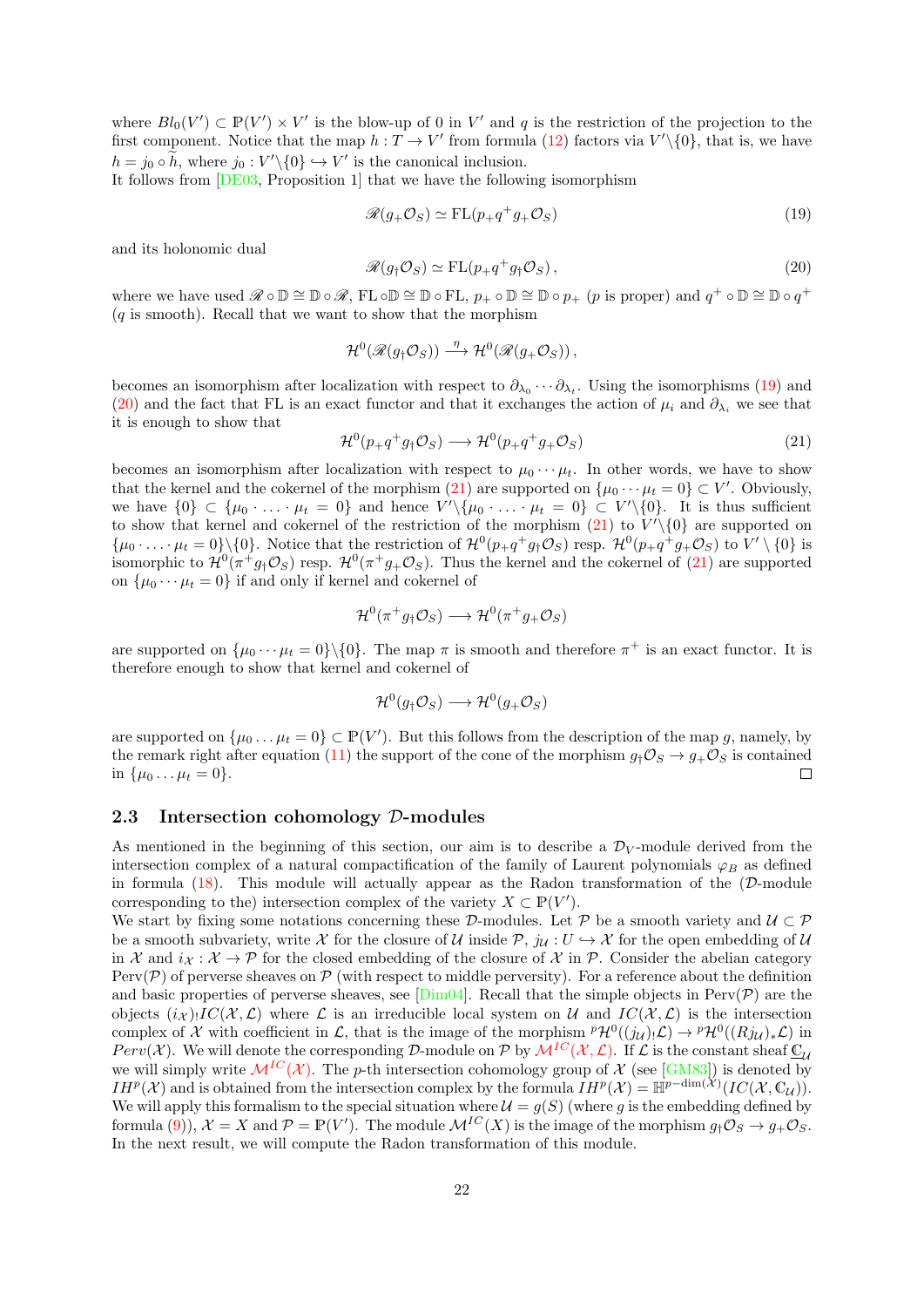<span id="page-22-2"></span>**Proposition 2.13.** In the above situation, we have the following (non-canonical) isomorphism of  $\mathcal{D}_V$ modules

$$
\mathcal{H}^0\mathscr{R}(\mathcal{M}^{IC}(X)) \simeq \mathcal{M}^{IC}(X^{\circ}, \mathcal{L}) \oplus (IH^{s-1}(X) \otimes \mathcal{O}_V),
$$

and

$$
\mathcal{H}^i\mathcal{R}(\mathcal{M}^{IC}(X)) \simeq IH^{i+s+1}(X) \otimes \mathcal{O}_V \quad \text{for } i > 0,
$$
  

$$
\mathcal{H}^i\mathcal{R}(\mathcal{M}^{IC}(X)) \simeq IH^{i+s-1}(X) \otimes \mathcal{O}_V \quad \text{for } i < 0,
$$

where  $X^{\circ}$  is some subvariety of V and  $\mathcal L$  some local system on some smooth open subset of  $X^{\circ}$ .

Proof. Using the comparison isomorphism between the Radon transformation and the Fourier-Laplace transformation (equation  $(19)$ ) from above, we have

$$
\mathcal{H}^i \mathscr{R}(\mathcal{M}^{IC}(X)) \simeq \mathcal{H}^i \operatorname{FL}(p_+ q^+ \mathcal{M}^{IC}(X))
$$
  
\n
$$
\simeq \operatorname{FL} \mathcal{H}^i(p_+ q^+ \mathcal{M}^{IC}(X))
$$
  
\n
$$
\simeq \operatorname{FL} \mathcal{H}^i(p_+ \mathcal{M}^{IC}(q^{-1}(X))),
$$

where the second isomorphism follows from the exactness of FL and the last isomorphism follows from the smoothness of q. We now apply the decomposition theorem  $[Sai88, corollaire 3, equation 0.12]$  which gives

<span id="page-22-0"></span>
$$
\mathcal{H}^{i}(p_{+}\mathcal{M}^{IC}(q^{-1}(X))) \simeq \bigoplus_{k} \mathcal{M}^{IC}(Y_{k}^{i}, \mathcal{L}_{k}^{i})
$$
\n(22)

for some subvarieties  $Y_k^i \subset V'$  and some local systems  $\mathcal{L}_k^i$  on a Zariski open subset of  $Y_k^i$ . Notice that

$$
j_0^+ \mathcal{H}^i(p_+ \mathcal{M}^{IC}(q^{-1}(X))) \simeq j_0^+ \mathcal{H}^i(p_+ q^+ \mathcal{M}^{IC}(X))
$$
  
\n
$$
\simeq \mathcal{H}^i(j_0^+ p_+ q^+ \mathcal{M}^{IC}(X))
$$
  
\n
$$
\simeq \mathcal{H}^i(\pi^+ \mathcal{M}^{IC}(X))
$$
  
\n
$$
\simeq \mathcal{H}^i(\mathcal{M}^{IC}(\pi^{-1}(X))),
$$

which is equal to 0 for  $i \neq 0$  and equal to  $\mathcal{M}^{IC}(Y \setminus \{0\})$  for  $i = 0$  (recall from subsection [2.2,](#page-16-0) more precisely, from the discussion before Lemma [2.10,](#page-18-2) that Y is the cone of X in  $V'$ ). Thus the decomposition from [\(22\)](#page-22-0) becomes

$$
\mathcal{H}^0(p_+\mathcal{M}^{IC}(q^{-1}(X))) \simeq \mathcal{M}^{IC}(Y) \oplus \mathcal{S}_0,
$$

resp.

$$
\mathcal{H}^{i}(p_{+}\mathcal{M}^{IC}(q^{-1}(X))) \simeq \mathcal{S}_{i} \qquad i \neq 0,
$$

where the  $S_i$  are D-modules with support at 0, i.e.  $S_i \simeq i_{0+}S_i$ , where the  $S_i$  are finite-dimensional vector spaces and  $i_0: \{0\} \to V'$  is the natural embedding. We now use the fact that FL is an equivalence of categories, which means that it transforms simple object to simple objects, so we set

$$
\mathcal{M}^{IC}(X^{\circ}, \mathcal{L}) := \text{FL}(\mathcal{M}^{IC}(Y)). \tag{23}
$$

It also transforms D-modules with support at 0 to free O-modules, i.e.  $FL(S_i) \simeq S_i \otimes \mathcal{O}_V$ . In order to show the claim, we have to compute the  $S_i$ . Recall that we have

<span id="page-22-1"></span>
$$
p_{+}q^{+}\mathcal{M}^{IC}(X) \simeq \bigoplus_{j} \mathcal{H}^{j}(p_{+}q^{+}\mathcal{M}^{IC}(X))[-j] \simeq \bigoplus_{j \neq 0} \mathcal{S}_{j}[-j] \oplus \mathcal{S}_{0} \oplus \mathcal{M}^{IC}(Y),
$$
\n(24)

where the first isomorphism is non-canonical. We compute

$$
H^i(a_{V'}) + p_+(q^+ \mathcal{M}^{IC}(X)) \simeq H^i(a_{\mathbb{P}}) + q_+(q^+ \mathcal{M}^{IC}(X)) \simeq H^i(a_{\mathbb{P}}) + \mathcal{M}^{IC}(X)[1] \simeq IH^{i+s+1}(X)
$$

(here  $a_{V'} : V' \to \{pt\}$  resp.  $a_{\mathbb{P}} : \mathbb{P}(V') \to \{pt\}$  are the projections to a point), where the second isomorphism follows from [\[KS94,](#page-71-11) Corollary 2.7.7 (iv)] and the Riemann-Hilbert correspondence. For the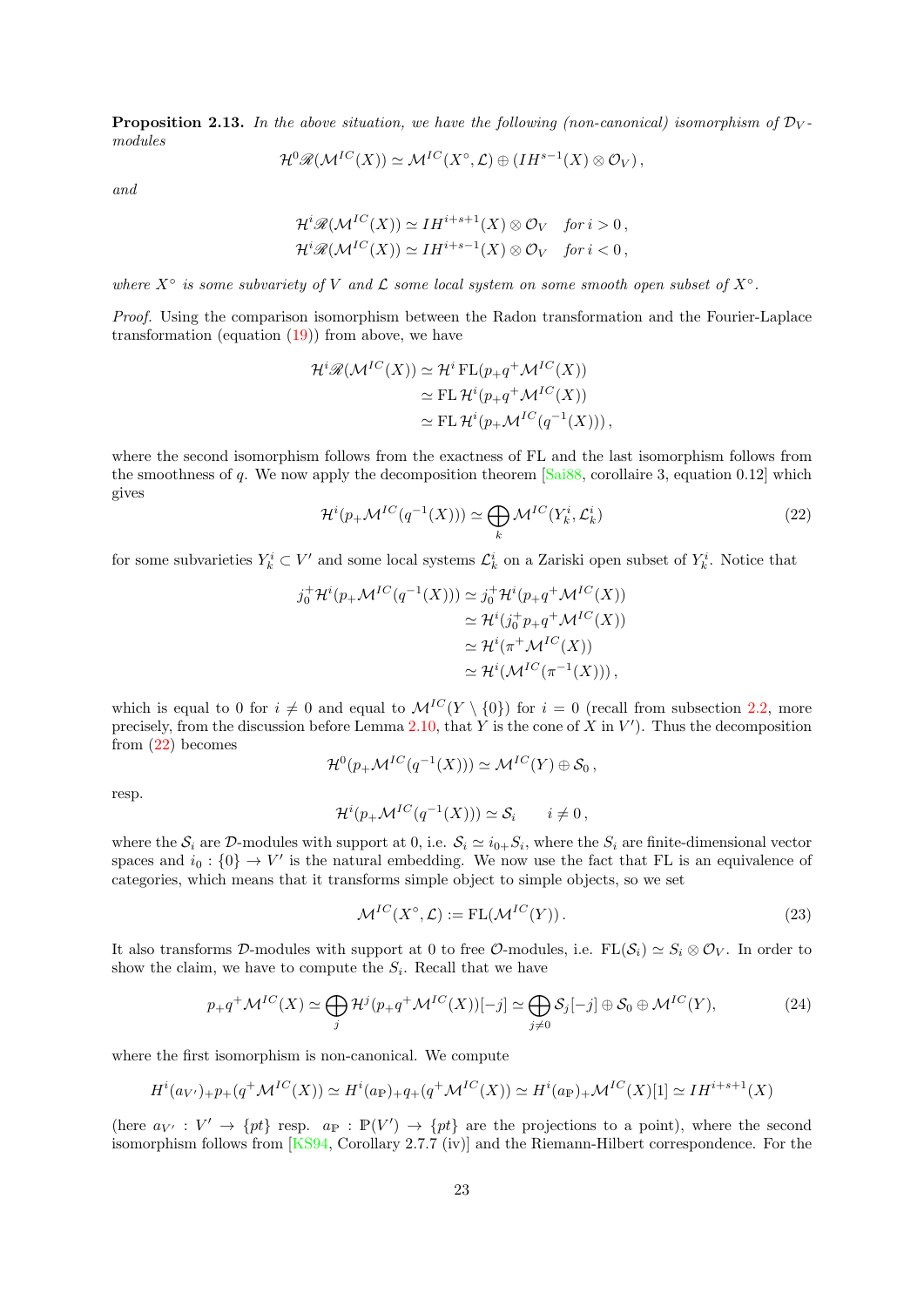right hand side of Equation [\(24\)](#page-22-1) we get

$$
H^{i}(a_{V'})_{+}\left(\bigoplus_{j\neq 0} S_{j}[-j] \oplus S_{0} \oplus \mathcal{M}^{IC}(Y)\right) \simeq S_{i} \qquad \text{for } i \geq 0,
$$

$$
H^i(a_{V'})_+\left(\bigoplus_{j\neq 0}S_j[-j]\oplus S_0\oplus \mathcal{M}^{IC}(Y)\right)\simeq S_i\oplus IH^{i+s+1}(Y)\simeq S_i\oplus IH^{i+s+1}_p(X)\qquad\text{for $i<0$},
$$

where  $IH_{p}^{i+s+1}(X)$  is the primitive part of  $IH^{i+s+1}(X)$  and where the last isomorphism follows from [\[KW06,](#page-71-9) Chapter 4.10]. Therefore we have

$$
S_i \simeq IH^{i+s+1}(X) \quad \text{for } i \geq 0,
$$
  

$$
S_i \simeq L(IH^{i+s-1}(X)) \simeq IH^{i+s-1}(X) \quad \text{for } i < 0,
$$

 $\Box$ 

where  $L: IH^{i+s-1}(X) \to IH^{i+s+1}(X)$  is the Lefschetz operator which is injective for  $i \leq 0$ .

In the next proposition we show that at a generic point  $\underline{\lambda} \in V$  the Radon transformation  $\mathcal{R}(\mathcal{M}^{IC}(X))$ of  $\mathcal{M}^{IC}(X)$  measures the intersection cohomology of  $X \cap H_\lambda$ , where  $H_\lambda$  is the hyperplane in  $\mathbb{P}(V')$ corresponding to  $\lambda$ .

<span id="page-23-0"></span>**Proposition 2.14.** Let  $\underline{\lambda}$  be a generic point of V and denote by  $i_{\lambda} : {\underline{\lambda}} \rightarrow V$  its embedding. We have the following isomorphism

$$
i_{\underline{\lambda}}^+\mathscr{R}(\mathcal{M}^{IC}(X)) \simeq R\Gamma(X \cap H_{\underline{\lambda}}, IC_{X \cap H_{\underline{\lambda}}}),
$$

in particular

$$
\mathcal{H}^{j}(i_{\underline{\lambda}}^{+}\mathscr{R}(\mathcal{M}^{IC}(X))) \simeq IH^{j+s-1}(X \cap H_{\underline{\lambda}}).
$$

Proof. Consider the following diagram where all squares are cartesian

$$
X \leftarrow \frac{\pi_1^X}{\pi_1} Z_X \leftarrow \frac{i_X}{\pi_1} X \cap H_\Delta
$$
\n
$$
\downarrow \qquad \eta \qquad \eta^H \qquad \eta^H
$$
\n
$$
\mathbb{P}(V') \leftarrow \frac{\pi_1^Z}{\pi_2^Z} \leftarrow \frac{i_H}{\pi_1^Z} \frac{H_\Delta}{\pi_1^Z}
$$
\n
$$
V \leftarrow \frac{i_\Delta}{\pi_1^Z} \left\{\frac{1}{\pi_1^Z} \leftarrow \frac{i_\Delta}{\pi_1^Z} \left\{\frac{1}{\pi_1^Z} \leftarrow \frac{i_\Delta}{\pi_1^Z} \left\{\frac{1}{\pi_1^Z} \leftarrow \frac{i_\Delta}{\pi_1^Z} \left\{\frac{1}{\pi_1^Z} \leftarrow \frac{i_\Delta}{\pi_1^Z} \left\{\frac{1}{\pi_1^Z} \leftarrow \frac{i_\Delta}{\pi_1^Z} \left\{\frac{1}{\pi_1^Z} \leftarrow \frac{i_\Delta}{\pi_1^Z} \left\{\frac{1}{\pi_1^Z} \leftarrow \frac{i_\Delta}{\pi_1^Z} \left\{\frac{1}{\pi_1^Z} \leftarrow \frac{i_\Delta}{\pi_1^Z} \left\{\frac{1}{\pi_1^Z} \leftarrow \frac{i_\Delta}{\pi_1^Z} \left\{\frac{1}{\pi_1^Z} \leftarrow \frac{i_\Delta}{\pi_1^Z} \left\{\frac{1}{\pi_1^Z} \leftarrow \frac{i_\Delta}{\pi_1^Z} \left\{\frac{1}{\pi_1^Z} \leftarrow \frac{i_\Delta}{\pi_1^Z} \left\{\frac{1}{\pi_1^Z} \leftarrow \frac{i_\Delta}{\pi_1^Z} \left\{\frac{1}{\pi_1^Z} \leftarrow \frac{i_\Delta}{\pi_1^Z} \left\{\frac{1}{\pi_1^Z} \leftarrow \frac{i_\Delta}{\pi_1^Z} \left\{\frac{1}{\pi_1^Z} \leftarrow \frac{i_\Delta}{\pi_1^Z} \left\{\frac{1}{\pi_1^Z} \leftarrow \frac{i_\Delta}{\pi_1^Z} \left\{\frac{1}{\pi_1^Z} \leftarrow \frac{i_\Delta}{\pi_1^Z} \left\{\frac{1}{\pi_1^Z} \leftarrow \frac{i_\Delta}{\pi_1^Z} \left\{\frac{1}{\
$$

We have

$$
DR(i_{\underline{\lambda}}^+ \mathscr{R}(\mathcal{M}^{IC}(X))) \simeq i_{\underline{\lambda}}^! R \pi_{2*}^Z (\pi_1^Z)^! i_! IC(X)[1]
$$
  
\n
$$
\simeq i_{\underline{\lambda}}^! R \pi_{2*}^Z R \eta_* \pi_1^{X!} IC(X)[1]
$$
  
\n
$$
\simeq R \pi_*^H i_H^! R \eta_* \pi_1^{X!} IC(X)[1]
$$
  
\n
$$
\simeq R \pi_*^H R \eta_*^H i_X^! \pi_1^{X!} IC(X)[1]
$$
  
\n
$$
\simeq R(\pi^H \circ \eta^H)_* (\pi_1^X \circ i_X)^! IC(X)[1]
$$
  
\n
$$
\simeq R(\pi^H \circ \eta^H)_* IC(X \cap H_{\underline{\lambda}})
$$
  
\n
$$
\simeq R\Gamma(X \cap H_{\underline{\lambda}}, IC(X \cap H_{\underline{\lambda}})),
$$

where the first isomorphism follows from  $DR \circ i_{\lambda}^{+} = i_{\lambda}^{!} \circ DR[t+1]$  and  $DR \circ (\pi_1^Z)^{+} \simeq (\pi_1^Z)^{!} \circ DR[-t]$ (see e.g. [\[HTT08,](#page-70-3) Theorem 7.1.1]), the second, third and fourth isomorphism follows from base change (see e.g. [\[Dim04,](#page-70-7) Theorem 3.2.13(ii)] and the sixth isomorphism follows from  $\lfloor$ GM83, Section 5.4.1] (notice that their  $IC(X)$  is our  $IC(X)[n]$  where  $n = \dim_{\mathbb{C}}(X)$ ) and the fact that for a generic  $\lambda$  the hyperplane  $H_{\underline{\lambda}}$  is transversal to a given Whitney stratification of X. The first claim now follows from the fact that the de Rham functor  $DR$  is the identity on a point. The second claim follows from  $\mathbb{H}^{j-s+1}(X \cap H_{\underline{\lambda}}, IC(X \cap H_{\underline{\lambda}})) \simeq IH^{j}(X \cap H_{\underline{\lambda}}).$  $\Box$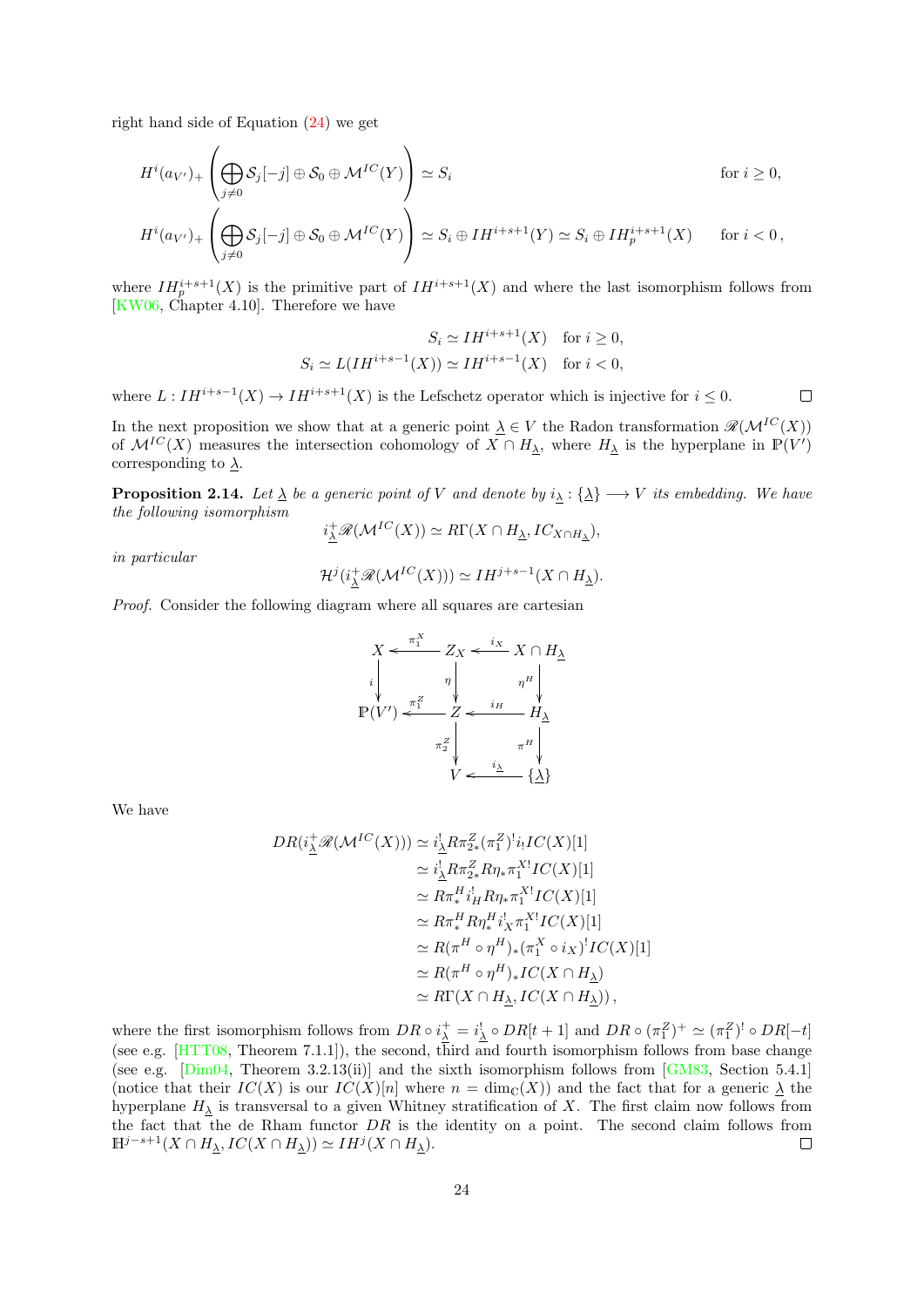Remark 2.15. Combining Proposition [2.13](#page-22-2) and Proposition [2.14](#page-23-0) we see that we have the following decomposition for generic  $\lambda \in V$ :

$$
IH^{s-1}(X \cap H_{\underline{\lambda}}) \simeq \mathcal{H}^0(i_{\underline{\lambda}}^+\mathscr{R}(\mathcal{M}^{IC}(X))) \simeq i_{\underline{\lambda}}^+\mathcal{H}^0(\mathscr{R}(\mathcal{M}^{IC}(X))) \simeq i_{\underline{\lambda}}^+\mathcal{M}^{IC}(X^{\circ}, \mathcal{L}) \oplus IH^{s-1}(X).
$$

This is the intersection cohomology analogon of the decomposition of the cohomology of a smooth hyperplane section of a smooth projective variety into its vanishing part and the ambient part.

We will now show that  $\mathcal{M}^{IC}(X^{\circ}, \mathcal{L})$  can expressed as an image of a morphism between GKZ-systems.

<span id="page-24-0"></span>**Theorem 2.16.** Let 
$$
\widetilde{\beta}
$$
,  $\widetilde{\beta}'$  be as in Theorem 2.11, then  $\mathcal{M}^{IC}(X^{\circ}, \mathcal{L}) \simeq im(\mathcal{M}_{\widetilde{B}}^{-\widetilde{\beta}'} \xrightarrow{\cdot \partial^{\widetilde{\beta}}+\widetilde{\beta}'} \mathcal{M}_{\widetilde{B}}^{\widetilde{\beta}}).$ 

*Proof.* First recall that we have shown in the proof of Proposition [2.13.](#page-22-2) that  $\mathcal{M}^{IC}(X^{\circ}, \mathcal{L}) \simeq \mathrm{FL}(\mathcal{M}^{IC}(Y)).$ On the other hand, as Y is the closure in V' of the image of the morphism h, the module  $\mathcal{M}^{IC}(Y)$  is isomorphic to the image of  $h_{\dagger}\mathcal{O}_T \to h_{\dagger}\mathcal{O}_T$ . As the Fourier-Laplace transformation is exact we can conclude that  $\mathcal{M}^{IC}(X^{\circ}, \mathcal{L})$  is isomorphic to the image of  $FL(h_{\dagger}\mathcal{O}_T) \to FL(h_{+}\mathcal{O}_T)$ .

By Lemma [2.10](#page-18-2) we know that  $FL(h_{+}\mathcal{O}_{T})$  is isomorphic to  $\mathcal{M}_{\widetilde{B}}^{\beta}$  for every  $\widetilde{\beta} \in \delta_{\widetilde{B}} + (\mathbb{R}_{\geq 0}\widetilde{B} \cap \mathbb{Z}^{s+1})$  and that FL( $h_{\uparrow}O_T$ ) is isomorphic to  $\mathcal{M}_{\widetilde{B}}^{-\widetilde{\beta}'}$  for every  $\widetilde{\beta}' \in (\mathbb{R}_{\geq 0}\widetilde{B})^{\circ} \cap \mathbb{Z}^{s+1}$ . It follows now from the last statement of Lemma [2.10,](#page-18-2) that the induced morphism between  $\mathcal{M}_{\tilde{B}}^{-\tilde{\beta}'}$  and  $\mathcal{M}_{\tilde{B}}^{\tilde{\beta}}$  is equal to  $\cdot \partial^{\tilde{\beta}+\tilde{\beta}'}$  up to some non-zero constant some non-zero constant.

In general it is quite difficult to make any precise statement on the variety  $X^{\circ}$  and the local system  $\mathcal L$  which define the module  $\mathcal M^{IC}(X^{\circ}, \mathcal L)$ . Nevertheless, if we restrict our attention to the situation where the matrix B defining the embedding  $g : S \hookrightarrow \mathbb{P}(V')$  is given by the primitive integral generators of a toric manifold which is given by a total bundle  $V(\mathcal{E}^{\vee}) \to X_{\Sigma}$ , where  $\mathcal{E}$  is a split convex vector bundle over another toric manifold  $X_{\Sigma}$  such that the zero locus of a generic section is a nef complete intersection (i.e., the situation considered from section [4](#page-42-0) on, see also the introduction in section [1\)](#page-1-0), then we expect that  $X^\circ = V$ . In order to show this, one would need to prove that if we restrict the morphism  ${\cal M}^{-\widetilde{\beta}'}_{\widetilde{B}}$  $\frac{\partial \tilde{\beta}^{\tilde{\beta}+\tilde{\beta}'} }{\partial \tilde{\beta}}$  from the last theorem to a generic point of V, then it is not the zero map. It is well known (see, e.g.,  $[Ad_094]$ ) that the restriction of  $\mathcal{M}_{\widetilde{B}}^{\beta}$  to a generic point is the quotient of  $\mathbb{C}[\mathbb{N}\widetilde{B}]$  by the ideal generated by the Euler vector fields  $\sum_{i=0}^{t} \widetilde{b}_{ki} \lambda_i \partial_{\lambda_i}$   $(k = 0, \ldots, s)$ , where now  $(\lambda_0, \ldots, \lambda_t)$  are the components of the generic point we restrict to. Hence one needs to show that the monomial  $\partial^{\tilde{\beta}+\tilde{\beta}'}$  does not lie in this ideal. Nevertheless, we do not have, at this moment, any further evidence for this to be true.

Even under the above restrictive assumptions on B and even if we suppose that  $X<sup>°</sup> = V$ , it is not easy to predict the rank of  $\mathcal L$ . What we expect is that the generic rank of the module  $\widehat{\mathcal M}^{IC}(X^{\circ}, \mathcal L)$  from theorem [3.6](#page-35-1) below can be identified with the dimension of the image of the map

$$
H^*(X_\Sigma,\mathbb{C})\stackrel{\cup c_{top}(\mathcal{E})}{\longrightarrow} H^*(X_\Sigma,\mathbb{C}).
$$

However, the module  $\mathcal{M}^{IC}(X^{\circ}, \mathcal{L})$  resp. the local system  $\mathcal{L}$  may contain constant subobjects that vanish after localized Fourier-Laplace transformation (see section [3](#page-31-0) below for more details). Hence its rank may be different from that of  $\widehat{\mathcal{M}}^{IC}(X^{\circ}, \mathcal{L}).$ 

For applications like those in the last section, we need a description of  $\mathcal{M}^{IC}(X^{\circ}, \mathcal{L})$  as a quotient of a GKZ-system, rather than submodule of it. For this purpose, denote by  $K$  the kernel of the morphism  ${\cal M}^{-\widetilde{\beta}'}_{\widetilde{B}}$  $\stackrel{\cdot \partial \tilde{\beta}^{\tilde{\beta}} \beta'}{\longrightarrow} \mathcal{M}_{\tilde{\beta}}^{\tilde{\beta}}$ , then  $\mathcal{M}^{IC}(X^{\circ}, \mathcal{L})$  is isomorphic to the quotient  $\mathcal{M}_{\tilde{B}}^{-\tilde{\beta}'}/\mathcal{K}$  in the abelian category of regular holonomic  $\mathcal{D}$ -modules. The next result gives a concrete description of K as a submodule of  $\mathcal{M}_{\widetilde{B}}^{-\widetilde{\beta}'}$ .

First, we define a sub- $D_V$ -module  $\Gamma_{\partial,c}(M_{\widetilde{B}}^{-\widetilde{\beta}'})$  of  $M_{\widetilde{B}}^{-\widetilde{\beta}'}$ , where  $c \in \rho^{-1}(\widetilde{\beta} + \widetilde{\beta}')$  (cf. Equation [\(13\)](#page-18-3)) :

$$
\Gamma_{\partial,c}(M_{\widetilde{B}}^{-\widetilde{\beta}'}) := \{ m \in M_{\widetilde{B}}^{-\widetilde{\beta}'} \mid \exists n \in \mathbb{N} \text{ with } (\partial^c)^n \cdot m = 0 \}
$$

Recall that two elements  $\partial^{c_1}$  and  $\partial^{c_2}$  with  $c_1, c_2 \in \rho^{-1}(\tilde{\beta} + \tilde{\beta}')$  differ by some element  $P \cdot \Box_{\underline{l}},$  where  $P \in \mathbb{C}[\partial_0,\ldots,\partial_s]$  and  $\underline{l} = c_1 - c_2$ . Any element  $m \in M_{\widetilde{B}}^{-\widetilde{\beta}'}$  is eliminated by left multiplication with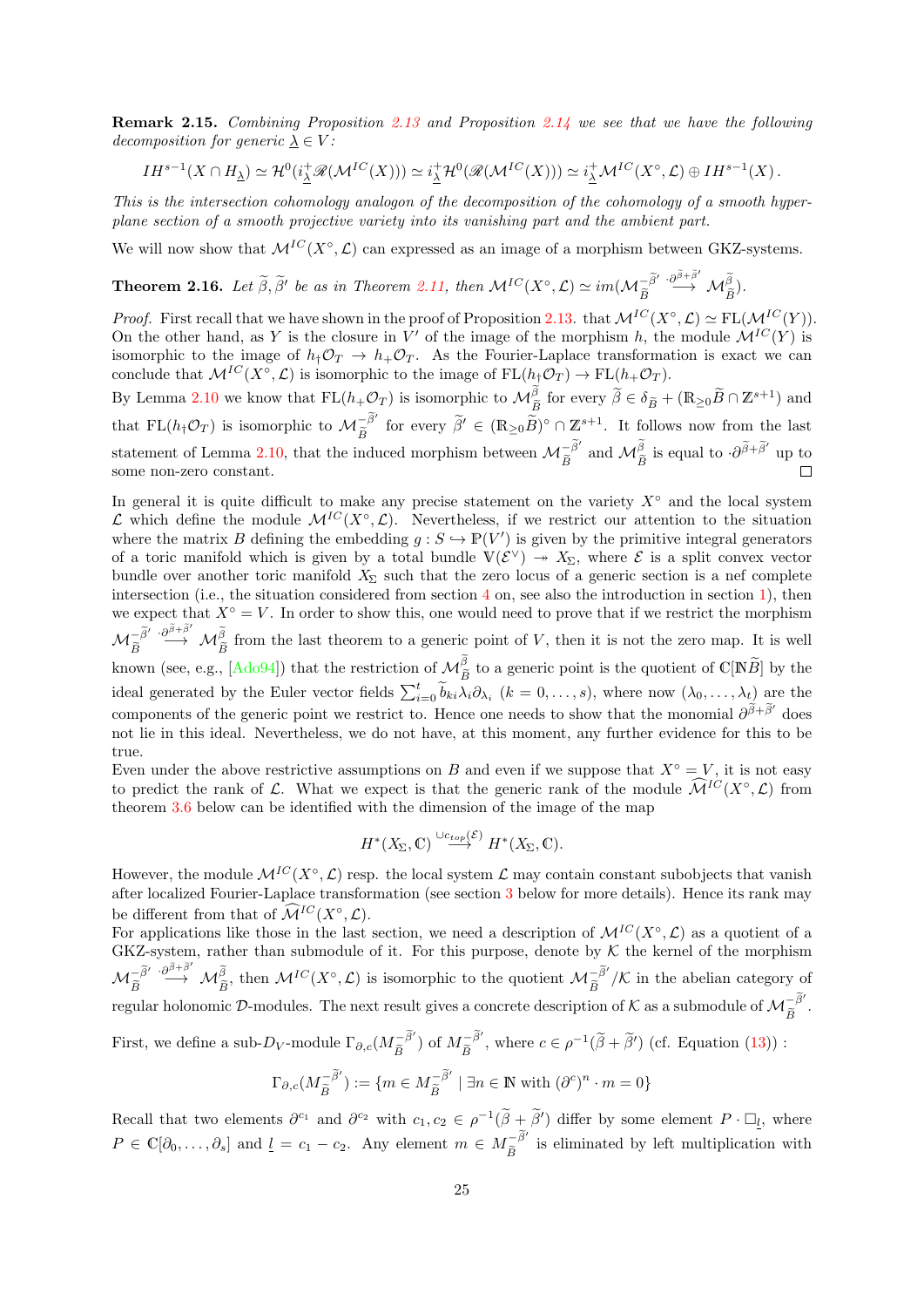some high enough power of  $P \cdot \Box_l$ . This shows that  $\Gamma_{\partial,c}(M_{\widetilde{B}}^{-\widetilde{\beta}'})$  is actually independent of the chosen Be  $c \in \rho^{-1}(\tilde{\beta} + \tilde{\beta}')$ . Thus we denote it just by  $\Gamma_{\partial}(M_{\tilde{B}}^{-\tilde{\beta}'})$  and the corresponding sub- $\mathcal{D}_V$ -module of  $M_{\tilde{B}}^{-\tilde{\beta}'}$ by  $\Gamma_{\partial}(\mathcal{M}_{\widetilde{B}}^{-\widetilde{\beta}^{\prime}})$ .

<span id="page-25-1"></span>**Proposition 2.17.** Let  $\tilde{\beta}$ ,  $\tilde{\beta}'$  be as in Theorem [2.11](#page-20-0) and let K be the kernel of  $\mathcal{M}_{\tilde{B}}^{-\tilde{\beta}'}$  $\stackrel{\cdot \partial^{\widetilde{\beta}+\widetilde{\beta}'} }{\longrightarrow} \mathcal{M}_{\widetilde{B}}^{\widetilde{\beta}}$ . Then  $\mathcal{K} \simeq \Gamma_{\partial}(\mathcal{M}_{\widetilde{B}}^{-\widetilde{\beta}'})$ , in particular  $\mathcal{M}^{IC}(X^{\circ}, \mathcal{L}) \simeq \mathcal{M}_{\widetilde{B}}^{-\widetilde{\beta}'} / \Gamma_{\partial}(\mathcal{M}_{\widetilde{B}}^{-\widetilde{\beta}'}).$ 

*Proof.* Recall that the morphism  $\mathcal{M}_{\widetilde{B}}^{\widetilde{\beta}'} \stackrel{\cdot \partial \widetilde{\beta} + \widetilde{\beta}'}{\longrightarrow} \mathcal{M}_{\widetilde{B}}^{\widetilde{\beta}}$  is induced by the morphism  $\mathrm{FL}(h_{\dagger}\mathcal{O}_T) \to \mathrm{FL}(h_{+}\mathcal{O}_T)$ , where we used the isomorphisms  $M_{\tilde{B}}^{-\tilde{\beta}'} \simeq FL(h_{\dagger}\mathcal{O}_T)$  and  $M_{\tilde{B}}^{\tilde{\beta}} \simeq FL(h_{+}\mathcal{O}_T)$ . Applying the Fourier-Laplace transformation again and using  $FL \circ FL = Id$ , we see that the morphism  $FL(\mathcal{M}_{\widetilde{B}}^{-\widetilde{\beta}'}): \widetilde{\mathcal{M}}_{\widetilde{B}}^{\widetilde{\beta}+\widetilde{\beta}'}$  $FL(M_{\tilde{\beta}}^{\tilde{\beta}})$  is induced by the morphism  $h_{\dagger}\mathcal{O}_T \longrightarrow h_{+}\mathcal{O}_T$ . We will calculate the kernel of  $FL(M_{\tilde{\beta}}^{-\tilde{\beta}'}') \stackrel{\cdot w^{\tilde{\beta}+\tilde{\beta}'}}{\longrightarrow}$  $FL(M_{\tilde{p}}^{\beta})$ . First notice that the map h can be factorized as  $h = k \circ l$ , where k is the canonical inclusion of  $(\mathbb{C}^*)^{t+1} \to V'$  and the map l is given by

$$
l: T \longrightarrow (\mathbb{C}^*)^{t+1},
$$
  

$$
(y_0, \dots, y_r) \longmapsto (\underline{y}^{\underline{\tilde{b}}_0}, \dots, \underline{y}^{\underline{\tilde{b}}_t}) = (y_0, y_0 \underline{y}^{b_1}, \dots, y_0 \underline{y}^{b_t}).
$$

This shows that  $FL(M_{\widetilde{B}}^{\beta}) \simeq k_+ l_+ \mathcal{O}_T$  is localized along  $V' \setminus (\mathbb{C}^*)^{t+1}$ , i.e.  $FL(M_{\widetilde{B}}^{\beta}) \simeq k_+ k^+ FL(M_{\widetilde{B}}^{\beta})$ .  $B = \sqrt{B}$  is becaused along r  $(0, 0)$ , for  $\text{Im}(v \cdot B) = \sqrt{B}$ Let  $D_1 = \{w^{\tilde{\beta}+\tilde{\beta}'}=0\}$ , set  $U_1 := V' \setminus D_1$  and denote by  $j_1 : U_1 \to V'$  the canonical inclusion. Because  $(\mathbb{C}^*)^{t+1} \subset U_1$ , the D-module  $FL(\mathcal{M}_{\widetilde{B}}^{\beta})$  is also localized along  $D_1$ , i.e,  $FL(\mathcal{M}_{\widetilde{B}}^{\beta}) \simeq j_{1}+j_1^+FL(\mathcal{M}_{\widetilde{B}}^{\beta})$ .  $B$ <sup>b</sup>  $\frac{\tilde{a}}{\tilde{b}}$   $\frac{\tilde{a}}{\tilde{b}}$   $\frac{\tilde{a}}{\tilde{b}}$   $\frac{\tilde{a}}{\tilde{b}}$   $\frac{\tilde{a}}{\tilde{b}}$   $\frac{\tilde{a}}{\tilde{b}}$   $\frac{\tilde{a}}{\tilde{b}}$   $\frac{\tilde{a}}{\tilde{b}}$   $\frac{\tilde{a}}{\tilde{b}}$   $\frac{\tilde{a}}{\tilde{b}}$   $\frac{\tilde{a}}{\tilde{b}}$   $\frac{\tilde{a}}{\tilde{b}}$   $\frac{\tilde{a}}{\$ Notice that the induced morphism  $j_1^+ \text{FL}(\mathcal{M}_{\widetilde{B}}^{-\widetilde{\beta}'}) \to j_1^+ \text{FL}(\mathcal{M}_{\widetilde{B}}^{\widetilde{\beta}})$  is an isomorphism, because  $w^{\widetilde{\beta}+\widetilde{\beta}'}$  is  $B$   $B$   $B$ invertible on  $U_1$ . Therefore we can conclude that  $j_{1}+j_1^+ \text{FL}(\mathcal{M}_{\widetilde{B}}^{-\widetilde{\beta}'} ) \to j_{1}+j_1^+ \text{FL}(\mathcal{M}_{\widetilde{B}}^{\widetilde{\beta}}) \simeq \text{FL}(\mathcal{M}_{\widetilde{B}}^{\widetilde{\beta}})$  is an isomorphism. It is therefore enough to calculate the kernel of  $FL(\mathcal{M}_{\widetilde{B}}^{-\widetilde{\beta}'}) \to j_{1}+j_{1}^{+}FL(\mathcal{M}_{\widetilde{B}}^{-\widetilde{\beta}'}).$  On the level of global sections this is  $H_{D_1}^0(\text{FL}(M_{\widetilde{B}}^{-\widetilde{\beta}'}))$  (cf. [\[HTT08,](#page-70-3) Proposition 1.7.1]) which is given by

$$
H^0_{D_1}(\mathrm{FL}(M^{-\widetilde{\beta}'}_{\widetilde{B}}))=\{m\in \mathrm{FL}(M^{-\widetilde{\beta}'}_{\widetilde{B}})\mid \exists n\in \mathbb{N} \text{ with } (w^{\widetilde{\beta}+\widetilde{\beta}'})^n\cdot m=0\}\,.
$$

 $\Box$ 

Applying the Fourier-Laplace transformation to this kernel shows the claim.

#### <span id="page-25-0"></span>2.4 The equivariant setting

In this section we show that the D-modules discussed above are quasi-equivariant with respect to a natural torus action. We review the definition of an quasi-equivariant  $\mathcal{D}\text{-modules from }[\text{Kas08}, \text{Chapter }$ 3] and prove some simple statements for these.

Let  $\mathcal X$  be a smooth, complex, quasi-projective variety and G be a complex affine algebraic group, which acts on X. Denote by  $\nu : G \times X \to X$  the action of G on X and by  $p_2 : G \times X \to X$  the second projection. A  $\mathcal{D}_{\mathcal{X}}$ -module M is called quasi-G-equivariant if it satisfies  $\nu^+\mathcal{M} \simeq p_2^+\mathcal{M}$  as  $\mathcal{O}_G \boxtimes \mathcal{D}_{\mathcal{X}}$ modules together with an associative law (cf. [\[Kas08,](#page-71-12) Definition 3.1.3]). We denote the abelian category of quasi-G-equivariant  $\mathcal{D}_{\mathcal{X}}$ -modules by  $M(\mathcal{D}_{\mathcal{X}}, G)$  and the subcategories of coherent, holonomic and regular holonomic quasi-G-equivariant  $\mathcal{D}_{\mathcal{X}}$ -modules by  $M_{coh}(\mathcal{D}_{\mathcal{X}}, G)$  resp.  $M_h(\mathcal{D}_{\mathcal{X}}, G)$ .  $M_{rh}(\mathcal{D}_{\mathcal{X}}, G)$ . The corresponding bounded derived categories are denoted by  $D^b_*(\mathcal{D}_\mathcal{X}, G)$  for  $* = \emptyset$ , coh, h, rh.

A  $\mathcal{O}_{\mathcal{X}}$ -module F is called G-equivariant if  $\nu^*\mathcal{F} \simeq pr^*\mathcal{F}$  as  $\mathcal{O}_{G\times\mathcal{X}}$ -modules and if it satisfies an associative law (expressed as the commutativity of a certain diagram, see [\[Kas08,](#page-71-12) Definition 3.1.2]). We denote by  $Mod(\mathcal{O}_{\mathcal{X}}, G)$  the category of G-equivariant  $\mathcal{O}_{\mathcal{X}}$ -modules and by  $Mod_{coh}(\mathcal{O}_{\mathcal{X}}, G)$  the subcategory of coherent G-equivariant  $\mathcal{O}_{\mathcal{X}}$ -modules.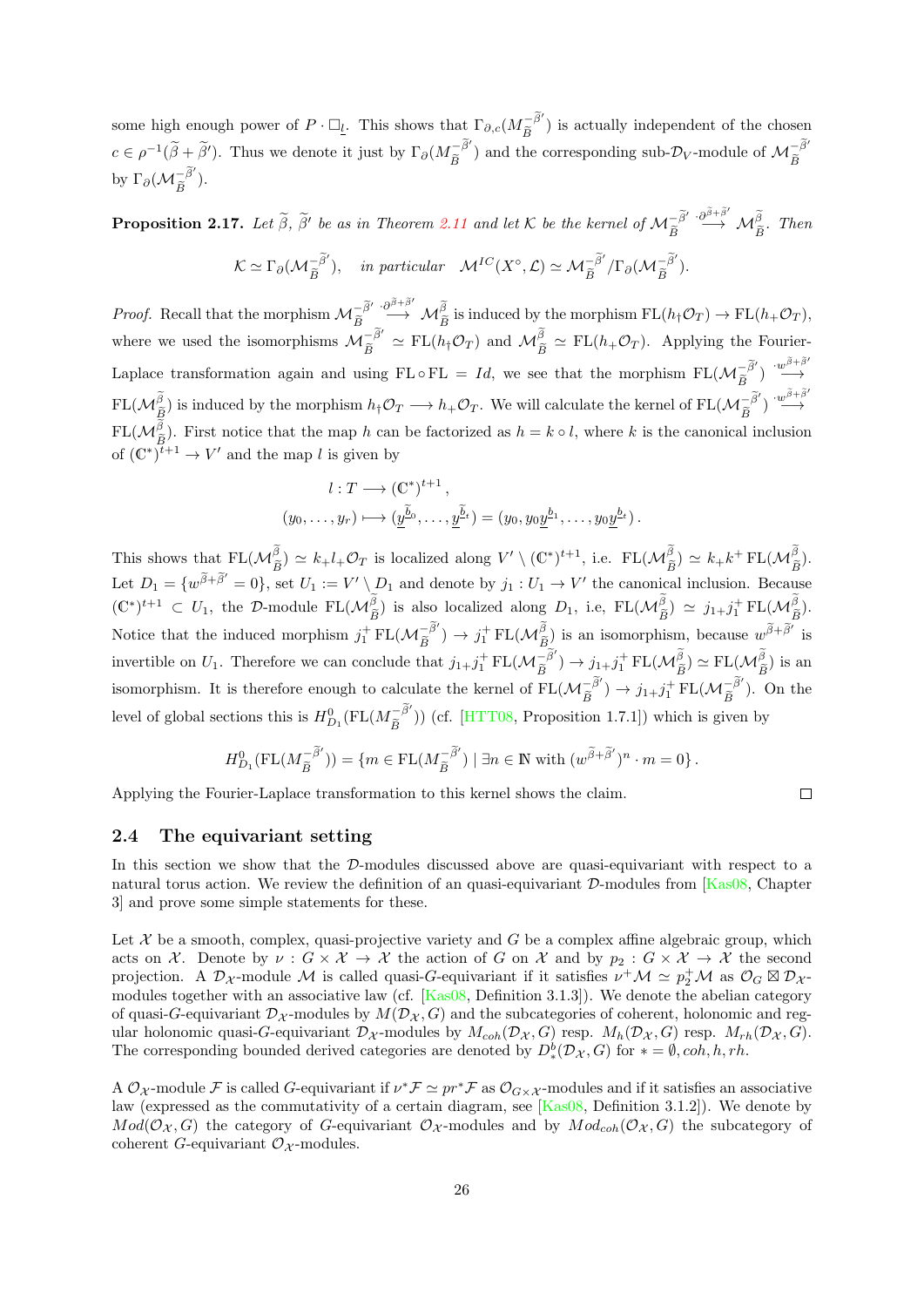Let  $f: \mathcal{X} \to \mathcal{Y}$  be a G-equivariant map. Then the direct image resp. the inverse image functors preserve quasi-G-equivariance (cf. [\[Kas08,](#page-71-12) Equation (3.4.1), Equation (3.5.2)].

We will now show that the duality functor preserves quasi-G-equivariance.

**Proposition 2.18.** Let  $M \in D^b_{coh}(\mathcal{D}_{\mathcal{X}}, G)$  then  $\mathbb{D}(M) \in D^b_{coh}(\mathcal{D}_{\mathcal{X}}, G)^{opp}$ .

*Proof.* By a dévissage we may assume that M is a single degree complex, i.e.  $M \in Mod_{coh}(\mathcal{D}_{\mathcal{X}}, G)$ . By [\[Kas08,](#page-71-12) Lemma 3.3.2] for every  $N \in Mod_{coh}(\mathcal{O}_{\mathcal{X}}, G)$  there exists a G-equivariant locally-free  $\mathcal{O}_{\mathcal{X}}$ module L of finite rank and a surjective G-equivariant morphism  $L \rightarrow N$ . Notice that there exists a G-equivariant coherent  $\mathcal{O}_{\mathcal{X}}$ -submodule K of M with  $\mathcal{D}_{\mathcal{X}} \otimes K = M$ . This enables us to construct a locally-free, G-equivariant resolution

$$
\cdots \to L_2 \to L_1 \to L_0 \to K \to 0
$$

of K in  $Mod_{coh}(\mathcal{O}_{\mathcal{X}}, G)$ , which gives rise to a resolution of M

$$
\cdots \to \mathcal{D}_{\mathcal{X}} \otimes L_2 \to \mathcal{D}_{\mathcal{X}} \otimes L_1 \to \mathcal{D}_{\mathcal{X}} \otimes L_0 \to M \to 0
$$

in  $Mod_{coh}(\mathcal{D}_{\mathcal{X}}, G)$  by the exactness of  $\mathcal{D}_{\mathcal{X}} \otimes_{\mathcal{O}_{\mathcal{X}}}$ . We have

$$
\mathbb{D}M = R\mathcal{H}om_{\mathcal{D}_{\mathcal{X}}}(M, \mathcal{D}_{\mathcal{X}}) \otimes \Omega_{\mathcal{X}}^{\otimes -1}[dim \mathcal{X}]
$$
  
\n
$$
\simeq \mathcal{H}om_{\mathcal{D}_{\mathcal{X}}}(\mathcal{D}_{\mathcal{X}} \otimes L_{\bullet}, \mathcal{D}_{\mathcal{X}}) \otimes \Omega_{\mathcal{X}}^{\otimes -1}[dim \mathcal{X}]
$$
  
\n
$$
\simeq (\mathcal{H}om_{\mathcal{O}_{\mathcal{X}}}(L_{\bullet}, \mathcal{O}_{\mathcal{X}}) \otimes \mathcal{D}_{\mathcal{X}}) \otimes \Omega_{\mathcal{X}}^{\otimes -1}[dim \mathcal{X}]
$$
  
\n
$$
\simeq \mathcal{D}_{\mathcal{X}} \otimes \mathcal{H}om_{\mathcal{O}_{\mathcal{X}}}(L_{\bullet}, \mathcal{O}_{\mathcal{X}})[dim \mathcal{X}].
$$

But  $\mathcal{H}om_{\mathcal{O}_{\mathcal{X}}}(L_{\bullet},\mathcal{O}_{\mathcal{X}})$  is again a complex in  $Mod_{coh}(\mathcal{O}_{\mathcal{X}},G)$ , which can be easily seen by the local-freeness of the  $L_i$ . Thus we can conclude that  $\mathbb{D}M \in D^b_{coh}(\mathcal{D}_{\mathcal{X}}, G)^{opp}$ .  $\Box$ 

**Corollary 2.19.** Let  $f : \mathcal{X} \to \mathcal{Y}$  be a G-equivariant map. Then the proper direct image and the exceptional inverse image functor preserves quasi-G-equivariance.

*Proof.* This follows from  $f$ <sub>†</sub> =  $\mathbb{D} \circ f$ <sub>+</sub>  $\circ \mathbb{D}$  and  $f$ <sup>†</sup> =  $\mathbb{D} \circ f$ <sup>+</sup>  $\circ \mathbb{D}$ .  $\Box$ 

In the next proposition we will show that the characteristic variety of a quasi- $G$ -equivariant  $D$ -module is G-invariant. For that purpose, we will consider the action induced by  $\nu$  on the cotangent bundle  $T^*\mathcal{X}$ . More precisely, consider the differential  $d\nu$  of the action map, which is a map of vector bundles  $d\nu: \nu^* T^* \mathcal{X} \to T^* (G \times \mathcal{X}) = T^* G \boxtimes T^* \mathcal{X}$  over  $G \times \mathcal{X}$ , or, equivalently, a map  $d\nu: (G \times \mathcal{X}) \times_{\mathcal{X}} T^* \mathcal{X} \to$  $T^*G \times T^*X$  of smooth complex varieties. Notice that

$$
t: G \times T^* \mathcal{X} \longrightarrow (G \times \mathcal{X}) \times_{\mathcal{X}} T^* \mathcal{X} = \{((g, x), v) \mid \pi(v) = \nu(g, x) \in \mathcal{X}\},\
$$

$$
(g, v) \longmapsto (g, \nu(g^{-1}, \pi(v)), v)
$$

is an isomorphism, with inverse map sending  $((q, x), v)$  to  $(q, v)$ . Now consider the composition  $\xi$ :  $\widetilde{p}_2 \circ d\nu \circ t : G \times T^*X \to T^*\mathcal{X}$ , where  $\widetilde{p}_2 : T^*G \times T^*\mathcal{X} \to T^*\mathcal{X}$  is the second projection. One easily checks that we have  $\xi(g_1 \cdot g_2, x) = \xi(g_1, \xi(g_2, x))$ , i.e., that we obtain an action of G on  $T^*\mathcal{X}$ . Notice that for any  $g \in G$ , the map  $\xi(g, -): T^*\mathcal{X} \to T^*\mathcal{X}$  is nothing but the differential  $d\nu_g$  of the map  $\nu_g: \mathcal{X} \to \mathcal{X}$ where  $\nu_g(x) := \nu(g, x)$ . Notice that for  $M \in D^b(\mathcal{D}_\mathcal{X}, G)$  one has  $\nu_g^+ M \simeq M$  by the quasi-G-equivariance of M.

<span id="page-26-0"></span>**Proposition 2.20.** Let  $M \in D^b_{coh}(\mathcal{D}_{\mathcal{X}}, G)$ , then the characteristic variety char(M) of M is invariant under the G-action on  $T^*\mathcal X$  given by  $\xi$ . Moreover, if G is irreducible then the irreducible components of  $char(M)$  are also G-invariant.

*Proof.* For both statements it is sufficient to show invariance under the morphism  $\nu_g$  for any  $g \in G$ . We are going to use the following fact (cf. [\[HTT08,](#page-70-3) Lemma 2.4.6(iii)]). Let  $f : \mathcal{X} \to \mathcal{Y}$  be a morphism between smooth algebraic varieties. One has the natural morphisms

$$
T^*\mathcal{X} \xleftarrow{\rho_f} \mathcal{X} \times_{\mathcal{Y}} T^*\mathcal{Y} \xrightarrow{\omega_f} T^*\mathcal{Y} .
$$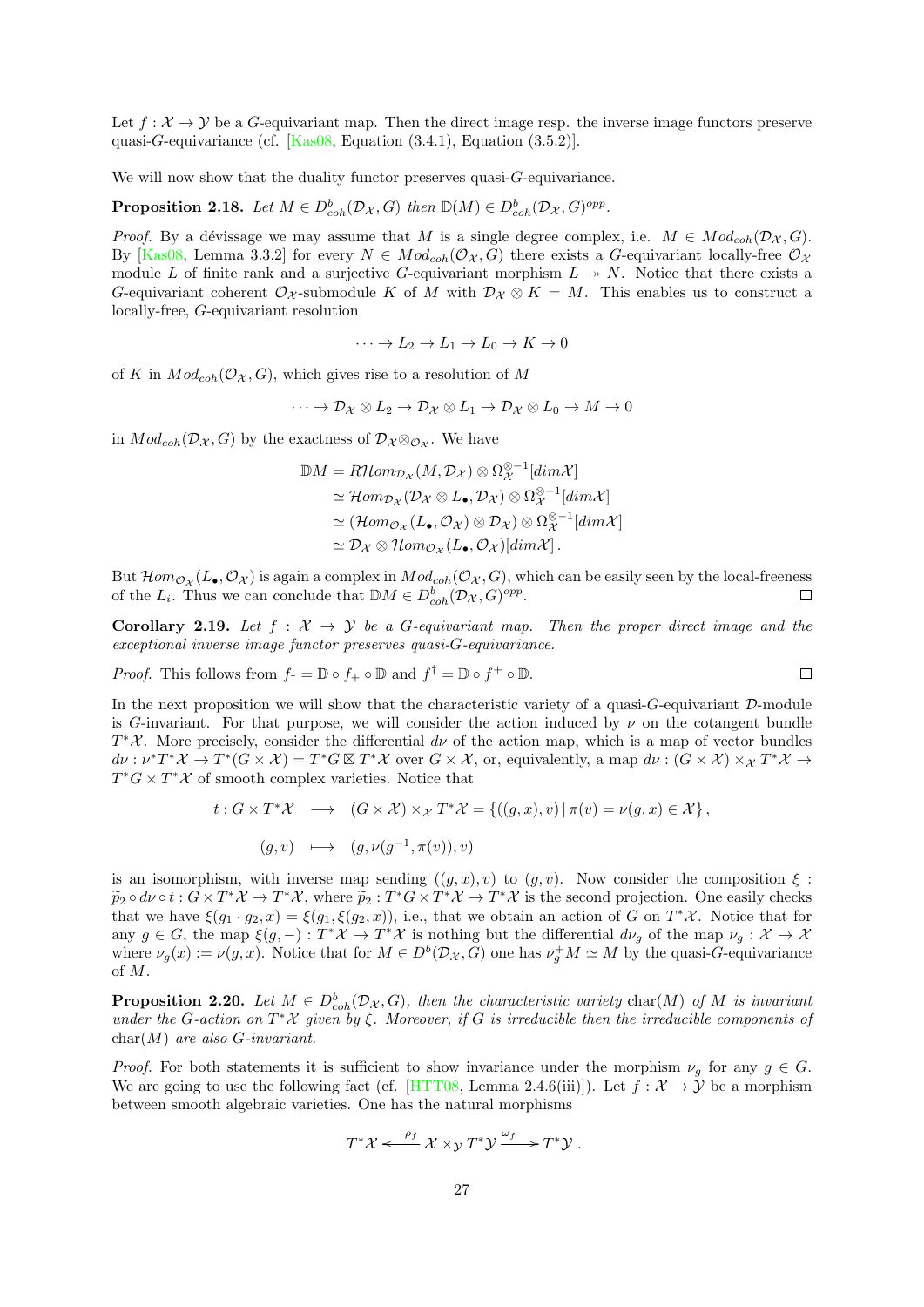Let  $M \in Mod_{coh}(\mathcal{D}_{\mathcal{Y}})$ . If f is non-characteristic then  $char(f^+M) \subset \rho_f \omega_f^{-1}(char(M)).$ 

We want to apply this to the case  $f = \nu_g$ . Notice that in this case the maps  $\rho_{\nu_g}$  and  $\omega_{\nu_g}$  are isomorphisms and  $\rho_{\nu_g} \circ \omega_{\nu_g}^{-1} = d\nu_g$ . Thus we have

$$
char(M) = char(\nu_g^+ M) \subset d\nu_g(char(M)).
$$

Repeating the argument with  $\nu_{q^{-1}}$  gives  $char(M) \subset d\nu_{q^{-1}}(char(M))$ . Now applying  $d\nu_q$  to both sides of the latter inclusion shows the first claim.

Now assume that G is irreducible and let  $C_i$  be an irreducible component of  $Ch(M)$ . Notice that  $G \times C_i$  is irreducible. Consider the scheme-theoretic image I of  $G \times C_i$  under the induced action map  $\xi: G \times \text{char}(M) \to \text{char}(M)$ . Then  $\overline{\xi}: G \times C_i \to I$  is a dominant morphism. We want to show that I is irreducible. Let  $U \subset I$  be an affine open set. The restriction  $\overline{\xi}^{-1}(U) \to U$  is still dominant and induces an injective ring homomorphism  $\mathcal{O}_I(U) \to \mathcal{O}_{G \times C_i}(\overline{\xi}^{-1}(U))$ . As  $G \times C_i$  is irreducible and reduced the ring  $\mathcal{O}_{G\times C_i}(\overline{\xi}^{-1}(U))$  is a domain. Thus  $\mathcal{O}_I(U)$  is also a domain and because U was chosen arbitrary we conclude that I is irreducible. Notice that we have  $C_i \subset I \subset \text{char}(M)$  and therefore  $C_i = I$ , which shows the claim.

The proposition above enables us to prove that a section of a quotient map of a free action is noncharacteristic with respect to quasi- $G$ -equivariant  $D$ -modules.

<span id="page-27-0"></span>**Lemma 2.21.** Let  $G \times \mathcal{X} \to \mathcal{X}$  be a free action and  $\pi_G : \mathcal{X} \to \mathcal{X}/G$  a geometric quotient. Let  $i_G: \mathcal{X}/G \to \mathcal{X}$  be a section of  $\pi_G$ , then  $i_G$  is non-characteristic with respect to every  $M \in D^b_{rh}(G, \mathcal{D}_\mathcal{X})$ .

*Proof.* We consider  $\mathcal{X}/G$  as smooth subvariety of X. Notice that  $\mathcal{X}/G$  is transversal to the orbits of the G-action on X given by  $\nu$ . Let  $char(M) = \bigcup_{i \in I} C_i$  be the decomposition into irreducible components and put  $\mathcal{X}_i := \pi(X_i)$  so that  $C_i = T^*_{\mathcal{X}_i} \mathcal{X}$ . From Proposition [2.20](#page-26-0) we know that  $C_i$  is invariant under the action given by  $\xi$ , and hence a union of orbits of this G-action. On the other hand, the image under the projection  $\pi : T^*\mathcal{X} \to \mathcal{X}$  of such an orbit is necessarily an orbit of the original action given by v. Hence  $\mathcal{X}_i$  is a union  $\bigcup_j \mathcal{X}_i^{(j)}$  of G-orbits, more precisely, these orbits form a Whitney stratification of  $\mathcal{X}_i$  (see, [\[Dim92,](#page-70-9) Proposition 1.14]). Whitney's condition A then implies that  $T^*_{\mathcal{X}_i} \mathcal{X} \subset \bigcup_j T^*_{\mathcal{X}_i}$  $\chi_j^{(j)} \mathcal{X}_i.$ Transversality of  $\mathcal{X}/G$  and the orbits  $\mathcal{X}_i^{(j)}$  means that  $T^*_{\mathcal{X}/G}\mathcal{X} \cap T^*_{\mathcal{X}}(j)$ ,  $\mathcal{X}_i \subset T^*_{\mathcal{X}}\mathcal{X}$ , from which we detected  $\mathcal{X}_{i}^{*}(\mathcal{X}_{i}) \mathcal{X}_{i} \subset T_{\mathcal{X}}^{*} \mathcal{X}$ , from which we deduce that  $T^*_{\mathcal{X}/G}\mathcal{X} \cap T^*_{\mathcal{X}}\mathcal{X} \subset T^*_{\mathcal{X}}\mathcal{X}$  and hence  $T^*_{\mathcal{X}/G}\mathcal{X} \cap \text{char}(M) \subset T^*_{\mathcal{X}}\mathcal{X}$ . Thus  $i_G$  non-characteristic with respect to  $M$  as required.

 $\Box$ 

 $\Box$ 

Let  $V^* = \mathbb{C} \times (\mathbb{C}^*)^t$  and let  $j_{V^*}: V^* \to V$  be the canonical embedding. Consider the following diagram



where the varieties  $Z^*, Z_X^*, \Gamma^*$  together with the maps  $j_{Z^*}, j_{Z_X^*}, j_{\Gamma^*}$  and  $\delta, \varepsilon, \zeta$  are induced by the base change  $j_{V^*}$ . Thus all squares in the diagram above are cartesian.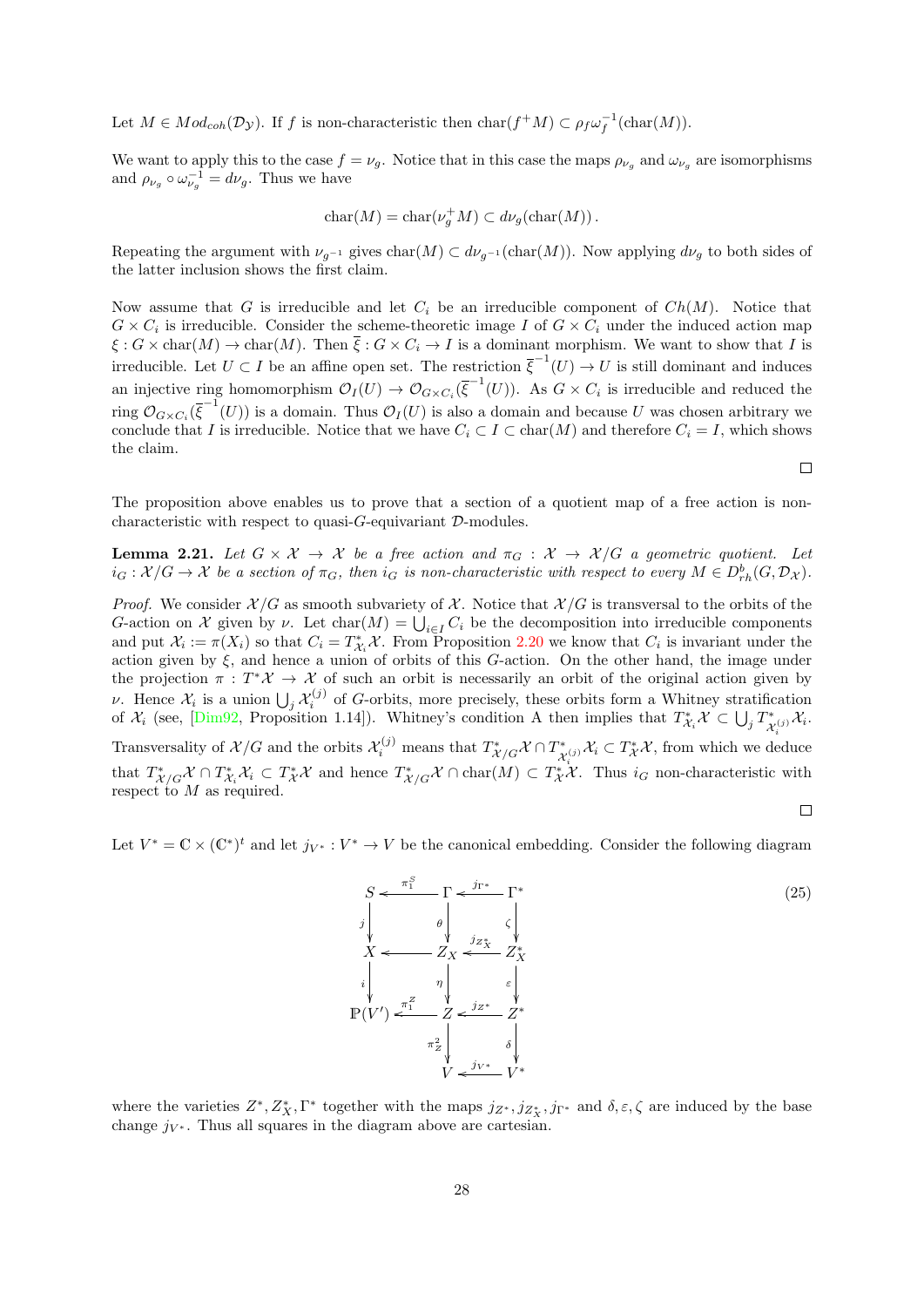We now specify to the case  $G = (\mathbb{C}^*)^s$ . We let G act on S and V by

<span id="page-28-0"></span>
$$
G \times S \longrightarrow S, \qquad (26)
$$
  
\n
$$
(g_1, \ldots, g_s, y_1, \ldots, y_s) \mapsto (g_1 y_1, \ldots g_s y_s),
$$
  
\n
$$
G \times V \longrightarrow V, \qquad (g_1, \ldots, g_s, \lambda_0, \ldots, \lambda_t) \mapsto (\lambda_0, \underline{g}^{-b_1} \lambda_1, \ldots, \underline{g}^{-b_t} \lambda_t).
$$

We also define the following  $G$ -action on  $\mathbb{P}(V')$ :

$$
G \times \mathbb{P}(V') \longrightarrow \mathbb{P}(V'),
$$
  
\n
$$
(g_1, \ldots, g_s, (\mu_0 : \ldots : \mu_t)) \mapsto (\mu_0 : \underline{g}^{b_1} \mu_1 : \ldots : \underline{g}^{b_t} \mu_t).
$$
\n
$$
(27)
$$

This makes map  $g = i \circ j : S \to \mathbb{P}(V')$  G-equivariant. There is a natural action of G on  $\mathbb{P}(V') \times V$  resp.  $S \times V$  which leaves the subvarieties  $Z = \{\sum_{i=0}^{t} \lambda_i \mu_i = 0\}$  resp.  $\Gamma = \{\lambda_0 + \sum_{i=1}^{t} \lambda_i \underline{y}^{b_i} = 0\}$  invariant. It is now easy to see, using the induced actions on  $\Gamma$  resp. Z, that the maps  $\pi_1^Z, \pi_2^Z, \pi_1^S$  as well as  $\eta$  and  $\theta$ are G-equivariant.

Notice that G leaves  $V^*$  invariant and acts freely on it, but this shows that G acts also freely on  $Z^*$ ,  $Z_X^*$ and  $\Gamma^*$ . Therefore also the maps  $\delta, \varepsilon, \zeta$  are G-equivariant. Notice that the action of G on  $\mathbb{P}(V')$  as defined in formula [\(27\)](#page-28-1) is not free, there are orbits of dimension strictly smaller dimension than  $s = \dim(G)$ . Because we have  $\mathbb{Z}B = \mathbb{Z}^s$ , there exist matrices  $N_1 \in Gl(s \times s, \mathbb{Z})$  and  $N_2 \in Gl(t \times t, \mathbb{Z})$  such that

<span id="page-28-2"></span><span id="page-28-1"></span>
$$
B = N_1 \cdot (I_s \mid 0_{s \times r}) \cdot N_2, \qquad (28)
$$

where  $r := t - s$ . Define matrices

$$
L := N_2^{-1} \cdot \left(\frac{0_{s \times r}}{I_r}\right), \quad M := (0_{r \times s} \mid I_r) \cdot N_2, \quad C := N_2^{-1} \cdot \left(\frac{I_s}{0_{r \times s}}\right) \cdot N_1^{-1}, \quad D := (C \cdot B)^t,
$$

whose entries we denote by  $l_{ij}$ ,  $m_{ji}$ ,  $c_{ik}$  and  $d_{il}$ , respectively. Then  $M \cdot L = I_r$ ,  $B \cdot C = I_s$ ,  $B \cdot L = 0$ ,  $M \cdot C = 0$  and

<span id="page-28-3"></span>
$$
C \cdot B + L \cdot M = I_t. \tag{29}
$$

Consider the following map, where  $F := (\mathbb{C}^*)^s$  and  $\mathcal{K} \mathcal{M} := (\mathbb{C}^*)^s$ :

$$
T_{\mathbb{P}} : \mathbb{P}(V') \times \mathbb{C} \times F \times \mathcal{KM} \longrightarrow \mathbb{P}(V') \times V^*,
$$
  

$$
((\mu_0 : \ldots : \mu_t), \lambda_0, f_1, \ldots, f_s, q_1, \ldots, q_r) \mapsto ((\mu_0 : \underline{f}^{-b_1}\mu_1 : \ldots : \underline{f}^{-b_t}\mu_t), \lambda_0, \underline{f}^{b_1} \cdot \underline{q}^{m_1}, \ldots, \underline{f}^{b_t} \cdot \underline{q}^{m_t})
$$

with  $\underline{f}^{b_i} = \prod_{k=1}^s f_k^{b_{ki}}, \underline{q}^{m_i} = \prod_{j=1}^r q_j^{m_{ji}}$  and inverse

$$
T_{\mathbb{P}}^{-1} : \mathbb{P}(V') \times V^* \longrightarrow \mathbb{P}(V') \times \mathbb{C} \times F \times \mathcal{KM},
$$
  

$$
((\mu_0 : \dots : \mu_t), \lambda_0, \dots, \lambda_t) \mapsto ((\mu_0 : \lambda_{-1}^d \mu_1 : \dots : \lambda_{-t}^d \mu_t), \lambda_0, \underline{\lambda}_{-1}, \dots, \underline{\lambda}_{-s}, \underline{\lambda}_{-1}^l, \dots, \underline{\lambda}_{-t}^l))
$$

with  $\underline{\lambda}^{\mathcal{L}_k} := \prod_{i=1}^t \lambda_i^{c_{ik}}, \underline{\lambda}^{l_j} = \prod_{i=1}^t \lambda_i^{l_{ij}}$  and  $\lambda^{d_l} := \prod_{i=1}^t \lambda_i^{d_{il}} = \prod_{i=1}^t \lambda_i^{\sum_k c_{ik}b_{kl}}$ .

Notice that the space  $\mathcal{KM}$  will reappear in section [6](#page-52-0) (see the explanations after the exact sequence  $(59)$ ), where it similarly denotes the r-dimensional torus  $(\mathbb{C}^*)^r$ . There is however a difference: in the present section, our input data is the matrix B, and the map  $T_{\rm P}$  and its inverse  $T_{\rm P}^{-1}$  are defined by the choice of the matrices  $N_1$  and  $N_2$  which have to satisfy only equation [28.](#page-28-2) In section [6,](#page-52-0) we work with a toric variety (and the matrix  $B$  is given by the primitiv integral generators of its rays), and here these choices have to satisfy much finer conditions. Nevertheless, we will use the same symbol in order to avoid overloading the notation too much.

Recall the following *G*-action on  $\mathbb{P}(V') \times V^*$ 

$$
G \times (\mathbb{P}(V') \times V^*) \longrightarrow \mathbb{P}(V') \times V^*,
$$
  

$$
(g_1, \ldots, g_s, (\mu_0 : \ldots : \mu_t), \lambda_0, \ldots, \lambda_t) \mapsto ((\mu_0 : \underline{g}^{b_1} \mu_1 : \ldots : \underline{g}^{b_t} \mu_t), \lambda_0, \underline{g}^{-b_1} \lambda_1, \ldots, \underline{g}^{-b_t} \lambda_t).
$$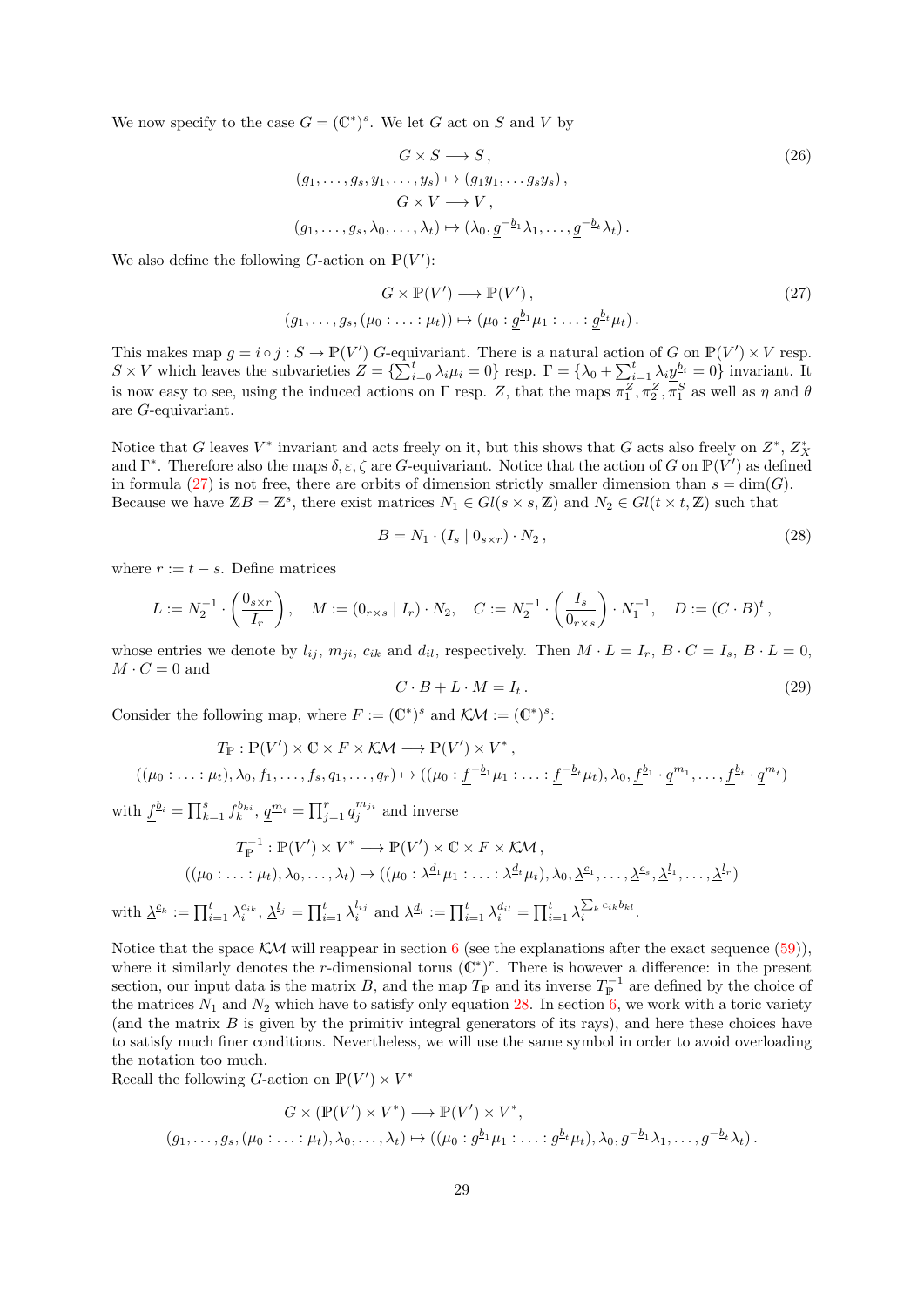Consider the following *G*-action on  $\mathbb{P}(V') \times \mathbb{C} \times F \times \mathcal{KM}$ 

$$
G \times (\mathbb{P}(V') \times \mathbb{C} \times F \times \mathcal{KM}) \longrightarrow \mathbb{P}(V') \times \mathbb{C} \times F \times \mathcal{KM},
$$
  

$$
(g_1, \ldots, g_s, (\mu_0 : \ldots : \mu_t), \lambda_0, f_1, \ldots, f_s, q_1, \ldots, q_r) \mapsto ((\mu_0 : \mu_1 : \ldots : \mu_t), \lambda_0, g_1^{-1} f_1, \ldots, g_s^{-1} f_s, q_1, \ldots, q_r).
$$

It is easy to see that  $T_{\rm P}$  resp.  $T_{\rm P}^{-1}$  is G-equivariant with respect to the G-actions above.

Consider the map

$$
T_S: S \times \mathbb{C} \times F \times \mathcal{KM} \longrightarrow S \times V^*,
$$
  

$$
(y_1, \ldots, y_s, \lambda_0, f_1, \ldots, f_s, q_1, \ldots, q_r) \mapsto (f_1^{-1}y_1, \ldots, f_s^{-1}y_s, \lambda_0, \underline{f}^{b_1} \cdot \underline{q}^{m_1}, \ldots, \underline{f}^{b_t} \cdot \underline{q}^{m_t})
$$

and its inverse

$$
T_S^{-1}: S \times V^* \longrightarrow S \times \mathbb{C} \times F \times \mathcal{K}M,
$$
  

$$
(y_1, \ldots, y_s, \lambda_0, \ldots, \lambda_t) \mapsto (\underline{\lambda}^{c_1} y_1, \ldots, \underline{\lambda}^{c_s} y_s, \lambda_0, \underline{\lambda}^{c_1}, \ldots, \underline{\lambda}^{c_s}, \underline{\lambda}^{l_1}, \ldots, \underline{\lambda}^{l_r}),
$$

where one has to use [\(29\)](#page-28-3). Recall the G-action on  $S\times V^*$ 

$$
G \times (S \times V^*) \longrightarrow S \times V^*,
$$
  

$$
(g_1, \ldots, g_s, \lambda_0, \ldots, \lambda_t) \mapsto (g_1 y_1, \ldots, g_s y_s, \lambda_0, \underline{g}^{-b_1} \lambda_1, \ldots, \underline{g}^{-b_t} \lambda_t)
$$

and consider the following G-action on  $S \times \mathbb{C} \times F \times \mathcal{K}$ M

$$
G \times (S \times \mathbb{C} \times F \times \mathcal{K}\mathcal{M}) \longrightarrow S \times \mathbb{C} \times F \times \mathcal{K}\mathcal{M},
$$
  

$$
(g_1, \ldots, g_s, y_1, \ldots, y_s, \lambda_0, f_1, \ldots, f_s, q_1, \ldots, q_r) \mapsto (y_1, \ldots, y_s, \lambda_0, g_1^{-1} f_1, \ldots, g_s^{-1} f_s, q_1, \ldots, q_r).
$$

It is again easy to see that  $T_S$  resp.  $T_S^{-1}$  is G-equivariant with respect to the G-actions above.

The subvarieties  $Z^*$  resp.  $\Gamma^*$  are then given by  $\lambda_0 \mu_0 + \sum_{i=1}^t \mu_i \cdot \underline{q}^{m_i} = 0$  resp.  $\lambda_0 + \sum_{i=1}^t \underline{y}^{b_i} \cdot \underline{q}^{m_i} = 0$ . Finally consider the maps

$$
T: \mathbb{C} \times F \times \mathcal{K}\mathcal{M} \longrightarrow V^*,
$$
  
\n
$$
(\lambda_0, f_1, \dots, f_s, q_1, \dots, q_r) \longrightarrow (\lambda_0, \underline{f}^{b_1} \cdot \underline{q}^{m_1}, \dots, \underline{f}^{b_t} \cdot \underline{q}^{m_t}),
$$
  
\n
$$
T^{-1}: V^* \longrightarrow \mathbb{C} \times F \times \mathcal{K}\mathcal{M},
$$
  
\n
$$
(\lambda_0, \dots, \lambda_t) \mapsto (\lambda_0, \underline{\lambda}^{c_1}, \dots, \underline{\lambda}^{c_s}, \underline{\lambda}^{l_1}, \dots, \underline{\lambda}^{l_r}),
$$
  
\n(30)

which are G-equivariant with respect to the G-action on  $V^*$  and the following G-action on  $\mathbb{C} \times F \times \mathcal{KM}$ 

$$
G \times (\mathbb{C} \times F \times \mathcal{K} \mathcal{M}) \longrightarrow \mathbb{C} \times F \times \mathcal{K} \mathcal{M},
$$
  

$$
(g_1, \ldots, g_s, \lambda_0, f_1, \ldots, f_s, q_1, \ldots, q_r) \mapsto (\lambda_0, g_1^{-1} f_1, \ldots, g_s^{-1} f_s, q_1, \ldots, q_r).
$$

The G-equivariant isomorphisms above show that the geometric quotients of  $V^*$ ,  $Z^*$  and  $\Gamma^*$  by G exist and are given by  $\mathbb{C} \times \mathcal{KM}$ ,

$$
\mathcal{Z} := \{ \lambda_0 \mu_0 + \sum_{i=1}^t \underline{q}^{m_i} \mu_i = 0 \} \subset \mathbb{P}(V') \times \mathbb{C} \times \mathcal{K} \mathcal{M}
$$

and

$$
\mathcal{G} := \{\lambda_0 + \sum_{i=1}^t \underline{q}^{m_i} y_{\underline{b}_i} = 0\} \subset S \times \mathbb{C} \times \mathcal{K} \mathcal{M},
$$

respectively. We denote the corresponding quotient maps by  $\pi_G^{V^*}, \pi_G^{Z^*}$  and  $\pi_G^{\Gamma^*}$ .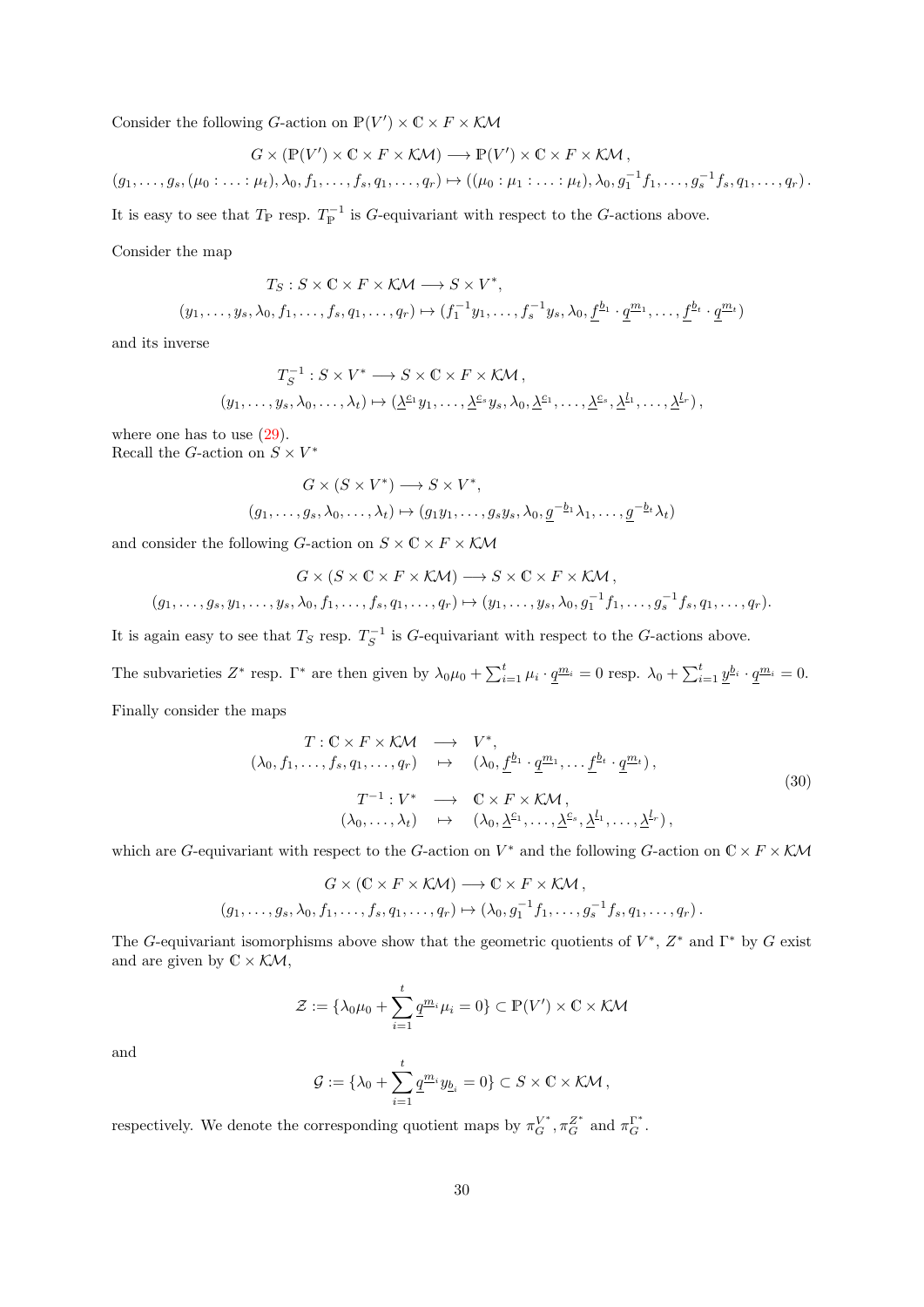Notice that we have a natural section  $i_G^{V^*}$  to  $\pi_G^{V^*}$ , which is induced by the inclusion

$$
\mathbb{C} \times \mathcal{KM} \longrightarrow \mathbb{C} \times F \times \mathcal{KM},
$$
  

$$
(\lambda_0, q_1, \dots, q_r) \mapsto (\lambda_0, 1, \dots, 1, q_1, \dots, q_r)
$$

and the isomorphism above. This gives also rise to sections  $i_G^{Z^*}$  and  $i_G^{\Gamma^*}$  of  $\pi_G^{Z^*}$  resp.  $\pi_G^{\Gamma^*}$ . Consider the following diagram

S j Γ π S <sup>1</sup> o θ Γ ∗ jΓ<sup>∗</sup> o ζ π Γ∗ G 7G γ i Γ∗ <sup>G</sup> o X i Z<sup>X</sup> η o Z ∗ X ε jZ<sup>∗</sup> <sup>X</sup> o Z<sup>X</sup> β i Z∗ X <sup>G</sup> o P(V 0 ) Z π Z <sup>1</sup> o π 2 Z Z ∗ jZ<sup>∗</sup> o δ π Z∗ G 7Z α i Z∗ <sup>G</sup> o V V <sup>∗</sup> j<sup>V</sup> <sup>∗</sup> o π V ∗ G 5 C × KM i V ∗ <sup>G</sup> o (31)

Notice also that all squares are cartesian.

**Proposition 2.22.** Let  $i_G^{Z^*} : Z \to Z^*$  resp.  $i_G^{V^*} : \mathbb{C} \times \mathcal{K} \mathcal{M} \to V^*$  be the sections constructed above.

1. The  $\mathcal{D}_{Z^*}$ -modules

$$
(\varepsilon \circ \zeta)_\dagger \mathcal{O}_{\Gamma^*}, \quad (\varepsilon \circ \zeta)_+ \mathcal{O}_{\Gamma^*} \quad and \quad \mathcal{M}^{IC}(Z_X^*)
$$

are quasi-G-equivariant and non-characteristic with respect to  $i_G^Z$ .

2. The  $\mathcal{D}_{V^*}$ -modules

$$
\mathcal{H}^{0}(\varphi_{B,\dagger}\mathcal{O}_{S\times W^{*}}) \quad and \quad \mathcal{H}^{0}(\varphi_{B,\dagger}\mathcal{O}_{S\times W^{*}})
$$

are quasi-G-equivariant and non-characteristic with respect to  $i_G^V$ .

3. We have

$$
(i_G^{Z^*})^+\mathcal{M}^{IC}(Z_X^*)\simeq \mathcal{M}^{IC}(\mathcal{Z}_X).
$$

In particular we have

$$
\alpha_+ \mathcal{M}^{IC}(\mathcal{Z}_X) \simeq i_{\mathcal{K}\mathcal{M}}^+ \mathscr{R} \left( \mathcal{M}^{IC}(X) \right) , \tag{32}
$$

where  $i_{K\mathcal{M}} := j_{V^*} \circ i_G^{V^*}$  is non-characteristic with respect to  $\mathscr{R}(\mathcal{M}^{IC}(X)).$ 

*Proof.* 1. First notice that because the map  $(i \circ j) : S \to \mathbb{P}(V')$  is affine and this property is preserved by base change, the map ( $\varepsilon \circ \zeta$ ) is also affine. Thus the direct image as well as the proper direct image of  $\mathcal{O}_{\Gamma^*}$  is a single  $\mathcal{D}_{Z^*}$ -module. The closure of  $\Gamma^*$  in  $Z^*$  is  $Z_X^*$ , therefore we have

<span id="page-30-0"></span>
$$
\mathcal{M}^{IC}(Z_X^*) = im((\varepsilon \circ \zeta)_\dagger \mathcal{O}_{\Gamma^*} \to (\varepsilon \circ \zeta)_+ \mathcal{O}_{\Gamma^*}) \in Mod_{rh}(\mathcal{D}_{Z^*}).
$$
\n(33)

To show the first claim, it is enough by Lemma [2.21](#page-27-0) to show that the corresponding  $\mathcal{D}$ -modules are quasi-G-equivariant. First recall that  $\Gamma^* \subset S \times V^*$  and denote by  $\iota : \Gamma^* \to S$  the restriction of the projection to the first factor. Notice that  $\iota$  is G-equivariant and  $\mathcal{O}_{\Gamma^*} \simeq \iota^+ \mathcal{O}_S$ . Therefore  $\mathcal{O}_{\Gamma^*}$  is a quasi-G-equivariant D-module. Because  $\varepsilon, \zeta$  is G-equivariant we see that  $(\varepsilon \circ \zeta)_\dagger \mathcal{O}_{\Gamma^*}$  and  $(\varepsilon \circ \zeta)_+ \mathcal{O}_{\Gamma^*}$  are quasi-G-equivariant. Furthermore, because of Equation [\(33\)](#page-30-0) and the fact that  $Mod(G, \mathcal{D}_{Z^*})$  is an abelian category the D-module  $\mathcal{M}^{IC}(Z_X^*)$  is quasi-G-equivariant.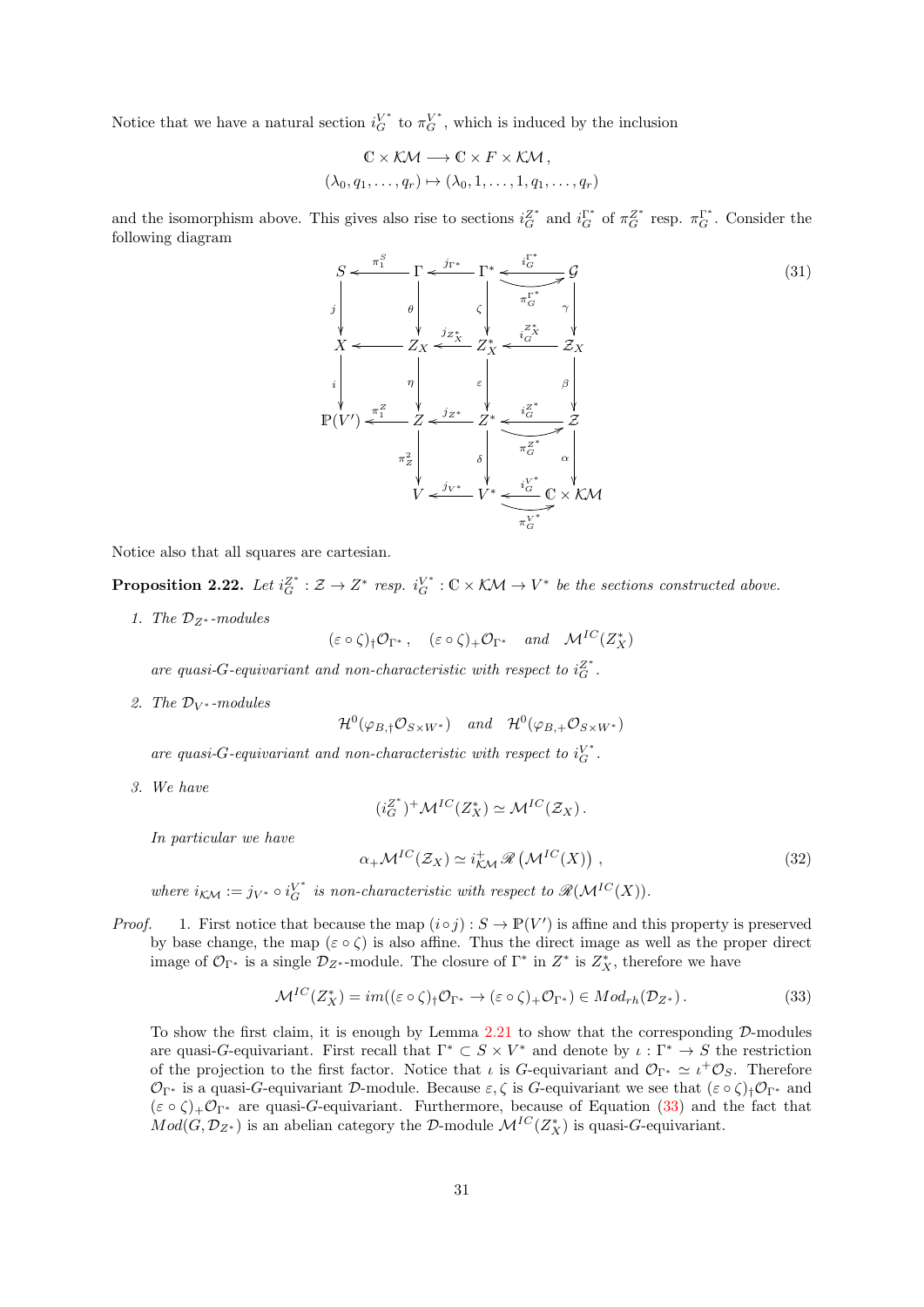2. For the second point, consider the action of G on  $W^* = (\mathbb{C}^*)^t$  which is given by

$$
G \times W^* \longrightarrow W^*,
$$
  

$$
(g_1, \ldots, g_s, \lambda_1, \ldots, \lambda_t) \mapsto (g^{-b_1} \lambda_1, \ldots, g^{-b_t} \lambda_t).
$$

This action together with the action [\(26\)](#page-28-0) induces a G-action on  $S \times W^*$ . It is easy to see that  $\varphi_{B|S\times W^*}$  is G-equivariant. Thus the  $\mathcal{D}_{V^*}$ -modules  $\mathcal{H}^0(\varphi_{B,\dagger}\mathcal{O}_{S\times W^*})$  and  $\mathcal{H}^0(\varphi_{B,\dagger}\mathcal{O}_{S\times W^*})$  are quasi-G-equivariant. The fact that  $i_G^{V^*}$  is non-characteristic with respect to these  $\mathcal{D}_{V^*}$ -modules follows now again from Lemma [2.21.](#page-27-0)

3. To show the third claim, consider the following isomorphisms

$$
\mathcal{M}^{IC}(\mathcal{Z}_X) \simeq im((\beta \circ \gamma)_\dagger \mathcal{O}_{\mathcal{G}} \to (\beta \circ \gamma)_+ \mathcal{O}_{\mathcal{G}})
$$
  
\n
$$
\simeq im((\beta \circ \gamma)_\dagger (i_G^{T^*})^\dagger \mathcal{O}_{\Gamma^*} \to (\beta \circ \gamma)_+ (i_G^{T^*})^+ \mathcal{O}_{\Gamma^*})
$$
  
\n
$$
\simeq im((i_G^{Z^*})^\dagger (\varepsilon \circ \zeta)_\dagger \mathcal{O}_{\Gamma^*} \to (i_G^{Z^*})^+ (\varepsilon \circ \zeta)_+ \mathcal{O}_{\Gamma^*})
$$
  
\n
$$
\simeq (i_G^{Z^*})^+ im((\varepsilon \circ \zeta)_\dagger \mathcal{O}_{\Gamma^*} \to (\varepsilon \circ \zeta)_+ \mathcal{O}_{\Gamma^*})
$$
  
\n
$$
\simeq (i_G^{Z^*})^+ \mathcal{M}^{IC}(Z_X^*),
$$

where the second isomorphism follows from  $(i_G^{\Gamma^*})^+ \mathcal{O}_{\Gamma^*} \simeq \mathcal{O}_{\mathcal{G}}$ , the fact that  $\mathcal{O}_{\Gamma^*}$  is non-characteristic for  $i_G^{\Gamma^*}$  and [\[HTT08,](#page-70-3) Theorem 2.7.1(ii)]. The third isomorphism follows by base change and the fourth isomorphism follows from the fact that  $i_G^{Z^*}$  is non-characteristic with respect to  $(\varepsilon \circ \zeta)_\dagger \mathcal{O}_{\Gamma^*}$ and  $(\varepsilon \circ \zeta)_+ \mathcal{O}_{\Gamma^*}.$ 

For the last claim consider the following diagram

$$
Z \xleftarrow{j_{Z^*}} Z^* \xleftarrow{i_G^{Z^*}} Z
$$
  
\n
$$
\pi_Z^2 \downarrow \qquad \qquad \downarrow \delta \qquad \qquad \downarrow \alpha
$$
  
\n
$$
V \xleftarrow{j_{V^*}} V^* \xleftarrow{i_G^{V^*}} C \times KM
$$

We have the following isomorphisms

$$
\alpha_{+} \mathcal{M}^{IC}(\mathcal{Z}_{X}) \simeq \alpha_{+} (i_{G}^{Z^{*}})^{+} \mathcal{M}^{IC}(Z_{X}^{*})
$$
  
\n
$$
\simeq \alpha_{+} (i_{G}^{Z^{*}})^{+} j_{Z^{*}}^{+} \mathcal{M}^{IC}(Z_{X})
$$
  
\n
$$
\simeq (i_{G}^{V^{*}})^{+} j_{V^{*}}^{+} \pi_{Z+}^{Z} \mathcal{M}^{IC}(Z_{X})
$$
  
\n
$$
\simeq i_{K\mathcal{M}}^{+} \pi_{Z+}^{Z} \mathcal{M}^{IC}(Z_{X})
$$
  
\n
$$
\simeq i_{K\mathcal{M}}^{+} \pi_{Z+}^{Z} (\pi_{1}^{Z})^{+} \mathcal{M}^{IC}(X)
$$
  
\n
$$
\simeq i_{K\mathcal{M}}^{+} \mathcal{R}(\mathcal{M}^{IC}(X)).
$$

The non-characteristic property of  $i_{\mathcal{KM}} = j_{V^*} \circ i_G^{V^*}$  follows from Lemma [2.21](#page-27-0) and the fact that  $j^+_{V^*}\mathscr{R}(\mathcal{M}^{IC}(X))$  is quasi-G-equivariant.

 $\Box$ 

### <span id="page-31-0"></span>3 Fourier-Laplace transformation and lattices

In this section we apply the Fourier-Laplace transformation functor  $FL_W$  to the various D-modules considered in section [2.](#page-14-1) For the families of Laurent polynomials resp. compactifications thereof that appear in mirror symmetry, we obtain  $\mathcal{D}$ -modules that can eventually be matched with the differential systems defined by quantum cohomology. They have in general irregular singularities, and this is reflected in the fact that although the modules considered in section  $2$  were monodromic on  $V$ , they do not have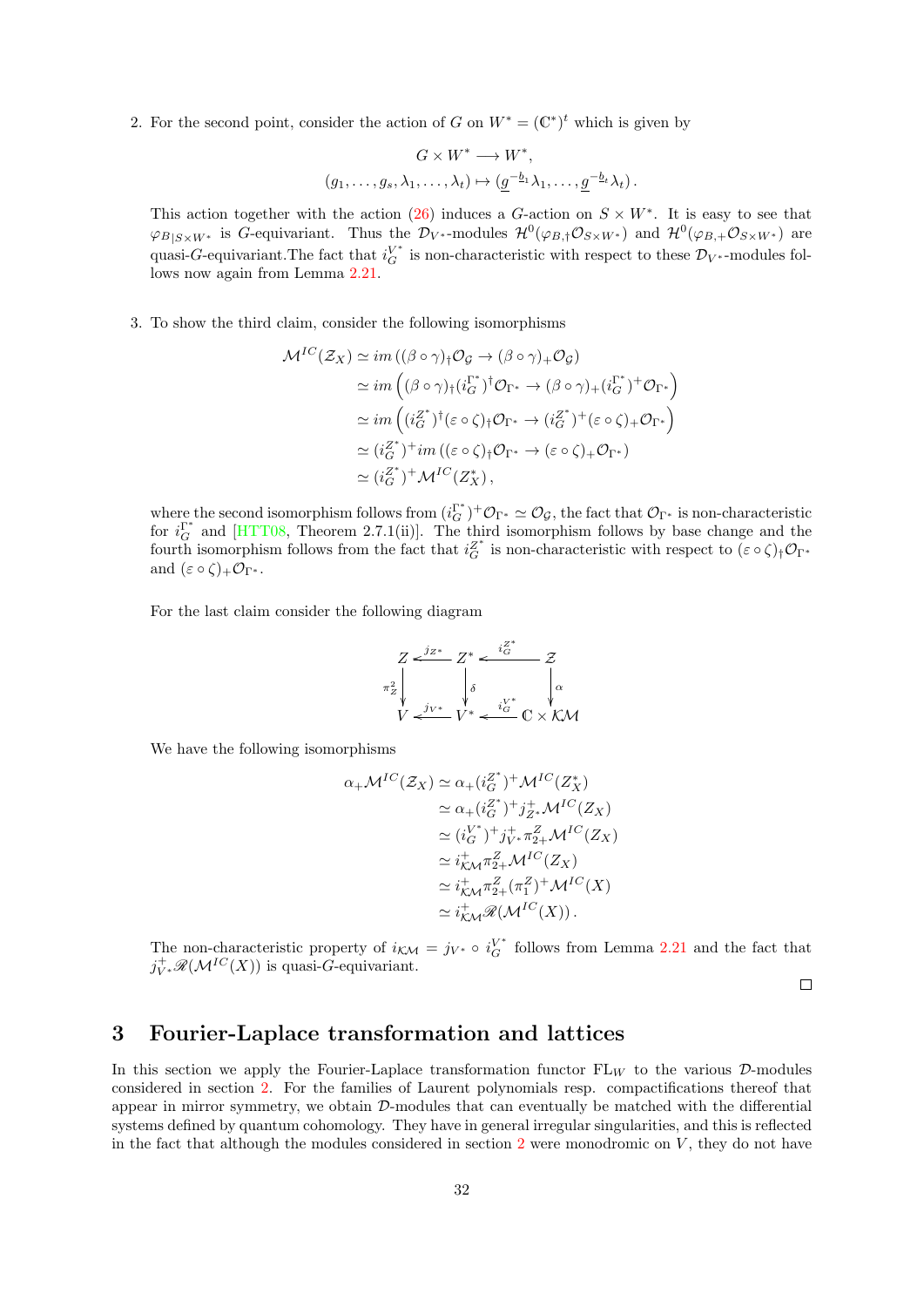necessarily that property with respect to the vector bundle  $V = \mathbb{C}_{\lambda_0} \times W \to W$ . Hence the functor  $FL_W$ will in general not preserve regularity.

In the second part of this section, we study a lattice in the Fourier-Laplace transformation of the Gauß-Manin system of the family of Laurent polynomials  $\varphi_B$ . It is given by a so-called twisted de Rham complex, however, in order to obtain a good hypergeometric description of it, we have to introduce a certain intermediate compactification of  $\varphi_B$  and replace this de Rham complex by a logarithmic version. Moreover, the parameters of the family  $\varphi_B$  have to be restricted to a Zariski open set excluding certain (but not all) singularities at infinity. Then we can show the necessary finiteness and freeness of the lattice. It will later correspond to the twisted quantum  $\mathcal{D}\text{-module}$  (see section [4\)](#page-42-0), seen as a family of algebraic vector bundles over  $\mathbb{C}_z$  (not only over  $\mathbb{C}_z^*$ ) with connection operator which is meromorphic along  $\{z=0\}.$ 

### <span id="page-32-0"></span>3.1 Localized Fourier-Laplace Transform

We discuss here a partial localized Fourier-Laplace transform of the Gauß-Manin systems of  $\varphi_B$  and of the D-module  $\mathcal{M}^{IC}(X^{\circ}, \mathcal{L}).$ 

Consider the product decomposition  $V = \mathbb{C}_{\lambda_0} \times W$ , where W is the hyperplane given by  $\lambda_0 = 0$ . We interpret  $V$  as a rank one bundle with base  $W$  and consider the Fourier-Laplace transformation with respect to the base W as in Definition [2.4,](#page-16-1) where we denote the coordinate on the dual fiber by  $\tau$ . Set  $z = 1/\tau$  and denote by  $j_{\tau}: \mathbb{C}_{\tau}^* \times W \hookrightarrow \mathbb{C}_{\tau} \times W$  and  $j_z: \mathbb{C}_{\tau}^* \times W \hookrightarrow \hat{V} := \mathbb{C}_z \times W = \mathbb{P}_{\tau}^1 \setminus {\tau = 0} \times W$ the canonical embeddings. Let  $\mathcal N$  be a  $\mathcal D_V$ -module, the partial, localized Fourier-Laplace transformation is defined by

$$
\mathrm{FL}_W^{loc}(\mathcal{N}) := j_{z+}j_{\tau}^+ \mathrm{FL}_W(\mathcal{N}).
$$

The localized Fourier-Laplace transformations of the Gauß-Manin systems are denoted by

$$
\mathcal{G}^+ := \mathrm{FL}_{W}^{loc}(\mathcal{H}^0(\varphi_{B,+}\mathcal{O}_{S\times W})),\tag{34}
$$

<span id="page-32-2"></span>
$$
\mathcal{G}^{\dagger} := \mathrm{FL}_{W}^{loc}(\mathcal{H}^{0}(\varphi_{B,\dagger}\mathcal{O}_{S\times W}))\,. \tag{35}
$$

We also consider the partial, localized Fourier-Laplace transform of the  $\mathcal{D}$ -modules  $\mathcal{M}_{\tilde{B}}^{\beta}$ . The following notation will be useful. notation will be useful.

**Definition 3.1.** Let  $\widehat{M}_B^{(\beta_0,\beta)}$  $\widehat{M}_B^{(\beta_0,\beta)}$  $\widehat{M}_B^{(\beta_0,\beta)}$  be the  $D_{\widehat{V}}$ -module  $D_{\widehat{V}}[z^{-1}]/I$ , where I is the left ideal generated by the operators  $\widehat{\Box}_l$ ,  $\widehat{E}_k - \beta_k z$  and  $\widehat{E} - \beta_0 z$ , which are defined by

$$
\widehat{\Box}_{\underline{l}} := \prod_{i:l_i < 0} (z \cdot \partial_{\lambda_i})^{-l_i} - \prod_{i:l_i > 0} (z \cdot \partial_{\lambda_i})^{l_i}, \quad \underline{l} \in \mathbb{L}_B
$$
  

$$
\widehat{E} := z^2 \partial_z + \sum_{i=1}^t z \lambda_i \partial_{\lambda_i},
$$
  

$$
\widehat{E}_k := \sum_{i=1}^t b_{ki} z \lambda_i \partial_{\lambda_i}, \quad k = 1, ..., s.
$$

We denote the corresponding  $\mathcal{D}_{\widehat{V}}$ -module by  $\widehat{\mathcal{M}}_B^{(\beta_0,\beta)}$  $\widehat{\mathcal{M}}_B^{(\beta_0,\beta)}$  $\widehat{\mathcal{M}}_B^{(\beta_0,\beta)}$ .

<span id="page-32-1"></span>Lemma 3.2. We have the following isomorphism

$$
\mathrm{FL}_W^{loc}(\mathcal{M}_{\widetilde{B}}^{\widetilde{\beta}}) \simeq \widehat{\mathcal{M}}_B^{(\beta_0 + 1, \beta)}
$$

for every  $\widetilde{\beta} = (\beta_0, \beta) \in \mathbb{Z}^{s+1}$ .

Proof. This is an easy calculation, using the substitution

$$
\lambda_0 \to -\partial_\tau = z^2 \partial_z
$$
 and  $\partial_{\lambda_0} \to \tau = 1/z$ 

and the fact that  $\widehat{\mathcal{M}}_B^{(\beta_0,\beta)}$  is localized along  $z=0$ .

 $\Box$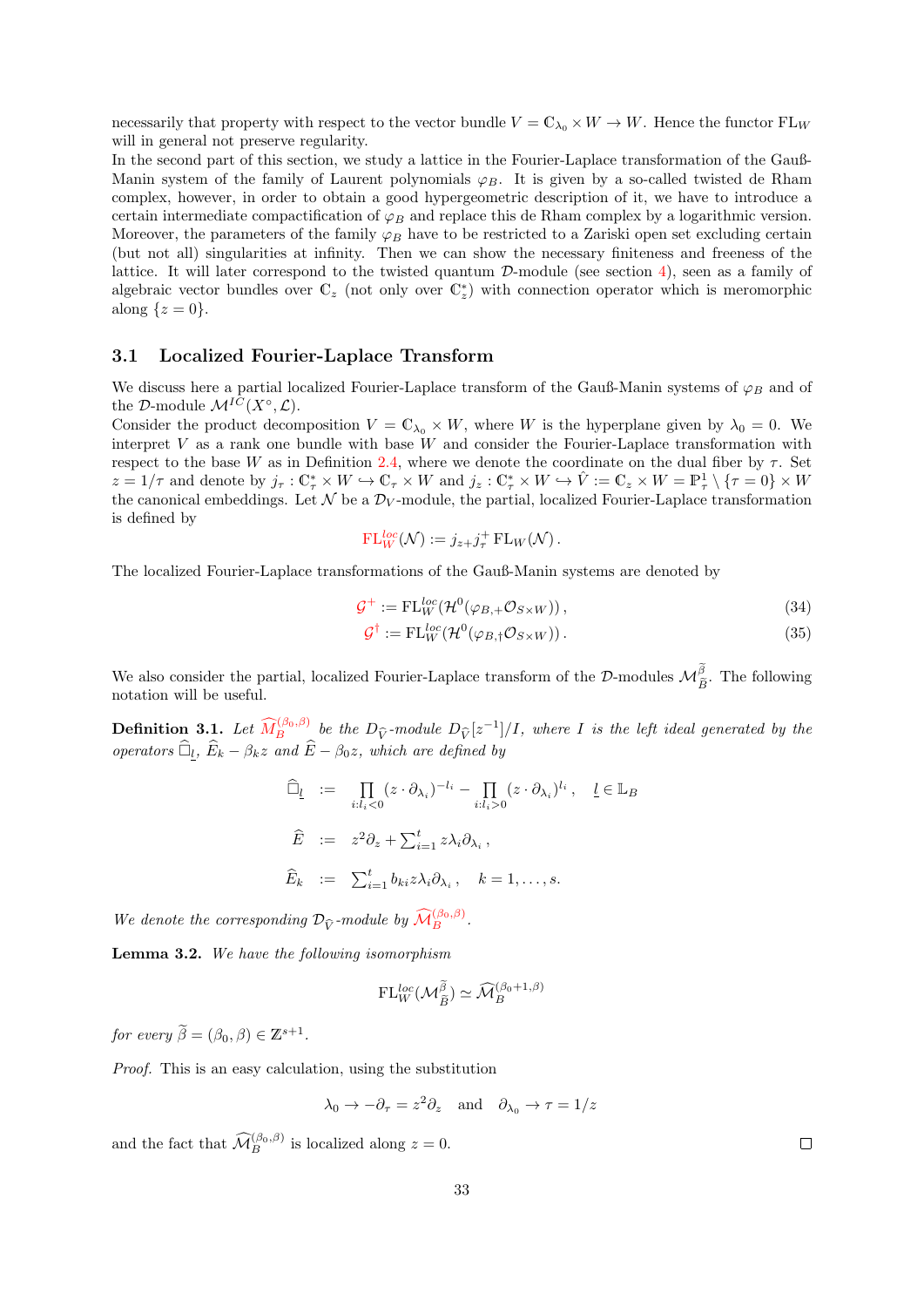Notice that in the lemma above we used the subscript  $\tilde{B}$  for the GKZ-system on the left hand side and the subscript  $B$  for its localized Fourier-Laplace transform on the right hand side. This notation takes into account the fact that the properties of the system  $\mathcal{M}_{\tilde{p}}^{\beta}$  are governed by the geometry of the semigroup  $N\widetilde{B}$ , whereas the properties of its localized Fourier-Laplace transform  $\widehat{\mathcal{M}}^{(\beta_0+1,\beta)}$  depend on the geometry of NB. This explains the different sets of allowed parameters in Proposition [3.3](#page-33-0) resp. Theorem [3.6](#page-35-1) in contrast to Theorem [2.11](#page-20-0) resp. Theorem [2.16](#page-24-0) and Proposition [2.17.](#page-25-1)

Notice that under the normality assumption on the semi-group  $\mathbb{N}\widetilde{B}$ , the rank of  $\widehat{\mathcal{M}}_B^{(\beta_0,\beta)}$  is also equal to  $d! \cdot \text{vol}(\text{Conv}(\underline{b}_1, \ldots, \underline{b}_t))$  (this can be shown by an argument similar to [\[RS15,](#page-71-5) Proposition 2.7]).

The following proposition gives an isomorphism between the localized partial Fourier-Laplace transform of the Gauß-Manin systems  $G^+$  and  $G^{\dagger}$  and the hypergeometric systems  $\widehat{\mathcal{M}}_B^{(\beta_0,\beta)}$  introduced above.

<span id="page-33-0"></span>**Proposition 3.3.** There exists a  $\delta_B \in \mathbb{N}$  such that we have an isomorphism

$$
\mathcal{G}^+ \simeq \widehat{\mathcal{M}}_B^{(\beta_0, \beta)}
$$

for every  $\beta_0 \in \mathbb{Z}$  and  $\beta \in \delta_B + (\mathbb{R}_{\geq 0} B \cap \mathbb{Z}^s)$ . If  $\mathbb{N}B$  is saturated, then  $\delta_B$  can be taken to be  $\underline{0} \in \mathbb{N}B$  (in particular, the statement holds for  $(\beta_0, \beta) = (\beta_0, 0) \in \mathbb{Z}^{1+s}$ .

Furthermore, we have an isomorphism

$$
\mathcal{G}^{\dagger} \simeq \widehat{\mathcal{M}}_B^{(\beta'_0,-\beta')}
$$

for every  $\beta'_0 \in \mathbb{Z}$  and  $\beta' \in (\mathbb{R}_{\geq 0}B)^\circ \cap \mathbb{Z}^s$ .

*Proof.* We construct the isomorphisms by applying the Fourier-Laplace transform  $FL_W$  to the exact sequences in Theorem [2.11.](#page-20-0) First notice that the first and last term in the exact sequences are free  $\mathcal{O}_V$ modules, thus their Fourier-Laplace transform has support on  $\tau = 0$ , i.e. their localized Fourier-Laplace transform is 0. Thus there is some  $\delta_{\widetilde{B}} \in \mathbb{N} \widetilde{B}$  such that we have the following isomorphisms

$$
\mathcal{G}^+ = \mathrm{FL}_{W}^{loc}(\mathcal{H}^0(\varphi_{B,+}\mathcal{O}_{S\times W})) \simeq \mathrm{FL}_{W}^{loc}(\mathcal{M}_{\widetilde{B}}^{\beta})
$$

and

$$
\mathcal{G}^{\dagger} = \mathrm{FL}_{W}^{loc}(\mathcal{H}^{0}(\varphi_{B,\dagger}\mathcal{O}_{S\times W})) \simeq \mathrm{FL}_{W}^{loc}(\mathcal{M}_{\widetilde{B}}^{-\widetilde{\beta}'})
$$

for any  $\widetilde{\beta} \in \delta_B + (\mathbb{R}_{\geq 0} \widetilde{B} \cap \mathbb{Z}^{s+1})$  and any  $\widetilde{\beta}' \in (\mathbb{R}_{\geq 0} \widetilde{B})^\circ \cap \mathbb{Z}^{s+1}$ . Write  $\delta_B = (\delta_0, \delta_B)$  with  $\delta_B \in \mathbb{Z}^s$ . Now given any  $(\beta_0, \beta) \in \mathbb{Z} \times (\delta_B + (\mathbb{R}_{\geq 0} B \cap \mathbb{Z}^s)) \text{ resp. } (\beta'_0, \beta') \in \mathbb{Z} \times ((\mathbb{R}_{\geq 0} B)^\circ \cap \mathbb{Z}^s)$  we can find a  $\gamma_0, \gamma'_0 \in \mathbb{Z}$ such that  $(\gamma_0, \beta) \in \delta_{\widetilde{B}} + (\mathbb{R}_{\geq 0} \widetilde{B} \cap \mathbb{Z}^{s+1})$  resp.  $(\gamma'_0, \beta') \in (\mathbb{R}_{\geq 0} \widetilde{B})^{\circ} \cap \mathbb{Z}^{s+1}$ . It remains to show that there are isomorphism

<span id="page-33-1"></span>
$$
\widehat{\mathcal{M}}_{B}^{(\beta_0,\beta)} \simeq \widehat{\mathcal{M}}_{B}^{(\gamma_0,\beta)}\tag{36}
$$

for  $(\beta_0, \beta) \in \mathbb{Z} \times (\delta_B + (\mathbb{R}_{\geq 0} B \cap \mathbb{Z}^s))$  and  $(\gamma_0, \beta) \in \delta_{\widetilde{B}} + (\mathbb{R}_{\geq 0} \widetilde{B} \cap \mathbb{Z}^{s+1}))$  resp.

<span id="page-33-2"></span>
$$
\widehat{\mathcal{M}}_B^{(\beta_0', -\beta')} \simeq \widehat{\mathcal{M}}_B^{(-\gamma_0', -\beta)}
$$
\n(37)

for  $(\beta'_0, \beta') \in \mathbb{Z} \times ((\mathbb{R}_{\geq 0} B)^{\circ} \cap \mathbb{Z}^s)$  and  $(-\gamma'_0, -\beta') \in ((\mathbb{R}_{\geq 0} \widetilde{B})^{\circ} \cap \mathbb{Z}^{s+1})$ . Notice that  $\widehat{\mathcal{M}}_B^{(\beta_0, \beta)}$  is localized along  $z = 0$  for all  $(\beta_0, \beta) \in \mathbb{Z}^{s+1}$  by Lemma [\(3.2\)](#page-32-1). Therefore the morphism given by right multiplication with z

$$
\widehat{\mathcal{M}}_{B}^{(\beta_0,\beta)} \stackrel{\cdot z}{\longrightarrow} \widehat{\mathcal{M}}_{B}^{(\beta_0-1,\beta)}\tag{38}
$$

is an isomorphism, which shows [\(36\)](#page-33-1) and [\(37\)](#page-33-2).

Concerning the last statement, suppose that NB is saturated. Let  $\beta \in \mathbb{N}B = (\mathbb{R}_{\geq 0}B \cap \mathbb{Z}^s)$  and let  $\beta_0 \in \mathbb{Z}$  be arbitrary. By [\[Rei14,](#page-71-6) Lemma 1.17] we have  $\beta \notin sRes(B)$ , where  $sRes(B) \subset \mathbb{C}^s$  is the set of strongly resonant values (cf. [\[SW09,](#page-72-4) Definition 3.4]). Using [\[Rei14,](#page-71-6) Lemma 1.19] there exists a  $\gamma_0 \in \mathbb{Z}$  such that  $(\gamma_0, \beta) \notin sRes(\tilde{B})$ . Now we argue as above, i.e. by [\[Rei14,](#page-71-6) Theorem 2.7] we have  $\mathcal{G}^+ = FL_{\text{wc}}^{loc}(\mathcal{H}^0(\varphi_B + \mathcal{O}_{S \times W})) \simeq FL_{\text{wc}}^{loc}(\mathcal{M}_{\geq}^{(\infty,\beta)})$  which in turn is isomorphic to  $\widehat{\math$  $\mathcal{G}^+ = \text{FL}_{W}^{loc}(\mathcal{H}^0(\varphi_{B,+}\mathcal{O}_{S\times W})) \simeq \text{FL}_{W}^{loc}(\mathcal{M}_{\widetilde{B}}^{(\gamma_0,\beta)})$  which in turn is isomorphic to  $\widehat{\mathcal{M}}_{B}^{(\beta_0,\beta)}$ .

If the semigroup  $\mathbb{N}B$  is saturated, we will compute the isomorphism above explicitly for  $(\beta_0, \beta) = (0, 0)$ . For this we will need a direct description of the localized, partial Fourier-Laplace transformed Gauß-Manin system  $\mathcal{G}^+$ .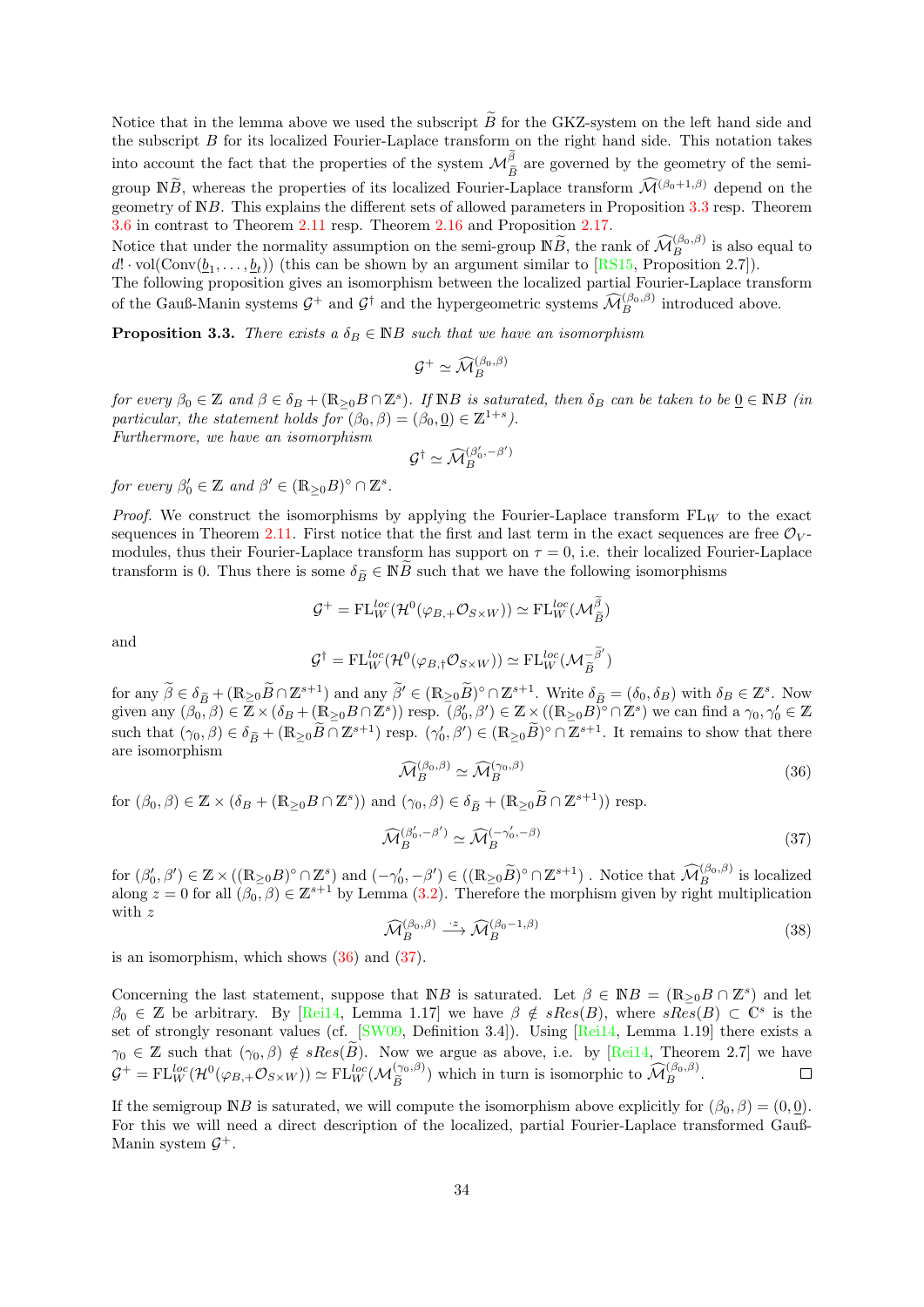**Lemma 3.4.** Write  $\varphi_B = (F, pr)$ , where  $F : S \times W \to \mathbb{C}$ ,  $(\underline{y}, \underline{\lambda}) \mapsto -\sum_{i=1}^t \lambda_i \underline{y}^{b_i}$  and  $pr : S \times$  $W \to W$  is the projection. Recall from formula [\(34\)](#page-32-2) that we denote by  $\mathcal{G}^+$  the localized Fourier-Laplace transformation of the Gauß-Manin system of the morphism  $\varphi_B$ . Write  $G^+ := H^0(\hat{V}, \mathcal{G}^+)$  for its module of global sections. Then there is an isomorphism of  $D_{\hat{V}}$ -modules

$$
G^+ \cong H^0\left(\Omega_{S \times W/W}^{\bullet+s}[z^{\pm}], d - z^{-1} \cdot d_y F \wedge\right),
$$

where d is the differential in the relative de Rham complex  $\Omega_{S\times W/W}^{\bullet}$ . The structure of a  $\mathcal{D}_{\hat{V}}$ -module on<br>the right hand side is defined as follows the right hand side is defined as follows

$$
\partial_z(\omega \cdot z^i) = i \cdot \omega \cdot z^{i-1} + F \cdot \omega \cdot z^{i-2},
$$
  

$$
\partial_{\lambda_i}(\omega \cdot z^i) := \partial_{\lambda_i}(\omega) \cdot z^i - \partial_{\lambda_i} F \cdot \omega \cdot z^{i-1} = \partial_{\lambda_i}(\omega) \cdot z^i + \underline{y}^{b_i} \cdot \omega \cdot z^{i-1},
$$

where  $\omega \in \Omega_{S\times W/W}^s$ .

*Proof.* The expression for the module  $G^+$  as well as the formulas for the  $\mathcal{D}_{\hat{V}}$ -structure are an immediate consequence of the definition of the direct image functor. See, e.g. [\[Rei14,](#page-71-6) equations 2.0.18, 2.0.19], from which the desired formulas can be easily obtained.  $\Box$ 

Using the description of  $G^+$  via relative differential forms, we find a distinguished element, which is (the class of) the volume form on S, that is

$$
\omega_0 := \frac{dy_1}{y_1} \wedge \ldots \wedge \frac{dy_s}{y_s}.
$$

In the next lemma we compute the image of  $\omega_0$  under the isomorphisms in Proposition [3.3](#page-33-0) under the assumption of normality of NB.

**Lemma 3.5.** Let  $\mathbb{N}B$  be a saturated semigroup, then the isomorphism from Proposition [3.3](#page-33-0)

$$
\Phi: \mathcal{G}^+ \xrightarrow{\simeq} \widehat{\mathcal{M}}_B^{(0,\underline{0})}
$$

maps  $\omega_0$  to 1.

*Proof.* Recall from the proof of Proposition [3.3,](#page-33-0) that there exists a  $\gamma_0 \in \mathbb{Z}$  such that  $(\gamma_0, 0) \notin sRes(\tilde{B})$ (notice that here we only assume that  $\mathbb{N}B$  is saturated which does not imply that  $\mathbb{N}\tilde{B}$  is saturated). Denote by

$$
\psi_{(\gamma_0,\underline{0})} : \Gamma(V, \mathcal{H}^0(\varphi_{B,+}\mathcal{O}_{S\times W})) \to M_{\widetilde{B}}^{(\gamma_0,\underline{0})}
$$

the morphism from Theorem [2.11.](#page-20-0) We first compute the image of  $\omega_0$  under the morphism  $\psi_{(\gamma_0,0)}$  using the description of  $\mathcal{H}^0(\varphi_{B,+}\mathcal{O}_{S\times W})$  by relative differential forms (see e.g. [\[Rei14,](#page-71-6) Equation 2.0.17]). We will use the following two facts of loc. cit. Proposition 2.8 whose proofs extend directly to our slightly more general situation (there it was assumed that  $\overline{NB}$  is saturated). Namely first, that there exists a non-zero morphism  $M_{\tilde{B}}^{(-1,0)} \to \Gamma(V, \mathcal{H}^0(\varphi_{B,+}\mathcal{O}_{S\times W}))$  which sends 1 to  $\omega_0$  and second that  $\psi_{(\gamma_0,0)}(\omega_0) \neq 0$ . Concatenating this morphism with  $\psi_{(\gamma_0,0)}$  gives a non-zero morphism  $M_{\tilde{B}}^{(-1,0)} \to M_{\tilde{B}}^{(\gamma_0,0)}$  $\tilde{\tilde{B}}^{(\gamma_0,\underline{0})},$ where  $1 \in M_{\widetilde{B}}^{(-1,0)}$  is sent to the image of  $\omega_0$  under  $\psi_{(\gamma_0,0)}$ . By [\[Rei14,](#page-71-6) Proposition 1.24] this morphism is uniquely given by right multiplication with  $\partial_{\lambda_0}^{\gamma_0+1}$  (up to a non-zero constant). Applying now the partial localized Fourier-Laplace transform to the morphism  $\psi_{(\gamma_0,0)}$ , we see that  $\psi_{(\gamma_0,0)}(\omega_0) = z^{-\gamma_0-1}$ . Using the isomorphism  $\widehat{\mathcal{M}}_B^{(\gamma_0', \underline{0})}$  $\widehat{B}_{B}^{(\gamma_0', \underline{0})} \longrightarrow \widehat{\mathcal{M}}_{B}^{(\gamma_0'-1,\underline{0})}$ , which holds for any  $\gamma_0' \in \mathbb{Z}$ , shows the claim.  $\Box$ 

By Proposition [2.16,](#page-24-0) we can now give a concrete description of the partial, localized Fourier-Laplace transform  $\mathcal{M}^{IC}(X^{\circ}, \mathcal{L}) = \mathrm{FL}_{W}^{loc}(\mathcal{M}^{IC}(X^{\circ}, \mathcal{L}))$  $\mathcal{M}^{IC}(X^{\circ}, \mathcal{L}) = \mathrm{FL}_{W}^{loc}(\mathcal{M}^{IC}(X^{\circ}, \mathcal{L}))$  $\mathcal{M}^{IC}(X^{\circ}, \mathcal{L}) = \mathrm{FL}_{W}^{loc}(\mathcal{M}^{IC}(X^{\circ}, \mathcal{L}))$  of the intersection cohomology  $\mathcal{D}$ -module  $\mathcal{M}^{IC}(X^{\circ}, \mathcal{L})$ .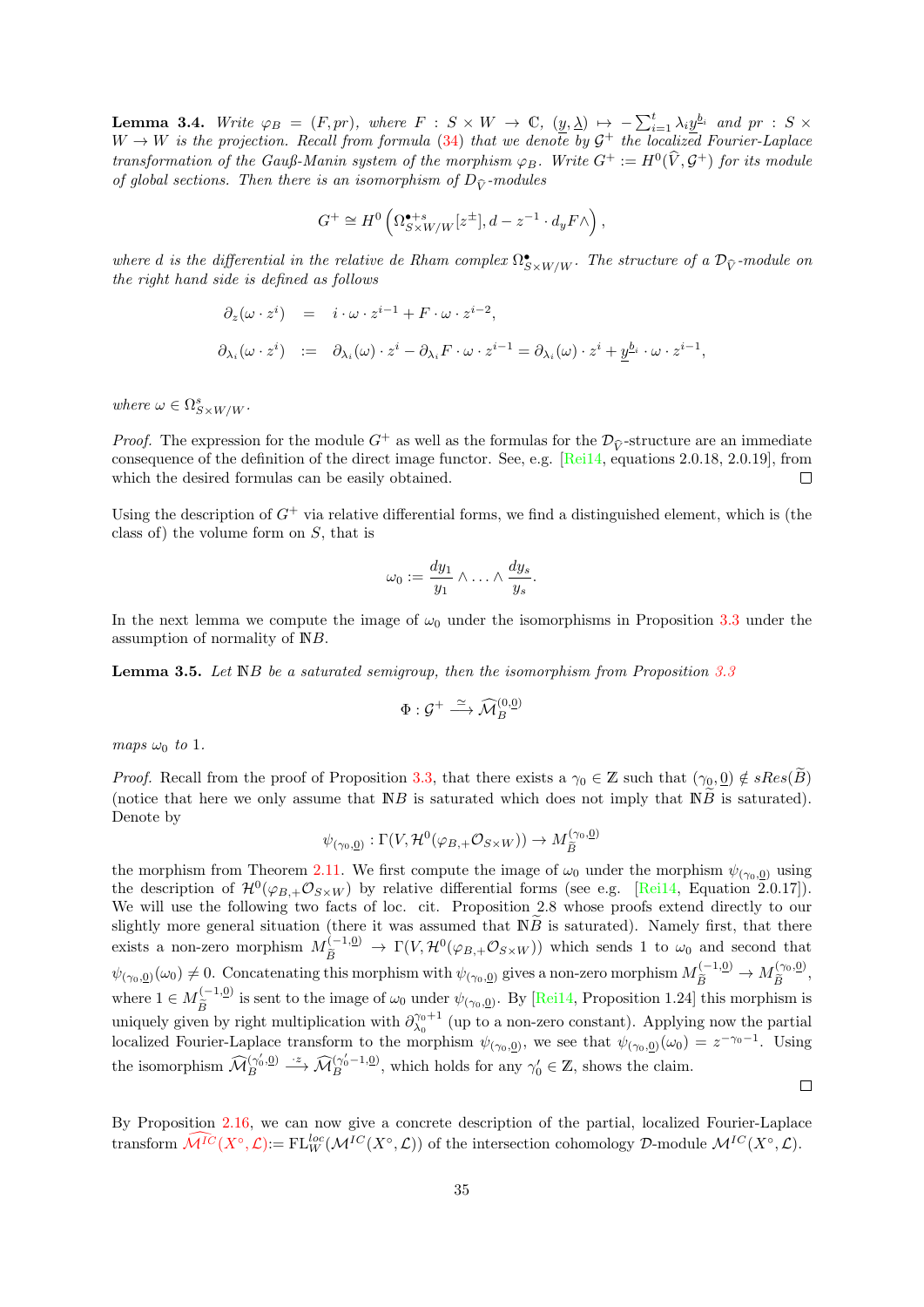<span id="page-35-1"></span>**Theorem 3.6.** Let  $\beta \in \delta_B + (\mathbb{R}_{\geq 0}B \cap \mathbb{Z}^s)$ ,  $\beta' \in (\mathbb{R}_{\geq 0}B)^\circ \cap \mathbb{Z}^s$  and  $\beta_0, \beta'_0 \in \mathbb{Z}$ , then we have the following isomorphisms

$$
\widehat{\mathcal{M}^{IC}}(X^{\circ}, \mathcal{L}) \simeq im \left( \widehat{\mathcal{M}}_B^{(\beta_0', -\beta')} \xrightarrow{\cdot z^{\beta_0' - \beta_0} \partial^{\beta + \beta'}} \widehat{\mathcal{M}}_B^{(\beta_0, \beta)} \right),
$$

resp.

$$
\widehat{\mathcal{M}^{IC}}(X^{\circ}, \mathcal{L}) \simeq \widehat{\mathcal{M}}_B^{(\beta'_0, -\beta')}/\widehat{\Gamma}_\partial \Big(\widehat{\mathcal{M}}_B^{(\beta'_0, -\beta')}\Big) ,
$$

where  $\widehat{\Gamma}_{\partial}\left(\widehat{\mathcal{M}}^{\left(\beta_0',-\beta'\right)}_B\right)$  $\binom{\beta_0',-\beta'}{B}$  is the sub-D-module corresponding to the sub-D-module

$$
\widehat{\Gamma}_{\partial}\left(\widehat{M}_{B}^{(\beta'_{0},-\beta')}\right) := \{m \in \widehat{M}_{B}^{(\beta'_{0},-\beta')} \mid \exists n \in \mathbb{N} \ with \ \left(\partial^{\beta+\beta'}\right)^{n} \cdot m = 0\}.
$$

Furthermore, if NB is saturated, then  $\delta_B$  can be taken to be  $\underline{0} \in \mathbb{N}$ B (so that, similarly to Proposition [3.3,](#page-33-0) the statement holds true for  $(\beta_0, \beta) = (\beta_0, \underline{0}) \in \mathbb{Z}^{1+s}$ .

Proof. Using the isomorphism

<span id="page-35-2"></span>
$$
\widehat{\mathcal{M}}_B^{(\beta_0, \beta)} \stackrel{\cdot z}{\longrightarrow} \widehat{\mathcal{M}}_B^{(\beta_0 - 1, \beta)}, \tag{39}
$$

which holds for every  $(\beta_0, \beta) \in \mathbb{Z}^{s+1}$ , we can assume that  $(\beta_0 + 1, \beta) \in \delta_{\widetilde{B}} + (\mathbb{R}_{\geq 0}\widetilde{B} \cap \mathbb{Z}^{s+1})$  resp.  $(\beta'_{0} + 1, \beta') \in (\mathbb{R}_{\geq 0} \widetilde{B})^{\circ} \cap \mathbb{Z}^{s+1}$ . Then the first isomorphism follows by applying the functor  $FL_{W}^{loc}$  to the isomorphism in Theorem [2.16](#page-24-0) and Lemma [3.2.](#page-32-1)

For the second isomorphism we can assume again that  $(\beta'_0 + 1, \beta') \in (\mathbb{R}_{\geq 0} \widetilde{B})^{\circ} \cap \mathbb{Z}^{s+1}$ . Now the desired statement is obtained by applying  $FL_W^{loc}$  to the second isomorphism in Proposition [2.17](#page-25-1) and the fact that  $\widehat{\Gamma}_{\partial}(\widehat{\mathcal{M}}_{B}^{(\beta_0', -\beta')})$  is stable under left multiplication with z.

Now assume that  $\mathbb{N}B$  is saturated and let  $\beta \in \mathbb{N}B$ . Arguing as in the last part of the proof of Proposition [3.3](#page-33-0) we can find a  $\gamma_0 \in \mathbb{Z}$  such that  $(\gamma_0, \beta) \notin sRes(\beta)$ . By [\[SW09,](#page-72-4) Corollary 3.7] we have an isomorphism  $FL(h_+\mathcal{O}_T) \simeq \mathcal{M}_{\widetilde{B}}^{(\gamma_0,\beta)}$ . Now the proof of Theorem [2.16](#page-24-0) shows that

$$
\mathcal{M}^{IC}(X^{\circ}, \mathcal{L}) \simeq im(\mathcal{M}_{\widetilde{B}}^{-\widetilde{\beta}'} \stackrel{\cdot \partial^{(\gamma_0, \beta)+\widetilde{\beta}'}}{\longrightarrow} \mathcal{M}_{\widetilde{B}}^{(\gamma_0, \beta)}).
$$

Now applying the functor  $F_W^{loc}$  and using the isomorphism [\(39\)](#page-35-2) shows the claim in the saturated case.

### <span id="page-35-0"></span>3.2 Tameness and Lattices

In this section we define a natural lattice in the Fourier-Laplace transformed Gauß-Manin system  $\mathcal{G}^+$ outside some bad locus where the Laurent polynomial acquires singularities at infinity. For this we need to study the characteristic variety of the Gauß-Manin system of  $\varphi_B$  and the corresponding GKZ system  $\mathcal{M}_{\tilde{\sigma}}^{\beta}$ . Throughout this section we assume that NB is a saturated semigroup. Recall the embedding of  $\mathcal{L}_{B}$ . The signals can be seen the assume that  $\mathcal{L}_{B}$ .<br>the torus S in the projective space from formula [\(10\)](#page-17-2)

$$
S \xrightarrow{j} X \xrightarrow{i} \mathbb{P}(V').
$$

The projective variety X serves as a convenient ambient space to compactify fibers of the family of Laurent polynomials  $\varphi_B$ . However, we will also need an intermediate partial compactification of S, which is still an affine variety.

**Definition 3.7.** The restriction of [X](#page-69-11) to the affine chart of  $\mathbb{P}(V')$  given by  $\mu_0 = 1$  is called  $X^{\text{aff}}$ , in other words,  $X^{\text{aff}}$  is the closure of the map

$$
g_B: S \longrightarrow \mathbb{C}^t, (y_1, \ldots, y_s) \mapsto (\underline{y}^{b_1}, \ldots, \underline{y}^{b_t}),
$$

and thererfore isomorphic to  $Spec(C[NB])$ .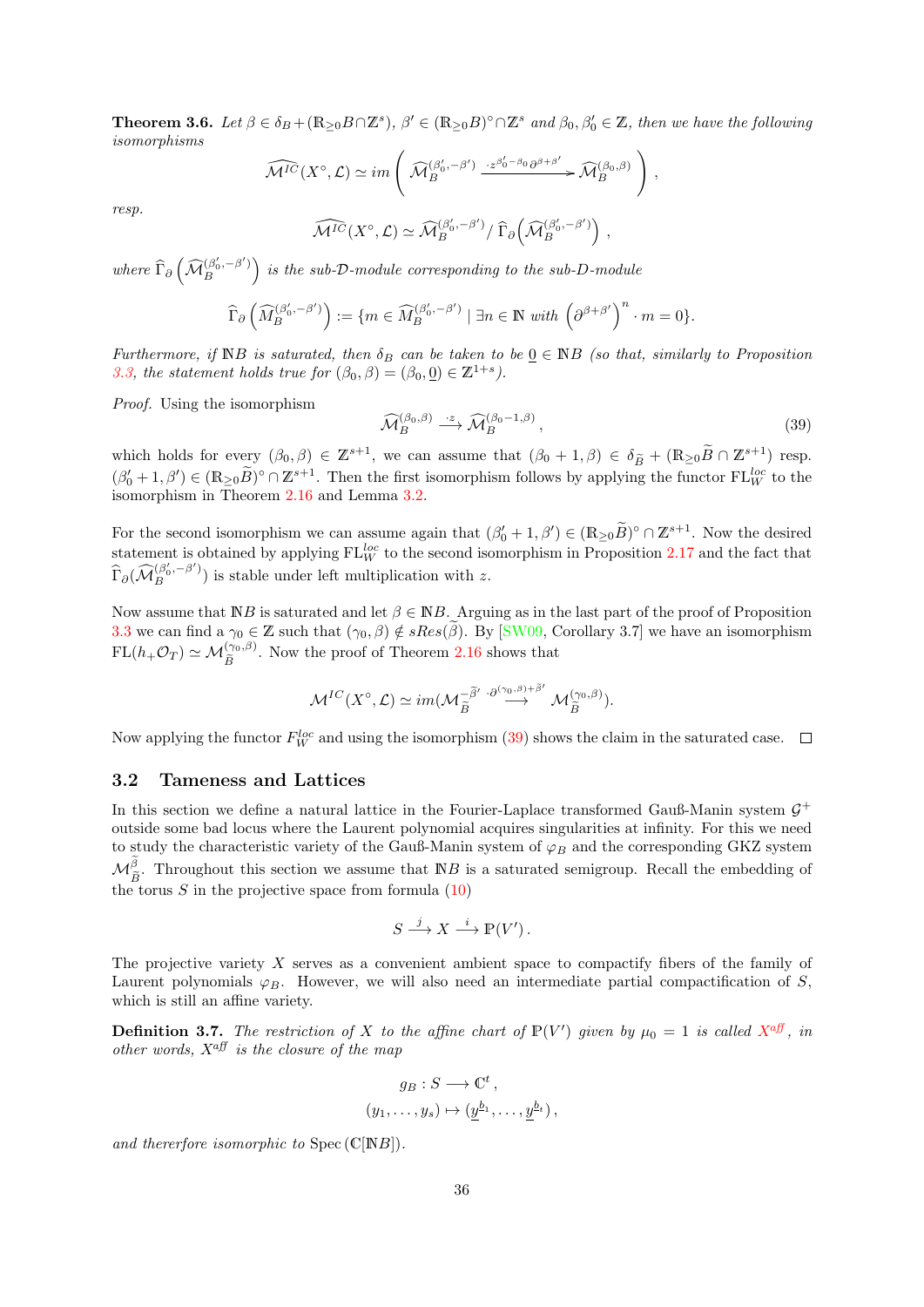Consider the following diagram, which is a refinement of a part of diagram  $(25)$ :

<span id="page-36-2"></span>
$$
\Gamma \xrightarrow{\theta_2} Z_{X^{\text{aff}}} \xrightarrow{\theta_1} Z_X \xrightarrow{\eta} Z \xrightarrow{\pi_2^Z} V
$$
\n
$$
\downarrow \qquad \qquad \downarrow \qquad \qquad \downarrow \qquad \qquad \downarrow \qquad \qquad \downarrow \qquad \qquad \downarrow \qquad \qquad \downarrow \qquad \qquad \downarrow \qquad \qquad \downarrow \qquad \qquad \downarrow \qquad \qquad \downarrow \qquad \qquad \downarrow \qquad \qquad \downarrow \qquad \qquad \downarrow \qquad \qquad \downarrow \qquad \qquad \downarrow \qquad \qquad \downarrow \qquad \qquad \downarrow \qquad \qquad \downarrow \qquad \qquad \downarrow \qquad \qquad \downarrow \qquad \qquad \downarrow \qquad \qquad \downarrow \qquad \qquad \downarrow \qquad \qquad \downarrow \qquad \qquad \downarrow \qquad \qquad \downarrow \qquad \qquad \downarrow \qquad \qquad \downarrow \qquad \qquad \downarrow \qquad \qquad \downarrow \qquad \qquad \downarrow \qquad \qquad \downarrow \qquad \qquad \downarrow \qquad \qquad \downarrow \qquad \qquad \downarrow \qquad \qquad \downarrow \qquad \qquad \downarrow \qquad \qquad \downarrow \qquad \qquad \downarrow \qquad \qquad \downarrow \qquad \qquad \downarrow \qquad \qquad \downarrow \qquad \qquad \downarrow \qquad \qquad \downarrow \qquad \qquad \downarrow \qquad \qquad \downarrow \qquad \qquad \downarrow \qquad \qquad \downarrow \qquad \qquad \downarrow \qquad \qquad \downarrow \qquad \qquad \downarrow \qquad \qquad \downarrow \qquad \qquad \downarrow \qquad \qquad \downarrow \qquad \qquad \downarrow \qquad \qquad \downarrow \qquad \qquad \downarrow \qquad \qquad \downarrow \qquad \qquad \downarrow \qquad \qquad \downarrow \qquad \qquad \downarrow \qquad \qquad \downarrow \qquad \qquad \downarrow \qquad \qquad \downarrow \qquad \qquad \downarrow \qquad \qquad \downarrow \qquad \qquad \downarrow \qquad \qquad \downarrow \qquad \qquad \downarrow \qquad \qquad \downarrow \qquad \qquad \downarrow \qquad \qquad \downarrow \qquad \qquad \downarrow \qquad \qquad \downarrow \qquad \qquad \downarrow \qquad \qquad \downarrow \qquad \qquad \downarrow \qquad \qquad \down
$$

where  $j_1$  and  $j_2$  are the canonical inclusions and the three squares are cartesian. Recall that  $Z \subset$  $\mathbb{P}(V') \times V$  was given by the incidence relation  $\sum_{i=0}^{t} \lambda_i \mu_i = 0$  and the composed map  $g = i \circ j = i \circ j_1 \circ j_2$ was defined by formula [\(9\)](#page-16-0). Thus  $\Gamma$  resp.  $Z_{X^{aff}}$  is the subvariety of  $S \times V = S \times \mathbb{C}_{\lambda_0} \times W$  resp.  $X^{aff} \times V$ given by the equation  $\lambda_0 + \sum_{i=1}^r \lambda_i y^{b_i} = 0$ . It follows from the definition that  $\Gamma$  is the graph of  $\varphi_B$ . Therefore the maps

$$
\pi_{Z_X} := \pi_2^Z \circ \eta : Z_X \longrightarrow V
$$

resp.

$$
\pi_{Z_{X^{\alpha\!f\!f}}}:=\pi_2^Z\circ\eta\circ\theta_1:Z_{X^{\alpha\!f\!f}}\longrightarrow V
$$

provide natural (partial) compactifications of the family of Laurent polynomials  $\varphi_B$ . Putting  $H_{\tilde{\lambda}} :=$  $\{\sum_{i=0}^t \lambda_i \mu_i = 0\} \subset \mathbb{P}(V')$  for any  $\widetilde{\Delta} \in V$ , we see that the fiber  $\pi_{Z_X}^{-1}(\widetilde{\Delta})$  resp.  $\pi_{Z_{\mathcal{X}^{\text{aff}}}}^{-1}(\widetilde{\Delta})$  is given by  $X \cap H_{\widetilde{\Delta}}$ resp.  $\{\lambda_0 + \sum_{i=1}^t \lambda_i \underline{y}^{b_i} = 0\} \subset X^{a\overline{b}}$ .

Recall that the toric variety X has a natural stratification by torus orbits  $X^0(\Gamma)$ , which are in oneto-one correspondence with the faces  $\Gamma$  of the polytope  $Q$ , which is the convex hull of the elements  $\{\underline{b}_0 := \underline{0}, \underline{b}_1, \ldots, \underline{b}_t\}$ . Notice that the stratification  $\mathcal{S} := \{X^0(\Gamma)\}\$ is a Whitney stratification of X (see e.g. [\[Dim92,](#page-70-0) Proposition 1.14].

By [\[GKZ08,](#page-70-1) Chapter 5, Prop 1.9] the orbit  $X^0(\Gamma) \simeq (\mathbb{C}^*)^{\dim(\Gamma)}$  is the image of the map

$$
g_{\Gamma}: S \longrightarrow \mathbb{P}(V'),
$$
  

$$
(y_1, \ldots, y_s) \mapsto (\varepsilon_0 1 : \varepsilon_1 \underline{y}^{b_1} : \ldots : \varepsilon_t \underline{y}^{b_t}),
$$

where  $\varepsilon_i = 0$  if  $\underline{b}_i \notin \Gamma$  and  $\varepsilon_i = 1$  if  $\underline{b}_i \in \Gamma$ . It is easy to see that

$$
X^{aff} = \bigcup_{\Gamma \mid 0 \in \Gamma} X^0(\Gamma)
$$

and this induces a Whitney stratification of  $X^{\alpha}$ .

The preimage of  $X^0(\Gamma) \cap H_{\underline{\tilde{\lambda}}}$  under  $g_{\Gamma}$  is given by

$$
\{(y_1,\ldots,y_s)\in S\mid \sum_{\underline{b}_i\in\Gamma}\lambda_i\underline{y}^{\underline{b}_i}=0\}.
$$

It follows from [\[GKZ08,](#page-70-1) Chapter 5.D] that the morphism  $g_{\Gamma}: S \longrightarrow X^{0}(\Gamma) \simeq (\mathbb{C}^{*})^{\dim(\Gamma)}$  is a trivial fibration with fiber being isomorphic to  $(\mathbb{C}^*)^{d-\dim(\Gamma)}$ .

Denote by  $S_{\Gamma}^{crit,\underline{\lambda}}$  the set

<span id="page-36-0"></span>
$$
\left\{ (y_1, \ldots, y_s) \in S \mid \sum_{\underline{b}_i \in \Gamma} \widetilde{\lambda}_i \underline{y}^{\underline{b}_i} = 0 \, ; \ \ y_k \partial_{y_k} \left( \sum_{\underline{b}_i \in \Gamma} \widetilde{\lambda}_i \underline{y}^{\underline{b}_i} \right) = 0 \quad \text{for all} \quad k \in \{1, \ldots, s\} \right\}.
$$
 (41)

Then its image under  $g_{\Gamma}$  is exactly the singular set  $sing(X^{0}(\Gamma) \cap H_{\tilde{\Delta}})$  of  $X^{0}(\Gamma) \cap H_{\tilde{\Delta}}$ . This motivates the following definition.

<span id="page-36-1"></span>Definition 3.8. Let  $\widetilde{\underline{\lambda}} \in V$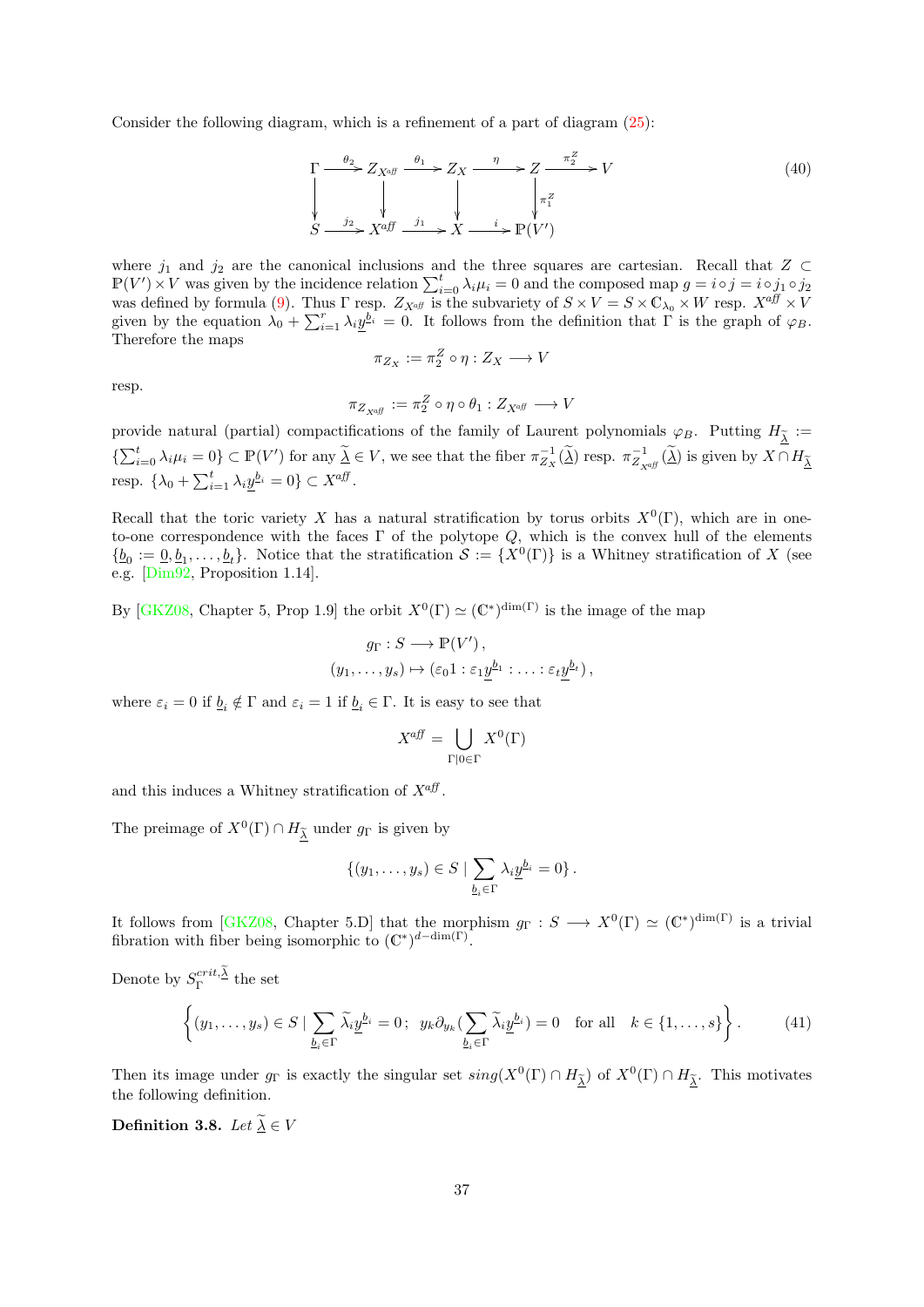- <span id="page-37-1"></span>1. The fiber  $\pi_{Z_{X}}^{-1}(\widetilde{\Delta})$  has stratified singularities in  $X^{0}(\Gamma)$  if  $X^{0}(\Gamma) \cap H_{\widetilde{\Delta}}$  is singular, i.e.  $S_{\Gamma}^{crit,\lambda} \neq 0$ .
- 2. The set

$$
\Delta_B := \{ \widetilde{\underline{\lambda}} \in V \mid S_Q^{crit, \widetilde{\underline{\lambda}}} \neq \emptyset \}
$$
  
= 
$$
\{ \widetilde{\underline{\lambda}} \in V \mid \varphi_B^{-1}(\widetilde{\underline{\lambda}}) \text{ is singular} \}
$$

is called the discriminant of  $\varphi_B$ .

3. The fiber  $\varphi_B^{-1}(\tilde{\lambda})$  has **singularities at infinity** if there exists a proper face  $\Gamma$  of the Newton polyhedron Q so that  $S_{\Gamma}^{crit,\underline{\lambda}} \neq \emptyset$ . The set

$$
\Delta_B^{\infty} := \{ \widetilde{\underline{\lambda}} \in V \mid \exists \Gamma \neq Q \text{ so that } S_{\Gamma}^{crit, \underline{\lambda}} \neq \emptyset \}
$$

is called the non-tame locus of  $\varphi_B$ .

4. The fiber  $\varphi_B^{-1}(\widetilde{\Delta})$  has **bad singularities at infinity** if there exists a proper face  $\Gamma$  of the Newton polyhedron Q not containing the origin such that  $S_{\Gamma}^{crit,\Delta} \neq \emptyset$ . The set

$$
\Delta_B^{bad} := \{ \widetilde{\underline{\lambda}} \in V \mid \exists \Gamma \neq Q, 0 \notin \Gamma \text{ so that } S_{\Gamma}^{crit, \widetilde{\underline{\lambda}}} \neq \emptyset \} \subset \Delta_B^{\infty}
$$

is called the bad locus of  $\varphi_B$ .

**Remark 3.9.** Notice that  $\Delta_B^{bad}$  is independent of  $\lambda_0$ . We denote its projection to W by W<sup>bad</sup>. Let  $W^* = W \setminus {\lambda_1 \dots \lambda_t = 0}$  and define

$$
W^{\circ} := W^* \setminus W^{bad},
$$

which we call the set of good parameters for  $\varphi_B$ .

Recall that  $X^{aff}$  is isomorphic to  $Spec (R_B)$  with  $R_B := \mathbb{C}[NB]$ . Let  $\underline{\lambda} \in W$  and set  $f_{\lambda}(\bullet) := \varphi_B(\bullet, \underline{\lambda})$ . Notice that the Laurent polynomials  $f_{\underline{\lambda}}$  and  $y_k \partial f_{\underline{\lambda}}/\partial y_k$  for  $k = 1, \ldots, s$ , which were defined on S before are actually elements of  $R_B$  and can thus naturally be considered as functions on  $X^{a\ddot{f}}$ .

<span id="page-37-0"></span>**Lemma 3.10.** Let  $\underline{\lambda} \in W^{\circ}$  be a good parameter, then

$$
\dim_{\mathbb{C}} (R_B/(y_k \partial f_{\underline{\lambda}}/\partial y_k)_{k=1,\ldots,s}) = \text{vol}(Q),
$$

where the volume of a hypercube  $[0,1]^s \subset \mathbb{R}^s$  is normalized to s!. Moreover, we have

$$
supp(R_B/(y_k \partial f_{\underline{\lambda}}/\partial y_k)_{k=1,\ldots,s}) = \bigcup_{\lambda_0 \in \mathbb{C}} sing_{\mathcal{S}}(\pi_{Z_X}^{-1}(\lambda_0, \underline{\lambda})),
$$

where we see  $\pi^{-1}_{Z_X}(\lambda_0, \underline{\lambda})$  as a subset of  $X \subset \mathbb{P}(V')$  and where  $sing_{S}(\pi^{-1}_{Z_X}(\lambda_0, \underline{\lambda}))$  denotes the stratified singular locus with respect to the stratification  $S$  of  $X$  by torus orbits defined above.

*Proof.* For the first claim consider the following increasing filtration on  $R_B$ . Let as above Q be the convex hull of  $\underline{b}_1, \ldots, \underline{b}_t$  and 0 in  $\mathbb{R}^s$ . Let  $u \in \mathbb{N}B$  then the weight of  $\underline{y}^u$  is defined by  $\inf\{\lambda \in \mathbb{R}_{\geq 0} \mid u \in \lambda \cdot Q\}$ . It is easy to see that there is an integer e so that all weights lie in  $e^{-1}\mathbb{N}$ . Denote by  $R_B^{\frac{k}{2}}$  the elements in  $R_B$  with weight  $\leq k/e$ . Let  $grR_B$  be the graduated ring with respect to this filtration. By [\[Ado94,](#page-69-1) Equation 5.12] we have

dim<sub>C</sub>  $gr(R_B)/(\overline{y_k}\partial f_\lambda/\partial y_k)_{k=1,\dots,s} = \text{vol}(Q)$ ,

where  $y_k \partial f_\lambda/\partial y_k$  is the image of  $y_k \partial f_\lambda/\partial y_k$  in  $gr(R_B)$ . It remains to show that

$$
\dim_{\mathbb{C}} gr(R_B)/(\overline{y_k \partial f_{\Delta}/\partial y_k})_{k=1,\dots,s} = \dim_{\mathbb{C}} R_B/(y_k \partial f_{\Delta}/\partial y_k)_{k=1,\dots,s}.
$$

The proof of this equality is an easy adaptation of the proof of  $[Ad094, Theorem 5.4]$ .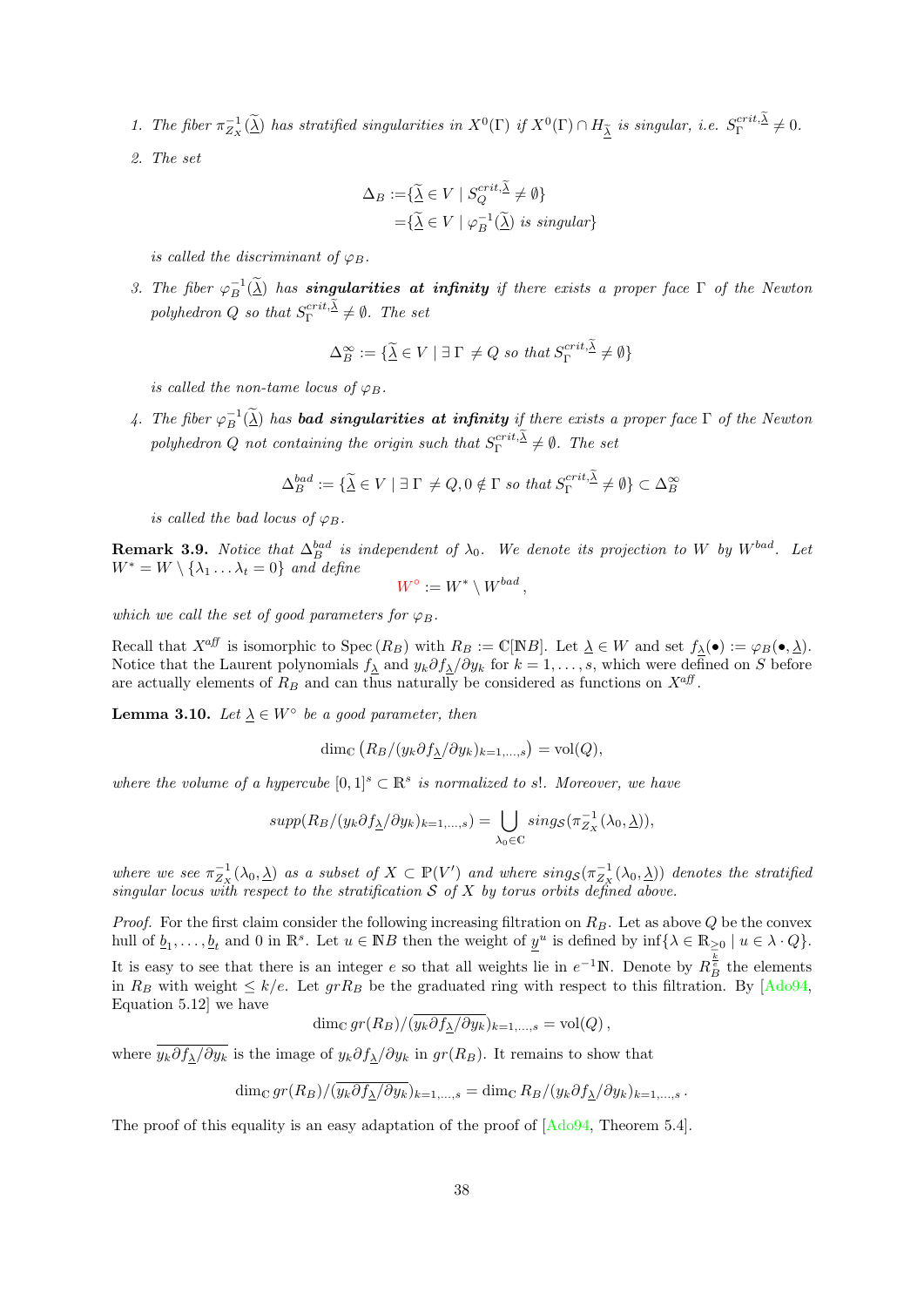For the proof of the second statement we notice first that

$$
sing_{\mathcal{S}}(\pi_{Z_X}^{-1}(\lambda_0,\underline{\lambda})) = \bigcup_{\Gamma \mid 0 \in \Gamma} sing(X^0(\Gamma) \cap H_{(\lambda_0,\underline{\lambda})})
$$

because the fiber over  $(\lambda_0, \underline{\lambda})$  has no bad singularities at infinity.

Define the following r hyperplanes  $H_{\underline{\lambda}}^k$  for  $k \in \{1, \ldots, s\}$  and  $\underline{\lambda} \in W^{\circ}$ :

$$
H_{\underline{\lambda}}^{k} := \{(\mu_0 : \ldots : \mu_t) \in \mathbb{P}(V') \mid \sum_{i=1}^{t} b_{ki} \lambda_i \mu_i = 0\}.
$$

We have  $sing(X^0(\Gamma) \cap H_{(\lambda_0,\underline{\lambda})}) = X^0(\Gamma) \cap H_{(\lambda_0,\underline{\lambda})} \cap (\bigcap_{k=1}^s H_{\underline{\lambda}}^k)$  by equation [\(41\)](#page-36-0) and therefore

$$
sing_{\mathcal{S}}(\pi_{\mathcal{Z}_{X}}^{-1}(\lambda_{0},\underline{\lambda}))=X^{a\!f\!f}\cap H_{(\lambda_{0},\underline{\lambda})}\cap (\bigcap_{k=1}^{s}H_{\underline{\lambda}}^{k}).
$$

Notice that

$$
\bigcup_{\lambda_0 \in \mathbb{C}} (X^{aff} \cap H_{(\lambda_0, \underline{\lambda})} \cap (\bigcap_{k=1}^s H_{\underline{\lambda}}^k)) = \bigcup_{\lambda_0 \in \mathbb{C}} supp(R_B/R_B(f_{\underline{\lambda}} - \lambda_0) + R_B(\partial f_{\underline{\lambda}}/\partial y_k)_{k=1,\dots,s})
$$
  
= 
$$
supp(R_B/R_B(\partial f_{\underline{\lambda}}/\partial y_k)_{k=1,\dots,s}),
$$

which shows the claim.

Let B be the  $(s + 1) \times (t + 1)$ -matrix as introduced before Definition [2.8.](#page-17-0) Let Q be the convex hull of  $\widetilde{\underline{b}}_0, \ldots, \widetilde{\underline{b}}_t$  in  $\mathbb{R}^{s+1}$ . Notice that  $\widetilde{Q} \subset \{1\} \times \mathbb{R}^s$  and therefore no face  $\widetilde{\Gamma}$  of  $\widetilde{Q}$  contains the origin. Adolphson characterized the characteristic variety char( $\mathcal{M}_{\tilde{B}}^{\beta}$ ) of the GKZ system  $\mathcal{M}_{\tilde{B}}^{\beta}$  as follows. Let  $T^*V \simeq V \times V'$  be the holomorphic cotangent bundle with coordinates  $(\lambda_0, \ldots, \lambda_t, \mu_0, \ldots, \mu_t)$ . Define the following Laurent polynomials on  $(\mathbb{C}^*)^{s+1}$ 

$$
\widetilde{f}_{\widetilde{\underline{\lambda}}}(\underline{y}) := \widetilde{f}_{\widetilde{\underline{\lambda}},\widetilde{Q}}(\underline{y}) := \sum_{i=0}^t \lambda_i \underline{y}^{\widetilde{\underline{b}}_i} ,
$$

$$
\widetilde{f}_{\widetilde{\underline{\lambda}},\widetilde{\Gamma}}(\underline{y}) := \sum_{\widetilde{\underline{b}}_i \in \widetilde{\Gamma}} \lambda_i \underline{y}^{\widetilde{\underline{b}}_i} ,
$$

where we define  $\underline{y}^{\tilde{b}_i} := \prod_{k=0}^r y_k^{\tilde{b}_{ki}}$ .

Lemma 3.11 ([\[Ado94\]](#page-69-1) Lemma 3.2, Lemma 3.3).

- 1. For each  $(\underline{\widetilde{\lambda}}^{(0)}, \underline{\widetilde{\mu}}^{(0)}) \in \text{char}(\mathcal{M}_{\widetilde{A}}^{\widetilde{\beta}})$  there exists a (possibly empty) face  $\widetilde{\Gamma}$  such that  $\widetilde{\mu}_{j}^{(0)} \neq 0$  if and only if  $\underline{b}_j \in \Gamma$ .
- 2. If  $\underline{\widetilde{\lambda}}^{(0)}$  is a singular point of  $\mathcal{M}_{\widetilde{B}}^{\widetilde{\beta}}$  and  $\widetilde{\Gamma}$  the corresponding (non-empty) face, then the Laurent polynomials  $\partial \widetilde{f}_{\widetilde{\Delta}^{(0)},\widetilde{\Gamma}}/\partial y_0,\ldots,\partial \widetilde{f}_{\widetilde{\Delta}^{(0)},\widetilde{\Gamma}}/\partial y_s$  have a common zero in  $(\mathbb{C}^*)^{s+1}$ .

We can use this result in the next lemma to compute the singular locus of the  $\mathcal{D}\text{-modules we are interested}$ in.

<span id="page-38-0"></span>**Lemma 3.12.** The singular locus of  $\mathcal{M}_{\tilde{B}}^{\beta}$  as well as the singular locus of the modules  $\mathcal{H}^{0}(\varphi_{B+}\mathcal{O}_{S\times W})$ resp.  $\mathcal{H}^0(\varphi_{B\dagger}\mathcal{O}_{S\times W})$  is given by

$$
\Delta_S := \Delta_B \cup \Delta_B^{\infty}.
$$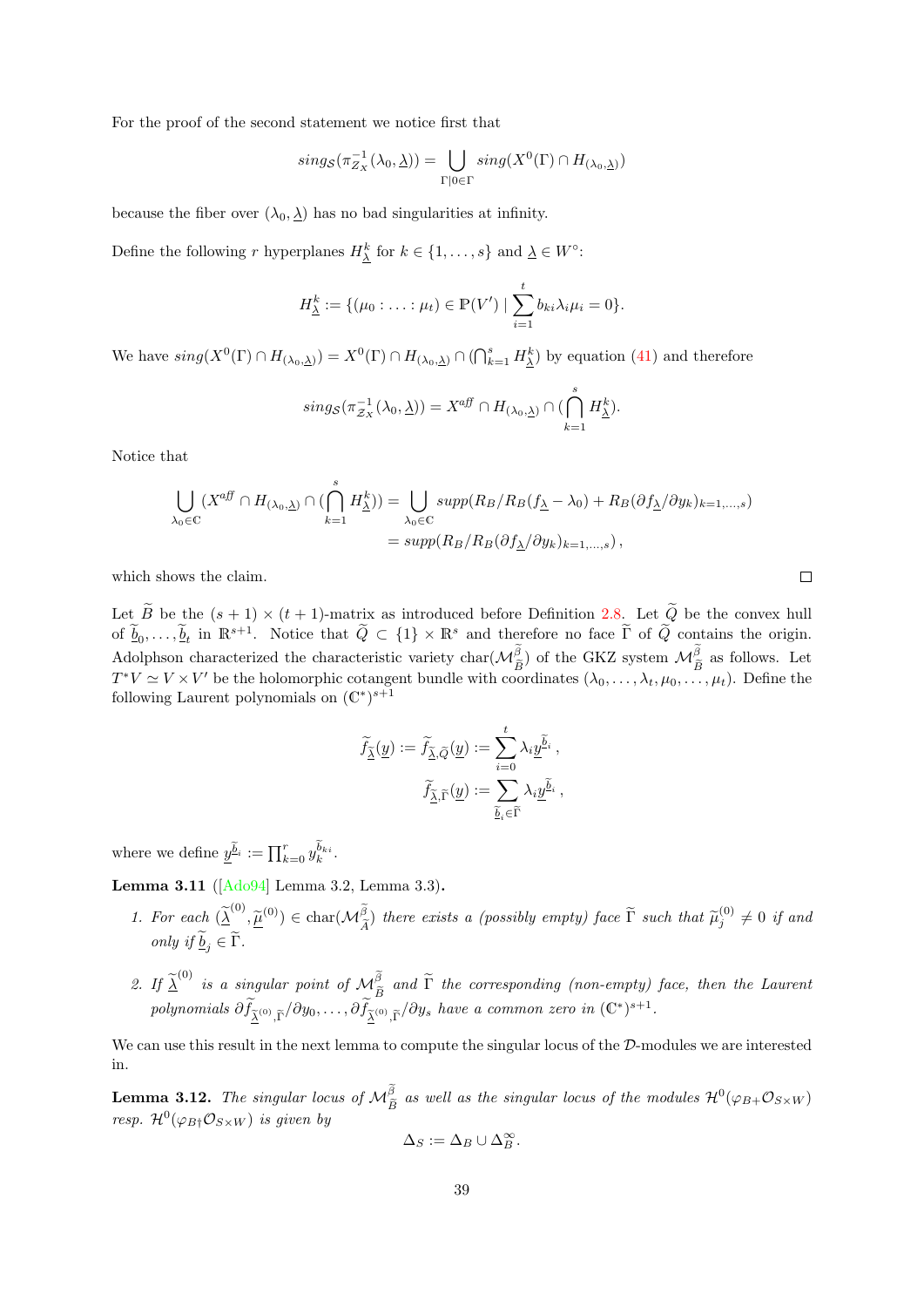<span id="page-39-1"></span>*Proof.* Notice that the polytope  $\widetilde{Q} \subset \{1\} \times \mathbb{R}^s$  is just the shifted polytope  $Q \subset \mathbb{R}^s$  defined above. One easily sees that the Laurent polynomials  $\partial f_{\tilde{\lambda}^{(0)}, \tilde{Q}} / \partial y_0, \ldots, \partial f_{\tilde{\lambda}^{(0)}, \tilde{Q}} / \partial y_s$  have a common zero in  $(\mathbb{C}^*)^{s+1}$  if and only if  $\varphi_B^{-1}(\tilde{\lambda}^{(0)})$  is singular, i.e. the set of  $\tilde{\lambda}^{(0)}$ 's which satisfy this condition is exactly the discriminant  $\Delta_B$  of  $\varphi_B$ . If there exists a proper face  $\Gamma$  of  $Q$  such that the Laurent polynomials  $\partial \widetilde{f}_{\tilde{\lambda}^{(0)}, \tilde{\Gamma}} / \partial y_0, \ldots, \partial \widetilde{f}_{\tilde{\lambda}^{(0)}, \tilde{\Gamma}} / \partial y_s$  have a common zero in  $(\mathbb{C}^*)^{s+1}$ , then then fiber  $\varphi_B^{-1}(\tilde{\lambda}^{(0)})$  has a singularity at infinity, i.e. its compactification has a singularity in  $X^0(\Gamma)$ , where  $\Gamma$  is the corresponding face of Q.

**Lemma 3.13.** The restriction of the discriminant  $\Delta_S$  to  $\mathbb{C} \times W^{\circ} \subset V$  is finite over  $W^{\circ} \subset W$ .

*Proof.* We will first show quasi-finiteness of the map  $p : \Delta_{S|C\times W^{\circ}} \to W^{\circ}$ . First notice that we have  $\Delta_{S|\mathbb{C}\times W^{\circ}} = (\Delta_S \setminus \Delta_B^{bad})_{|\mathbb{C}\times W^{\circ}}$ . Fix some  $\underline{\lambda} \in W^{\circ}$ . We have to show that  $\Delta_{S|\mathbb{C}\times \{\underline{\lambda}\}}$  is a finite set. By the definition of  $\Delta_S$  it is enough to show that  $sing_{\mathcal{S}}(\pi_{Z_X}^{-1}(\lambda_0,\underline{\lambda}))$  is a finite set, but this is Lemma [3.10.](#page-37-0)

To prove finiteness of the map  $p: \Delta_{S|C\times W^{\circ}} \to W^{\circ}$  it remains to show that it is proper. Let K be any compact subset of W<sup>°</sup>. Suppose that  $p^{-1}(K)$  is not compact, then it must be unbounded in  $V \simeq \mathbb{C}^{t+1}$ for the standard metric. Hence there is a sequence  $(\lambda_0^{(i)}, \lambda^{(i)}) \in p^{-1}(K)$  with  $\lim_{i \to \infty} |\lambda_0^{(i)}| = \infty$ , as K is closed and bounded in  $W^{\circ} \subset W = \mathbb{C}^{t}$ .

In order to construct a contradiction, we use the partial compactification of the family  $\varphi_B$  from above. Recall the spaces  $Z := \{ \sum_{i=0}^t \lambda_i \cdot \mu_i = 0 \} \subset \mathbb{P}(V') \times V$  and  $Z_X := (X \times V) \cap Z$ . Introduce the spaces  $Z_k := \{ \sum_{i=1}^t b_{ki} \lambda_i \mu_i = 0 \}$  for  $k \in \{1, \ldots, t\}$ . Then  $Z_X \cap (\bigcap_{k=1}^d Z_k)$  is the stratified critical locus  $crit_{\mathcal{S}}(\pi_{Z_X})$  of the family  $\pi_{Z_X}$ , where we denote by abuse of notation by S also the stratification on  $Z_X$ induced from the torus stratification on  $X$  used above.

Because the projection from the stratified critical locus  $crit_{S}(\pi_{Z_{X}})$  of  $\pi_{Z_{X}}$  to  $\Delta_{S}$  is onto, there is a  $\text{sequence } ((\mu_0^{(i)} : \underline{\mu}^{(i)}), (\lambda_0^{(i)}, \underline{\lambda}^{(i)})) \in X^{a \text{ff}} \times p^{-1}(K) \text{ projecting under } \pi_{Z_X|X^{a \text{ff}} \times p^{-1}(K)} \text{ to } (\lambda_0^{(i)}, \underline{\lambda}^{(i)}) \text{ (Notice that } \mu_{Z_X|X^{a \text{ff}} \times p^{-1}(K)} \text{ to } \mu_{Z_X|X^{a \text{ff}} \times p^{-1}(K)} \text{ to } \mu_{Z_X|X^{a \text{ff}} \times p^{-1}(K)} \text{ to } \mu_{Z_X|X^{a \text{ff}} \times p^{-1}(K$ that we consider here  $X^{\text{aff}}$  as a subset of  $\mathbb{P}(V')$  under the embedding  $i \circ j_1$ ). Consider the first component of the sequence  $((\mu_0^{(i)} : \underline{\mu}^{(i)}),(\lambda_0^{(i)},\underline{\lambda}^{(i)}))$ , then this is a sequence  $(\mu_0^{(i)} : \underline{\mu}^{(i)})$  in X which converges (after possibly passing to a subsequence) to a limit  $(0 : \mu_1^{\text{lim}} : \dots : \mu_t^{\text{lim}})$  (this is forced by the incidence relation  $\sum_{i=0}^t \lambda_i \mu_i$ ). In other words this limit lies in  $X \setminus X^{\alpha f}$  by the definition of  $X^{\alpha f}$  (see D because  $(X \times V) \cap Z \cap \bigcap_{k=1}^d Z_k = Z_X \cap \bigcap_{k=1}^d Z_k$  is closed, the point  $((0 : \mu_1^{\text{lim}} : \dots : \mu_t^{\text{lim}}), (\lambda_0^{\text{lim}}, \lambda^{\text{lim}}))$ lies in  $((X \setminus X^{\text{aff}}) \times p^{-1}(K)) \cap Z \cap \bigcap_{k=1}^d Z_k$ , i.e.  $\pi_{Z_X}^{-1}(\lim_{i \to \infty}(\lambda_0^{(i)}, \underline{\lambda}^{(i)}))$  has a bad singularity at infinity, which is a contradiction by the definition of  $W^{\circ}$ .

We can now prove the following regularity property of  $\widehat{\mathcal{M}}_B^{(\beta_0,\beta)}$ , which is essentially the same proof as in [\[RS15,](#page-71-0) Lemma 4.4].

<span id="page-39-0"></span>**Lemma 3.14.** Consider  $\widehat{\mathcal{M}}_B^{(\beta_0,\beta)}$  as a  $\mathcal{D}_{\mathbb{P}^1\times \overline{W}}$ -module, where  $\overline{W}$  is a smooth projective compactification of W. Then  $\widehat{\mathcal{M}}_B^{(\beta_0,\beta)}$  is regular outside  $(\{z=0\}\times W)\cup (\mathbb{P}_z^1\times(\underline{W}\setminus W^{\circ}))$  and smooth on  $\mathbb{C}_z^*\times W^{\circ}$ .

*Proof.* It suffices to show that any  $\underline{\lambda} = (\lambda_1, \ldots, \lambda_t) \in W^\circ$  has a small analytic neighborhood  $W^{\circ}_{\underline{\lambda}} \subset W^{\circ^{an}}$ such that the partial analytization  $\mathcal{O}_{W_{\underline{X}}}^{an}[\tau, \tau^{-1}] \otimes_{\mathcal{O}_{\mathbb{C}_{\tau}^* \times W^{\circ}}} \widehat{\mathcal{M}}_{B}^{(\beta_0, \beta)}$  is regular on  $\mathbb{C}_{\tau} \times W_{\underline{X}}^{\circ}$  (but not at  $\tau = \infty$ ). This is precisely the statement of [\[DS03,](#page-70-2) Theorem 1.11 (1)], taking into account the regularity of  $\mathcal{M}_{\tilde{B}}^{\beta}$  (c.f. [\[Hot98,](#page-70-3) section 6]), the fact that the singular locus of  $\mathcal{M}_{\tilde{B}}^{\beta}$  coincides with  $\Delta_S$  (see Lemma [3.12\)](#page-38-0) as well as the last lemma (notice that the non-characteristic assumption in [\[DS03,](#page-70-2) Theorem 1.11  $(1)$  is satisfied, see, e.g., [\[Pha79,](#page-71-1) page 281]).  $\Box$ 

The next step is to study several natural lattices in  $\widehat{\mathcal{M}}_B^{(\beta_0,\beta)}$ . They are defined in terms of R-modules, see the end of subsection [2.1.](#page-15-0)

Definition 3.15. 1. Consider the left ideal

$$
\mathcal{I} := \mathcal{D}_{C_z \times W^*}(\widehat{\Box}_L)_{L \in \mathbb{L}} + \mathcal{D}_{C_z \times W^*}(\widehat{E}_k - z \cdot \beta_k)_{k=1,\dots,r} + \mathcal{D}_{C_z \times W^*}(\widehat{E} - z \cdot \beta_0)
$$

 $\int_{\mathcal{L}_{\infty}}^{\infty} \mathcal{D}_{\mathbb{C}_{z} \times W^{*}}$  and write  $\mathcal{M}_{B}^{(\beta_{0},\beta)}$  $\mathcal{M}_{B}^{(\beta_{0},\beta)}$  $\mathcal{M}_{B}^{(\beta_{0},\beta)}$  for the cyclic D-module  $\mathcal{D}_{\mathbb{C}_{z} \times W^{*}}/\mathcal{I}$ . Here the operators  $\widehat{\Box}_{\underline{l}}, \widehat{E}_{k}$  and  $\widehat{E}$  are those from Definition [3.1.](#page-32-0)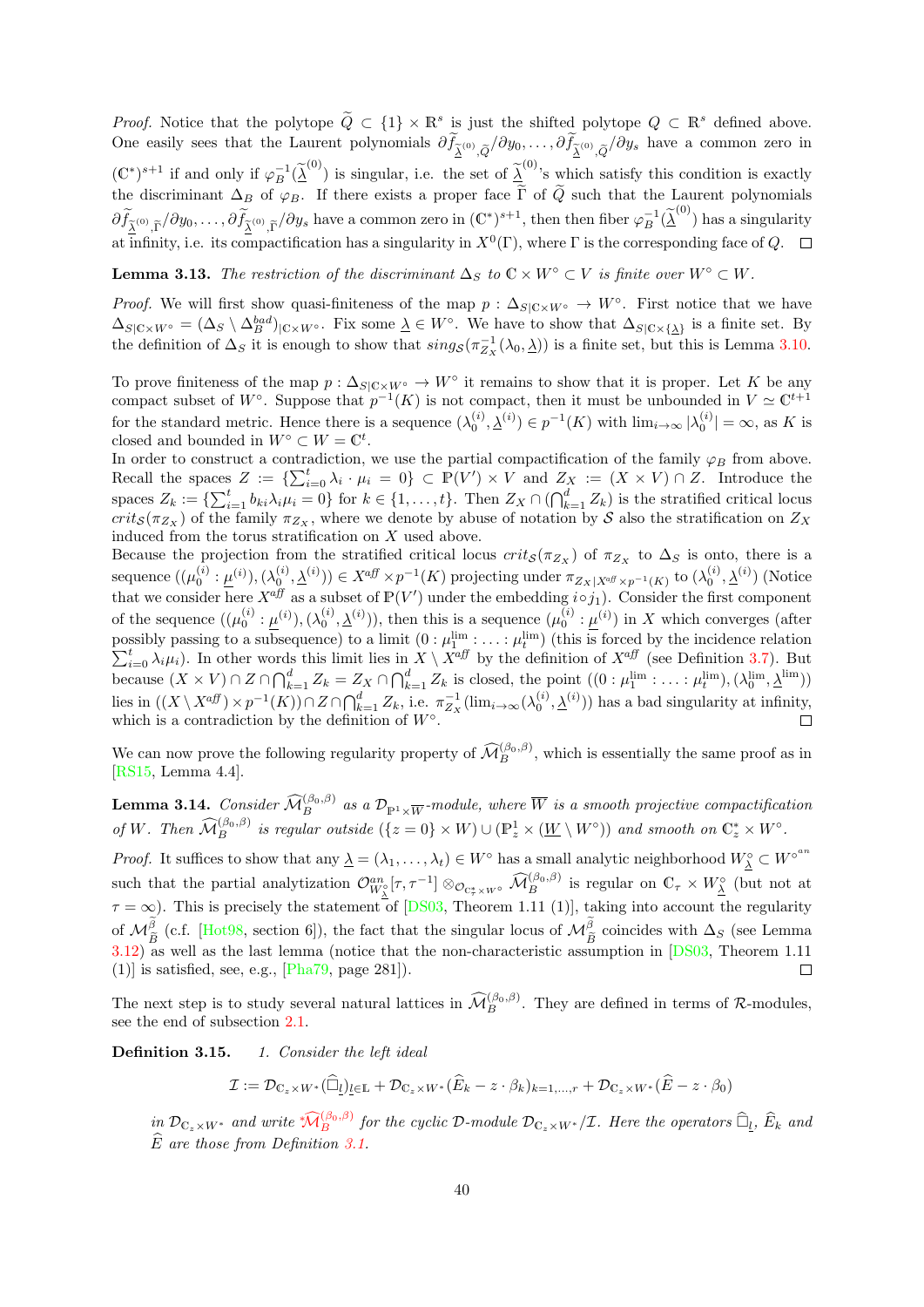- <span id="page-40-3"></span>2. Consider the left ideal  $_0\mathcal{I} := \mathcal{R}_{\mathbb{C}_z\times W^*}(\widehat{\Box}_l)_{l\in\mathbb{L}} + \mathcal{R}_{\mathbb{C}_z\times W^*}(\widehat{E}_k - z\cdot \beta_k)_{k=1,\dots,r} + \mathcal{R}_{\mathbb{C}_z\times W^*}(\widehat{E}-z\cdot \beta_0)$ in  $\mathcal{R}_{\mathbb{C}_z\times W^*}$  and write  $\sqrt[3]{M_B^{(\beta_0,\beta)}}$  $\sqrt[3]{M_B^{(\beta_0,\beta)}}$  $\sqrt[3]{M_B^{(\beta_0,\beta)}}$  for the cyclic  $\mathcal{R}\text{-module } \mathcal{R}_{\mathbb{C}_z\times W^*}/\mathcal{I}.$
- 3. Consider the open inclusions  $W^{\circ} \subset W^* \subset W$  and define  $\mathcal{R} := \mathcal{R}_{\vert \mathbb{C}_r \times W^{\circ}}$  with ring of global sections  $\mathcal{O}_R$ . Define the  $\mathcal{D}_{C_z \times W^{\circ}}$ -module

$$
\ ^{\circ}\widehat{\mathcal{M}}_{B}^{(\beta_0, \beta)}:= \Big(\widehat{\mathcal{M}}_{B}^{(\beta_0, \beta)}\Big)_{|\mathbb{C}_{z} \times W^{\circ}}
$$

and the  $\mathcal{R}_{\mathbb{C}_z\times W^{\circ}}$ -module

$$
\widehat{\mathbf{O}}\widehat{\mathcal{M}}_B^{(\beta_0,\beta)} := \left(\widehat{\mathbf{O}}\widehat{\mathcal{M}}_B^{(\beta_0,\beta)}\right)_{|\mathbb{C}_z \times W^\circ}.
$$

#### <span id="page-40-2"></span>Remark 3.16.

- 1. We have  $\mathcal{D}_{\mathbb{C}_z\times W^*}\otimes_{\mathcal{R}_{\mathbb{C}_z\times W^*}}\mathfrak{d}\widehat{\mathcal{M}}_B^{(\beta_0,\beta)}=\widehat{\mathcal{M}}_B^{(\beta_0,\beta)}|_{\mathbb{C}_z\times W^*}.$
- 2. The restriction of  $\sqrt[3]{M_B^{(\beta_0,\beta)}}$  to  $\mathbb{C}^*_z \times W^*$  equals the restriction of  $\widehat{\mathcal{M}}_B^{(\beta_0,\beta)}$  to  $\mathbb{C}^*_z \times W^*$ .
- 3. For<sub>z</sub><sup>2</sup> $_{\partial_z}(0^{\mathcal{H}}(B^{(0, \beta)}) = \mathcal{R}'/_{0}\mathcal{I}'$ , where  $_{0}\mathcal{I}'$  is given by

$$
{}_{0}\mathcal{I}' := \mathcal{R}'(\widehat{\Box}_{\underline{l}})_{\underline{l} \in \mathbb{L}} + \mathcal{R}'(\widehat{E}_{k} - z \cdot \beta_{k})_{k=1,\dots,r}.
$$

**Lemma 3.17.** The quotient  $\sqrt[3]{\mathcal{M}_{B}^{(\beta_0,\beta)}}/z \cdot \sqrt[3]{\mathcal{M}_{B}^{(\beta_0,\beta)}}$  is the sheaf of commutative  $\mathcal{O}_{W^*}$ -algebras associated to

<span id="page-40-0"></span>
$$
\frac{\mathbb{C}[\lambda_1^{\pm}, \dots, \lambda_t^{\pm}, \kappa_1, \dots, \kappa_t]}{\left(\prod_{l_i < 0} \kappa_i^{-l_i} - \prod_{l_i > 0} \kappa_i^{l_i}\right)_{l \in \mathbb{L}} + \left(\sum_{i=1}^t b_{ki}\lambda_i\kappa_i\right)_{k=1,\dots,s}} \simeq \frac{\mathbb{C}[\mathbb{N}B][\lambda_1^{\pm}, \dots, \lambda_t^{\pm}]}{y_k \partial f_{\Delta}/\partial y_k},\tag{42}
$$

where  $y_k \partial f_{\underline{\lambda}}/\partial y_k = \sum_{i=1}^t b_{ki} \lambda_i \underline{y}^{\underline{b}_i}$ .

Proof. Let  $\kappa_i$  be the class of  $z\partial\lambda_i$ . Because the commutator  $[\kappa_i, \lambda_i]$  is zero we see that  $\sqrt[n]{\mathcal{N}_{B}^{(\beta_0,\beta)}}/z$ .  $\delta\widehat{M}_{B}^{(\beta_{0},\beta)}$  is a commutative algebra and isomorphic to the module on the left hand side of equation [\(42\)](#page-40-0). To show the isomorphism [\(42\)](#page-40-0), consider the  $\mathbb{C}[\lambda_1^{\pm}, \ldots, \lambda_t^{\pm}]$ -linear morphism

$$
\psi : \mathbb{C}[\lambda_1^{\pm}, \dots, \lambda_t^{\pm}, \kappa_1, \dots, \kappa_t] \longrightarrow \mathbb{C}[\mathbb{N}B][\lambda_1^{\pm}, \dots, \lambda_t^{\pm}],
$$

$$
\kappa_i \mapsto \underline{y}^{b_i}
$$

which is surjective by the definition of C[NB]. The kernel of this map is equal to  $(\prod_{l_i<0} \kappa_i^{-l_i}$  $\prod_{i>0} \kappa_i^{l_i}$ <sub>*l*∈L</sub> by [\[MS05,](#page-71-2) Theorem 7.3]. Finally notice that  $\psi(\sum_{i=1}^t b_{ki}\lambda_i\kappa_i) = y_k\partial f_{\Delta}/\partial y_k$ , which shows the claim.  $\Box$ 

We need the following result saying that the GKZ-system  $\mathcal{M}_{B}^{\beta}$  is isomorphic to the restriction of the Fourier-Laplace transformed GKZ system  $\widehat{\mathcal{M}}_{B}^{(\beta_0,\beta)}$ .

<span id="page-40-1"></span>**Lemma 3.18.** Let  $i_1 : \{1\} \times W \longrightarrow \hat{V} = \mathbb{C}_z \times W$  be the canonical inclusion. Then

$$
\mathcal{H}^0\left(i_1^+\widehat{\mathcal{M}}_B^{(\beta_0,\beta)}\right)\simeq \mathcal{M}_B^{\beta}.
$$

Proof. During the proof we will work with modules of global sections rather with the D-modules itself. Recall that the left ideal defining the quotient  $\widehat{M}_{B}^{(\beta_0,\beta)}$  is generated by the operators  $\widehat{\Box}_{\underline{l}}, \widehat{E}_k - \beta_k z$  and  $\widehat{E} - \beta_0 z$ , where

,

$$
\widehat{\Box}_{\underline{l}} := \prod_{i:l_i<0} (z \cdot \partial_{\lambda_i})^{-l_i} - \prod_{i:l_i>0} (z \cdot \partial_{\lambda_i})^{l_i}
$$
  

$$
\widehat{E} := z^2 \partial_z + \sum_{i=1}^t z \lambda_i \partial_{\lambda_i},
$$
  

$$
\widehat{E}_k := \sum_{i=1}^t b_{ki} z \lambda_i \partial_{\lambda_i}.
$$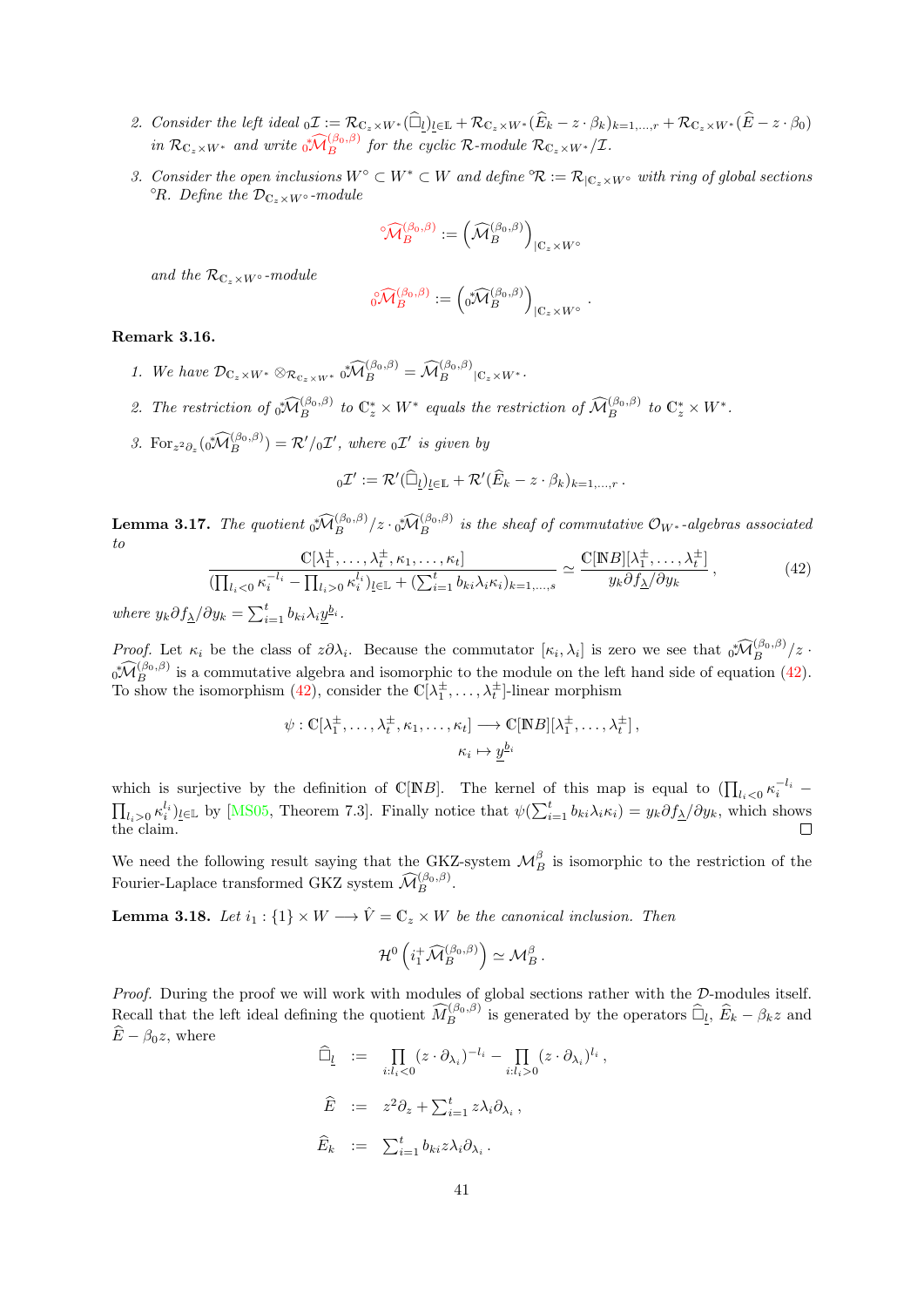The presence of  $z^{-2}(\widehat{E}_0-\beta_0 z)$  in this ideal show that have the an isomorphism of  $\mathbb{C}[z^{\pm},\lambda_1,\ldots,\lambda_n]\langle \partial_{\lambda_1},\ldots \partial_{\lambda_n}\rangle$ modules

<span id="page-41-0"></span>
$$
\widehat{M} \simeq \mathbb{C}[z^{\pm}, \lambda_1, \dots, \lambda_n] \langle \partial_{\lambda_1}, \dots \partial_{\lambda_n} \rangle / \mathbb{C}[z^{\pm}, \lambda_1, \dots, \lambda_n] \langle \partial_{\lambda_1}, \dots \partial_{\lambda_n} \rangle \widehat{I}
$$
(43)

where the left  $\mathbb{C}[z^{\pm}, \lambda_1, \ldots, \lambda_n] \langle \partial_{\lambda_1}, \ldots, \partial_{\lambda_n} \rangle$ -ideal  $\widehat{I}$  is generated by  $\widehat{\Box}_{\underline{l} \in \mathbb{L}}$  and  $\widehat{E}_k - \beta_k$  for  $k \in \{1, \ldots, d\}$ . The  $D_W$ -module corresponding to  $\mathcal{H}^0\left(i_1^+\widehat{\mathcal{M}}\right)$  is given by  $\widehat{M}/(z-1)\widehat{M}$ . Using the isomorphism [\(43\)](#page-41-0) one easily sees that

$$
\widehat{M}/(z-1)\widehat{M} \simeq M_B^{\beta} ,
$$

 $\Box$ 

which shows the claim.

**Proposition 3.19.** The  $\mathcal{O}_{\mathbb{C}_z \times W^{\circ}}$ -module  $\hat{O}_{B}^{\left(\beta_0, \beta\right)}$  is locally-free of rank vol $(Q)$ .

Proof. Notice that it is sufficient to show that  $\partial \widehat{\mathcal{M}}_B^{(\beta_0,\beta)}$  is  $\mathcal{O}_{\mathbb{C}\times W^{\circ}}$ -coherent. Namely,  $\partial \widehat{\mathcal{M}}_{\beta_0}^{(\beta_0,\beta)}(z \cdot \widehat{\mathcal{M}}_{\beta_0}^{(\beta_0,\beta)}(z))$  $\partial_{\mathcal{U}}^{\gamma}(\beta_0,\beta)$  is  $\mathcal{O}_{W^{\circ}}$ -locally free of rank vol(*Q*) by Lemma [3.10.](#page-37-0) Moreover, the restriction of  $\partial_{\mathcal{U}_B}^{\gamma}(\beta_0,\beta)$  to  $\mathbb{C}_z^* \times W^{\circ}$  is a locally-free  $\mathcal{O}_{\mathbb{C}_z^* \times W^{\circ}}$ -module by Lemma 3 the restriction of  $\mathcal{M}_{B}^{\beta}$  to  $W^{\circ}$  by Lemma [3.18](#page-40-1) which is locally free of rank vol $(Q)$ . Now we use the fact that a coherent O-module which has everywhere the same rank is locally-free.

It is actually sufficient to show the coherence of  $\mathcal{N} := \text{For}_{z^2 \partial_z}(\partial \widehat{\mathcal{M}}_B^{(\beta_0, \beta)})$ , as this is the same as  $\partial \widehat{\mathcal{M}}_B^{(\beta_0, \beta)}$ when considered as an  $\mathcal{O}_{\mathbb{C}_z\times W^{\circ}}$ -module. Let us denote by  $\tilde{F}_{\bullet}$  the natural filtration on  $\mathcal{R}'_{\mathbb{C}_z\times W^{\circ}}$  defined by

$$
F_k \mathcal{R}'_{\mathbb{C}_z \times W^{\circ}} := \left\{ P \in \mathcal{R}'_{\mathbb{C}_z \times W^{\circ}} \mid P = \sum_{|\alpha| \leq k} g_{\alpha}(z, \underline{\lambda})(z \partial_{\lambda_1})^{\alpha_1} \cdot \ldots \cdot (z \partial_{\lambda_t})^{\alpha_t} \right\}.
$$

This filtration induces a filtration  $F_{\bullet}$  on N which satisfies  $F_k \mathcal{R}'_{C_z \times W^{\circ}} \cdot F_l \mathcal{N} = F_{k+l} \mathcal{N}$ . Obviously, for any k,  $F_k\mathcal{N}$  is  $\mathcal{O}_{\mathbb{C}_z\times W^{\circ}}$ -coherent, so that it suffices to show that the filtration  $F_{\bullet}$  becomes eventually stationary. Let  $P = \sum_{|\alpha| \leq k} g_{\alpha}(z, \underline{\lambda})(z \partial_{\lambda_1})^{\alpha_1} \cdot \ldots \cdot (z \partial_{\lambda_t})^{\alpha_t}$  then its symbol is defined as

$$
\sigma_k(P) := \sum_{|\alpha|=k} g_{\alpha}(z, \underline{\lambda})(\kappa_1)^{\alpha_1} \cdot \ldots \cdot (\kappa_t)^{\alpha_t} \in \mathcal{O}_{\mathbb{C}_z \times W^{\circ}}[\kappa_1, \ldots, \kappa_t],
$$

which is a function on  $\mathbb{C}_z \times T^*W^{\circ}$  with fiber variables  $\kappa_1,\ldots,\kappa_t$ . Let  $\mathcal I$  be the radical ideal of the ideal generated by the symbols of  $\widehat{\Box}_{l\in\mathbb{L}}$  and  $\widehat{E}_k - z \cdot \beta_k$  for  $k = 1, \ldots, t$ . Then the vanishing locus of  $\mathcal I$  is the  $\mathcal{R}'_{\mathbb{C}_z\times W^{\circ}}$ -characteristic variety of N. Notice that N is  $\mathcal{O}_{\mathbb{C}_z\times W^{\circ}}$ -coherent if and only if its  $\mathcal{R}'_{\mathbb{C}_z\times W^{\circ}}$ characteristic variety is a subset of  $\mathbb{C}_z \times T^*_{W^\circ} W^\circ$ . The proof of this fact is completely parallel to the  $D$ -module case (see e.g. [ $Pha79$ , Proposition 10.3]).

To compute the  $\mathcal{R}'_{\mathbb{C}_z\times W^{\circ}}$ -characteristic variety, notice that the symbols of  $\widehat{\Box}_{l\in\mathbb{L}}$  and  $\widehat{E}_k - z \cdot \beta_k$  are independent of z. Thus it is enough to compute its restriction to  $\{1\} \times W^{\circ}$ . Now notice that the generators of the ideal corresponding to the GKZ-system  $\mathcal{M}_{B}^{\beta}$  have exactly the same symbols as the operators above. Thus it is enough to show that the restriction of the GKZ-system  $\mathcal{M}_{B}^{\beta}$  to  $W^{\circ}$  is  $\mathcal{O}_{W^{\circ}}$ coherent. But this follows from  $[Ado94, \text{Lemma } 3.2 \text{ and } 3.3]$  and the definition of  $W^{\circ}$  (see Definition [3.8](#page-36-1) and Lemma [3.12\)](#page-38-0).  $\Box$ 

<span id="page-41-1"></span>**Corollary 3.20.** The natural map  $\delta \widehat{M}_{B}^{(\beta_{0},\beta)} \to \widehat{M}_{B}^{(\beta_{0},\beta)}$  which is induced by the inclusion  $\mathcal{R}_{C_{z}\times W^{*}} \to$  $\mathcal{D}_{\mathbb{C}_z\times W^*}$  is injective.

Proof. Recall that  $\mathcal{D}_{\mathbb{C}_z\times W^*}\otimes_{\mathcal{R}} {}_0\widehat{\mathcal{M}}_B^{(\beta_0,\beta)} \simeq \widehat{\mathcal{M}}_B^{(\beta_0,\beta)}|_{\mathbb{C}_z\times W^*}$  and  $D_{\mathbb{C}_z\times W^*} \simeq R[z^{\pm}]$ . Thus the kernel of  $\begin{aligned} \n\widehat{\mathcal{M}}_{B}^{(\beta_{0},\beta)} \rightarrow \widehat{\mathcal{M}}_{B}^{(\beta_{0},\beta)} |_{\mathbb{C}_{z}\times W^{*}} \text{ has } z\text{-torsion. On the open set } \mathbb{C}_{z}\times W^{\circ} \subset \mathbb{C}_{z}\times W^{*} \text{ the module } \widehat{\mathcal{M}}_{B}^{(\beta_{0},\beta)} = 0. \end{aligned}$  ${}_{0}\widehat{\mathcal{M}}_{B}^{(\beta_{0},\beta)}|_{\mathbb{C}_{z}\times W^{\circ}}$  is  $\mathcal{O}_{\mathbb{C}_{z}\times W^{\circ}}$ -locally free. In particular it has no *z*-torsion, but this shows the claim.

In order to do this, consider once again the affine toric variety  $X^{\text{aff}} = \text{Spec}(\mathbb{C}[NB])$  from Definition [3.7,](#page-35-0) which contains the torus  $g_B(S) \cong S$  as an open subset. Denote by D the complement of S in  $X^{aff}$ . We will consider  $X^{aff}$  as a log scheme in the sense of logarithmic geometry (see, e.g., [\[Gro11\]](#page-70-4)). More precisely, we endow  $X^{aff}$  with divisorial log structure induced by D and  $W^*$  with the trivial log structure.We consider the relative log de Rham complex  $\Omega^{\bullet}_{X^{\alpha} \mathcal{B} \times W^*/W^*}(\log D)$  ([\[Gro11,](#page-70-4) section 3.3]). We have isomorphisms  $\Omega^k_{X^{aff} \times W^*/W^*}(\log D) \cong \mathcal{O}_{X^{aff} \times W^*} \otimes_{\mathbb{Z}} \bigwedge^k \mathbb{Z}^r$ .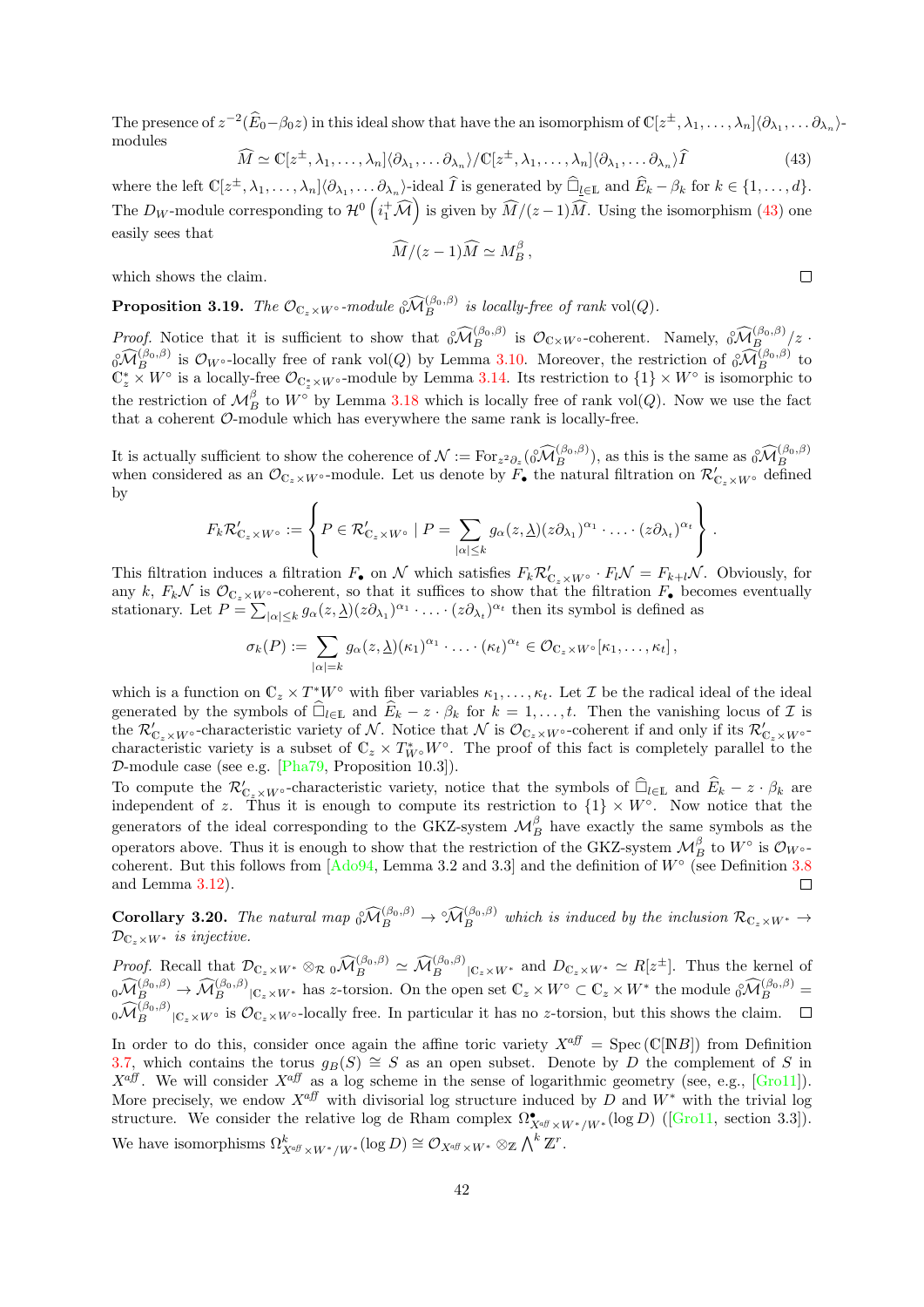<span id="page-42-1"></span>**Proposition 3.21.** Let NB be a saturated semigroup. There exists the following  $R_{C_z\times W^{\circ}}$ -linear isomorphism

$$
H^0\left(\Omega^{\bullet+s}_{X^{aff}\times W^{\circ}/W^{\circ}}(\log\,D)[z],zd-d_yF\wedge\right)\cong\left(\widehat{M}_B^{(0,0)}\right),
$$

which maps  $\omega_0$  to 1.

*Proof.* We first define the  $R_{\mathbb{C}_z\times W}$ -linear morphism

$$
\psi : {}_0\widehat{M}_B^{(0,\underline{0})} \longrightarrow H^0\left(\Omega_{X^{\alpha} \mathcal{F} \times W^* / W^*}^{\bullet+s}(\log D)[z], zd - d_y F \wedge\right),
$$
  

$$
1 \mapsto \omega_0,
$$

which is well-defined by [3.4.](#page-34-0) Let

$$
\omega = \sum_{\alpha, \gamma, \delta} c_{\alpha \gamma \delta} \lambda_1^{\gamma_1} \dots \lambda_t^{\gamma_t} z^{\delta} \underline{y}^{\alpha_1 \cdot \underline{b}_1} \dots \underline{y}^{\alpha_t \cdot \underline{b}_t} \omega_0
$$

be a general element in  $\Omega^s_{X^{aff} \times W^*/W^*}(\log D)[z]$  with  $\alpha \in \mathbb{N}^t$ ,  $\gamma \in \mathbb{Z}^t$  and  $\delta \in \mathbb{N}$ . Then

$$
\sum_{\alpha,\gamma,\delta} c_{\alpha\gamma\delta} \lambda_1^{\gamma_1} \dots \lambda_t^{\gamma_t} z^{\delta} (z \partial_{\lambda_1})^{\alpha_1} \dots (z \partial_{\lambda_t})^{\alpha_t}
$$

is a preimage, which shows that the map  $\psi$  is surjective. Notice that the restricted map

$$
\circ \psi : \left\{ \widehat{M}_{B}^{(0,\underline{0})} \longrightarrow H^{0}(\Omega_{X^{\alpha} \mathcal{F} \times W^{\circ}/W^{\circ}}^{\bullet+s}(\log D)[z], zd - d_{y} F \wedge \right\}
$$

is also surjective. Consider the following commutative diagram

$$
\begin{CD} \widehat{\mathcal{M}}_B^{(0,\underline{0})} & \simeq \\ \begin{CD} \widehat{\mathcal{M}}_B^{(0,\underline{0})} & \xrightarrow{\simeq} & H^0(\Omega_{S\times W^\circ/W^\circ}^{\bullet+\,s}[z^\pm],zd-d_yF\wedge) \end{CD} \end{CD}
$$
\n
$$
\widehat{\mathcal{M}}_B^{(0,\underline{0})} \xrightarrow{\circ_{\psi}} H^0(\Omega_{X^{\mathrm{aff}}\times W^\circ/W^\circ}^{\bullet+\,s}[ \log D)[z],zd-d_yF\wedge)
$$

where the upper horizontal map is an isomorphism by Proposition [3.3](#page-33-0) and Lemma [3.4](#page-34-0), the left vertical map is injective by Corollary [3.20](#page-41-1) and the right vertical map is induced by the morphism

$$
\Omega_{X^{\alpha\beta} \times W^{\circ}/W^{\circ}}^s(\log \, D)[z] \longrightarrow \Omega_{X^{\alpha\beta} \times W^{\circ}/W^{\circ}}^s(*D)[z^{\pm}] = \Omega_{S \times W^{\circ}/W^{\circ}}^s[z^{\pm}].
$$

But this shows that  $\phi \psi$  is also injective, which shows the claim. Notice that as a by-product, we also obtain that the morphism

$$
H^{0}(\Omega^{\bullet+s}_{X^{aff} \times W^{\circ}/W^{\circ}}(\log \, D)[z], zd-d_{y}F \wedge) \longrightarrow H^{0}(\Omega^{\bullet+s}_{S \times W^{\circ}/W^{\circ}}[z^{\pm}], zd-d_{y}F \wedge)
$$

 $\Box$ 

is injective.

## <span id="page-42-0"></span>4 Quantum cohomology of toric complete intersections

We recall in this section some rather well known notations and results concerning twisted Gromov-Witten invariants on the one hand, and basic constructions from toric geometry for smooth complete intersections in toric varieties on the other hand. Any of the statements of this section can be found in either the original articles like [\[Kon95\]](#page-71-3), [\[Giv98b,](#page-70-5) [Giv98a\]](#page-70-6), [\[CG07\]](#page-69-2) (for twisted Gromov-Witten invariants), the references [\[Ful93\]](#page-70-7), [\[CLS11\]](#page-69-3) and [\[CK99\]](#page-69-4), (for facts on toric geometry of complete intersections) but also in the more recent paper [\[MM11\]](#page-71-4), from which we borrow some of the notation. By collecting the material we need later here we hope to make this paper more self-contained.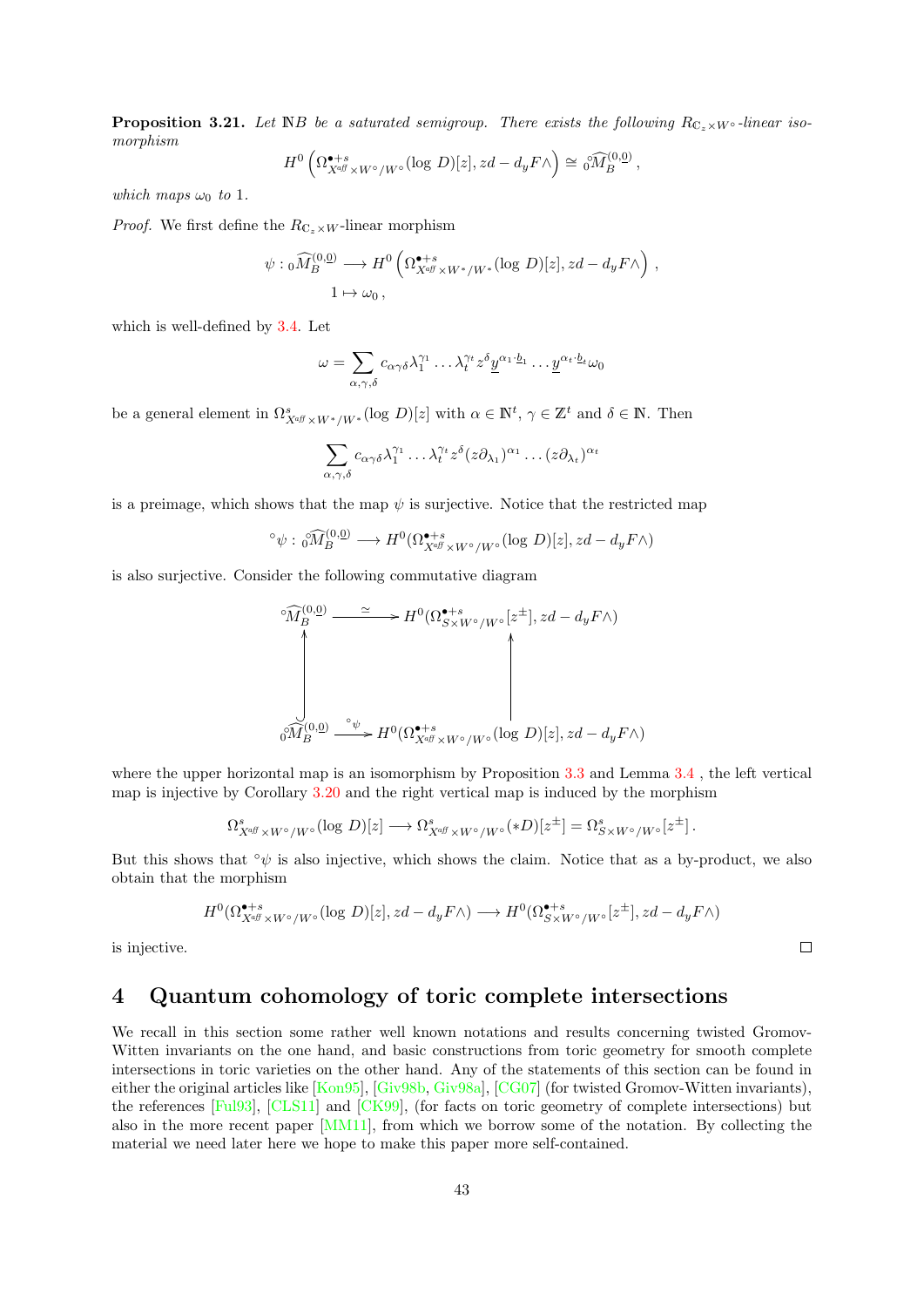#### <span id="page-43-2"></span><span id="page-43-0"></span>4.1 Twisted and reduced quantum D-modules

A smooth complete intersection inside a smooth projective variety can be described as the zero locus of a generic section of a split vector bundle on that variety. Associated to such a bundle are the twisted Gromov-Witten invariants, which we describe first. They give rise to the twisted quantum product, and to the twisted quantum-D-module. From this one can derive (basically by dividing by the kernel of the multiplication by the first Chern classes of the factors of the vector bundle) the reduced quantum D-module, which corresponds to the ambient part of the quantum cohomology of the subvariety. We also discuss this reduced module here, and we define pairings (coming from the Poincaré pairing on the ambient variety) on both the twisted and the reduced quantum D-module.

Let X be a smooth projective *n*-dimensional variety. Let  $\mathcal{L}_1, \ldots, \mathcal{L}_c$  be line bundles on X which are globally generated and define  $\mathcal{E} := \bigoplus_{i=1}^c \mathcal{L}_i$  $\mathcal{E} := \bigoplus_{i=1}^c \mathcal{L}_i$  $\mathcal{E} := \bigoplus_{i=1}^c \mathcal{L}_i$ . We are going to recall the construction of the so-called twisted quantum D-module QDM $(\mathcal{X}, \mathcal{E})$  and the reduced quantum D-module  $\overline{\text{QDM}}(\mathcal{X}, \mathcal{E})$ . Our notation follows the exposition in [\[MM11,](#page-71-4) Chapter 2.5].

For  $l \in \mathbb{N}$  and  $d \in H_2(\mathcal{X}, \mathbb{Z})$  we denote by  $\overline{\mathcal{M}}_{0,l,d}(\mathcal{X})$  the moduli space of stable maps of degree d from curves of genus 0 with l marked points to X. Denote by  $e_i: \mathcal{M}_{0,l,d}(\mathcal{X}) \longrightarrow \mathcal{X}$  the evaluation at the i marked point for  $i \in \{1, ..., l\}$  and denote by  $\pi : \overline{\mathcal{M}}_{0,l+1,d}(\mathcal{X}) \longrightarrow \overline{\mathcal{M}}_{0,l,d}(\mathcal{X})$  the map which forgets the last marked point. Let  $\mathcal{E}_{0,l,d}$  be the locally free sheaf  $R^0\pi_* e_{l+1}^*\mathcal{E}$  and for any  $j \in \{1,\ldots,l\}$ , let  $\mathcal{E}_{0,l,d}(j)$ be the kernel of the surjective morphism  $\mathcal{E}_{0,l,d} \longrightarrow e_j^* \mathcal{E}$  which evaluates a section at the j-marked point. For  $i \in \{1, \ldots, l\}$  denote by  $\mathcal{N}_i$  the line bundle on  $\overline{\mathcal{M}}_{0,l,d}(\mathcal{X})$  whose fiber at a point  $(C, x_1, \ldots, x_l, f :$  $C \to \mathcal{X}$ ) is the cotangent space  $T_{x_i}^*C$ . Put  $\psi_i := c_1(\mathcal{N}_i) \in H^2(\overline{\mathcal{M}}_{0,l,d}(\mathcal{X})).$ 

<span id="page-43-1"></span>**Definition 4.1.** Let  $l \in \mathbb{N}$ ,  $(m_1, \ldots, m_l \in \mathbb{N}^l)$ ,  $\gamma_1, \ldots, \gamma_l \in H^{2*}(\mathcal{X})$  and  $d \in H_2(\mathcal{X}, \mathbb{Z})$ . The j-th twisted Gromov-Witten invariant with descendants is denoted by

$$
\langle \tau_{m_1}(\gamma_1), \ldots, \widetilde{\tau_{m_j}(\gamma_j)}, \ldots, \tau_{m_l}(\gamma_l) \rangle_{0,l,d} := \int_{\substack{[\overline{\mathcal{M}}_{0,l,d}(\mathcal{X})]^{\text{vir}} }} c_{top}(\mathcal{E}_{0,l,d}(j)) \prod_{i=1}^l \psi_i^{m_i} e_i^* \gamma_i ,
$$

where  $[\overline{\mathcal{M}}_{0,l,d}(\mathcal{X})]^{vir}$  is the virtual fundamental class of  $\overline{\mathcal{M}}_{0,l,d}(\mathcal{X})$ . An invariant  $\langle \ldots, \gamma_k, \ldots \rangle_{0,l,d}$  has to be understood as  $\langle \ldots, \tau_0(\gamma_k), \ldots \rangle_{0,l,d}$ . Below we will actually use only such non-descendant (i.e., with all  $m_k = 0$ ) invariants.

Let  $(T_0, T_1, \ldots, T_h)$  be a homogeneous basis of  $H^{2*}(\mathcal{X})$  such that  $T_0 = 1$  and  $T_1, \ldots, T_r$  is a basis of  $H^2(\mathcal{X}, \mathbb{Z})$  modulo torsion which lies in the Kähler cone of X. Let T be the torus  $H^2(\mathcal{X}, \mathbb{C})/2\pi i H^2(\mathcal{X}, \mathbb{Z})$ . Then the basis  $T_1, \ldots, T_r$  of  $H^2(\mathcal{X}, \mathbb{Z})$  gives rise to coordinates  $q = (q_1, \ldots, q_r)$  on  $T$ .

**Definition 4.2.** Let  $\gamma_1, \ldots, \gamma_2 \in H^{2*}(\mathcal{X}, \mathbb{C})$  and  $q \in T$ . The twisted small quantum product is defined by

$$
\gamma_1 \bullet_q^{tw} \gamma_2 := \sum_{a=1}^h \sum_{d \in H_2(\mathcal{X}, \mathbb{Z})} q^d \langle \gamma_1, \gamma_2, \widetilde{T}_a \rangle_{0,3,d} T^a \, .
$$

where  $q^d$  is shorthand notation for  $q_1^{(T_1,d)}, \ldots, q_r^{(T_r,d)}$ . Notice that  $\langle \gamma_1, \gamma_2, \widetilde{T}_a \rangle_{0,3,d} \neq 0$  only if d lies in the semigroup of effective classes, i.e.  $d \in \text{Eff}_{\mathcal{X}} \subset H_2(\mathcal{X}, \mathbb{Z})$ . Hence, by our assumption on the basis  $T_1, \ldots, T_r$ , only positive powers of the  $q_i$  appear in the formula above. Let  $\overline{T} = \mathbb{C}^r$  be a partial compactification of T with respect to the coordinates  $q_1, \ldots q_r$ . In the following we assume that there exists an open neighborhood  $\bar{U}$  of  $0 \in \bar{T}$  such that the twisted quantum product is convergent on  $\bar{U}$  as a power series in  $q_1, \ldots, q_r$ . The twisted quantum product is associative, commutative and has  $T_0$  as a unit (see, e.g., [\[MM11,](#page-71-4) Proposition 2.14]).

Put  $\hat{U} := \bar{U} \cap T$ . In analogy to the untwisted case one defines a trivial vector bundle F on  $H^0(\mathcal{X}) \times \mathbb{C}_z \times U$ with fiber  $H^{2*}(\mathcal{X})$  together with a flat meromorphic connection

$$
\nabla_{\partial_{t_0}} := \partial_{t_0} + \frac{1}{z} T_0 \bullet_q^{tw} \,, \quad \nabla_{q_a \partial_{q_a}} := q_a \partial_{q_a} + \frac{1}{z} T_a \bullet_q^{tw} \,, \quad \nabla_{z \partial_z} := z \partial_z - \frac{1}{z} E \bullet_q^{tw} + \mu \,,
$$

where  $\mu$  is the diagonal morphism defined by  $\mu(T_a) := \frac{1}{2}(deg(T_a) - (dim_{\mathbb{C}} \mathcal{X} - rk\mathcal{E}))T_a$  and  $E :=$  $t_0T_0 + c_1(\mathcal{T}_{\mathcal{X}}) - c_1(\mathcal{E})$  is the so-called Euler field.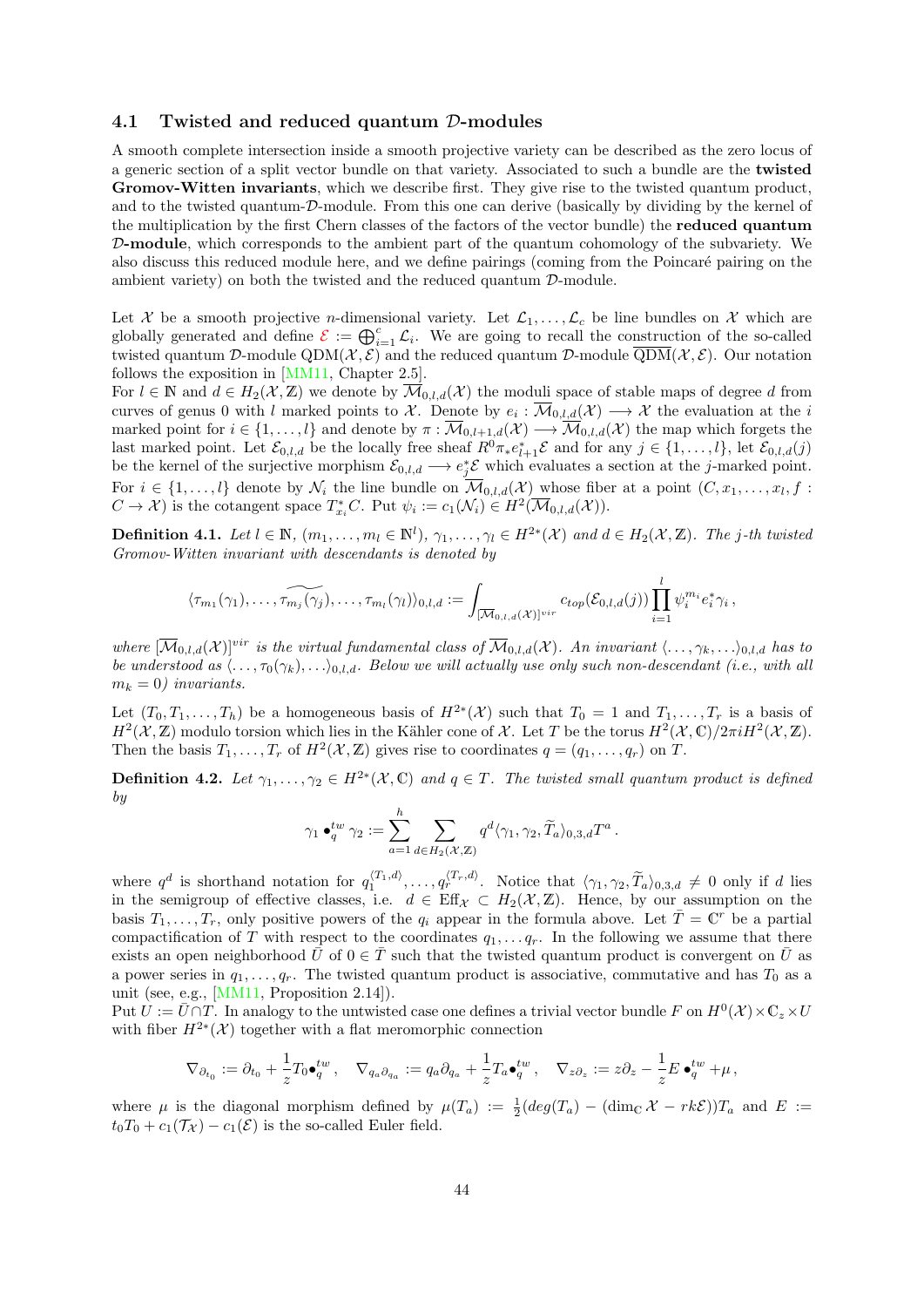<span id="page-44-1"></span>Define a twisted pairing on  $H^{2*}(\mathcal{X})$  by:

$$
(\gamma_1, \gamma_2)^{tw} := \int_{\mathcal{X}} \gamma_1 \cup \gamma_2 \cup c_{top}(\mathcal{E}) \text{ for } \gamma_1, \gamma_2 \in H^{2*}(\mathcal{X}).
$$

This pairing is degenerate with kernel equal to ker  $m_{c_{top}}$ , where  $m_{c_{top}}$  is defined by

$$
m_{c_{top}}: H^{2*}(\mathcal{X}) \longrightarrow H^{2*}(\mathcal{X}),
$$
  

$$
\alpha \mapsto c_{top}(\mathcal{E}) \cup \alpha
$$

and satisfies the Frobenius relation:

$$
(\gamma_1 \bullet_q^{tw} \gamma_2, \gamma_3)^{tw} = (\gamma_1, \gamma_2 \bullet_q^{tw} \gamma_3)^{tw} \text{ for } \gamma_1, \gamma_2, \gamma_3 \in H^{2*}(\mathcal{X}).
$$

Denote by  $\mathcal F$  the sheaf sections of  $F$  and define an involution  $\iota$  by

$$
\iota: H^0(\mathcal{X}) \times \mathbb{C}_z \times U \longrightarrow H^0(\mathcal{X}) \times \mathbb{C}_z \times U,
$$
  

$$
(t_0, z, q) \mapsto (t_0, -z, q).
$$

We define a ∇-flat sesquilinear pairing

$$
S: \iota^*(\mathcal{F}) \times \mathcal{F} \longrightarrow \mathcal{O},
$$
  

$$
(s_1, s_2) \mapsto S(s_1, s_2)(t_0, z, q) = (s_1(t_0, -z, q), s_2(t_0, z, q))^{tw}.
$$

We call  $\overline{H^{2*}(\mathcal{X})} := H^{2*}(\mathcal{X})/\ker m_{c_{top}}$  the reduced cohomology ring of  $(\mathcal{X}, \mathcal{E})$ . For  $\gamma \in H^{2*}(\mathcal{X})$  denote by  $\overline{\gamma}$  its class in  $\overline{H^{2*}(\mathcal{X})}$ . The pairing  $(\cdot, \cdot)^{tw}$  gives rise to a pairing  $(\cdot, \cdot)^{red}$  on  $\overline{H^{2*}(\mathcal{X})}$  by

$$
(\overline{\gamma}_1, \overline{\gamma}_2)^{red} := (\gamma_1, \gamma_2)^{tw} \text{ for } \gamma_1, \gamma_2 \in H^{2*}(\mathcal{X}).
$$

Because the kernel of  $(\cdot, \cdot)^{tw}$  is ker  $m_{c_{top}}$  this pairing is well-defined and non-degenerate. Denote by  $\overline{F}$ the trivial bundle on  $H^0(\mathcal{X}) \times \mathbb{C}_z \times U$  with fiber  $\overline{H^{2*}(\mathcal{X})}$ . The pairing S induces a pairing  $\overline{S}$  on  $\overline{F}$  by

$$
\overline{S}(\overline{s}_1,\overline{s}_2):=S(s_1,s_2),
$$

which is non-degenerate.

Notice that  $H^{2*}(\mathcal{X})$  is naturally graded because  $m_{c_{top}}$  is a graded morphism. Let  $(\phi_0,\ldots,\phi_{s'})$  be a homogeneous basis of  $\overline{H^{2*}(\mathcal{X})}$  and denote by  $(\phi^0,\ldots,\phi^{s'})$  its dual basis w.r.t.  $(\cdot,\cdot)^{red}$ . The reduced Gromov-Witten invariants are defined by

$$
\langle \overline{\gamma}_1, \ldots, \overline{\gamma}_l \rangle^{red}_{0,l,d} := \langle \gamma_1, \ldots, \widetilde{c_{top}(\mathcal{E})} \gamma_l \rangle_{0,l,d}
$$

and the reduced quantum product is

$$
\overline{\gamma}_1 \bullet_q^{red} \overline{\gamma}_2 := \sum_{a=0}^{s'} \sum_{d \in H_2(\mathcal{X}, \mathbb{Z})} q^d \langle \overline{\gamma}_1, \overline{\gamma}_2, \phi_a \rangle_{0,3,d}^{red} \phi^a,
$$

where the restriction is compatible with the multiplication , i.e.

$$
\overline{\gamma_1 \bullet_q^{tw} \gamma_2} = \overline{\gamma}_1 \bullet_q^{red} \overline{\gamma}_2.
$$

The bundle  $\overline{F}$  carries the following connection:

$$
\overline{\nabla}_{\partial_{t_0}} := \partial_{t_0} + \frac{1}{z} \overline{T}_0 \bullet_q^{red}, \quad \overline{\nabla}_{q_a \partial_{q_a}} + \frac{1}{z} \overline{T}_a \bullet_q^{red}, \quad \overline{\nabla}_{z \partial_z} := z \partial_z - \frac{1}{z} \overline{E} \bullet_q^{red} + \overline{\mu},
$$

where  $\overline{\mu}$  is the diagonal morphism defined by  $\overline{\mu}(\phi_A) := \frac{1}{2}(deg(\phi_a) - (dim_{\mathbb{C}}X - rk\mathcal{E}))\phi_a$  and  $\overline{E} :=$  $t_0\overline{T}_0 + \overline{c_1(\mathcal{T}_\mathcal{X})} - \overline{c_1(\mathcal{E})}$ . One can show that  $\overline{\nabla}$  is flat and  $\overline{S}$  is  $\overline{\nabla}$ -flat.

<span id="page-44-0"></span>**Definition 4.3.** Consider the above situation of a smooth projective variety  $\mathcal{X}$  and globally generated line bundles  $\mathcal{L}_1, \ldots, \mathcal{L}_c$ .

- 1. The triple  $(F, \nabla, S)$  is called the twisted quantum  $\mathcal{D}\text{-module }QDM(\mathcal{X}, \mathcal{E})$  $\mathcal{D}\text{-module }QDM(\mathcal{X}, \mathcal{E})$  $\mathcal{D}\text{-module }QDM(\mathcal{X}, \mathcal{E})$ .
- 2. The triple  $(\overline{F}, \overline{\nabla}, \overline{S})$  is called the reduced quantum  $\mathcal{D}\text{-module } \overline{\text{QDM}}(\mathcal{X}, \mathcal{E})$ .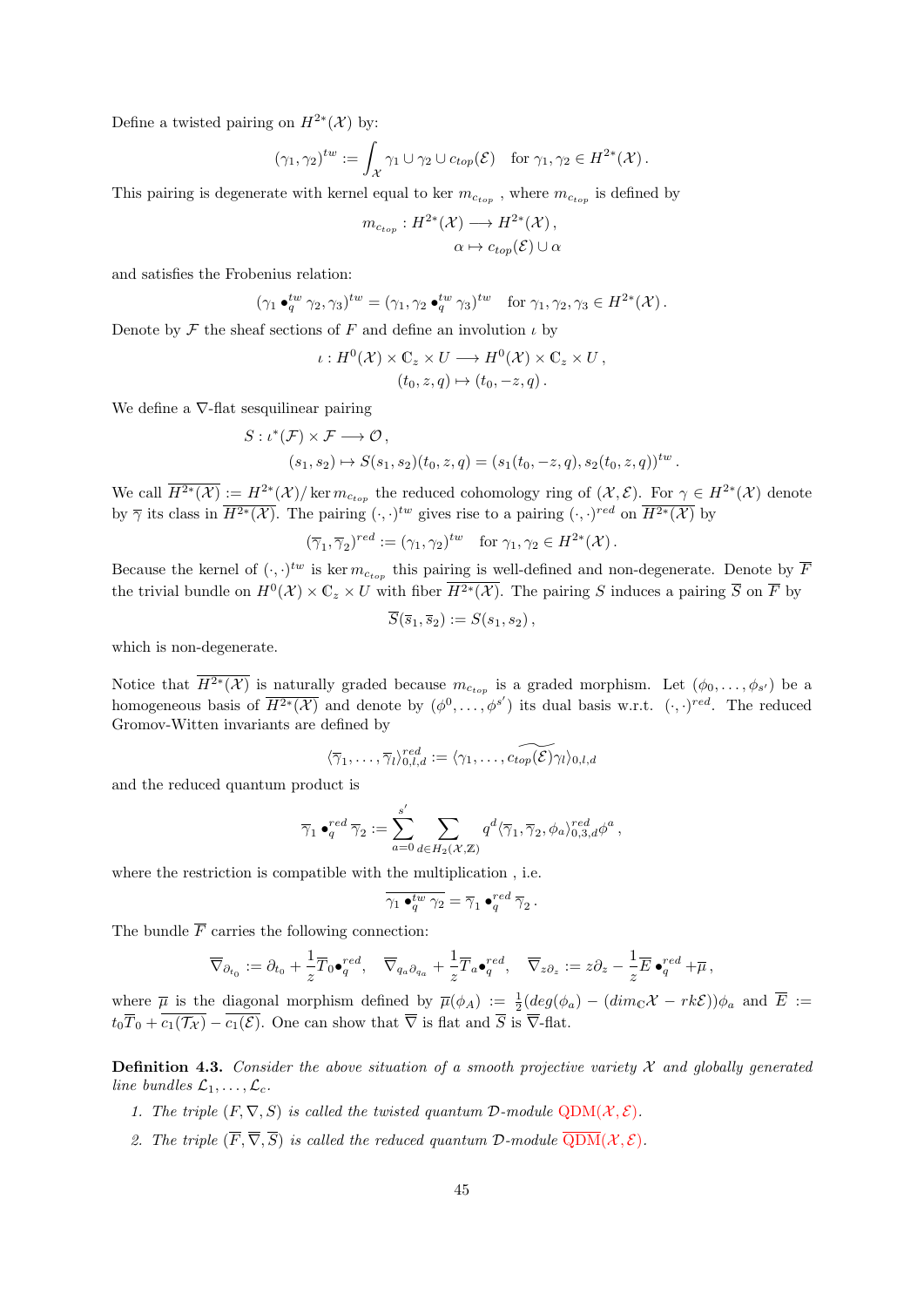#### <span id="page-45-3"></span>4.2 Toric geometry of complete intersection subvarieties

In this subsection we consider the case where the variety  $\mathcal X$  from above is toric. It will be denoted by  $X_{\Sigma}$ , where  $\Sigma$  is the defining fan (see below). We recall some well-known results on the toric description of the total space of the bundle  $\mathcal E$  resp. its dual, on Picard groups, Kähler cones etc. All this is needed in section [6](#page-52-0) below.

Let, as usual,  $N$  be a free abelian group of rank  $n$  for which we choose once and for all a basis which identifies it with  $\mathbb{Z}^n$ . Let  $\Sigma$  be a complete smooth fan in  $N_{\mathbb{R}} := N \otimes \mathbb{R}$  and  $X_{\Sigma}$  the associated toric variety, which is compact and smooth. We recall the toric description of the Kähler resp. the nef cone of Σ. Let  $\Sigma(1) = \{ \mathbb{R}_{\geq 0} \underline{a}_1, \ldots, \mathbb{R}_{\geq 0} \underline{a}_m \}$  be the rays of Σ, where  $\underline{a}_i \in N \cong \mathbb{Z}^n$  are the primitive integral generators of the rays of  $\Sigma$ . Then we have an exact sequence

<span id="page-45-1"></span>
$$
0 \longrightarrow \mathbb{L}_A \longrightarrow \mathbb{Z}^{\Sigma(1)} = \mathbb{Z}^m \longrightarrow N \longrightarrow 0,
$$
\n(44)

where the morphism  $\mathbb{Z}^m \to N$  is given by the matrix (henceforth called A) having the vectors  $\underline{a}_1, \ldots, \underline{a}_m$ as columns.  $\mathbb{L}_A$  is the module of relations between these vectors. We also consider the dual sequence

$$
0 \longrightarrow M \longrightarrow (\mathbb{Z}^{\Sigma(1)})^\vee = \mathbb{Z}^m \longrightarrow \mathbb{L}_A^\vee \longrightarrow 0 \,,
$$

where  $M := N^{\vee}$  is the dual lattice. It is well known that as  $X_{\Sigma}$  is smooth and compact, we have

$$
H^2(X_{\Sigma}, \mathbb{Z}) \simeq \mathrm{Pic}(X_{\Sigma}) \cong \mathbb{L}_A^{\vee},
$$

moreover, the group  $(\mathbb{Z}^{\Sigma(1)})^{\vee}$  is the free abelian group generated by the torus invariant divisors on  $X_{\Sigma}$ . We denote these generators by  $D_1, \ldots, D_m$ . Its images in  $\mathbb{L}_A^{\vee}$  (called  $\overline{D}_i$ ) are thus the cohomology classes which are Poincaré dual to these divisors, and they generate the Picard group.

Any element in  $(\mathbb{Z}^{\Sigma(1)})^{\vee} \otimes \mathbb{R}$  can be considered as a function on  $N_{\mathbb{R}}$  (actually on the support of  $\Sigma$ , but this equals  $\dot{N_R}$  by completeness), which is linear on each cone of  $\Sigma$ , these are called piecewise linear functions with respect to  $\Sigma$ . For a given divisor  $D \in Div(X_{\Sigma}) \cong (\mathbb{Z}^{\Sigma(1)})^{\vee}$ , we denote the piecewise linear function it corresponds to by  $\psi_D^{\Sigma}$ . Inside  $(\mathbb{Z}^{\Sigma(1)})^{\vee} \otimes \mathbb{R}$  we have the cone of convex functions, which are those piecewise linear functions  $\psi$  having the property that for any cone  $\sigma \in \Sigma$  and for any  $n \in N_{\mathbb{R}}$ , we have  $\psi(n) \leq \psi_{\sigma}(n)$ , where  $\psi_{\sigma}$  is the extension to a linear function on all of  $N_{\rm R}$  of the restriction  $\psi_{|\sigma}$ . The interior of the cone of convex functions are those which are strictly convex, that is, those such that the above inequality is strict on  $\mathbb{N}_{\mathbb{R}}\setminus\sigma$ . Notice that any linear function on N is piecewise linear and this inclusion is precisely given by  $M_{\mathbb{R}} \hookrightarrow (\mathbb{Z}^{\Sigma(1)})^{\vee} \otimes \mathbb{R}$ . We define the nef cone  $\mathcal{K}_{X_{\Sigma}}$  $\mathcal{K}_{X_{\Sigma}}$  $\mathcal{K}_{X_{\Sigma}}$  of  $X_{\Sigma}$  to be the image of the cone of convex functions in  $(\mathbb{Z}^{\Sigma(1)})^{\vee} \otimes \mathbb{R}$  under the projection  $(\mathbb{Z}^{\Sigma(1)})^{\vee} \otimes \mathbb{R} \to \mathbb{L}_{A}^{\vee} \otimes \mathbb{R}$ . Its interior is the [K](#page-68-8)ähler cone  $\mathcal{K}_{X_{\Sigma}}^{\circ}$  of  $\Sigma$ . We assume that  $\mathcal{K}_{X_{\Sigma}}^{\circ}$  is non-empty, which amounts to say that  $X_{\Sigma}$  is projective. Let us recall the following description of the cone  $\mathcal{K}_{X_{\Sigma}}$ , the proof of this fact can be found, e.g., in  $[CK99, section 3.4.2]$ .

<span id="page-45-0"></span>**Lemma 4.4.** For any cone  $\sigma \in \Sigma$ , put

$$
J_{\sigma}:=\{i\in\{1,\ldots,m\}\,|\,\mathbb{R}_{\geq 0}\underline{a}_i\notin\sigma\}
$$

and define

$$
\check{\sigma}:=\sum_{i\in J_{\sigma}}\mathbb{R}_{\geq 0}\overline{D}_i\subset (\mathbb{L}_A^\vee)_\mathbb{R}.
$$

We call  $\check{\sigma}$  the anticone associated to  $\sigma$ . Then we have  $\mathcal{K}_{X_{\Sigma}} = \bigcap_{\sigma \in \Sigma} \check{\sigma} \subset (\mathbb{L}_{A}^{\vee})_{\mathbb{R}}$ .

We proceed by considering the toric analogue of the situation from subsection [4.1.](#page-43-0) More precisely, let  $\mathcal{L}_1 = \mathcal{O}_{X_{\Sigma}}(L_1), \ldots, \mathcal{L}_c = \mathcal{O}_{X_{\Sigma}}(L_c)$  be line bundles on  $X_{\Sigma}$  with  $L_1, \ldots, L_c \in Div(X_{\Sigma})$ . We suppose that the following two properties hold

#### <span id="page-45-2"></span>Assumption 4.5.

- 1. For all  $j = 1, \ldots, c$ , the line bundle  $\mathcal{L}_j$  is nef. Notice that according to [\[Ful93,](#page-70-7) Section 3.4], on a toric variety,  $\mathcal{L}_j$  is nef iff it is globally generated.
- 2. Let  $-K_{X_{\Sigma}}$  be the anti-canonical divisor of  $X_{\Sigma}$ . Then we assume that  $-K_{X_{\Sigma}} \sum_{j=1}^{c} L_j$  is nef.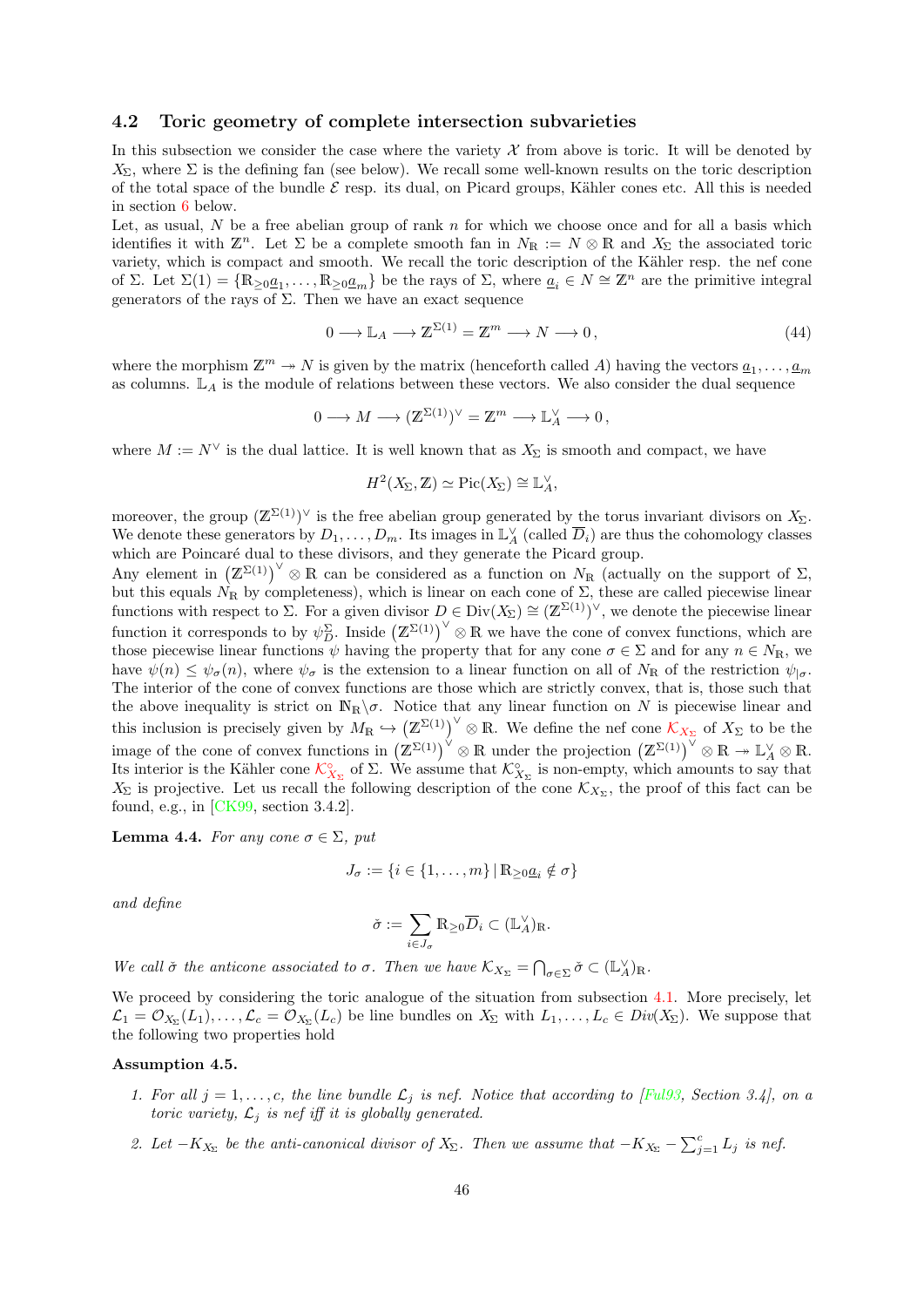<span id="page-46-4"></span>Put  $\mathcal{E} := \bigoplus_{j=1}^c \mathcal{L}_j$  $\mathcal{E} := \bigoplus_{j=1}^c \mathcal{L}_j$  $\mathcal{E} := \bigoplus_{j=1}^c \mathcal{L}_j$  and consider the dual bundle  $\mathcal{E}^{\vee} := \mathcal{H}om_{\mathcal{O}_{X_{\Sigma}}}(\mathcal{E}, \mathcal{O}_{X_{\Sigma}})$ . We have the following fact.

<span id="page-46-1"></span>**Definition-Lemma 4.6.** The total space  $V(\mathcal{E}^{\vee}) := \textbf{Spec}_{\mathcal{O}_{X_{\Sigma}}}(\text{Sym}_{\mathcal{O}_{X_{\Sigma}}}(\mathcal{E}))$  of  $\mathcal{E}^{\vee}$ , is a smooth toric variety defined by a fan  $\Sigma'$  which is described in the following way. First we define the set of rays  $\Sigma'(1)$ . For this, we choose divisors  $D_{m+j} = \sum_{i=1}^m d_{ji}D_i$  with  $d_{ji} \geq 0$  and  $\mathcal{O}(D_{m+j}) = \mathcal{L}_j$ . This choice is possible due to Lemma [4.4](#page-45-0) as all  $\mathcal{L}_j$  are nef. Write  $\underline{d}_i := (d_{1i}, \ldots, d_{ci}) \in \mathbb{Z}^{c'}$  and put  $\underline{a}'_i := (\underline{a}_i, \underline{d}_i) \in$  $N' := N \times \mathbb{Z}^c \cong \mathbb{Z}^{n+c}$ . Moreover, letting  $e_{n+1}, \ldots, e_{n+c}$  be the last c standard generators of  $\mathbb{Z}^{n+c}$ , we put  $\underline{a}'_{m+j} := e_{n+j}$ . Then we let  $\Sigma'(1) := \{ \mathbb{R}_{\geq 0} \underline{a}'_1, \ldots, \mathbb{R}_{\geq 0} \underline{a}'_{m+c} \}$  and we group, as before, the column vectors  $\underline{a}'_1,\ldots,\underline{a}'_{m+c}$  in a matrix  $A' \in \text{Mat}((n+c) \times (m+c), \mathbb{Z})$ . This means that

$$
A' = \left(\frac{A}{(d_{ji})} \frac{0_{n,c}}{\mathrm{Id}_c}\right). \tag{45}
$$

The fan  $\Sigma'$  is now defined as follows: For any set of vectors  $\underline{b}_1, \ldots, \underline{b}_r \in \mathbb{R}^k$  define  $\langle \underline{b}_1, \ldots, \underline{b}_r \rangle := \sum_{i=1}^r \mathbb{R}_{\geq 0} \underline{b}_i$ . Then we put  $\sum_{j=1}^r \mathbb{R}_{\geq 0}$   $\underline{b}_j$ . Then we put

$$
\Sigma' := \left\{ \langle \underline{a}'_{i_1}, \ldots, \underline{a}'_{i_k}, \underline{e}_{j_1}, \ldots, \underline{e}_{j_t} \rangle \subset N'_{\mathbb{R}} \mid \langle \underline{a}_{i_1}, \ldots, \underline{a}_{i_k} \rangle \in \Sigma(k), \{j_1, \ldots, j_t\} \subset \{n+1, \ldots, n+c\} \right\}.
$$

In other words, considering the canonical projection  $\pi : N'_\mathbb{R} \to N_\mathbb{R}$  which forgets the last c components, we have that  $\sigma' \in \Sigma'$  iff  $\pi(\sigma') \in \Sigma$ .

In the following proposition, we list some rather obvious properties of the cohomology (resp. its toric description) of the space  $V(\mathcal{E}^{\vee})$ .

<span id="page-46-2"></span>**Proposition 4.7.** Let  $X_{\Sigma}, \mathcal{L}_1, \ldots, \mathcal{L}_c$  and the sum  $\mathcal{E}$  resp. its dual  $\mathcal{E}^{\vee}$  be as above.

- 1. The projection map  $p: V(\mathcal{E}^{\vee}) \to X_{\Sigma}$  induces an isomorphism  $p^*: H^*(X_{\Sigma}, \mathbb{Z}) \cong H^*(V(\mathcal{E}^{\vee}), \mathbb{Z})$ .
- 2. Consider the analogue of sequence  $(44)$  for the matrix  $A'$ , that is, the sequence

<span id="page-46-3"></span>
$$
0 \longrightarrow \mathbb{L}_{A'} \longrightarrow \mathbb{Z}^{\Sigma'(1)} = \mathbb{Z}^{m+c} \longrightarrow N' \longrightarrow 0,
$$
\n(46)

then we have an isomorphism

<span id="page-46-0"></span>
$$
\mathbb{L}_A \longrightarrow \mathbb{L}_{A'}
$$
\n
$$
\underline{l} = (l_1, \dots, l_m) \longrightarrow \underline{l}' := (l_1, \dots, l_m, l_{m+1}, \dots, l_{m+c}),
$$
\n
$$
(47)
$$

where  $l_{m+j} := -\sum_{i=1}^{m} l_i d_{ji} = -\langle c_1(\mathcal{L}_j), \underline{l} \rangle$  for all  $j = 1, \ldots, c$ , and where  $\langle -, - \rangle$  is the nondegenerate intersection product between  $\mathbb{L} \cong H_2(X_\Sigma, \mathbb{Z})$  and Pic(X<sub>Σ</sub>). Notice that in the definition of this isomorphism we consider  $\mathbb{L}_A$  resp.  $\mathbb{L}_{A'}$  as embedded into  $\mathbb{Z}^m$  resp.  $\mathbb{Z}^{m+c}$ .

- 3. The scalar extension  $H^2(X_\Sigma, \mathbb{R}) \stackrel{\cong}{\to} H^2(\mathbb{V}(\mathcal{E}^\vee), \mathbb{R})$  of the isomorphism  $p^*$  from above identifies the Kähler cones (resp. the nef cones)  $\mathcal{K}_{X_{\Sigma}}^{\circ}$  and  $\mathcal{K}_{V(\mathcal{E}^{\vee})}^{\circ}$  (resp.  $\mathcal{K}_{X_{\Sigma}}$  and  $\mathcal{K}_{V(\mathcal{E}^{\vee})}$ ).
- 4. The manifold  $\mathbb{V}(\mathcal{E}^{\vee})$  is nef. Moreover, if  $s \in \Gamma(X_{\Sigma}, \mathcal{E})$  is generic, and  $Y := s^{-1}(0)$  is the zero locus of this section, then also Y is smooth and also nef.

*Proof.* The first point follows from the fact that  $V(\mathcal{E}^{\vee})$  and  $X_{\Sigma}$  are homotopy equivalent. The second point follows from a direct calculation. For the third point notice that the isomorphism  $p^*$  restricted to  $H^2(X_\Sigma)$  is given by

$$
p^*: H^2(X_{\Sigma}) \simeq \bigoplus_{i=1}^m \mathbb{Z}D_i/(\sum_{i=1}^m a_{ki}D_i)_{k=1,...,n} \longrightarrow \bigoplus_{i=1}^{m+c} \mathbb{Z}D_i'/(\sum_{i=1}^{m+c} a'_{ki}D_i')_{k=1,...,n+c} \simeq H^2(\mathbb{V}(\mathcal{E}^{\vee})),
$$
  

$$
\sum_{i=1}^m d_iD_i \mapsto \sum_{i=1}^m d_iD_i'.
$$

We first prove  $p^*(\mathcal{K}_{X_{\Sigma}}) \subset \mathcal{K}_{V(\mathcal{E}^{\vee})}$ . Let  $D = \sum_{i=1}^m d_i D_i$  be a divisor in  $X_{\Sigma}$  with  $\overline{D} \in \mathcal{K}_{X_{\Sigma}}$ . Then  $\psi_D^{\Sigma}$  is given on a maximal cone  $\sigma \in \Sigma(n)$  by  $u_{\sigma}^{\Sigma} \in \overline{M} \simeq \mathbb{Z}^n$  which is defined by  $\langle u_{\sigma}^{\Sigma}, a_i \rangle = -d_i$  for  $\underline{a}_i \in \sigma$ . The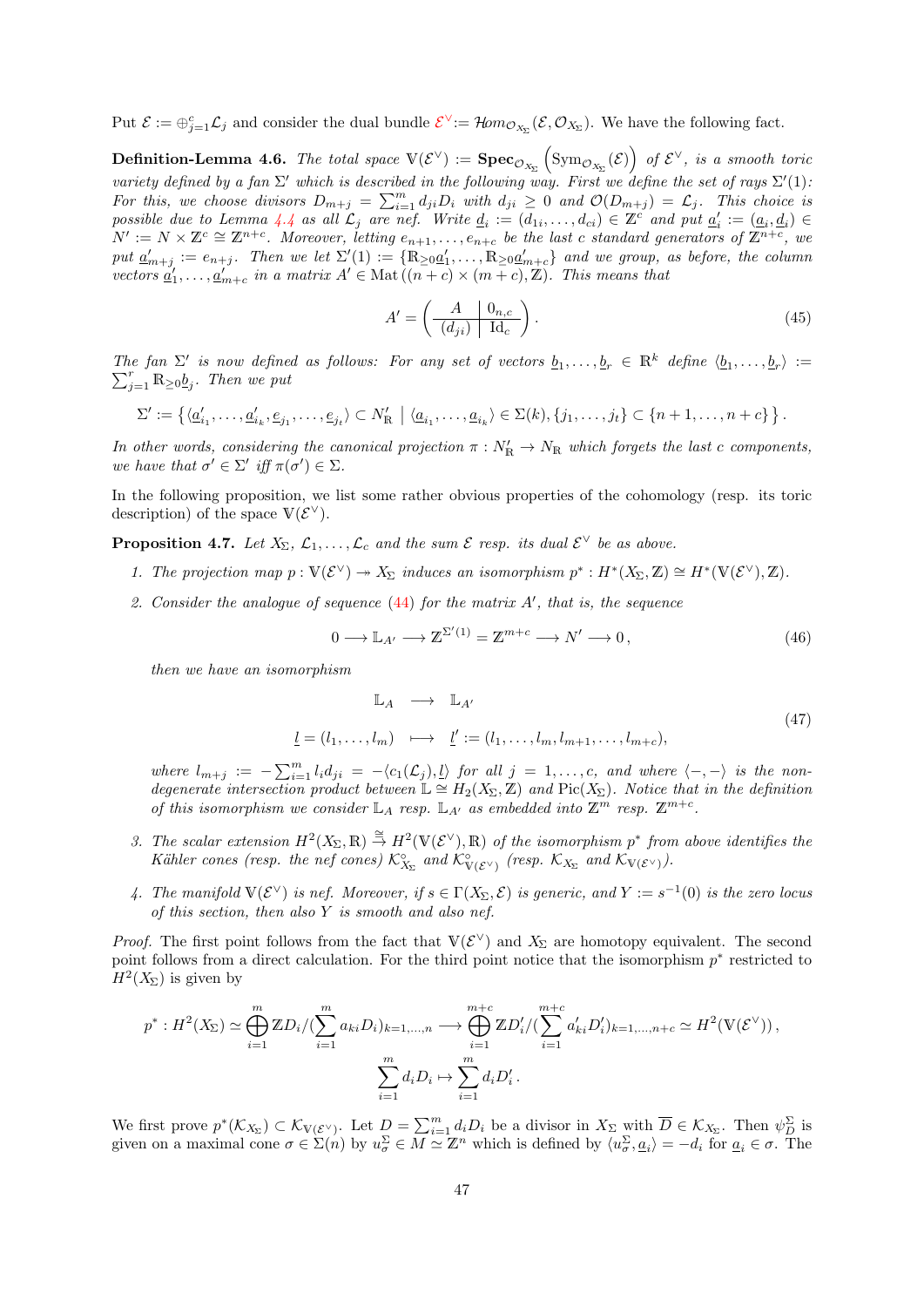PL-function  $\psi_D^{\Sigma}$  is convex if and only if for all  $\sigma \in \Sigma(n)$  the following inequalities hold  $\langle u_{\sigma}^{\Sigma}, \underline{a}_i \rangle \geq -d_i$ for all  $i \in \{1, ..., m\}$ . Now consider the corresponding PL-function  $\psi_{p^*(D)}^{\Sigma'}$  for  $p^*(D)$ . Let  $\sigma' \in \Sigma'(n+c)$ be a maximal cone in  $\Sigma'$  with  $\sigma' = \langle \underline{a}'_{i_1}, \ldots, \underline{a}'_{i_n}, \underline{e}_{n+1}, \ldots, \underline{e}_{n+c} \rangle$ , where  $\{i_1, \ldots, i_n\} \subset \{1, \ldots, m\}$ . Then  $u^{\Sigma'}_{\sigma'} \in M' \simeq \mathbb{Z}^{n+c}$  is defined by

$$
\langle u_{\sigma'}^{\Sigma'}, \underline{a}'_i \rangle = -d_i \quad \text{for } i \in \{i_1, \dots, i_n\}
$$

and

<span id="page-47-0"></span>
$$
\langle u_{\sigma}^{\Sigma'}, e_i \rangle = 0 \quad \text{for } i \in \{n+1, \dots, n+c\}. \tag{48}
$$

But because of equation [\(48\)](#page-47-0) we have

$$
\langle u_{\sigma'}^{\Sigma'}, \underline{a}'_i \rangle = \langle u_{\sigma}^{\Sigma}, \underline{a}_i \rangle \ge -d_i \quad \text{for } i \in \{1, \dots, m\} \,,
$$

which shows that  $\psi_{p^*(D)}^{\Sigma'}$  is convex, i.e.  $p^*(\overline{D}) \in \mathcal{K}_{V(\mathcal{E}^{\vee})}$ . Now assume  $\overline{D'} \in \mathcal{K}_{V(\mathcal{E}^{\vee})}$ . Because  $p^*$  is an which shows that  $\varphi_{p^*(D)}$  is convex, i.e.  $p(D) \in \mathcal{N}_{\mathbb{V}(\mathcal{E}^{\vee})}$ . Now assume  $D \in \mathcal{N}_{\mathbb{V}(\mathcal{E}^{\vee})}$ . Because p is an isomorphism, we can assume that D' has a presentation  $\sum_{i=1}^{m+c} d'_i D'_i$  in which  $d$ i.e.  $\overline{D'} = p^*(\overline{D})$  with  $D = \sum_{i=1}^m d'_i D_i$ . Let  $\sigma \in \Sigma(n)$  and  $\sigma' \in \Sigma(n+c)$  be maximal cones with  $\pi(\sigma') = \sigma$ . Because of the presentation of D' we have  $\langle u_{\sigma}^{\Sigma'} , e_i \rangle = 0$  for  $i \in \{n+1, \ldots, n+c\}$ . Therefore we have

$$
\langle u_\sigma^\Sigma, \underline{a}_i \rangle = \langle u_{\sigma'}^{\Sigma'}, \underline{a}'_i \rangle \ge -d_i \,,
$$

which shows that  $\psi_D^{\Sigma}$  is convex, i.e.  $\overline{D} \in \mathcal{K}_{X_{\Sigma}}$ . The statement for the open parts follows from the fact that  $p^*$  is a homeomorphism.

For the fourth point recall that  $V(\mathcal{E}^{\vee})$  is nef, i.e. has a nef anticanonical divisor, if the class of the divisor

$$
-K_{V(\mathcal{E}^{\vee})} = \sum_{i=1}^{m} D'_{i} + \sum_{j=1}^{c} D'_{m+j}
$$

lies in  $\mathcal{K}_{V(\mathcal{E}^{\vee})}$ . Because of 3. it is enough to show that  $(p^*)^{-1}(-K_{V(\mathcal{E}^{\vee})})$  lies in  $\mathcal{K}_{X_{\Sigma}}$ . But we have

$$
(p^*)^{-1}(-\overline{K}_{\mathbb{V}(\mathcal{E}^\vee)}) = \sum_{i=1}^m \overline{D}_i - \sum_{j=1}^c \sum_{i=1}^m d_{ji} \overline{D}_i = -\overline{K}_{X_\Sigma} - \sum_{j=1}^c c_1(\mathcal{L}_j)
$$

and the term on the right hand side lies in  $\mathcal{K}_{X_{\Sigma}}$  by Assumption [4.5](#page-45-2) 2. Let  $s \in \Gamma(X_{\Sigma}, \mathcal{E})$  be a generic section, then one can show that  $Y = s^{-1}(0)$  is smooth by repeatedly applying Bertini's theorem. The nefness of Y is obtained by repeatedly applying the adjunction formula and Assumption [4.5](#page-45-2) 2. .  $\Box$ 

We finish this section by the following remark, which will not be explicitly used in the sequel, but which helps to understand the geometry of the torus embedding considered in the beginning of section [2.](#page-14-0) More precisely, let  $S := \text{Spec } \mathbb{C}[\mathbb{Z}^{n+c}]$  and denote again by  $g : S \to \mathbb{P}^{m+c}$  the map defined by  $(y_1,\ldots,y_{m+c})\longmapsto (1:y^{a'_1}:\ldots:y^{a'_{m+c}}).$  In section [2](#page-14-0) we considered the factorization  $g:S\stackrel{j}{\hookrightarrow} X\stackrel{i}{\hookrightarrow}\mathbb{P}^{m+c}$ (with  $X := \overline{Im}(g)$ ) where j is an open embedding and i is a closed embedding. However, we will also need to consider some other factorization, namely, we write  $g = g^{(2)} \circ g^{(1)}$ , where  $g^{(1)} : S \longrightarrow \mathbb{C}^m \times (\mathbb{C}^*)^c$ sends y to  $(y^{a_i'})_{i=1,\dots,m+c}$  and  $g^{(2)}$  is the composition of the two open embeddings  $\mathbb{C}^m \times (\mathbb{C}^*)^c \hookrightarrow \mathbb{C}^{m+c}$ and  $\mathbb{C}^{\overline{m}+c} \hookrightarrow \mathbb{P}^{m+c}$ . Now we have the following fact.

**Proposition 4.8.** The morphism  $g^{(1)}$  is a closed embedding. Hence, we have

$$
X \backslash Im(g) \subset \{\mu_0 \cdot \mu_{m+1} \cdot \ldots \cdot \mu_{m+c} = 0\},\,
$$

where we use  $(\mu_0 : \mu_1 : \ldots : \mu_{m+c})$  as homogeneous coordinates on  $\mathbb{P}^{m+c}$  and  $\mu_1, \ldots, \mu_m$  as coordinates on  $\mathbb{C}^{m+c}$  (resp. on  $(\mathbb{C}^*)^{m+c}$ ,  $\mathbb{C}^m \times (\mathbb{C}^*)^c$  etc).

Proof. It suffices obviously to show the first statement. We will use a method similar to the proof of [\[RS15,](#page-71-0) Proposition 2.1]. First notice that the embedding  $\alpha : S \hookrightarrow (\mathbb{C}^*)^{m+c}$  sending y to  $(y^{a_i'})_{i=1,\dots,m+c}$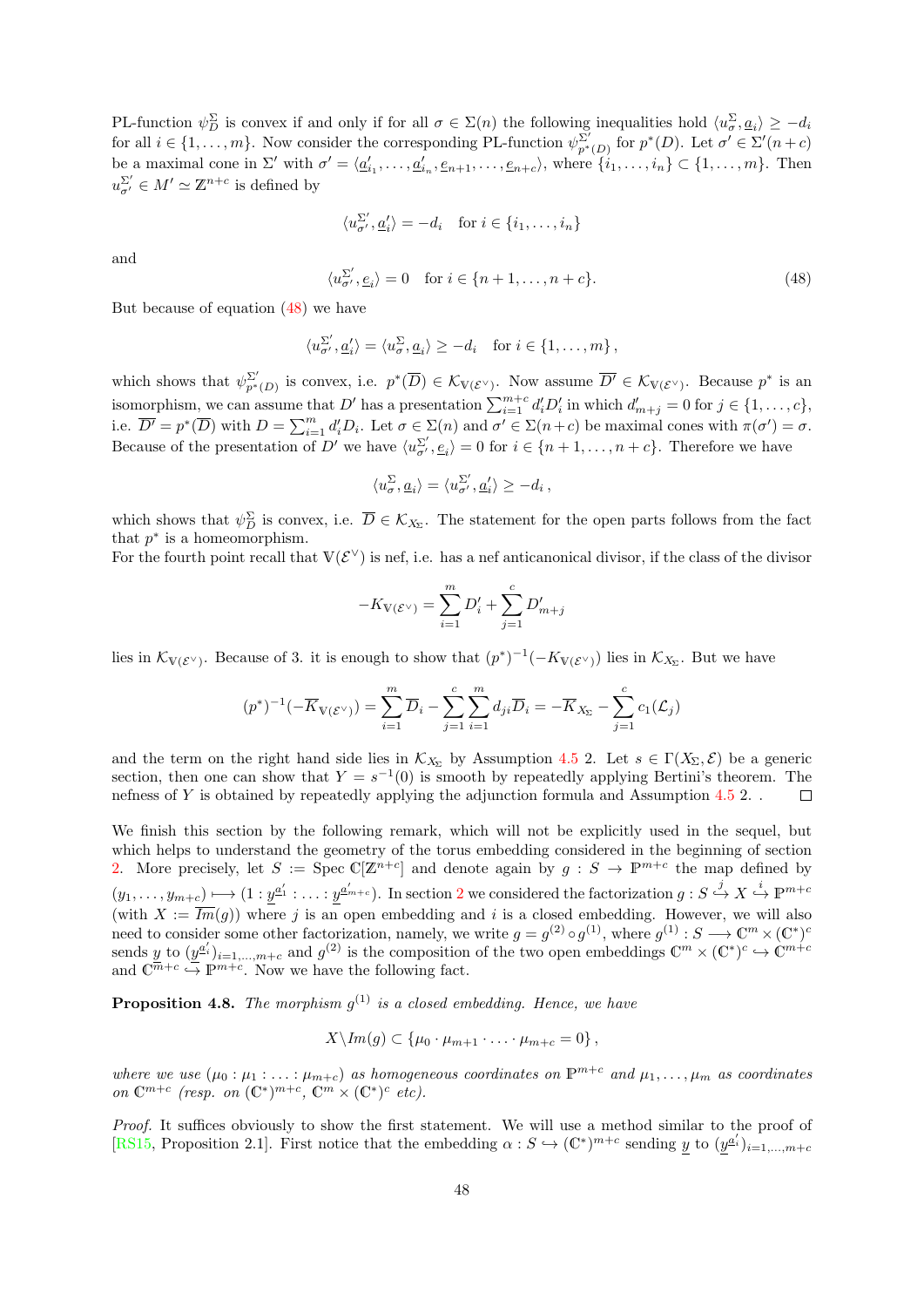is obviously closed, so that it suffices to show that  $\overline{im(g^{(1)})} \cap (\mathbb{C}^m \setminus (\mathbb{C}^*)^m) \times (\mathbb{C}^*)^c = \emptyset$ . Recall that  $\overline{\text{im}(g^{(1)})}$  is the closed subvariety of  $\mathbb{C}^m \times (\mathbb{C}^*)^c$  defined by the binomial equations

$$
\prod_{i:l_i'>0}\mu_i^{l_i'}-\prod_{i:l_i<0}\mu_i^{-l_i'}
$$

for any  $l' \in \mathbb{L}_{A'}$  (these equations form the toric ideal of A'). It was shown in loc.cit. that due to the compactness of  $X_{\Sigma}$ , there is some <u>l</u> lying in  $\mathbb{L}_A \cap \mathbb{Z}_{>0}^m$ . Hence, the image <u>l'</u> of <u>l</u> under the isomorphism [\(47\)](#page-46-0) lies in  $\mathbb{Z}_{>0}^m \times \mathbb{Z}_{<0}^c$ , as the coefficients  $d_{ji}$  appearing in formula [\(47\)](#page-46-0) are non-negative (see Definition [4.6\)](#page-46-1) and moreover, for fixed j, not all  $d_{ji}$  can be zero. It follows that the toric ideal of A' contains an equation

<span id="page-48-0"></span>
$$
\prod_{i=1}^{m} \mu_i^{l_i'} - \prod_{i=m+1}^{m+c} \mu_i^{-l_i'},\tag{49}
$$

where none of the exponents is zero. Now suppose that there is a point  $x = (x_1, \ldots, x_m, x_{m+1}, \ldots, x_{m+c}) \in$  $\overline{\mathrm{im}(g^{(1)})} \cap (\mathbb{C}^m \setminus (\mathbb{C}^*)^m) \times (\mathbb{C}^*)^c$ , that is, we have  $x_i = 0$  for some  $i \in \{1, \ldots, m\}$ , then as equation [\(49\)](#page-48-0) vanishes on x, we must have some  $j \in \{1, \ldots, c\}$  with  $x_{m+j} = 0$ , which contradicts the assumption that  $x \in (\mathbb{C}^m \setminus (\mathbb{C}^*)^m) \times (\mathbb{C}^*)^c$ . Hence the intersection  $\overline{im(g^{(1)})} \cap (\mathbb{C}^m \setminus (\mathbb{C}^*)^m) \times (\mathbb{C}^*)^c$  is indeed empty from which it follows that  $g^{(1)}$  :  $S \hookrightarrow \mathbb{C}^m \times (\mathbb{C}^*)^c$  is a closed embedding.  $\Box$ 

**Remark:** The GKZ-systems (see Definition  $2.8$ ) associated to the matrix  $A'$  is not necessary regular, as the vectors  $\underline{a}'_1, \ldots, \underline{a}'_{m+c}$  do not necessarily lie on an affine hyperplane in  $\mathbb{Z}^{m+c}$  (see [\[Hot98\]](#page-70-3) for this regularity criterion). The situation is similar to that considered in our earlier paper [\[RS15\]](#page-71-0), and for the same reasons as in loc.cit., we will work with the extended matrix  $A'' \in Mat((1 + n + c) \times (1 +$  $(m + c), \mathbb{Z}$ ) with columns  $\underline{a}''_0, \underline{a}''_1, \ldots, \underline{a}''_{m+c}$ , where  $\underline{a}''_i := (1, \underline{a}'_i)$  and  $\underline{a}''_0 := (1, \underline{0}, \underline{0})$ . In particular we have  $\underline{a}_{m+j}'' = (1, \underline{e}_{n+j}) \in \mathbb{Z}^{n+c+1}$  for  $j = 1, \ldots, c$  where  $\overline{e}_{n+j}$  is the  $n+j$ -th standard vector in  $\mathbb{C}^{n+c}$ . We write  $\mathbb{L}_{A''}$  for the module of relations between the columns of  $A''$ , obviously we have an isomorphism  $\mathbb{L}_{A'} \to \mathbb{L}_{A''}$  sending  $\underline{l} = (l_1, \ldots, l_{m+c})$  to  $\overline{(-\sum_{i=1}^{m+c} l_i, \underline{l})}$ . As a matter of notation, we will often write the parameter of the GKZ-systems defined by the matrix  $A''$ , which are vectors in  $\mathbb{C}^{1+m+c}$  by definition, as  $(\alpha, \beta, \gamma) \in \mathbb{C}^{1+m+c}$ , where  $\alpha \in \mathbb{C}$ ,  $\beta \in \mathbb{C}^m$  and  $\gamma \in \mathbb{C}^c$ .

## 5 Euler-Koszul homology and duality of GKZ-systems

In this section, we show a duality result for the GKZ-systems associated to the toric situation just described. We will explain how to calculate the holonomic dual of the system  $\mathcal{M}_{A''}^{\beta}$  for some specific  $β$ , this is used to get a more precise description of the various D-module considered in sections [2](#page-14-0) and [3.](#page-31-0) The methods used here somehow similar [\[RS15,](#page-71-0) section 2.3], but we have to take into account the non-compactness of the toric varieties involved.

<span id="page-48-1"></span>**Proposition 5.1.** Let  $X_{\Sigma}$  be smooth, toric and projective and suppose that  $\mathcal{L}_1 = \mathcal{O}_{X_{\Sigma}}(L_1), \ldots, \mathcal{L}_c =$  $\mathcal{O}_{X_{\Sigma}}(L_c)$  are nef line bundles on  $X_{\Sigma}$ . However, we do not make any assumption on the positivity of  $-\tilde{K}_{X_{\Sigma}} - \sum_{j=1}^{c} \tilde{L_j}$ . Let A' be the matrix from in Definition [4.6](#page-46-1) (i.e. with columns the primitive integral generator of the fan of  $V(\mathcal{E}^{\vee})$ . Then the semi-group ring  $\mathbb{C}[NA']$  is normal and Cohen-Macaulay. The map

$$
\Psi:\mathbb{N}A'\quad\longrightarrow\quad (\mathbb{N}A')^\circ\,,
$$

$$
\underline{m} \quad \longmapsto \quad \underline{m} + \underline{a}'_{m+1} + \ldots + \underline{a}'_{m+c}
$$

is a bijection. Hence,  $\mathbb{C}[NA']$  is a Gorenstein ring where the generator of the canonical module  $\omega_{\mathbb{C}[NA']}$ is given by the monomial  $y^{\underline{a}'_{m+1}+\ldots+\underline{a}'_{m+c}}$ .

We can deduce the following immediate corollary.

<span id="page-48-2"></span>**Corollary 5.2.** In the situation of the last proposition, suppose moreover that  $-K_{X_{\Sigma}} - \sum_{j=1}^{c} L_j$  is nef. Let A'' be the extension considered at the end of section  $\lambda$ . Then also the semi-group  $\mathbb{N}A''$  is normal and we have

$$
(\mathbb{N}A'')^{\circ} = \underline{a''}_0 + \underline{a''}_{m+1} + \ldots + \underline{a''}_{m+c} + \mathbb{N}A''.
$$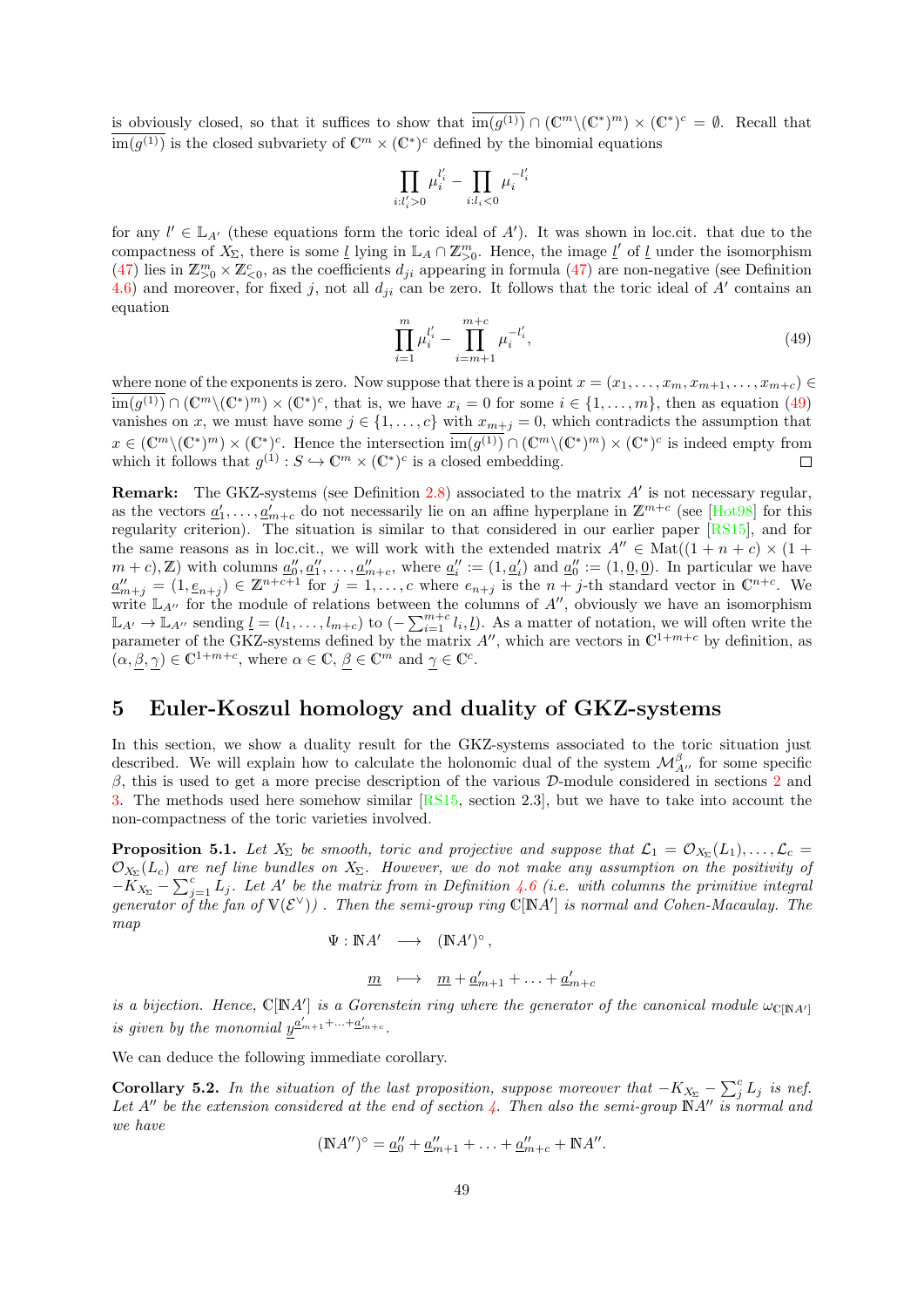Hence  $\mathbb{C}[NA'']$  is a normal, Cohen-Macaulay and Gorenstein ring, with

$$
\omega_{\mathbb{C}[\mathbb{N}A'']} \cong \mathbb{C}[\mathbb{N}A''] \cdot \underline{y}^{\underline{a}''_0 + \underline{a}''_{m+1} + \ldots + \underline{a}''_{m+c}}.
$$

*Proof.* This follows directly by applying proposition [5.1](#page-48-1) to the toric variety  $X_{\Sigma}$  and the collection of nef line bundles  $\mathcal{L}_1, \ldots, \mathcal{L}_c, \mathcal{L}_{c+1} := \overline{\mathcal{O}_{X_{\Sigma}}}(-K_{X_{\Sigma}} - \sum_{j=1}^x L_j).$  $\Box$ 

The following lemma is a rather obvious consequence of the nefness condition of the bundles  $\mathcal{L}_1, \ldots, \mathcal{L}_c$ .

**Lemma 5.3.** Let as before  $X_{\Sigma}$  be toric and let  $\mathcal{L}_1, \ldots, \mathcal{L}_c$  be nef line bundles. Consider the fan  $\Sigma'$  of the space  $\mathbb{V}(\mathcal{E}^{\vee})$ , where  $\mathcal{E} = \bigoplus_{j=1}^{c} \mathcal{L}_{j}$ . Then the support supp $(\Sigma')$  is convex. As a consequence, we have the following equality

<span id="page-49-1"></span>
$$
supp(\Sigma') = \mathbb{R}_{\geq 0} A' \tag{50}
$$

where  $\mathbb{R}_{\geq 0}A' := \sum_{i=1}^{m+c} \mathbb{R}_{\geq 0} \underline{a}'_i$ .

Proof. This is obvious from the construction of  $\Sigma'$  as presented in definition [4.6.](#page-46-1) Namely, for any  $j \in \{1,\ldots,c\}$ , the functions  $\psi_{D_{m+j}}^{\Sigma} = \sum_{i=1}^{m} d_{ji} \psi_{D_i}^{\Sigma}$  are convex due to the nefness of  $\mathcal{L}_j$  (remember that  $\mathcal{O}(D_{m+j}) = \mathcal{L}_j$ , and one can describe the set supp $(\Sigma')$  as

$$
\text{supp}(\Sigma') = \left\{ (x_1, \dots, x_n, x_{n+1}, \dots, x_{n+c} \mid (x_1, \dots, x_n) \in \text{supp}(\Sigma) = \mathbb{R}^n, x_{n+j} \ge -\psi_{D_{m+j}}^{\Sigma}(x_1, \dots, x_n) \quad \forall j = 1, \dots, c \right\}.
$$

Then the convexity of the set supp $(\Sigma')$  is precisely the convexity condition on the functions  $\psi_{D_{m+j}}^{\Sigma}$ . For the second statement, notice that the inclusion supp $(\Sigma') \subset \mathbb{R}_{\geq 0} A'$  is trivial (and does not depend on the convexity of supp( $\Sigma'$ ). On the other hand, if supp( $\Sigma'$ ) is convex, then we have the inclusion

<span id="page-49-0"></span>
$$
supp(\Sigma') \supset Conv(\underline{a}'_1, \dots, \underline{a}'_{m+c}),
$$
\n(51)

where  $Conv(\underline{a}'_1, \ldots, \underline{a}'_{m+c})$  denotes the convex hull of the vectors  $\underline{a}'_1, \ldots, \underline{a}'_{m+c}$ , since the left hand side must contain the convex hull of any of its subsets. On the other hand, we obviously have that

$$
\mathbb{R}_{\geq 0}A = \left\{ \lambda \cdot \underline{x} \, | \, \underline{x} \in \text{Conv}(\underline{a}'_1, \dots, \underline{a}'_{m+c}), \, \lambda \in \mathbb{R}_{\geq 0} \right\},
$$

so that the desired inclusion supp $(\Sigma') \supset \mathbb{R}_{\geq 0} A'$  follows from equation  $(51)$  and the fact that the set  $\text{Supp}(\Sigma')$  is conical, i.e., for all  $\underline{x} \in \text{Supp}(\Sigma')$  and all  $\lambda \in \mathbb{R}_{\geq 0}$  we have that  $\lambda \cdot \underline{x} \in \text{Supp}(\Sigma')$ .  $\Box$ 

*Proof of the proposition.* We first show the normality of  $\mathbb{N}A'$ : Given any vector  $\underline{x}' \in \mathbb{R}_{\geq 0}A' \cap N'$ , then by equation [\(50\)](#page-49-1) there is some maximal cone  $\langle \underline{a}_{i_1}, \ldots, \underline{a}_{i_n} \rangle \in \Sigma$  such that  $\underline{x}' \in \langle \underline{a}'_{i_1}, \ldots, \underline{a}'_{i_n}, \overline{a}'_{i_{n+1}}, \ldots, \underline{a}'_{i_{n+1}} \rangle \in$  $\Sigma'$  (recall that  $\underline{a}'_{i_{n+j}} = \underline{a}'_{m+j} = \underline{e}_{n+j}$ ). Hence we have an equation

<span id="page-49-2"></span>
$$
\underline{x}' = \sum_{k=1}^{n+c} \lambda_k \underline{a}'_{i_k} \tag{52}
$$

with  $\lambda_k \in \mathbb{R}_{\geq 0}$ . We know that  $(\underline{a}'_{i_1}, \dots, \underline{a}'_{i_{n+c}}) = (\underline{a}'_{i_1}, \dots, \underline{a}'_{i_n}, \underline{e}_{m+1}, \dots, \underline{e}_{m+c})$  is a Z-basis of N' as  $\langle \underline{a}'_{i_1}, \ldots, \underline{a}'_{i_{n+c}} \rangle$  is a smooth  $n+c$ -dimensional cone in  $\Sigma'$ . Hence  $\lambda_k \in \mathbb{N}$  for  $k=1,\ldots,n+c$ , and  $x' \in \mathbb{N}A'$ , which is the defining property of normality of  $\mathbb{N}A'$ . It follows that  $\mathbb{C}[\mathbb{N}A']$  is Cohen-Macaulay by Hochster's theorem([\[Hoc72,](#page-70-8) Theorem 1]).

It remains to show the second statement concerning the characterization of the interior points of  $\mathbb{N}A'$ . We will actually show the following

**Claim:** Let  $\underline{x}' \in \mathbb{N}A'$ . Consider the representation [\(52\)](#page-49-2) of  $\underline{x}'$  as an element of  $\sum_{j=1}^{n+c} \mathbb{R}_{\geq 0} \underline{a}'_{i_j}$ , that is, an equation  $x' = \sum_{i=1}^{m+c} \lambda_i \underline{a}'_i \in \mathbb{N}A'$ , where  $\lambda_k = 0$  if  $k \in \{1, ..., m\} \setminus \{i_1, ..., i_n\}$ . Then  $x'$  lies in  $(\mathbb{N}A')^{\circ}$  iff  $\lambda_i > 0$  for  $i \in \{m+1, \ldots, m+c\} = \{i_{n+1}, \ldots, i_{n+c}\}.$ 

Notice that a representation as in the claim is unique, if there are two maximal cones of  $\Sigma(n)$  such that  $x'$  is contained in both of the cones generated by the corresponding column vectors of  $A'$ , then it lies on a common boundary, and the two expressions [\(52\)](#page-49-2) are equal.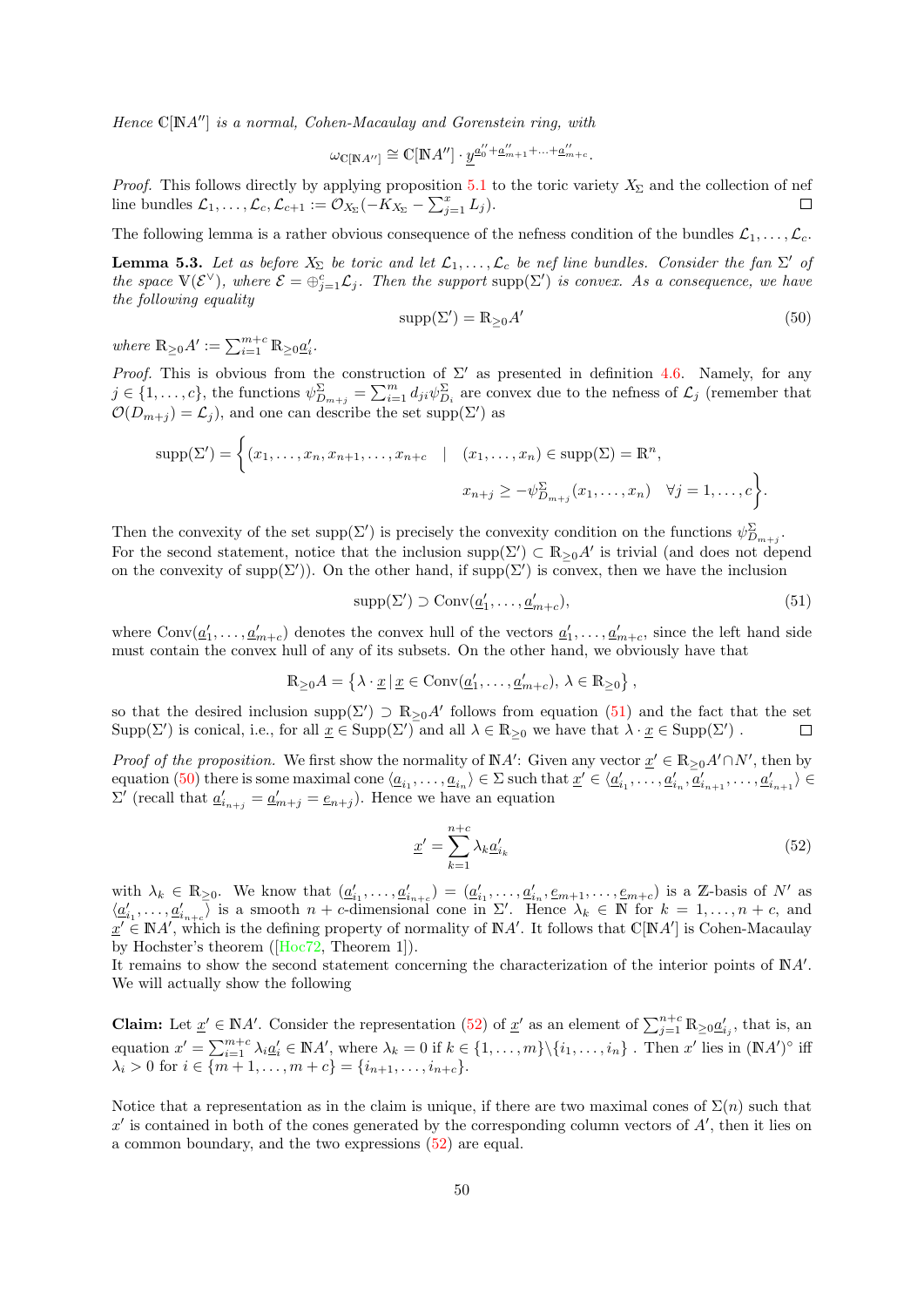The claim implies that the map  $\Psi$  from the proposition is well-defined and surjective, and it is obviously injective. In order to show the claim, notice that

$$
(\mathbb{N}A')^{\circ} = (\mathbb{R}_{\geq 0}A'\setminus\partial(\mathbb{R}_{\geq 0}A')) \cap N' = (\mathbb{R}_{\geq 0}A' \cap N') \setminus (\partial(\mathbb{R}_{\geq 0}A') \cap N') = \mathbb{N}A' \setminus (\partial(\mathbb{R}_{\geq 0}A') \cap N'),
$$

so that we have to show that the points in  $\partial (\mathbb{R}_{\geq 0} A') \cap N'$  are precisely those from  $\mathbb{N} A'$  where in the above representation [\(52\)](#page-49-2) there is at least one index  $i \in \{m+1,\ldots,m+c\}$  with  $\lambda_i = 0$ . From Formula [\(50\)](#page-49-1) we deduce that

$$
\partial(\mathbb{R}_{\geq 0}A') \subset \bigcup_{\langle \underline{a}_{i_1}, \dots, \underline{a}_{i_n} \rangle \in \Sigma_A(n)} \partial \langle \underline{a}'_{i_1}, \dots, \underline{a}'_{i_n}, \underline{a}'_{m+1}, \dots, \underline{a}'_{m+c} \rangle.
$$

More precisely, for each  $\langle \underline{a}_{i_1}, \ldots, \underline{a}_{i_n} \rangle \in \Sigma(n)$  the cone  $\langle \underline{a}'_{i_1}, \ldots, \underline{a}'_{i_n}, \underline{a}'_{m+1}, \ldots, \underline{a}'_{m+c} \rangle$  has two types of facets: those that are facets of  $\partial(\mathbb{R}_{\geq 0}^n A')$  (call them "outer boundary") and those which are not ("inner boundary"). The union (over all n-dimensional cones of  $\Sigma$ ) of the outer boundaries is the set  $\partial(\mathbb{R}_{\geq 0}A')$ we are interested in.

The fan  $\Sigma'$  is smooth, in particular simplicial, this implies that for any cone  $\langle \underline{a}'_{i_1}, \ldots, \underline{a}'_{i_n}, \underline{a}'_{m+1}, \ldots, \underline{a}'_{m+c} \rangle \in$  $\Sigma'$  we have the following description of its boundary.

$$
\partial \langle \underline{a}'_{i_1}, \dots, \underline{a}'_{i_{n+c}} \rangle = \partial \langle \underline{a}'_{i_1}, \dots, \underline{a}'_{i_n}, \underline{e}_{n+1}, \dots, \underline{e}_{n+c} \rangle
$$
  
\n
$$
\stackrel{!}{=} \bigcup_{k=1}^n \langle \underline{a}'_{i_1}, \dots, \widehat{a}'_{i_k}, \dots, \underline{a}'_{i_n}, \underline{e}_{n+1}, \dots, \underline{e}_{n+c} \rangle \quad \cup \quad \bigcup_{l=1}^c \langle \underline{a}'_{i_1}, \dots, \underline{a}'_{i_n}, \underline{e}_{m+1}, \dots, \widehat{e}_{m+l}, \dots, \underline{e}_{m+c} \rangle.
$$

The facet  $\langle \underline{a}'_{i_1}, \ldots, \underline{a}'_{i_n}, \ldots, \underline{a}'_{i_n}, \underline{e}_{n+1}, \ldots, \underline{e}_{n+c} \rangle$  is an inner boundary, i.e., it is not contained in  $\partial (\mathbb{R}_{\geq 0} A')$ .<br>This is a consequence of the completences of  $\Sigma$  namely there is some other This is a consequence of the completeness of  $\Sigma$ , namely, there is some other cone  $\langle \underline{a}_{j_1}, \ldots, \underline{a}_{j_n} \rangle \in \Sigma$  having  $\langle \underline{a}_{i_1}, \ldots, \underline{a}_{i_k}, \ldots, \underline{a}_{i_n} \rangle$  as a facet, and then similarly the cone  $\langle \underline{a}'_{i_1}, \ldots, \underline{a}'_{i_k}, \ldots, \underline{a}'_{i_n}, \underline{e}_{n+1}, \ldots, \underline{e}_{n+c} \rangle$  is a facet of both  $\langle a' \rangle$  of  $a$  and  $\langle a' \rangle$  and  $\langle a' \rangle$  and  $\langle a' \rangle$  are facet of both  $\langle \underline{a}'_{i_1}, \dots, \underline{a}'_{i_n}, \underline{e}_{n+1}, \dots, \underline{e}_{n+c} \rangle$  and  $\langle \underline{a}'_{j_1}, \dots, \underline{a}'_{j_n}, \underline{e}_{n+1}, \dots, \underline{e}_{n+c} \rangle$ , hence it is not contained in  $\partial(\mathbb{R}_{\geq 0}A')$ . However, the facet  $\langle a_1', \ldots, a_{i_n}', e_{n+1}, \ldots, e_{n+t} \rangle$  (for  $l = 1, \ldots, c$ ) is an outer boundary, i.e., a facets of  $\mathbb{R}_{\geq 0}A'$ . We conclude that

$$
\partial(\mathbb{R}_{\geq 0}A') = \bigcup_{\langle \underline{a}_{i_1}, \dots, \underline{a}_{i_n} \rangle \in \Sigma(n)} \left[ \bigcup_{l=1}^c \langle \underline{a}'_{i_1}, \dots, \underline{a}'_{i_n}, \underline{e}_{n+1}, \dots, \widehat{\underline{e}}_{n+l}, \dots, \underline{e}_{n+c} \rangle \right].
$$

We see that for any point  $\partial (\mathbb{R}_{\geq 0} A') \cap N'$ , there must be some  $l \in \{1, ..., c\}$  such that in the representation [\(52\)](#page-49-2) the coefficient  $\lambda_{m+l}$  is zero. This shows the claim, and proves that the map  $\Psi$  is an isomorphism. Finally, it follows from standard arguments about semigroup rings (see, e.g. [\[BH93,](#page-69-5) corollary 6.3.8]) that  $\mathbb{C}[NA']$  is Gorenstein, and that the generator of the canonical module  $\omega_{\mathbb{C}[NA']}$  is as claimed.

As a consequence, we obtain the following duality result for those GKZ systems that we will be interested in the sequel.

 $\Box$ 

<span id="page-50-0"></span>**Theorem 5.4.** et A'' be as above, that is, suppose that its columns  $(\underline{a}_0'', \underline{a}_1'', \ldots, \underline{a}_{m+c}'')$  are of the form  $\underline{a}''_i = (1, \underline{a}'_i)$  where  $\underline{a}''_0 = (1, \underline{0})$  and where  $\underline{a}'_i$   $(i = 1, \ldots, m + c)$  are the integral primitive generator of the fan of  $\mathbb{V}(\mathcal{E}^{\vee})$ . For  $\beta \in \mathbb{Z}^{1+m+c}$ , consider the GKZ-system  $\mathcal{M}^{\beta}_{A''}$  as in Definition [2.7.](#page-17-1)

1. There is an isomorphism

$$
\mathbb{D}(\mathcal{M}_{A''}^{(0,\underline{0},\underline{0})}) \cong \mathcal{M}_{A''}^{-(c+1,\underline{0},\underline{1})} = \mathcal{M}_{A''}^{-\underline{a}_0'' - \sum_{l=1}^c \underline{a}_{m+l}''}.
$$

2. Consider the natural good filtration  $F_{\bullet} \mathcal{M}_{A''}^{\beta}$  induced by the order filtration on  $\mathcal{D}$ . Let  $\mathbb{D}(\mathcal{M}_{A''}^{\beta}, F_{\bullet})$ be the dual filtered module in the sense of [\[Sai88,](#page-72-0) section 2.4], i.e.,  $\mathbb{D}(\mathcal{M}_{A''}^{\beta}, F_{\bullet}) = (\mathbb{D}\mathcal{M}_{A''}^{\beta}, F_{\bullet}^{\mathbb{D}})$ where  $F_{\bullet}^{\mathbb{D}}(\mathbb{D}\mathcal{M}_{A''}^{\beta})$  is the filtration dual to  $F_{\bullet}\mathcal{M}_{A''}^{\beta}$ . Then we have

$$
\mathbb{D}\left(\mathcal{M}_{A''}^{-\underline{a''_0}-\sum_{l=1}^c \underline{a''_{m+l}}},F_{\bullet}\right)\cong(\mathcal{M}_{A''}^{(0,\underline{0},\underline{0})},F_{\bullet+n-(m+c+1)}).
$$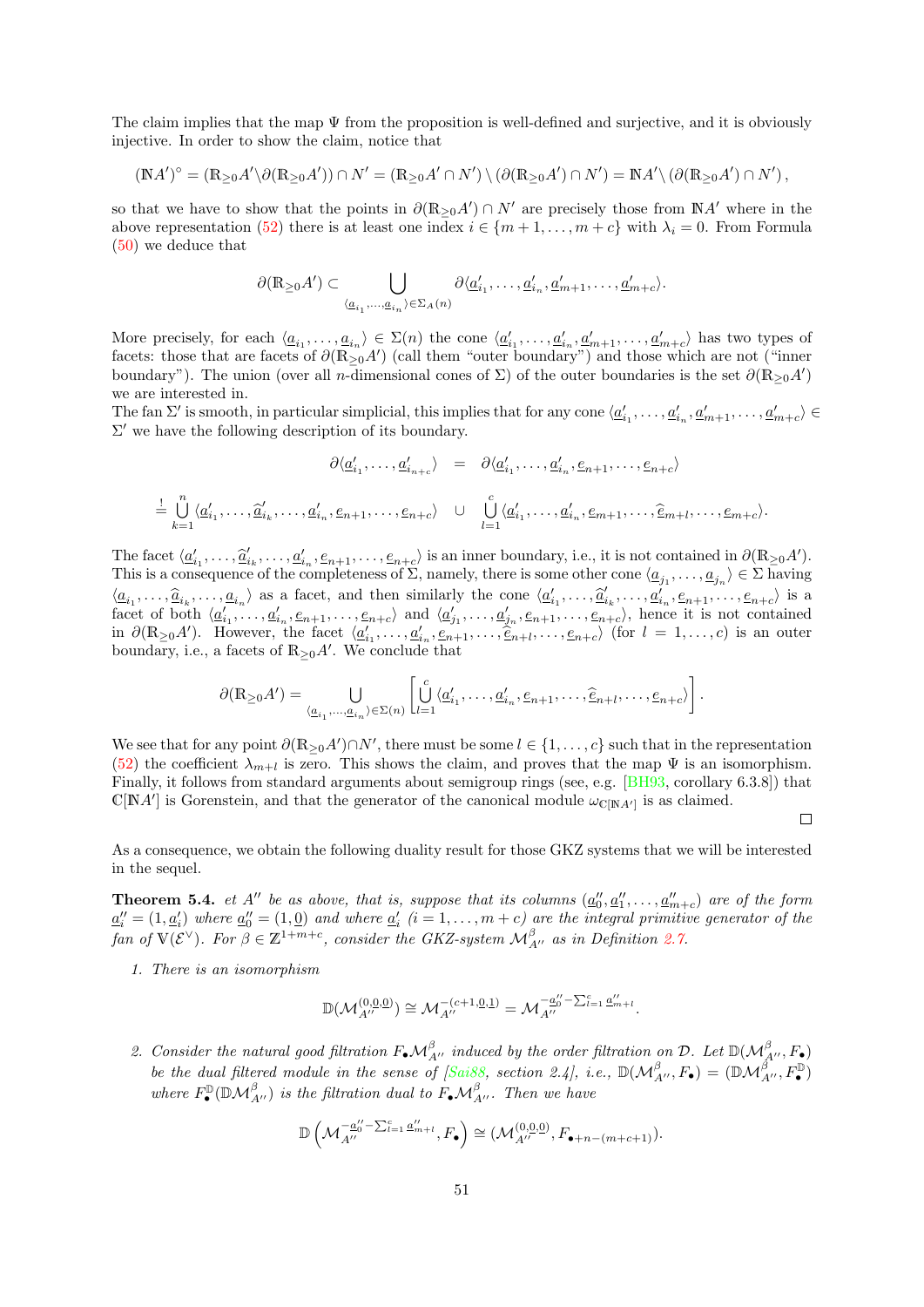- Proof. 1. The proof is parallel to [\[Wal07,](#page-72-1) Proposition 4.1] or [\[RS15,](#page-71-0) Theorem 2.15 and Proposition 2.18], so that we only sketch it here, referring to loc.cit. for details. First one has to define the so-called Euler-Koszul complex resp. co-complex (see [\[MMW05\]](#page-71-5)). Its global sections complex  $K_{\bullet}(T, E - \beta)$  is a complex of free  $D_V \otimes_R T$ -modules where  $R = \mathbb{C}[\partial_0, \partial_1, \dots, \partial_{m+c}]$  and where T is a so-called *toric R*-module. A particular case is  $T = \mathbb{C}[\mathbb{N}A'']$ . Notice that the terms of  $K_{\bullet}(T, E - \beta)$  are not free over  $D_V$ . However, for  $T = \mathbb{C}[N A'']$ , this complex is a resolution by left  $D_V$ -modules of the modules  $M_{A''}^{\beta}$ . The differentials of  $K_{\bullet}(T, E - \beta)$  are defined by the operators E and  $Z_k$  entering in the definition of  $M_{A''}^{\beta}$ . From a resolution of the toric ring C[NA''] by free  $\mathbb{C}[\partial_0,\partial_1,\ldots,\partial_{m+c}]$ -modules one can also construct a resolution of  $M_{A''}^{(0,\underline{0},\underline{0})}$  by free  $D_V$ -modules. Applying  $Hom_{D_V}(-, D_V)$  yields basically the same complex, but where the parameters in the differentials are changed, and where the toric module is now the canonical module of the ring  $\mathbb{C}[N,A'']$ . Now from the Gorenstein property of  $\mathbb{C}[N,A'']$  with the precise description of the interior ideal from Corollary [5.2](#page-48-2) we obtain the desired result by taking the cohomology of the two complexes, that is, we can show the identification of the holonomic dual of  $\mathcal{M}_{A''}^{(0,0,0)}$  with  $\mathcal{M}_{A''}^{-(c+1,0,1)}$ .
	- 2. The proof is literally the same as in [\[RS15,](#page-71-0) Proposition 2.19, 2.] with the indices shifted appropriately.

 $\Box$ 

As a consequence, we can make more specific statements on the parameter vectors of the various GKZsystems occurring in the results of the previous sections.

<span id="page-51-1"></span>**Corollary 5.5.** Consider the situation in section [2](#page-14-0) where the matrix  $B$  is  $A'$ , i.e., given by the primitive integral generators of the fan of  $V(\mathcal{E}^{\vee})$ , in particular, both  $\mathbb{N}B = \mathbb{N}A'$  and  $\mathbb{N}\widetilde{B} = \mathbb{N}A''$  are normal semigroups. Then

- 1. The statements of Theorem [2.11,](#page-20-0) Theorem [2.16](#page-24-0) and of Proposition [2.17](#page-25-0) hold true for the parameter values  $\widetilde{\beta} = (0, \underline{0}, \underline{0}), \widetilde{\beta}' = (c + 1, \underline{0}, \underline{1}) \in \mathbb{Z}^{1+n+c}$ .
- 2. The statements of Proposition [3.3](#page-33-0) and of Theorem [3.6](#page-35-1) hold true for the parameter values  $\beta =$  $(\underline{0}, \underline{0}), \beta' = (\underline{0}, \underline{1}) \in \mathbb{Z}^{n+c}$  and for any  $\beta_0, \beta'_0 \in \mathbb{Z}$ .

For later use, we introduce the following piece of notation.

<span id="page-51-0"></span>**Definition 5.6.** In the situation of Theorem [5.4,](#page-50-0) we call the map

$$
\phi: \mathcal{M}_{A''}^{-(c+1,\underline{0},\underline{1})}\longrightarrow \mathcal{M}_{A''}^{(0,\underline{0},\underline{0})}
$$

induced by right multiplication by  $\partial_0 \cdot \partial_{m+1} \cdot \ldots \cdot \partial_{m+c}$  the duality morphism. For any  $\beta_0 \in \mathbb{Z}$ , we obtain an induced morphism

$$
\widehat{\phi}: \widehat{\mathcal{M}}_{A'}^{(\beta_0, \underline{0}, -\underline{1})} \longrightarrow \widehat{\mathcal{M}}_{A'}^{(\beta_0+c, \underline{0}, \underline{0})}
$$

given by right multiplication with  $\partial_{m+1} \cdots \partial_{m+c}$  (see [3.1](#page-32-0) for the definition of the modules  $\widehat{\mathcal{M}}^{\beta}$ ). The case  $\beta_0 = -2c$  will be particularly important, and we will also call the map

$$
\widehat{\phi}: \widehat{\mathcal{M}}_{A'}^{-(2c,\underline{0},\underline{1})} \longrightarrow \widehat{\mathcal{M}}_{A'}^{(-c,\underline{0},\underline{0})}
$$

the duality morphism.

Remark: In our previous paper [\[RS15\]](#page-71-0), we obtained from a similar construction a non-degenerate pairing on the Fourier-Laplace transformed GKZ-system (see [\[RS15,](#page-71-0) corollary 2.20], where this system was called  $\widehat{\mathcal{M}}_{\widetilde{\Lambda}}$ ). It was given by an isomorphism of  $\widehat{\mathcal{M}}_{\widetilde{\Lambda}}$  to its holonomic dual (which is isomorphic to its meromorphic dual, see also the proof of Lemma [6.6](#page-58-0) below). The fact that in the current situation, we only have a morphism  $\widehat{\phi}: \widehat{\mathcal{M}}_{A'}^{-(2c,\underline{0},\underline{1})} \longrightarrow \widehat{\mathcal{M}}_{A'}^{(-c,\underline{0},\underline{0})}$  which is not an isomorphism unless  $c = 0$  (in which case we are exactly in the situation of  $[RS15]$ , see the remark at the end of section [6](#page-52-0) of this paper) corresponds to the fact that the pairing  $S$  on the twisted quantum  $D$ -module as introduced in Definition [4.3](#page-44-0) is degenerate. As we have seen in the definition of the reduced quantum-D-module, it becomes non-degenerate when we divide out the kernel of the cup product with the first Chern classes of the line bundles  $\mathcal{L}_i$ . We will show below in corollary [6.14](#page-64-0) that the reduced quantum D-module is part of a non-commutative Hodge structure, which implies in particular that it carries a non-degenerate pairing like the one from [\[RS15\]](#page-71-0).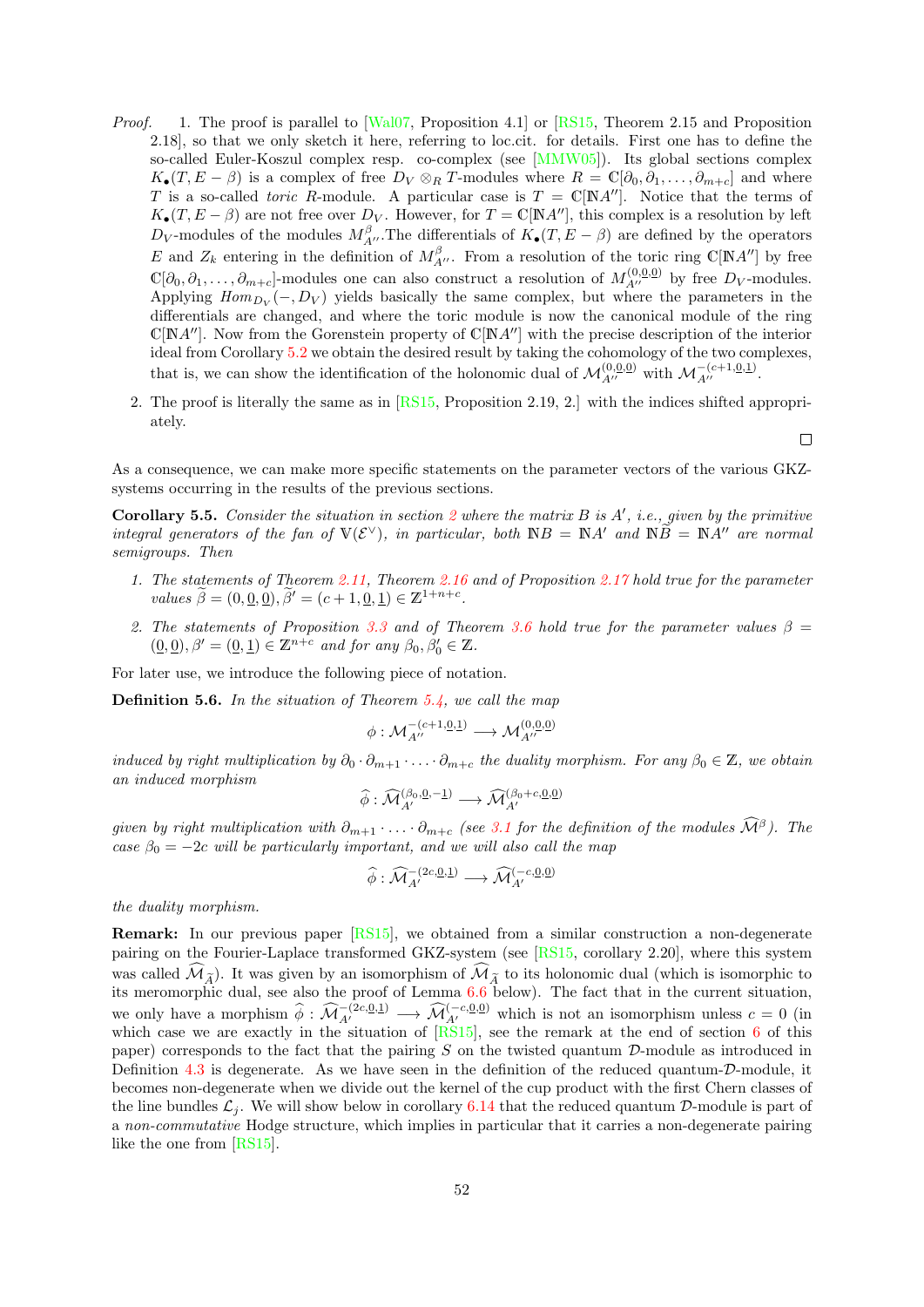### <span id="page-52-3"></span><span id="page-52-0"></span>6 Mirror correspondences

In this section we combine the results obtained so far with the GKZ-type description of the ambient resp. reduced quantum D-modules from [\[MM11\]](#page-71-4) for the toric case. We obtain a mirror statement which identifies them with D-modules constructed from our Landau-Ginzburg models. The results from section [2](#page-14-0) will be applied for the case where the matrix  $B$  (used for the construction of GKZ-systems and of families of Laurent polynomials) is given by  $A'$  (see Definition [4.6\)](#page-46-1) the columns of which are the primitive integral generators of the fan of the total bundle  $V(\mathcal{E}^{\vee})$ . Recall also (remark at the end of section [4\)](#page-42-0) that we denote by  $A''$  the matrix constructed from  $A'$  by adding 1 as an extra component to all columns and by adding  $(1, 0)$  as extra column. Hence, if B is equal to A', then the matrix  $\tilde{B}$  used in section [2](#page-14-0) is exactly the matrix  $A''$ . Recall also that the parameter of the GKZ-systems of the matrix  $A''$ is written as  $(\alpha, \gamma, \underline{\delta}) \in \mathbb{C}^{1+m+c}$  with  $\alpha \in \mathbb{C}, \gamma \in \mathbb{C}^m$  and  $\underline{\delta} \in \mathbb{C}^c$ .

The starting point for our discussion here is the duality morphism from the last section. We need to consider a slight variation of it, which is defined only outside the boundary  $\lambda_i = 0$  and only outside the bad parameter locus as defined in subsection [3.2.](#page-35-2) Recall that  $V = \mathbb{C}_{\lambda_0} \times W$ , and that this bad parameter locus of the family  $\varphi_{A'}$  was called  $W^{bad} \subset W$ . The complement of this locus outside the boundary  $\lambda_i = 0$ was called  $W^{\circ}$ , that is,  $W^{\circ} := W^* \backslash W^{bad}$ .

<span id="page-52-2"></span>**Definition-Lemma 6.1.** For any  $\beta = (\beta_0, \beta_1, \dots, \beta_m, \beta_{m+1}, \dots, \beta_{n+c}) \in \mathbb{Z}^{1+n+c}$ , consider the restricted, Fourier-Laplace transformed GKZ-system  ${}^*\widehat{\mathcal{M}}_{A'}^{(\beta_0,\beta)}$  we have

$$
\widehat{M}_{A'}^{(\beta_0,\beta)} = \frac{\mathcal{D}_{C_z \times W^*}[z^{-1}]}{\mathcal{D}_{C_z \times W^*}[z^{-1}](\widehat{\Box}_{\underline{l}}^*)_{\underline{l} \in \mathbb{L}_{A'}} + \mathcal{D}_{C_z \times W^*}[z^{-1}](\widehat{E}_k - z\beta_k)_{k=0,\dots,n+c}},
$$

where

$$
\begin{aligned}\n\widehat{\Box}^*_{\underline{l}} &:= \prod_{i \in \{1, \dots, m+c\} : l_i > 0} \lambda_i^{l_i} (z \cdot \partial_i)^{l_i} - \prod_{i=1}^{m+c} \lambda_i^{l_i} \cdot \prod_{i \in \{1, \dots, m+c\} : l_i < 0} \lambda_i^{-l_i} (z \cdot \partial_i)^{-l_i}, \qquad \underline{l} \in \mathbb{L}_{A'} \\
\widehat{E}_0 &:= z^2 \partial_z + \sum_{i=1}^{m+c} \lambda_i \cdot z \partial_i, \\
\widehat{E}_k &:= \sum_{i=1}^{m+c} a'_{ki} \lambda_i \cdot z \partial_i \qquad k = 1, \dots, n+c\n\end{aligned}
$$

and moreover,  $\sqrt[3]{M}_{A'}^{\beta}$  is the  $\mathcal{R}_{\mathbb{C}_z \times W^*}$ -subalgebra generated by [1], and we have

$$
\sqrt[*]{\mathcal{M}}_{A'}^{\beta} = \frac{\mathcal{R}_{\mathbb{C}_z \times W^*}}{\mathcal{R}_{\mathbb{C}_z \times W^*}(\widehat{\Box}_{\underline{l}}^*) + \mathcal{R}_{\mathbb{C}_z \times W^*}(\widehat{E}_k - z\beta_k)_{k=0,\dots,n+c}}.
$$

Moreover, we define the modules  $\sqrt[*]{\mathcal{N}_{A'}^{(\beta_0,\beta)}}$  $\sqrt[*]{\mathcal{N}_{A'}^{(\beta_0,\beta)}}$  $\sqrt[*]{\mathcal{N}_{A'}^{(\beta_0,\beta)}}$  as the cyclic quotients of  $\mathcal{D}_{\mathbb{C}_z\times W^*}[z^{-1}]$  by the left ideal generated by  $\tilde{\Box}_l$  for  $l \in \mathbb{L}_{A'}$  and  $\hat{E}_k - z\beta_k$  for  $k = 0, \ldots, n + c$ , where

$$
\widetilde{\Box}_{\underline{l}} := \prod_{\substack{i \in \{1,\ldots,m\}: \\ \cdots \\ i=1}} \lambda_i^{l_i} (z \cdot \partial_i)^{l_i} \prod_{\substack{i \in \{m+1,\ldots,m+c\}: \\ \cdots \\ i \in \{1,\ldots,m\}: \\ l_i < 0}} \prod_{i \in \{m+1,\ldots,m+c\}: \\ l_i > 0} \prod_{\substack{i \in \{m+1,\ldots,m+c\}: \\ i \in \{m+1,\ldots,m+c\}: \\ l_i < 0}} \prod_{\substack{l \in \{1,\ldots,m\}: \\ l_i < 0}} \prod_{\substack{i \in \{m+1,\ldots,m+c\}: \\ i \in \{m+1,\ldots,m+c\}: \\ l_i < 0}} \lambda_i^{l_i} (z \cdot \partial_i) - z \cdot \nu).
$$

Consider the morphism

<span id="page-52-1"></span>
$$
\Psi: \sqrt[*]{\mathcal{N}}_{A'}^{(0,\underline{0},\underline{0})} \longrightarrow \sqrt[*]{\mathcal{N}}_{A'}^{-(2c,\underline{0},\underline{1})} \tag{53}
$$

given by right multiplication with  $z^c \cdot \prod_{i=m+1}^{m+c} \lambda_i$ . As it is obviously invertible, the two modules  ${}^*\!{\mathcal{N}}^{(0,0,0)}_{A'}$ <br>and  ${}^*\!{\mathcal{M}}^{-(2c,0,1)}_{A'}$  are isomorphic. We define  $\widetilde{\phi}$  to be the composition  $\widet$ morphism introduced in Definition [5.6.](#page-51-0) In concrete terms, we have:

$$
\widetilde{\phi}: \sqrt[n]{\lambda}^{(0,\underline{0},\underline{0})}_{A'} \longrightarrow \sqrt[n]{\lambda}^{(-c,\underline{0},\underline{0})}_{A'},
$$
\n
$$
m \longmapsto \widehat{\phi}(m \cdot z^c \cdot \lambda_{m+1} \cdot \ldots \cdot \lambda_{m+c}) = m \cdot (z\lambda_{m+1}\partial_{m+1}) \cdot \ldots \cdot (z\lambda_{m+c}\partial_{m+c}).
$$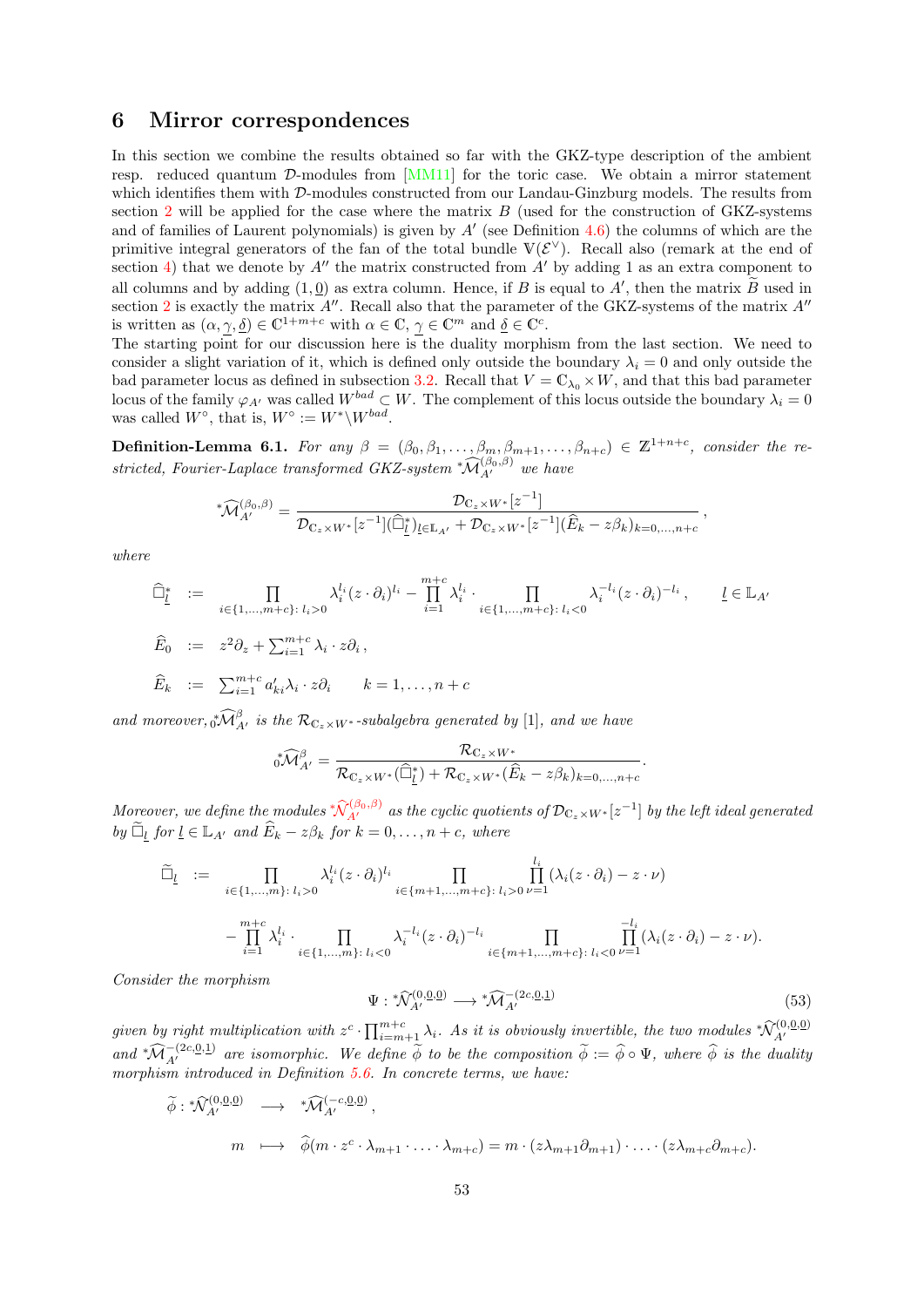<span id="page-53-3"></span>In view of corollary [5.5,](#page-51-1) 2. (see also Theorem [3.6\)](#page-35-1) we obtain

<span id="page-53-1"></span>
$$
\operatorname{im}(\widetilde{\phi}) \cong \operatorname{im}(\widehat{\phi}) \cong (\operatorname{id}_{\mathbb{C}_z} \times j)^+ \widehat{\mathcal{M}^{IC}}(X^\circ, \mathcal{L}). \tag{54}
$$

.

For any  $\beta \in \mathbb{Z}^{1+n+c}$ , consider the  $\mathcal{R}_{\mathbb{C}_z \times W^*}$ -subalgebra of

$$
\mathcal{D}_{\mathbb{C}_z\times W^*}[z^{-1}]\left/\mathcal{D}_{\mathbb{C}_z\times W^*}[z^{-1}]\left((\widetilde{\Box}\underline{\iota})_{\underline{\iota}\in\mathbb{L}_{A'}}\right)+\mathcal{D}_{\mathbb{C}_z\times W^*}[z^{-1}]\left(\widehat{E}_k-z\beta_k)_{k=0,\ldots,n+c}\right)\right.
$$

generated by the element [1] and denote its restriction to  $\mathbb{C}_z \times W^{\circ}$  by  $\partial \widehat{\mathcal{N}}_{A'}^{(\beta_0,\beta)}$  $\partial \widehat{\mathcal{N}}_{A'}^{(\beta_0,\beta)}$  $\partial \widehat{\mathcal{N}}_{A'}^{(\beta_0,\beta)}$ . Similarly to corollary [3.20,](#page-41-1) we have

$$
\widehat{d}_{A'}^{\widehat{b}(\beta_0,\beta)} = \left[ \frac{\mathbb{C}[z,\lambda_1^{\pm},\ldots,\lambda_{m+c}^{\pm}]\langle z^2 \partial_z, z \partial_{\lambda_1},\ldots z \partial_{\lambda_{m+c}}\rangle}{\left( (\widetilde{\Box}_l)_{l \in \mathbb{L}_{A'}}, (\widehat{E}_k - z \cdot \beta_k)_{k=0,\ldots,n+c} \right)} \right]_{|C_z \times W^{\circ}}
$$

In the next lemma we want to describe the restriction of the D-module  $\widehat{\mathcal{M}^{IC}}(X^{\circ}, \mathcal{L})$  to  $\mathbb{C}_z \times W^*$ .

<span id="page-53-2"></span>**Lemma 6.2.** Consider the morphism  $\widehat{\phi}: \widehat{M}_{A'}^{-(2c,\underline{0},\underline{1})} \longrightarrow \widehat{M}_{A'}^{(-c,\underline{0},\underline{0})}$  from Definition [5.6](#page-51-0) and the isomorphisms  $\widehat{\mathcal{M}^{IC}}(X^{\circ}, \mathcal{L}) \simeq \text{im}(\widehat{\phi}) \simeq \widehat{\mathcal{M}}_{A'}^{-(2c, \underline{0}, \underline{1})}/\text{ker}(\widehat{\phi})$  from Corollary [5.5](#page-51-1) (see also Theorem [3.6\)](#page-35-1). We have the following isomorphism

$$
(id_{\mathbb{C}_{z}} \times j)^{+} \widehat{\mathcal{M}^{IC}}(X^{\circ}, \mathcal{L}) \simeq \sqrt[\ast]{\mathcal{M}}_{A'}^{-\left(2c, \underline{0}, \underline{1}\right)} / \widehat{\mathcal{K}}_{\mathcal{M}} \simeq \sqrt[\ast]{\mathcal{N}}_{A'}^{(0, \underline{0}, \underline{0})} / \widehat{\mathcal{K}}_{\mathcal{N}},
$$

where  $\widehat{\mathcal{K}}_{\mathcal{M}}$  resp.  $\widehat{\mathcal{K}}_{\mathcal{N}}$  are the sub-D-modules associated to the sub-D-modules

$$
\{m \in {}^*\widehat{M}^{-(2c,\underline{0},\underline{1})} \mid \exists p \in \mathbb{Z}, k \in \mathbb{N} \ such \ that \ (\lambda \partial + p) \dots (\lambda \partial + p + k)m = 0\}
$$

resp.

$$
\{n \in \sqrt[*]{\mathcal{N}}^{(0,\underline{0},\underline{0})} \mid \exists p \in \mathbb{Z}, k \in \mathbb{N} \text{ such that } (\lambda \partial + p) \dots (\lambda \partial + p + k)n = 0\}
$$

with  $(\lambda \partial + i) := \prod_{j=m+1}^{m+c} (\lambda_j \partial_j + i)$  for  $i \in \mathbb{Z}$ .

*Proof.* We will first compute the restriction of  $\mathcal{M}^{IC}(X^{\circ}, \mathcal{L})$  to  $V^* = \mathbb{C}_{\lambda_0} \times W^*$ . Recall the morphism  $\phi: M_{A''}^{-(c+1, \underline{0}, \underline{1})} \longrightarrow M_{A''}^{(0, \underline{0}, \underline{0})}$  from Definition [5.6.](#page-51-0) We know from Theorem [2.16](#page-24-0) and from Propostion [2.17](#page-25-0) that  $M^{IC}(X^{\circ}, \mathcal{L}) \simeq M_{A''}^{-(c+1, \underline{0}, \underline{1})}/\ker(\phi)$  where  $\ker(\phi)$  is given by

$$
\{m \in M_{A''}^{-(c+1,\underline{0},\underline{1})} \mid \exists n \in \mathbb{N} \text{ such that } (\partial_0 \cdot \partial_{m+1} \cdots \partial_{m+c})^n m = 0\}.
$$

Notice that  $\mathbb{C}[\lambda^{\pm}] \otimes_{\mathbb{C}[\lambda]} M^{IC}(X^{\circ}, \mathcal{L}) \simeq {^*M}^{- (c+1, \underline{0}, \underline{1})}_{A''}/(\mathbb{C}[\lambda^{\pm}] \otimes_{\mathbb{C}[\lambda]} ker(\phi)),$  where  $^{*}M^{- (c+1, \underline{0}, \underline{1})}_{A''}$  is the module of global sections of  $^*\mathcal{M}_{A''}^{-(c+1,\underline{0},\underline{1})}$ . The notation  $\mathbb{C}[\lambda]$  is shorthand for  $\mathbb{C}[\lambda_0,\ldots,\lambda_m,\lambda_{m+1},\ldots,\lambda_{m+c}]$ , and the notation  $\mathbb{C}[\lambda^{\pm}]$  is shorthand for  $\mathbb{C}[\lambda_0,\ldots,\lambda_m,\lambda_{m+1}^{\pm},\ldots,\lambda_{m+c}^{\pm}]$  (and not, as it is usual, shorthand for  $\mathbb{C}[\lambda_0^{\pm}, \ldots, \lambda_m^{\pm}, \lambda_{m+1}^{\pm}, \ldots, \lambda_{m+c}^{\pm}]).$ 

We want to characterize  $\mathbb{C}[\lambda^{\pm}] \otimes_{\mathbb{C}[\lambda]} \ker(\phi)$  inside  $^*M_{A''}^{-(c+1,\underline{0},\underline{1})} = \mathbb{C}[\lambda^{\pm}] \otimes_{\mathbb{C}[\lambda]} M_{A''}^{-(c+1,\underline{0},\underline{1})}$ . For this we define the following submodule in  $^*M_{A''}^{-(c+1,\underline{0},\underline{1})}$ :

$$
K := \{ m \in {^*M}_{A''}^{-(c+1,0,1)} \mid \exists p \in \mathbb{Z}, k \in \mathbb{N} \text{ such that } \partial_0^{k+1}(\lambda \partial + p) \dots (\lambda \partial + p + k)m = 0 \}.
$$

Consider the following element of  $\mathbb{C}[\lambda^{\pm}] \otimes_{\mathbb{C}[\lambda]} \ker(\phi)$ :

<span id="page-53-0"></span>
$$
\lambda_{m+1}^{-p_1} \dots \lambda_{m+c}^{-p_c} \otimes m \quad \text{with} \quad p_1, \dots, p_c \in \mathbb{N}, \tag{55}
$$

i.e. there exists an  $n \in \mathbb{N}$  such that  $(\partial_0 \cdot \partial_{m+1} \dots \partial_{m+c})^{n+1}$   $m = 0$ . Therefore we have

$$
0 = \lambda_{m+1}^{-p_1} \dots \lambda_{m+c}^{-p_c} \otimes (\partial_0 \cdot \partial_{m+1} \dots \partial_{m+c})^{n+1} m
$$
  
\n
$$
= \lambda_{m+1}^{-p_1} \dots \lambda_{m+c}^{-p_c} \otimes (\lambda_{m+1} \dots \lambda_{m+c})^{n+1} (\partial_0 \cdot \partial_{m+1} \dots \partial_{m+c})^{n+1} m
$$
  
\n
$$
= \partial_0^{n+1} \cdot (\lambda_{m+1}^{-p_1} \dots \lambda_{m+c}^{-p_c} \otimes (\lambda \partial) \dots (\lambda \partial - n) m)
$$
  
\n
$$
= \partial_0^{n+1} (\lambda \partial + p_{max}) \dots (\lambda \partial + p_{min} - n) \cdot (\lambda_{m+1}^{-p_1} \dots \lambda_{m+c}^{-p_c} \otimes m)
$$
  
\n
$$
= \partial_0^{k+1} (\lambda \partial + p) \dots (\lambda \partial + p + k) \cdot (\lambda_{m+1}^{-p_1} \dots \lambda_{m+c}^{-p_c} \otimes m),
$$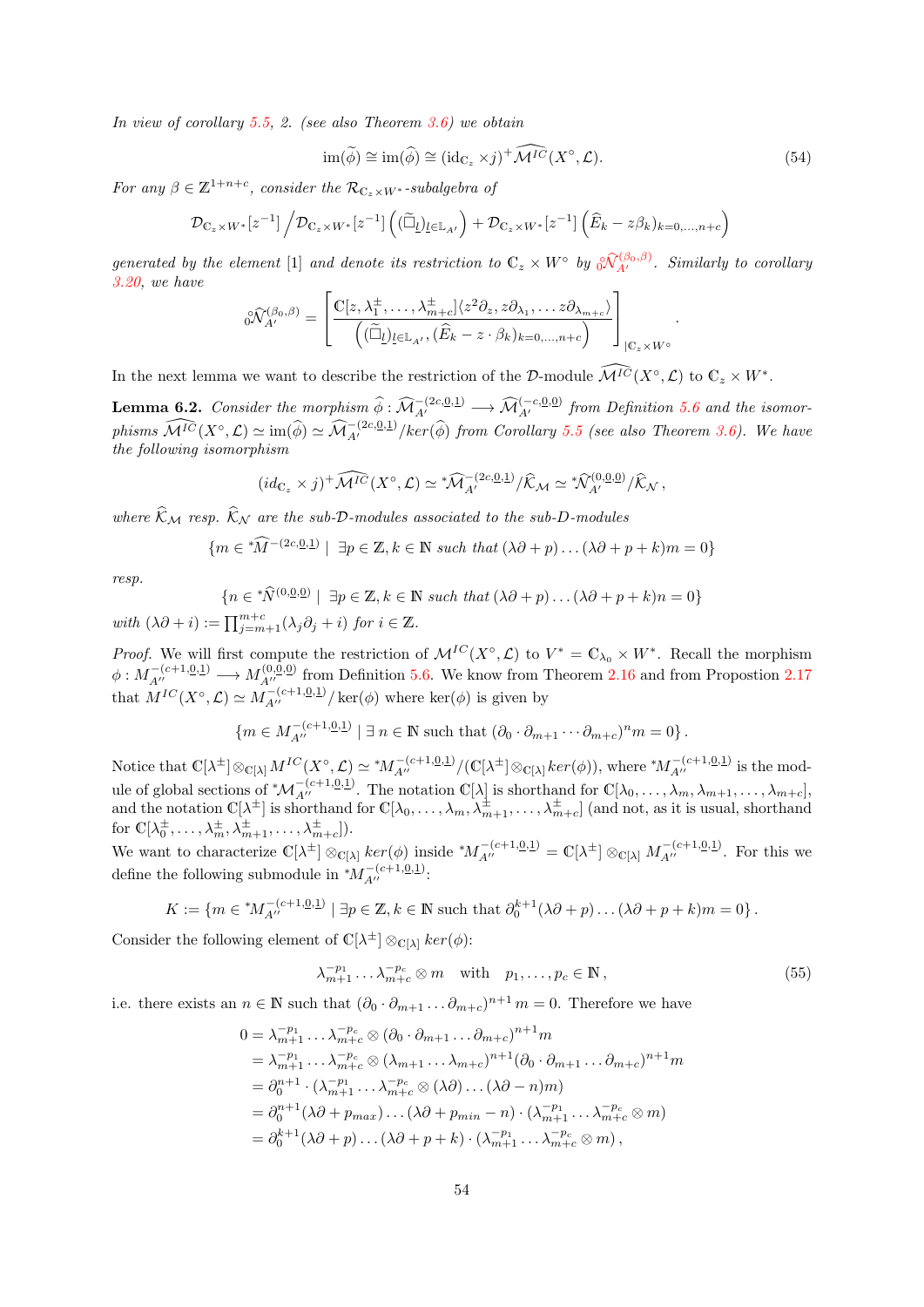where  $p_{max} := \max\{p_i\}, p_{min} := \min\{p_i\}, p := p_{min} - n$  and  $k := p_{max} - p_{min} + n$ . Because  $\mathbb{C}[\lambda^{\pm}] \otimes_{\mathbb{C}[\lambda]}$  $ker(\phi)$  is generated by elements of the form [\(55\)](#page-53-0), we see that  $\mathbb{C}[\lambda^{\pm}] \otimes_{\mathbb{C}[\lambda]} ker(\phi) \subset K$ . Therefore we have a surjective morphism

$$
\mathbb{C}[\lambda^{\pm}] \otimes_{\mathbb{C}[\lambda]} M^{IC}(X^{\circ}, \mathcal{L}) \simeq M_{A''}^{-(c+1, \underline{0}, \underline{1})} / (\mathbb{C}[\lambda^{\pm}] \otimes_{\mathbb{C}[\lambda]} \ker(\phi)) \twoheadrightarrow {^*M}_{A''}^{-(c+1, \underline{0}, \underline{1})} / K.
$$

Because  $\mathbb{C}[\lambda^{\pm}] \otimes_{\mathbb{C}[\lambda]} M^{IC}(X^{\circ}, \mathcal{L})$  corresponds to the restriction of the simple D-module  $\mathcal{M}^{IC}(X^{\circ}, \mathcal{L})$  to the open subset  $V^*$ , it is itself simple. Thus,  $^*M_{A''}^{-(c+1,\underline{0},\underline{1})}/K$  is either equal to 0 or is isomorphic to  $\mathbb{C}[\lambda^{\pm}] \otimes_{\mathbb{C}[\lambda]} M^{IC}(X^{\circ}, \mathcal{L}).$ 

In order to prove the lemma, we are going to show that  $K \subsetneq M_{A''}^{-(c+1,0,1)}$ . Denote by  $F_{\bullet} M_{A''}^{-(c+1,0,1)}$ the good filtration on  $^*M_{A''}^{-(c+1,0,1)}$  which is induced by the order filtration on  $D_{V^*}$ . Notice that we have

<span id="page-54-0"></span>
$$
K \subsetneq {}^{*}M_{A''}^{-(c+1,\underline{0},\underline{1})} \qquad \Longleftrightarrow \qquad gr^{F}K \subsetneq gr^{F} {}^{*}M_{A''}^{-(c+1,\underline{0},\underline{1})} \tag{56}
$$

In order to show that  $gr^F K \varsubsetneq gr^{F \ast} M_{A''}^{-(c+1,\underline{0},\underline{1})}$ , we first remark that

$$
gr^F K \subset \{ \overline{m} \in gr^{F*} M_{A''}^{-(c+1, \underline{0}, \underline{1})} \mid \exists k \in \mathbb{N} \text{ such that } \mu_0^{k+1} \lambda^{k+1} \mu^{k+1} \overline{m} = 0 \},
$$

where  $\lambda = (\lambda_{m+1} \cdots \lambda_{m+c}), \mu = (\mu_{m+1} \cdots \mu_{m+c})$  and  $\mu_i$  is the symbol  $\sigma(\partial_{\lambda_i}).$ Thus, in order to show the right hand side of [\(56\)](#page-54-0), it is enough to show that  $char(*M_{A''}^{-(c+1,0,1)})$  $supp(gr^{F}M_{A''}^{-(c+1,\underline{0},\underline{1})}) \subset T^{*}(V^{*})$  is not contained in  $\{\mu_0 \cdot \underline{\mu} \cdot \underline{\lambda} = 0\}.$ 

Therefore it is enough to find a vector  $(\underline{\mu}', \underline{\lambda}') \in \text{char}(*M_{A''}^{-(c+1, \underline{0}, \underline{1})}) \subset T^*(V^*)$  with  $\mu'_0 \cdot \mu' \cdot \lambda' \neq 0$ , resp. a vector  $(\underline{\mu}', \underline{\lambda}') \in \text{char}(M_{A''}^{-(c+1, \underline{0}, \underline{1})}) \subset T^*(V)$  with  $\mu'_0 \cdot \mu' \neq 0$  and  $\lambda'_i \neq 0$  for  $i = 1, \ldots, m + c$ . Notice that we have

$$
char(M_{A''}^{-(c+1,\underline{0},\underline{1})}) = char(M_{A''}^{(0,\underline{0},\underline{0})}) = char(FL(M_{A''}^{(0,\underline{0},\underline{0})})) = char(h_+\mathcal{O}_T),
$$

where the first equality follows from [\[GKZ89,](#page-70-9) Theorem 4], the second equality follows e.g. from [\[Bry86,](#page-69-6)] Corollaire 7.25] and the third equality follows from [\[SW09,](#page-72-2) Corollary 3.7]. Recall that the coordinates on V' are denoted by  $\mu_i$  for  $i = 0, \ldots, m + c$  and the symbols of  $\partial_{\mu_i}$  are denoted by  $\lambda_i$ . We now compute the fiber of  $char(h_+\mathcal{O}_T) \to V'$  over the point  $\mu = (1,\ldots,1)$ . Recall that the map

$$
h: T \longrightarrow V',
$$
  

$$
(y_0, \dots, y_{n+c}) \mapsto (\underline{y}^{\underline{a}_0''}, \dots, \underline{y}^{\underline{a}_{m+c}'})
$$

can be factored into a closed embedding  $h': T \to (\mathbb{C}^*)^{m+c+1}$  and an open embedding  $(\mathbb{C}^*)^{m+c+1} \to V'.$ Therefore the fiber of the characteristic variety over  $(1, \ldots, 1)$  is just the fiber of the conormal bundle of  $h'(T)$  in  $(\mathbb{C}^*)^{m+c+1}$ . The tangent space of  $h'(T)$  at  $(1,\ldots,1)$  is generated by

$$
\sum_{i=0}^{m+c} a_{ki}'' \partial_{\mu_i} \quad \text{for} \quad k = 0, \dots, n+c.
$$

Therefore  $(\underline{1}, \underline{\lambda}')$  lies in char $(h_+\mathcal{O}_T)$  if and only if  $\sum_{i=0}^{m+c} a''_{ki} \lambda'_i = 0$  for all  $k = 0, \ldots, n+c$ . So it remains to prove that there exists such a  $\underline{\lambda}'$  with  $\lambda'_i \neq 0$  for  $i = 1, \ldots, m + c$ . First notice that it is enough to construct a  $(\lambda_1^{\circ}, \ldots, \lambda_{m+c}^{\circ})$  with

$$
\sum_{i=1}^{m+c} a'_{ki} \lambda_i^{\circ} = 0 \tag{57}
$$

for all  $k = 1, ..., n + c$  and  $\lambda_i^{\circ} \neq 0$  for all  $i = 1, ..., m + c$ . Recall the structure of the matrix A':

$$
A' = \left(\frac{A}{(d_{ji})} \left| \frac{0_{n,c}}{1 \mathrm{d}_c} \right| \right),\tag{58}
$$

where  $d_{ii} \geq 0$  and the columns  $\underline{a}_i$  of the matrix A are the primitive integral generators of the rays of the fan  $\Sigma$  corresponding to a complete, smooth toric variety  $X_{\Sigma}$ . This ensures the existence of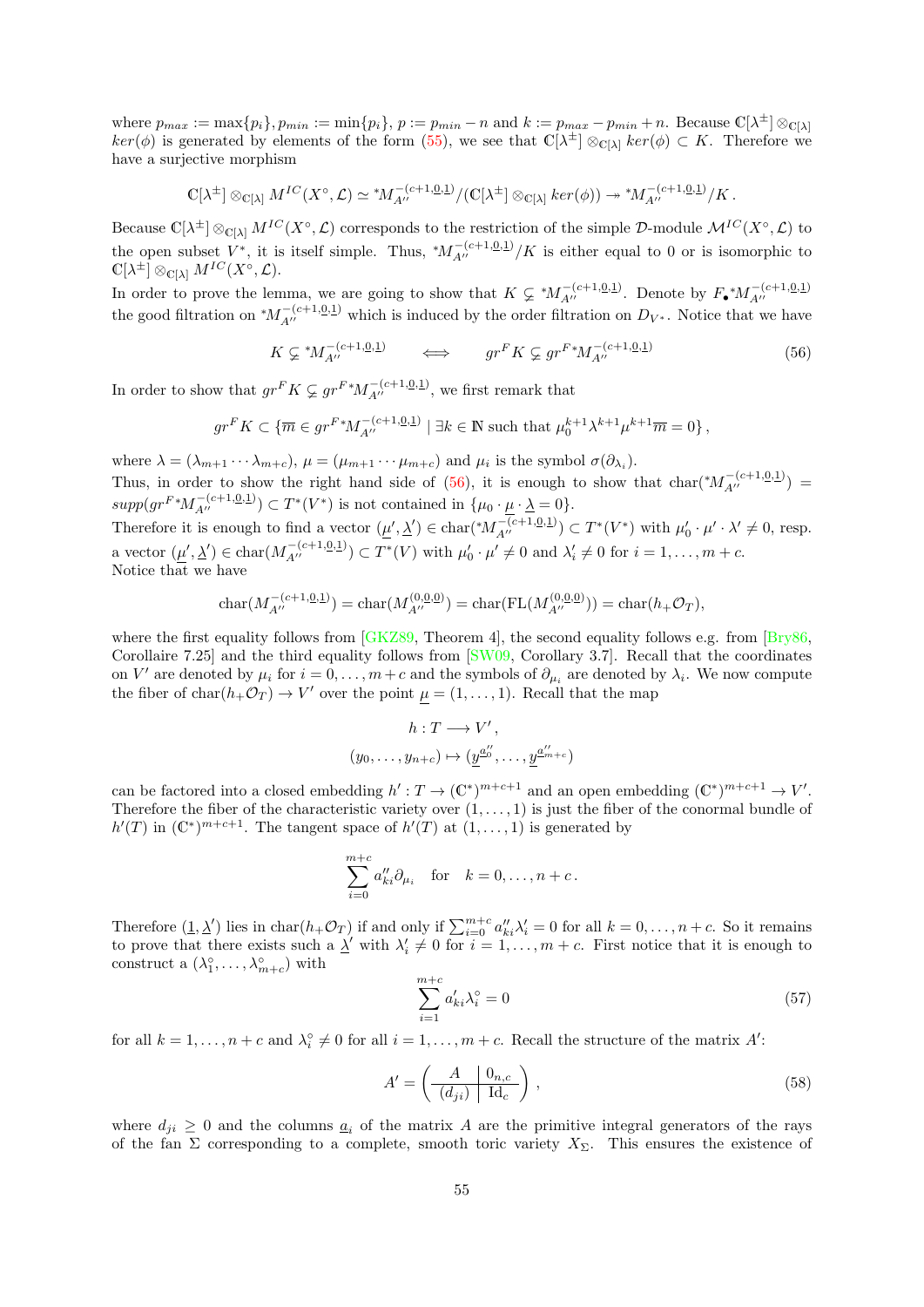<span id="page-55-0"></span> $(\lambda_1^{\circ},\ldots,\lambda_m^{\circ}) \in \mathbb{Z}_{\geq 0}^m$  with  $\sum_{i=1}^m \lambda_i^{\circ} \underline{a}_i = 0$ . Setting  $\lambda_{m+j}^{\circ} := -\sum_{i=1}^m d_{ji} \lambda_i^{\circ}$ , we have constructed an element  $(\lambda_1^{\circ}, \ldots, \lambda_{m+c}^{\circ})$  with  $\lambda_j^{\circ} \neq 0$  and satisfying  $\sum_{i=1}^{m+c} a'_{ki} \lambda_i^{\circ} = 0$ . Summarizing, this shows that  $K \subsetneq M_{A''}^{-(c+1,\underline{0},\underline{1})}$ , i.e.

$$
\mathbb{C}[\lambda^{\pm}] \otimes_{\mathbb{C}[\lambda]} M^{IC}(X^{\circ}, \mathcal{L}) \simeq {^*M}_{A''}^{-(c+1, \underline{0}, \underline{1})}/K.
$$

Applying the localized Fourier-Laplace transformation to this isomorphism, we obtain the first isomorphism in the statement of the lemma. The second isomorphism follows from the D-linearity of the isomorphism  $^*\widehat{\mathcal{M}}_{A'}^{-(2c,\underline{0},\underline{1})} \simeq \mathcal{N}_{A'}^{(0,\underline{0},\underline{0})}.$  $\Box$ 

As in [\[RS15,](#page-71-0) section 3], we proceed by studying the restriction of the modules  ${}^*\mathcal{M}_{A''}^{\beta}$ ,  ${}^*\mathcal{M}_{A''}^{\beta}$  and  ${}^*\mathcal{N}_{A''}^{\beta}$ to the Kähler moduli space of  $V(\mathcal{E}^{\vee})$  as described in the second part of section [4](#page-42-0) (see Lemma [4.4](#page-45-0) and Proposition [4.7\)](#page-46-2). The following construction has some overlap with the considerations in subsection [2.4](#page-25-1) on which we comment later.

We apply  $Hom_{\mathbb{Z}}(-, \mathbb{C}^*)$  to the exact sequence [\(46\)](#page-46-3) to obtain the following exact sequence

$$
1 \longrightarrow (\mathbb{C}^*)^{n+c} \longrightarrow (\mathbb{C}^*)^{m+c} \longrightarrow \mathbb{L}^{\vee}_{A'} \otimes \mathbb{C}^* \longrightarrow 1. \tag{59}
$$

We will identify the middle torus with Spec  $\mathbb{C}[\lambda_1^{\pm},\ldots,\lambda_{m+c}^{\pm}]$ , this space was called  $W^*$  in section [2.](#page-14-0) Choose a basis  $(p_1, \ldots, p_r)$  of  $\mathbb{L}_{A'}^{\vee}$  with the following properties

1. 
$$
p_a \in \mathcal{K}_{V(\mathcal{E}^{\vee})} = \mathcal{K}_{X_{\Sigma}}
$$
 for all  $a = 1, ..., r$ ,

2. 
$$
\sum_{i=1}^{m+c} \overline{D}_i \in \sum_{a=1}^r \mathbb{R}_{\geq 0} p_a.
$$

Using the basis  $(p_a)_{a=1,\ldots,r}$ , we identify  $\mathbb{L}_{A'}^{\vee} \otimes \mathbb{C}^*$  with  $(\mathbb{C}^*)^r$  and obtain coordinates  $q_1,\ldots,q_r$  on this space. We will write  $K\mathcal{M}$  for this space and call it complexified Kähler moduli space. Notice that the choice of coordinates is considered as part of the data of  $KM$ , that is, we really have  $\mathcal{K}M = (\mathbb{C}^*)^r$  and not only  $\mathcal{K}\mathcal{M}=\mathbb{L}^{\vee}_{A'}\otimes\mathbb{C}^*$ . Notice that this space already occurred in section [2.4](#page-25-1) in a slightly more general context (which is consistent with the situation considered here, see the explanations after formula [\(30\)](#page-29-0).

Consider the embedding  $\mathbb{L}_{A'} \hookrightarrow \mathbb{Z}^{m+c}$ , which is given by a matrix  $L \in \text{Mat}((m+c) \times r, \mathbb{Z})$  with respect to the basis  $p_a^{\vee}$  of  $\mathbb{L}_{A'}$  and the natural basis of  $\mathbb{Z}^{m+c}$ . Choose a section  $\mathbb{Z}^{m+c} \to \mathbb{L}_{A'}$  of this inclusion, which is given by a matrix  $M \in Mat(r \times (m + c), \mathbb{Z})$ . This defines a section on the dual lattices, i.e. a section  $\mathbb{L}_{A'}^{\vee} \to \mathbb{Z}^{m+c}$  of the projection  $\mathbb{Z}^{m+c} \to \mathbb{L}_{A'}^{\vee}$  and a closed embedding  $\varrho' : \mathcal{KM} = (\mathbb{C}^*)^r \hookrightarrow W^*$ . We will need to consider a slight twist of this morphism. Let  $\iota: W^* \to W^*$  be the involution given by  $\iota(\lambda_i) := (-1)^{\varepsilon(i)} \lambda_i$  with  $\varepsilon(i) = 0$  for  $i = 1, \ldots, m$  and  $\varepsilon(i) = 1$  for  $i = m+1, \ldots, m+c$ .

We will further restrict our objects of study to that part of the complexified Kähler moduli space which maps to the set of good parameters in  $W = \mathbb{C}^{m+c}$  as discussed in subsection [3.2.](#page-35-2) Hence we put  $\mathcal{K} \mathcal{M}^{\circ} := (\iota \circ \varrho')^{-1}(W^{\circ}) \subset \mathcal{K} \mathcal{M},$  and write

$$
\varrho := \iota \circ \varrho' : \mathcal{K} \mathcal{M}^{\circ} \hookrightarrow W^*.
$$

We can now define the main object of study of this paper. We are going to use the constructions of the subsections [2.4](#page-25-1) and [3.2,](#page-35-2) in particular, the diagrams [\(25\)](#page-27-0), [\(31\)](#page-30-0) and [\(40\)](#page-36-2). We consider the composed morphism  $\alpha \circ \beta : \mathcal{Z}_X \to \mathbb{C}_{\lambda_0} \times \mathcal{KM}$  as defined by diagram [\(31\)](#page-30-0). Let  $\mathcal{Z}_X^{\circ} := (\alpha \circ \beta)^{-1}(\mathbb{C}_{\lambda_0} \times \mathcal{KM}^{\circ}) \subset \mathcal{Z}_X$ be the subspace which is parameterized by the good parameter locus  $\mathcal{KM}^{\circ}$  inside  $\mathcal{KM}$ .

For future reference, let us collect the relevant morphisms once again in a diagram, in which the spaces  $\mathcal{Z}^{\circ}$  $\mathcal{Z}^{\circ}$  $\mathcal{Z}^{\circ}$ ,  $\mathcal{Z}_{X}^{\circ}$  and  $\mathcal{Z}_{X}^{\circ}$  are defined by the requirement that all squares are cartesian. For simplicity of the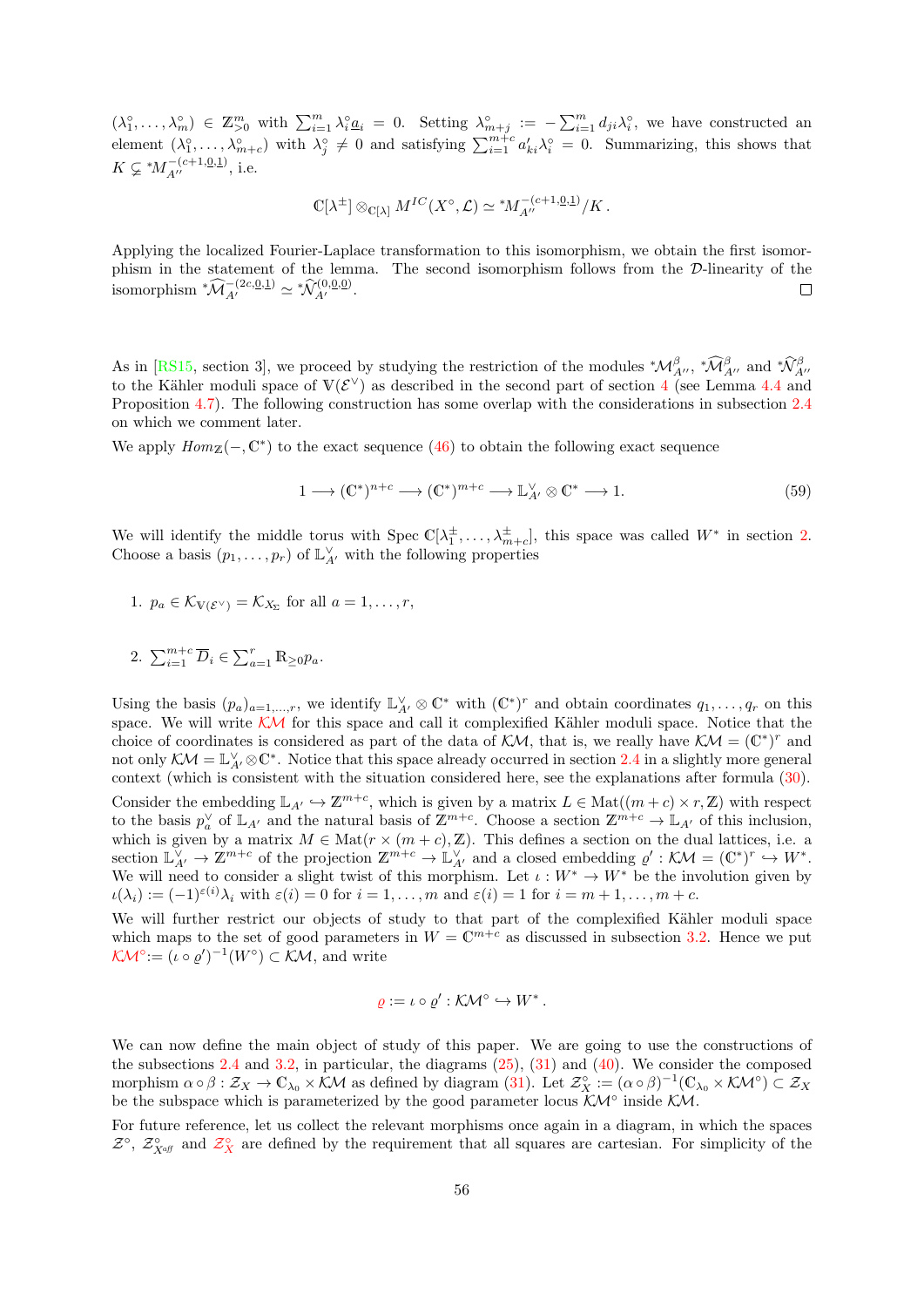<span id="page-56-3"></span>notation, we denote by  $\alpha, \beta, \gamma_1$  and  $\gamma_2$  also the corresponding restrictions above  $\mathbb{C}_{\lambda_0} \times \mathcal{K} \mathcal{M}^\circ$ .

<span id="page-56-0"></span>

<span id="page-56-1"></span>**Definition 6.3.** The non-affine Landau-Ginzburg model associated to  $(X_{\Sigma}, \mathcal{L}_1, \ldots, \mathcal{L}_c)$  is the morphism

$$
\Pi: \mathcal{Z}_X^{\circ} \longrightarrow \mathbb{C}_{\lambda_0} \times \mathcal{K\!M}^{\circ} ,
$$

which is by definition the restriction of the universal family of hyperplane sections of  $X$ , i.e, of the morphism  $\pi_2^Z \circ \eta : Z_X \to V$  to the parameter space KM<sup>°</sup>. We recall once again that X is defined as the closure of the embedding  $g: S \to \mathbb{P}(V')$  sending  $(y_1, \ldots, y_{n+c})$  to  $(1: \underline{y}^{\underline{a}'_1}: \ldots: \underline{y}^{\underline{a}'_{m+c}})$  where  $\underline{a}'_i$  are the columns of the matrix  $A'$  from Definition [4.6.](#page-46-1)

We also consider the restrictions  $\overline{\pi} = \alpha \circ \beta \circ \gamma_1 : \mathcal{Z}_{X^{\text{aff}}_{X}}^{\circ} \cong X^{\text{aff}} \times \mathcal{K} \mathcal{M}^{\circ} \to \mathbb{C}_{\lambda_0} \times \mathcal{K} \mathcal{M}^{\circ}$  resp.  $\pi =$  $\alpha \circ \beta \circ \gamma_1 \circ \gamma_2 : S \times K\mathcal{M}^\circ : \to \mathbb{C}_{\lambda_0} \times K\mathcal{M}^\circ$ . These are nothing but the family of Laurent polynomials

$$
(\underline{y}, \underline{q}) \longmapsto \left( -\sum_{i=1}^{m} \underline{q}^{m_i} \cdot \underline{y}^{a'_i} + \sum_{i=m+1}^{m+c} \underline{q}^{m_i} \cdot \underline{y}^{a'_i}, \underline{q} \right),
$$

where the monomial  $y^{\underline{a}'_i}$  is seen as an element of  $\mathcal{O}_{X^{\alpha\beta}}$  in the first case and as an element of  $\mathcal{O}_S$  in the second case. Here  $\overline{m}_i$  is the i'th column of the matrix  $M \in Mat(r \times (m+c), \mathbb{Z})$  from above. Notice that the first component of  $\pi$  has been split in two sums with opposite signs of each summand due to the action of the involution  $\iota$  entering in the definition of the morphism  $\rho : K\mathcal{M}^\circ \hookrightarrow W^*$ . Both morphisms  $\pi$  and  $\overline{\pi}$  are called the **affine Landau-Ginzburg model** of  $(X_{\Sigma}, \mathcal{L}_1, \ldots, \mathcal{L}_c)$ .

As we will see later, the affine Landau-Ginzburg model is related to the twisted quantum D-module  $QDM(X_{\Sigma}, \mathcal{E})$  whereas the reduced quantum D-module  $\overline{QDM}(X_{\Sigma}, \mathcal{E})$  can be obtained from the non-affine Landau-Ginzburg model  $\Pi : \mathcal{Z}_X^{\circ} \to \mathbb{C}_{\lambda_0} \times \mathcal{K}M^{\circ}$ . The next results are parallel to [\[RS15,](#page-71-0) corollary 3.3. and corollary 3.4]. They show that the calculation of the Gauß-Manin system resp. the intersection cohomology  $\mathcal{D}$ -module from section [2](#page-14-0) can be used to describe the corresponding objects for the morphism Π.

We consider, as in subsection [3.1,](#page-32-1) the localized partial Fourier-Laplace transformation, this time with base KM<sup>°</sup>, that is, let  $j_{\tau}: \mathbb{C}_{\tau}^* \times K\mathcal{M}^{\circ} \hookrightarrow \mathbb{C}_{\tau} \times K\mathcal{M}^{\circ}$ ,  $j_z: \mathbb{C}_{\tau}^* \times K\mathcal{M}^{\circ} \hookrightarrow \mathbb{C}_{z} \times K\mathcal{M}^{\circ}$  then we put  $\mathrm{FL}^{loc}_{\mathcal{K\!M}^{\circ}} := j_{z,+} j_{\tau}^{+} \mathrm{FL}_{\mathcal{K\!M}^{\circ}}.$ 

<span id="page-56-2"></span>Lemma 6.4. We have

$$
\mathrm{FL}^{loc}_{\mathcal{K}\mathcal{M}^{\circ}}\left(\mathcal{H}^0\pi_{+}\mathcal{O}_{S\times\mathcal{K}\mathcal{M}^{\circ}}\right)\cong(\mathrm{id}_{\mathbb{C}_{z}}\times\varrho)^{+}\sqrt[\ast]{\mathcal{M}}^{(-c,\underline{0},\underline{0})}_{A'}.
$$

Similarly, the isomorphism

$$
\mathrm{FL}^{loc}_{\mathcal{KM}^\circ}(\mathcal{H}^0\pi_\dagger\mathcal{O}_{S\times\mathcal{KM}^\circ})\cong(\mathrm{id}_{\mathbb{C}_z}\times\varrho)^{+}\sqrt[\ast]{\mathcal{N}}^{(0,0,0)}_{A'}
$$

holds.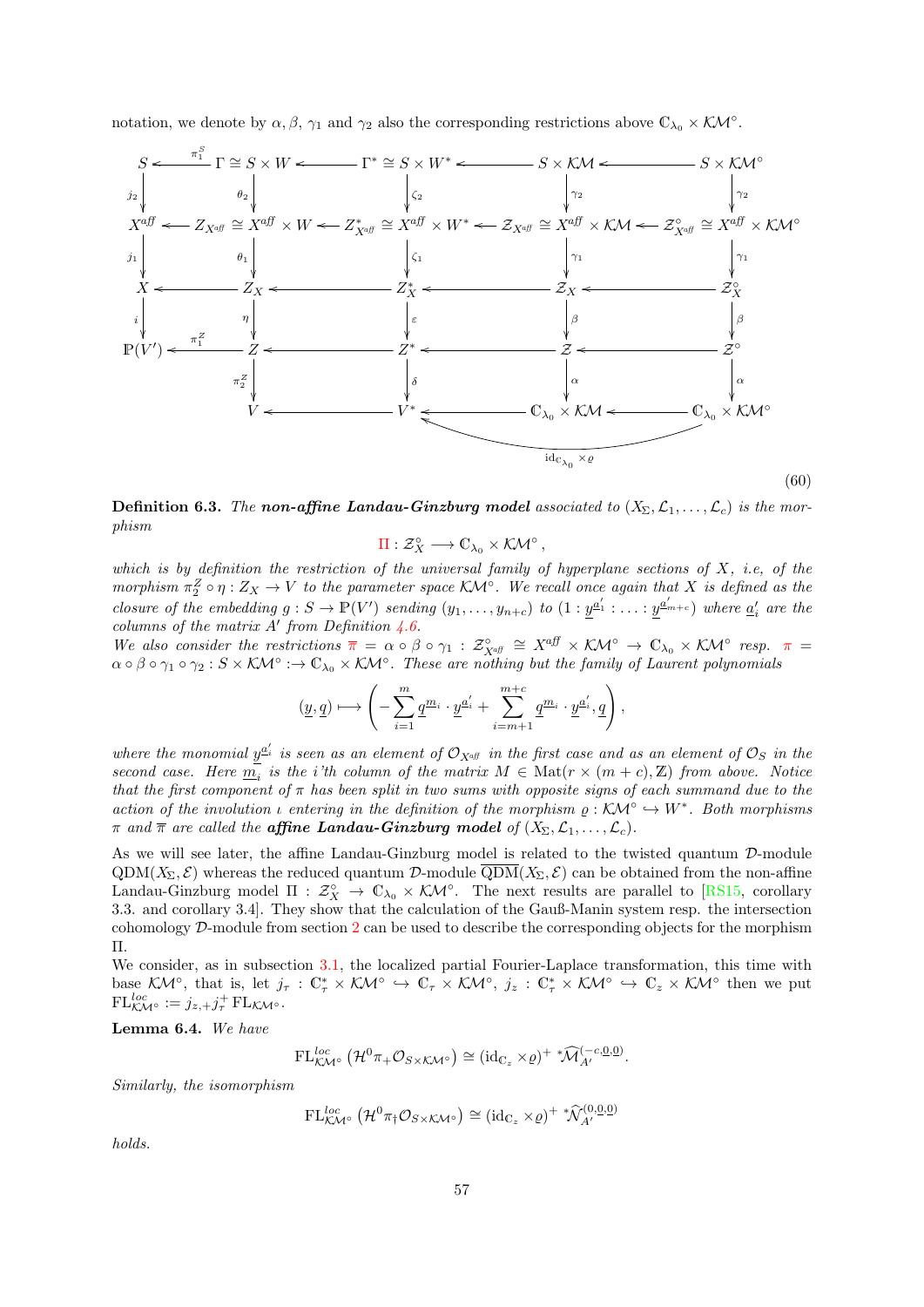Notice that the embedding  $(id_{\mathbb{C}_z} \times \varrho)$  is obviously non-characteristic for both of the modules  $^*\widehat{\mathcal{M}}_{A''}^{(-c,0,0)}$ and  $\sqrt[*]{\mathcal{N}}_{A}^{(0,\underline{0},\underline{0})}$  as their singular locus is contained in

$$
\left(\{0,\infty\}\times\mathcal{K}\mathcal{M}^\circ\right)\cup\left(\mathbb{P}_z^1\times\left(W^*\backslash\mathcal{K}\mathcal{M}^\circ\right)\right).
$$

Hence, the complexes  $(\mathrm{id}_{\mathbb{C}_z} \times \varrho)^+ * \widehat{\mathcal{M}}_{A'}^{(-c, \underline{0}, \underline{0})}$  and  $(\mathrm{id}_{\mathbb{C}_z} \times \varrho)^+ * \widehat{\mathcal{N}}_{A'}^{(0, \underline{0}, \underline{0})}$  have cohomology only in degree zero.

Proof. The proof of the first isomorphism is the same as [\[RS15,](#page-71-0) corollary 3.3]: Consider the cartesian diagram (which is part of the diagram [\(60\)](#page-56-0))

<span id="page-57-0"></span>
$$
S \times K\mathcal{M}^{\circ} \longrightarrow \Gamma^* \cong S \times W^* \downarrow \pi \qquad \qquad \downarrow \varphi \n\mathbb{C}_{\lambda_0} \times K\mathcal{M}^{\circ} \longrightarrow \text{Idc}_{\lambda_0} \times \varrho \longrightarrow V^* = \mathbb{C}_{\lambda_0} \times W^*
$$
\n(61)

then the base change property (Theorem [2.1\)](#page-15-1) and the commutation of  $FL^{loc}$  with inverse images shows that

$$
\mathrm{FL}^{loc}_{\mathcal{KM}^\circ}(\mathcal{H}^0\pi_+\mathcal{O}_{S\times\mathcal{KM}^\circ})\cong(\mathrm{id}_{\mathbb{C}_z}\times\varrho)^+\mathcal{G}^+|_{V^*},
$$

where  $\mathcal{G}^+$  is the  $\mathcal{D}_{\mathbb{C}_{\lambda_0}\times W}$ -module introduced in subsection [3.1,](#page-32-1) and then one concludes using Proposition [3.3.](#page-33-0)

Concerning the second isomorphism, we use base change (with respect to the morphism  $id_{C_{\lambda_0}} \times \varrho$  in diagram [\(61\)](#page-57-0)) for proper direct images and exceptional inverse images. However, the latter ones equal ordinary inverse images if the horizontal morphisms in the above diagram are non-characteristic for the modules in question. This is the case by Proposition [2.22,](#page-30-1) 2., so that we obtain

$$
\mathrm{FL}_{\mathcal{K}\mathcal{M}^{\circ}}^{loc}(\mathcal{H}^0\pi_{\dagger}\mathcal{O}_{S\times\mathcal{K}\mathcal{M}^{\circ}})\cong(\mathrm{id}_{\mathbb{C}_{z}}\times\varrho)^{+}\mathrm{FL}_{W}^{loc}(\mathcal{H}^0\varphi_{B,\dagger}\mathcal{O}_{S\times W})_{|V^{*}}=(\mathrm{id}_{\mathbb{C}_{z}}\times\varrho)^{+}\mathcal{G}^{\dagger}_{|V^{*}}.
$$

The second part of corollary [5.5](#page-51-1) (and the second part of Proposition [3.3\)](#page-33-0) tells us that  $\mathcal{G}^{\dagger} \cong \widehat{\mathcal{M}}_{A'}^{-(c,\underline{0},\underline{1})}$ . However, the isomorphism  $\Psi: \sqrt[n]{a_1^{(0,0,0)}} \longrightarrow \sqrt[n]{a_1^{(2c,0,1)}}$  given by right multiplication with  $z^c \cdot \lambda_{m+1} \cdot \ldots$  $\lambda_{m+c}$  (see equation [\(53\)](#page-52-1)) shows that

$$
(\mathrm{id}_{\mathbb{C}_z} \times \varrho)^+ \sqrt[*]{\mathcal{M}}_{A'}^{-(2c,\underline{0},\underline{1})} \cong (\mathrm{id}_{\mathbb{C}_z} \times \varrho)^+ \sqrt[*]{\mathcal{N}}_{A'}^{(0,\underline{0},\underline{0})}
$$

so that finally we arrive at the desired equality

$$
\mathrm{FL}^{loc}_{\mathcal{KM}^\circ}\left(\mathcal{H}^0\pi_\dagger\mathcal{O}_{S\times\mathcal{KM}^\circ}\right)\cong (\mathrm{id}_{\mathbb{C}_z}\times\varrho)^{+\,*}\widehat{\mathcal{N}}^{(0,\underline{0},\underline{0})}_{A'}\,.
$$

Next we show the analog of Proposition [3.21](#page-42-1) for the morphism  $\bar{\pi}$ .

**Lemma 6.5.** Let  $\widetilde{F}: X^{\text{aff}} \times \mathcal{K} \mathcal{M}^{\circ} \to \mathbb{C}_{\lambda_0}$  be the first component of the morphism  $\overline{\pi}$ , then we have the following isomorphism of  $\mathcal{R}_{C_z \times K}$ <sup>o</sup>-modules

<span id="page-57-1"></span>
$$
z^{-c}H^{n+c}(\Omega^{\bullet}_{X^{a\beta}\times\mathcal{K}\mathcal{M}^{\circ}/\mathcal{K}\mathcal{M}^{\circ}}(\log D)[z],zd-d\widetilde{F})\cong(\mathrm{id}_{\mathbb{C}_{z}}\times\varrho)^{*}\left(\sqrt[n]{\mathcal{M}}_{A'}^{(-c,\underline{0},\underline{0})}\right).
$$
 (62)

*Proof.* In order to show the statement, notice that by definition  $H^{n+c}(\Omega^{\bullet}_{X^{a\beta} \times W^*/W^*}(\log D)[z], zd-dF)$ is the cokernel of

$$
\Omega^{n+c-1}_{X^{\alpha\beta} \times W^*/W^*}(\log D)[z] \stackrel{zd-dF}{\longrightarrow} \Omega^{n+c}_{X^{\alpha\beta} \times W^*/W^*}(\log D)[z],
$$

that is, the cokernel of an  $\mathcal{O}_{\mathbb{C}_x\times W^*}$ -linear morphism between free (though not coherent)  $\mathcal{O}_{\mathbb{C}_z\times W^{*}}$ modules. Hence tensoring with  $\mathcal{O}_{\mathbb{C}_z \times \mathcal{K} \mathcal{M}^\circ}$  yields the exact sequence

$$
\Omega_{X^{\alpha\beta}\times\mathcal{KM}^{\circ}/\mathcal{KM}^{\circ}}^{n+c-1}(\log D)[z] \stackrel{zd-d\widetilde{F}}{\longrightarrow} \Omega_{X^{\alpha\beta}\times\mathcal{KM}^{\circ}/\mathcal{KM}^{\circ}}^{n+c}(\log D)[z] \longrightarrow
$$
  

$$
\mathcal{O}_{\mathbb{C}_{z}\times\mathcal{KM}^{\circ}} \otimes_{\mathcal{O}_{\mathbb{C}_{z}\times W^*}} H^{n+c}(\Omega_{X^{\alpha\beta}\times W^*/W^*}^{\bullet}(\log D)[z], zd-dF) \longrightarrow 0
$$

 $\Box$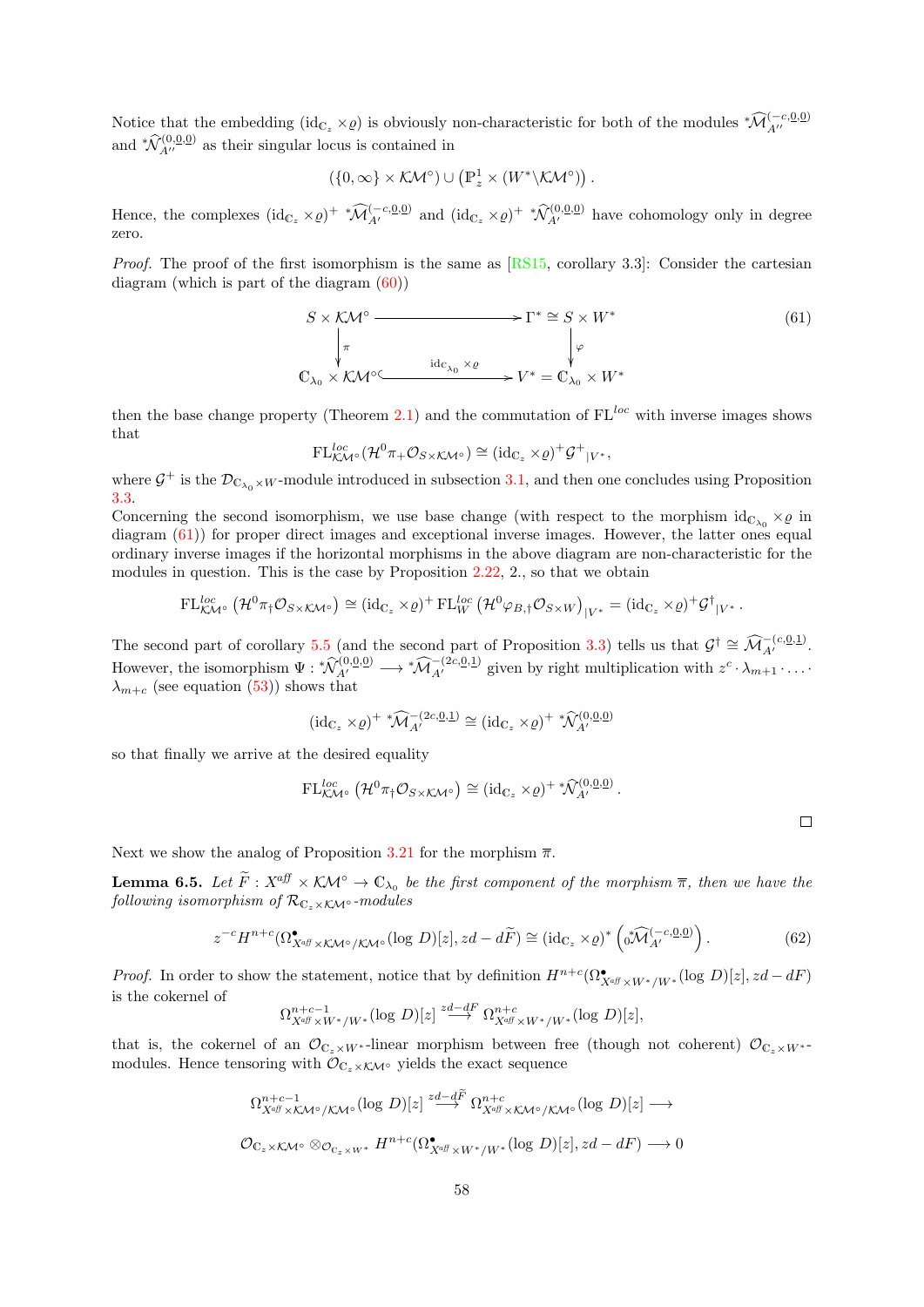from which we conclude that

$$
H^{n+c}(\Omega^{\bullet}_{X^{\alpha} \mathcal{B} \times \mathcal{K} \mathcal{M}^{\circ}/\mathcal{K} \mathcal{M}^{\circ}}(\log D)[z], zd - d\widetilde{F}) =
$$
  

$$
\mathcal{O}_{\mathbb{C}_z \times \mathcal{K} \mathcal{M}^{\circ}} \otimes_{\mathcal{O}_{\mathbb{C}_z \times W^*}} H^{n+c}(\Omega^{\bullet}_{X^{\alpha} \mathcal{B} \times W^*/W^*}(\log D)[z], zd - dF).
$$

Notice that the restriction functor  $(\mathcal{O}_{\mathbb{C}_z\times\mathcal{K}\mathcal{M}^{\circ}}\otimes_{\mathcal{O}_{\mathbb{C}_z\times W^*}}-)$  is defined via the embedding  $\varrho:\mathcal{K}\mathcal{M}^{\circ}\hookrightarrow W^*$ , and hence involves the involution  $\iota$ . Therefore the function  $\tilde{F}$  appears on the left hand side of the last formula, whereas on the right hand side we have to put F.

We know by Proposition [3.21](#page-42-1) that

$$
z^{-c}H^{n+c}(\Omega^{\bullet}_{X^{a\beta} \times W^{\circ}/W^{\circ}}(\log D)[z], zd-dF) \cong z^{-c} \sqrt[\circ]{\mathcal{M}}^{(0,0,0)}_{A'}.
$$

On the other hand, we know from equation  $(38)$  that right multiplication by  $z^c$  induces an isomorphism

$$
\left(\widehat{\mathcal{M}}_{A'}^{(0,\underline{0},\underline{0})}\right)_{|\mathbb{C}_z\times W^{\circ}} \xrightarrow{\cdot z^c} \left(\widehat{\mathcal{M}}_{A'}^{(-c,\underline{0},\underline{0})}\right)_{|\mathbb{C}_z\times W^{\circ}}
$$

which maps  $z^{-c} \partial \widehat{\mathcal{M}}_{A'}^{(0,\underline{0},\underline{0})} \subset (\widehat{\mathcal{M}}_{A'}^{(0,\underline{0},\underline{0})})$  ${}_{\vert C_z \times W^{\circ}}$  isomorphically to  ${}_{0}^{\circ} \widehat{M}_{A'}^{(-c,\underline{0},\underline{0})} \subset (\widehat{M}_{A'}^{(0,\underline{0},\underline{0})})$  $|C_z \times W^{\circ}$  The desired statement, i.e., Formula [\(62\)](#page-57-1) follows as the restriction map  $\rho : \mathcal{K}M^{\circ} \hookrightarrow W^*$  factors by definition over  $W^{\circ}$ .  $\Box$ 

Similarly to the last statement, we now give a geometric interpretation of the (restriction to  $\mathbb{C}_z \times \mathcal{KN}^{\circ}$  of the) modules  $\sqrt[n]{V}^{(0,0,0)}_{A'}$  using the twisted relative logarithmic de Rham complex on  $X^{aff} \times \mathcal{KN}^{\circ}$ . We need some preliminary notations. Denote by  $(-)'$  the duality functor in the category of locally free  $\mathcal{O}_{\mathbb{C}_z\times\mathcal{K}\mathcal{M}^{\circ}}$ modules with meromorphic connection with poles along  $\{0\} \times \mathcal{K}M^\circ$ , that is, if  $(\mathcal{F}, \nabla)$  is an object of this category, we put  $(\mathcal{F}, \nabla)' := (\mathcal{H}om_{\mathcal{O}_{C_z \times \mathcal{K}M^{\circ}}}(\mathcal{F}, \mathcal{O}_{C_z \times \mathcal{K}M^{\circ}}), \nabla')$ , where  $\nabla'$  is the dual connection. Notice that the  $\mathcal{R}_{\mathbb{C}_z\times\mathcal{K}\mathcal{M}^\circ}$ -modules from isomorphism [\(62\)](#page-57-1) are actually objects of this category. Notice also that the duality functor in the category of  $\mathcal{R}_{\mathbb{C}_z\times\mathcal{KM}^\circ}$ -modules (i.e., the functor  $\mathcal{E}xt_{\mathcal{R}_{\mathbb{C}_z\times\mathcal{KM}^\circ}}^{r+1}(-,\mathcal{R}_{\mathbb{C}_z\times\mathcal{KM}^\circ}))$ restricts to  $(-)'$  on the subcategory described above (this follows from [\[DS03,](#page-70-2) Lemma A.12]).

As a piece of notation, for any complex manifold M we denote by  $\sigma$  the involution of  $\mathbb{C}_z \times M$  defined by  $(z, \underline{x}) \mapsto (-z, \underline{x}).$ 

<span id="page-58-0"></span>**Lemma 6.6.** There is an isomorphism of  $\mathcal{R}_{\mathbb{C}\times\mathcal{K}M^{\circ}}$ -modules

$$
\sigma^* z^n \left( H^{n+c}(\Omega^{\bullet}_{X^{\alpha} \mathcal{B} \times \mathcal{K} \mathcal{M}^{\circ}/\mathcal{K} \mathcal{M}^{\circ}}(\log D)[z], zd - d\widetilde{F}) \right)' \stackrel{\cong}{\longrightarrow} (\mathrm{id}_{\mathbb{C}_z} \times \varrho)^* \left( \sqrt[n]{\mathcal{N}}^{\left(0, \underline{0}, \underline{0}\right)}_{A'} \right) .
$$

*Proof.* Consider the filtration on  $\mathcal{D}_{\mathbb{C}_z\times W}$  resp. on  $\mathcal{D}_{\mathbb{C}_z\times W^*}$  which extends the order filtration on  $\mathcal{D}_W$ (resp. on  $\mathcal{D}_{W^*}$ ) and for which z has degree  $-1$  and  $\partial_z$  has degree 2. Denote by  $G_{\bullet}$  the induced filtrations on the modules  $*\widehat{\mathcal{N}}_{A'}^{(0,0,0)}$  and  $\widehat{\mathcal{M}}_{A'}^{(-c,0,0)}$  resp. on  $*\widehat{\mathcal{M}}_{A'}^{(-c,0,0)}$ , in particular, we have  $G_0\nvert *\widehat{\mathcal{N}}_{A'}^{(0,0,0)}$  =  ${}_0^*\!\hat{\mathcal{N}}^{(0,\underline{0},\underline{0})}_{A'}$  and  $G_0\left(\widehat{\mathcal{M}}^{(-c,\underline{0},\underline{0})}_{A'}\right) = {}_0\!\widehat{\mathcal{M}}^{(-c,\underline{0},\underline{0})}_{A'}$  resp.  $G_0\left(\widehat{^*\mathcal{M}}^{(-c,\underline{0},\underline{0})}_{A'}\right) = {}_0^*\!\widehat{\mathcal{M}}^{(-c,\underline{0},\underline{0})}_{A'}.$ 

Similar to the proof of  $[RS15,$  Proposition 2.18, 3.], we consider the saturation of the filtration  $F_{\bullet}$  on  $\mathcal{M}_{A''}^{\beta}$  by  $\partial_{\lambda_0}^{-1}$ . More precisely, we first notice that Lemma [3.2](#page-32-2) can be reformulated by saying that for any  $\beta' = (\beta'_0, \beta'_1, \dots, \beta'_{n+c}) \in \mathbb{Z}^{1+n+c}$ , we have

$$
\widehat{\mathcal{M}}^\beta_{A'} = \mathrm{FL}_W \left( {\mathcal{M}}^{\beta'}_{A''} [\partial_{\lambda_0}^{-1}] \right) ,
$$

where  $\beta_0 = \beta'_0 + 1$  and  $\beta_i = \beta'_i$  for  $i = 1, \ldots, n + c$  and where we write  $\mathcal{M}_{A''}^{\beta'}[\partial_{\lambda_0}^{-1}] := \mathcal{D}_V[\partial_{\lambda_0}^{-1}] \otimes_{\mathcal{D}_V} \mathcal{M}_{A''}^{\beta'}$ . Now we consider the natural localization morphism  $\widehat{loc}: \mathcal{M}_{A''}^{\beta'} \to \mathcal{M}_{A''}^{\beta'}[\partial_{\lambda_0}^{-1}]$  and we put

$$
F_{k} \mathcal{M}_{A''}^{\beta'}[\partial_{\lambda_0}^{-1}] := \sum_{j\geq 0} \partial_{\lambda_0}^{-j} \widehat{\text{loc}} \left( F_{k+j} \mathcal{M}_{A''}^{\beta'} \right) .
$$

As we have

$$
F_k \mathcal{M}_{A''}^{\beta'}[\partial_{\lambda_0}^{-1}] = im \left( \partial_{\lambda_0}^k \mathbb{C}[\lambda_0, \lambda_1, \dots, \lambda_{m+c}] \langle \partial_{\lambda_0}^{-1}, \partial_{\lambda_0}^{-1} \partial_{\lambda_1}, \dots, \partial_{\lambda_0}^{-1} \partial_{\lambda_{m+c}} \rangle \right) \text{ in } \mathcal{M}_{A''}^{\beta'}[\partial_{\lambda_0}^{-1}],
$$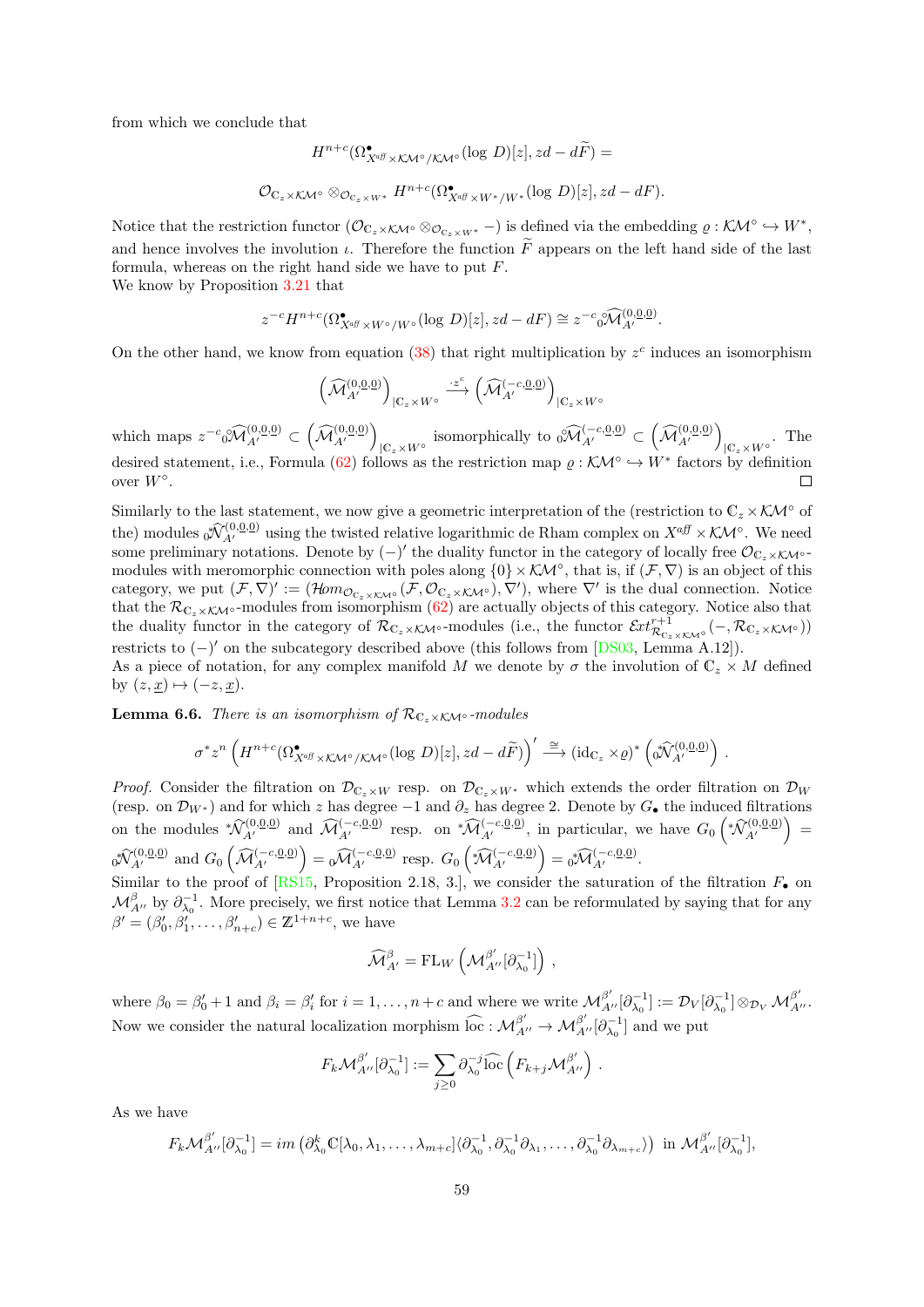the filtration induced by  $F_k \mathcal{M}_{A'}^{\beta'}[\partial_{\lambda_0}^{-1}]$  on  $\widehat{\mathcal{M}}_{A'}^{\beta}$  is precisely  $G_k \widehat{\mathcal{M}}_{A'}^{\beta}$ . We conclude from [\[Sai89,](#page-72-3) formula 2.7.5] and from the fact that Fourier-Laplace transformation commutes with the duality functor up to the action of  $\sigma$  that

$$
(G_l\widehat{\mathcal{M}}_{A'}^{-(c,\underline{0},\underline{1})})' = \mathcal{H}\!om_{\mathcal{O}_{\mathbb{C}_z\times W}}\left(G_l\widehat{\mathcal{M}}_{A'}^{-(c,\underline{0},\underline{1})},\mathcal{O}_{\mathbb{C}_z\times W}\right) \stackrel{!}{=} \sigma^* G_{l+(m+c+2)}^{\mathbb{D}}\widehat{\mathcal{M}}_{A'}^{(1,\underline{0},\underline{0})},
$$

where  $G^{\mathbb{D}}_{\mathcal{A}}(\mathcal{M}_{A'}^{(1,\underline{0},\underline{0})})$  is the filtration induced by the saturation of the filtration on  $\mathcal{M}_{A''}^{(0,\underline{0},\underline{0})}$  dual to the order filtration  $F_{\bullet}$  on  $\mathcal{M}_{A''}^{-(c+1,\underline{0},\underline{1})}$ . By Theorem [5.4,](#page-50-0) 2. and by restriction to  $\mathbb{C}_z \times W^*$  we obtain

$$
G_{\bullet}^{\mathbb{D}} \widehat{\mathcal{M}}_{A'}^{(1,\underline{0},\underline{0})} = G_{\bullet+n-(m+c+1)} \widehat{\mathcal{M}}_{A'}^{(1,\underline{0},\underline{0})}.
$$

Hence

$$
(G_l^*\widehat{\mathcal{M}}_{A'}^{-(c,\underline{0},\underline{1})})' = \sigma^*G_{l+n+1}^*\widehat{\mathcal{M}}_{A'}^{(1,\underline{0},\underline{0})}.
$$

Now we use the fact that for any  $k \in \mathbb{Z}$ , the isomorphism (see equation [\(38\)](#page-33-1))

$$
\cdot z^k : \widehat{\mathcal{M}}_{A'}^{(\beta_0, \beta)} \stackrel{\cong}{\longrightarrow} \widehat{\mathcal{M}}_{A'}^{(\beta_0 - k, \beta)}
$$

sends  $G_k \widehat{\mathcal{M}}_{A'}^{(\beta_0,\beta)} = z^{-k} \widehat{\mathcal{M}}_{A'}^{(\beta_0,\beta)}$  to  $G_0 \widehat{\mathcal{M}}_{A'}^{(\beta_0-k,\beta)} = \widehat{\mathcal{M}}_{A'}^{(\beta_0-k,\beta)}$ . Therefore (setting  $l = 0$ ) we have

$$
(G_0\widehat{\mathcal{M}}_{A'}^{-(c,0,1)})' \cong \sigma^*G_{n+1}\widehat{\mathcal{M}}_{A'}^{(1,0,0)} = \sigma^*G_n\widehat{\mathcal{M}}_{A'}^{(0,0,0)}.
$$

which implies

$$
G_0\sqrt[*]{\mathcal{M}}_{A'}^{-(c,\underline{0},\underline{1})}\cong \left(\sigma^*G_n\sqrt[*]{\mathcal{M}}_{A'}^{(0,\underline{0},\underline{0})}\right)'
$$

The isomorphism  $\Psi$  from Formula [\(53\)](#page-52-1) satisfies

$$
\Psi: \sqrt[*]{\mathcal{N}}_{A'}^{(0,\underline{0},\underline{0})} \stackrel{\cong}{\longrightarrow} z^c \cdot \sqrt[*]{\mathcal{N}}_{A'}^{-(2c,\underline{0},\underline{1})} \cong \sqrt[*]{\mathcal{N}}_{A'}^{-(c,\underline{0},\underline{1})}
$$

In conclusion, we obtain

$$
\text{tr}\big(\sigma^*\!\!\widehat{\mathcal{M}}^{(0,\underline{0},\underline{0})}_{A'}\cong \left(\sigma^*z^{-n}\cdot \text{tr}\big(\overline{\mathcal{M}}^{(0,\underline{0},\underline{0})}_{A'}\right)'\cong \sigma^*z^n\cdot \left(\text{tr}\big(\overline{\mathcal{M}}^{(0,\underline{0},\underline{0})}_{A'}\right)',
$$

and then the statement follows from Proposition [3.21](#page-42-1) as the inverse image under  $id_{\mathbb{C}_z} \times \varrho^*$  commutes with the functor  $(-)'$ . П

Now we can construct a  $\mathcal{D}_{\mathbb{C}_z\times \mathcal{K}\mathcal{M}^\circ}$ -module from the non-affine Landau-Ginzburg model  $\Pi: \mathcal{Z}_X^\circ \longrightarrow$  $\mathbb{C}_{\lambda_0} \times \mathcal{K}M^{\circ}$  that will ultimately give us the reduced quantum  $\mathcal{D}$ -module. It will consist in a minimal extension of the local system of intersection cohomologies of the fibres of  $\Pi$ . Recall that  $\mathcal{M}^{IC}(\mathcal{Z}_X^{\circ})$  is the intersection cohomology  $\mathcal{D}$ -module of  $\mathcal{Z}_X^{\circ}$ , that is, the unique regular singular  $\mathcal{D}_{\mathcal{Z}^{\circ}}$ -module supported on  $\mathcal{Z}_X^{\circ}$  which corresponds to the intermediate extension of the constant sheaf on the smooth part of  $\mathcal{Z}_X^{\circ}$ .

**Proposition 6.7.** 1. Consider the local system  $\mathcal{L}$  from Proposition [2.13.](#page-22-0) Then

$$
\mathcal{H}^0\alpha_+\mathcal{M}^{IC}(\mathcal{Z}_X^{\circ})\cong (\mathrm{id}_{\mathbb{C}_{\lambda_0}}\times\varrho)^+\left(\mathcal{M}^{IC}(X^{\circ},\mathcal{L})\oplus\left(IH^{n+c-1}(X)\otimes\mathcal{O}_V\right)\right)_{|V^*}
$$

.

Using the Riemann-Hilbert correspondence, the above isomorphism can be expressed in terms of the morphism Π as

$$
{}^p\mathcal{H}^0R\Pi_* IC(\mathcal{Z}_X^{\circ})\cong (\operatorname{id}_{\mathbb{C}_{\lambda_0}}\times \varrho)^{-1}\left((j_{X^{\circ}})_!IC(X^{\circ},\mathcal{L})\oplus \underline{IH}^{n+c-1}(X)\right)_{|V^*},
$$

where  $\mathcal{P}H$  denotes the perverse cohomology functor, where  $j_{X^{\circ}} : X_0 \hookrightarrow V$  is the canonical closed embedding and where  $\underline{IH}^{n+c-1}(X)$  is the constant sheaf on V with fibre  $IH^{n+c-1}(X)$ .

2. We have isomorphisms of  $\mathcal{D}_{\mathbb{C}_{\tau}\times\mathcal{K}\mathcal{M}^{\circ}}$ -modules

$$
\mathrm{FL}^{loc}_{\mathcal{KM}^{\circ}}\left(\mathcal{H}^0\alpha_+\mathcal{M}^{IC}(\mathcal{Z}_X^{\circ})\right)\cong\left(\mathrm{id}_{\mathbb{C}_z}\times\varrho\right)^+\widehat{\mathcal{M}^{IC}}(X^{\circ},\mathcal{L})_{|V^*}\cong\left(\mathrm{id}_{\mathbb{C}_z}\times\varrho\right)^+\mathrm{im}(\widetilde{\phi}),
$$

where  $\widetilde{\phi}: \sqrt[n]{\mathcal{N}_{A'}^{(0,0,0)}} \longrightarrow \sqrt[n]{\mathcal{M}_{A'}^{(-c,0,0)}}$  is the morphism introduced in Definition [6.1.](#page-52-2)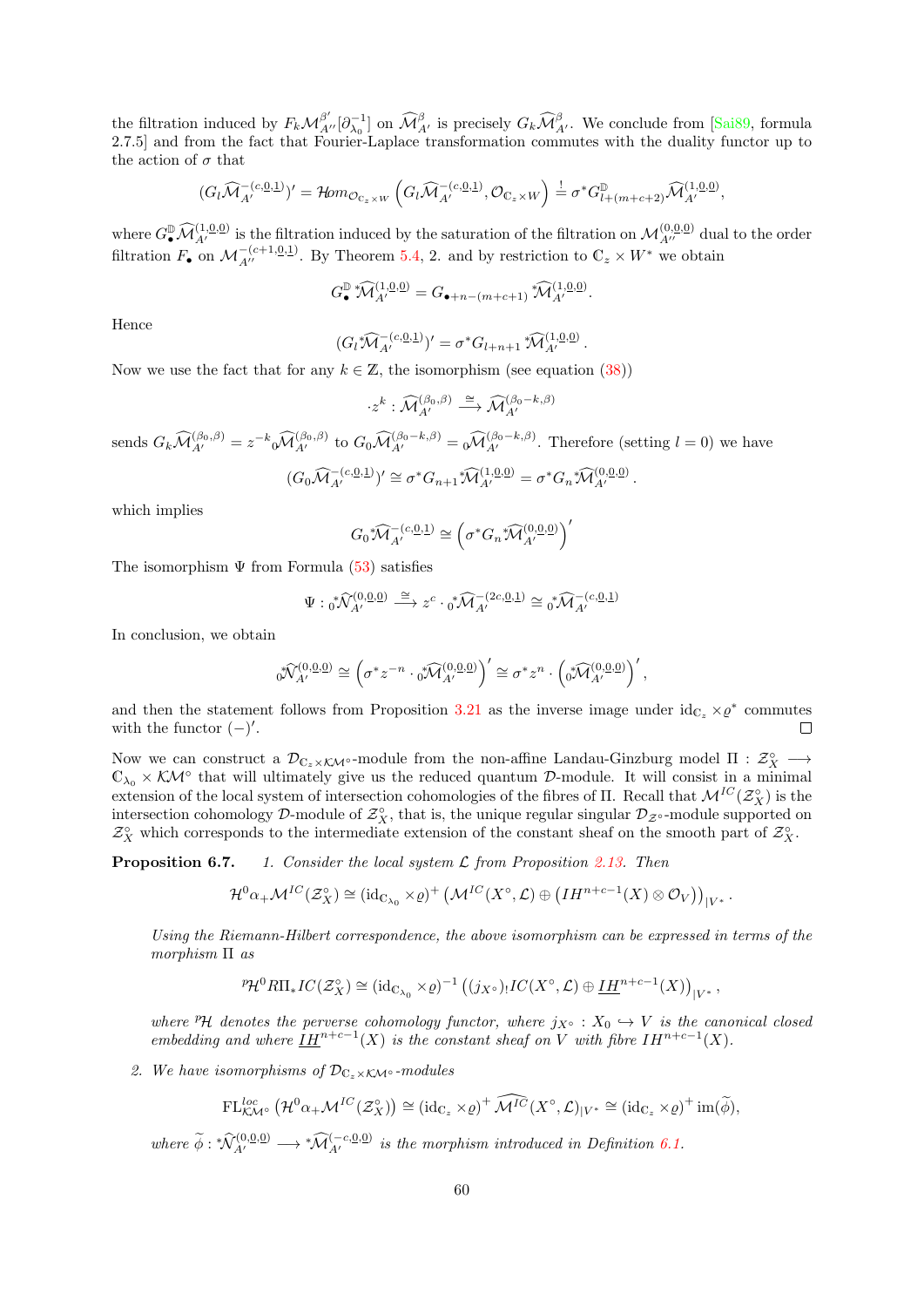- *Proof.* 1. As the inclusion  $\mathcal{Z}^{\circ} \hookrightarrow \mathcal{Z}$  is open and hence non-characteristic for any  $\mathcal{D}_{\mathcal{Z}}$ -module, the assertion to be shown follows from Proposition [2.22](#page-30-1) (more precisely, from Formula [\(32\)](#page-30-2)) and Proposition [2.13.](#page-22-0)
	- 2. The first isomorphism is a direct consequence of the last point, using again the commutation of  $FL^{loc}$  with the inverse image and the fact that  $\mathcal{O}_V$ -free modules are killed by  $FL^{loc}_W$ . The second isomorphism follows from equation [\(54\)](#page-53-1).

 $\Box$ 

For future use, we give names to the  $D$ -modules on the Kähler moduli space considered above. We also define natural lattices inside them.

**Definition 6.8.** Define the following  $\mathcal{D}_{\mathbb{C}_z \times \mathcal{K}}$  -modules:

$$
\mathcal{QM}_{A'} := (\mathrm{id}_{\mathbb{C}_z} \times \varrho)^+ \left( \sqrt[k]{\hat{\mathcal{N}}_{A'}^{(0,0,0)}} \right) \quad \text{and} \quad \mathcal{QM}_{A'}^{IC} := (\mathrm{id}_{\mathbb{C}_z} \times \varrho)^+ \left( \mathrm{im}(\widetilde{\phi}) \right).
$$

Define moreover

$$
{}_{0}\mathcal{QM}_{A'} := (\mathrm{id}_{\mathbb{C}_{z}} \times \varrho)^* \left( {}_{0}^{*} \widehat{\mathcal{N}}_{A'}^{(0,\underline{0},\underline{0})} \right) \quad \text{and} \quad {}_{0}\mathcal{QM}_{A'}^{IC} := (\mathrm{id}_{\mathbb{C}_{z}} \times \varrho)^* \left( \widetilde{\phi} \left( {}_{0}^{*} \widehat{\mathcal{N}}_{A'}^{(0,\underline{0},\underline{0})} \right) \right),
$$

where here the functor  $(id_{\mathbb{C}_z}\times\varrho)^*$  is the inverse image in the category of holomorphic vector bundles on  $\mathbb{C}_z \times \mathcal{KM}^\circ$  with meromorphic connection (meromorphic along  $\{0\} \times \mathcal{KM}^\circ$ ).

We proceed by comparing the objects  $\mathcal{QM}_{A'}$  and  $\mathcal{QM}_{A'}^{IC}$  just introduced to the twisted and the reduced quantum D-module from section [4.](#page-42-0) For the readers convenience, let us recall one of the main results from [\[MM11\]](#page-71-4) which concerns the toric description of the twisted resp. reduced quantum D-modules.

<span id="page-60-0"></span>**Theorem 6.9** ([\[MM11,](#page-71-4) Theorem 5.10]). Let  $X_{\Sigma}$  be as before, and suppose that  $\mathcal{L}_1 = \mathcal{O}_{X_{\Sigma}}(L_1), \ldots, \mathcal{L}_c =$  $\mathcal{O}_{X_{\Sigma}}(L_c)$  are ample line bundles on  $X_{\Sigma}$  such that  $-K_{X_{\Sigma}} - \sum_{j=1}^{c} L_j$  is nef. Put again  $\mathcal{E} := \bigoplus_{j=1}^{c} \mathcal{L}_j$ . For any  $\mathcal{L} \in \text{Pic}(X_{\Sigma})$  with  $c_1(\mathcal{L}) = \sum_{a=1}^r d_a p_a \in \mathbb{L}_A^{\vee}$ , we put  $\widehat{\mathcal{L}} = \sum_{a=1}^r z d_a q_a \partial_{q_a} \in R_{\mathbb{C}_z \times \mathcal{K} \mathcal{M}}$ . Define the left ideal J of  $R_{\mathbb{C}_z\times\mathcal{K}}$  by

$$
J := R_{\mathbb{C}_z \times \mathcal{K} \mathcal{M}}(Q_l)_{\underline{l} \in \mathbb{L}_{A'}} + R_{\mathbb{C}_z \times \mathcal{K} \mathcal{M}} \cdot E,
$$

where

$$
Q_{\underline{l}} := \prod_{i \in \{1, \ldots, m\}: l_i > 0} \prod_{\nu=0}^{l_i-1} (\widehat{D}_i - \nu z) \prod_{j \in \{1, \ldots, c\}: l_{m+j} > 0} \prod_{\nu=1}^{l_{m+c}} (\widehat{L}_j + \nu z)
$$
  

$$
- \underline{q}^{\underline{l}} \cdot \prod_{i \in \{1, \ldots, m\}: l_i < 0} \prod_{\nu=0}^{-l_i-1} (\widehat{D}_i - \nu z) \prod_{j \in \{1, \ldots, c\}: l_{m+j} < 0} \prod_{\nu=1}^{-l_{m+c}} (\widehat{L}_j + \nu z) ,
$$

$$
\widehat{E} \; := \; z^2 \partial_z - \widehat{K}_{V(\mathcal{E}^\vee)} \, .
$$

Here we write  $\mathcal{D}_i \in \text{Pic}(X_\Sigma)$  for a line bundle associated to the torus invariant divisor  $D_i$ , where  $i =$  $1, \ldots, m$ . Notice that the ideal J was called  $\mathbb G$  in [\[MM11,](#page-71-4) Definition 4.3].

Moreover, let Quot be the left ideal in  $R_{C_z \times K}$  generated by the following set

$$
G := \{ P \in R_{\mathbb{C}_z \times \mathcal{K} \mathcal{M}} \, | \, \widehat{c}_{\text{top}} \cdot P \in J \},
$$

where  $\hat{c}_{\text{top}} := \prod_{j=1}^{c} \hat{\mathcal{L}}_j$ . We define  $P := R_{C_z \times K} / J$  resp.  $P^{res} := R_{C_z \times K} / Quot$  and denote by<br> $\mathcal{D} = \mathcal{D}_{\alpha}$ ,  $\mathcal{L}_{\alpha} / \mathcal{L}_{\alpha}$  resp.  $\mathcal{D}_{\alpha}$  is a  $\mathcal{L}_{\alpha}$  of the corresponding  $\mathcal{D}_{\alpha}$ , so a  $\mathcal{P}=\mathcal{R}_{\mathbb{C}_z\times\mathcal{K}\mathcal{M}}/\tilde{\mathcal{J}}$  resp.  $\mathcal{P}^{\text{res}}=\mathcal{R}_{\mathbb{C}_z\times\mathcal{K}\mathcal{M}}/\mathcal{Q}$  uot the corresponding  $\mathcal{R}_{\mathbb{C}_z\times\mathcal{K}\mathcal{M}}$ -modules. Notice that we have  $\mathcal{J} \subset \mathcal{Q}$  uot, hence there is a canonical surjection  $\mathcal{P} \rightarrow \mathcal{P}^{\text{res}}$ .

Put  $B_{\varepsilon}^* := \{q \in (\mathbb{C}^*)^r \mid 0 < |q| < \varepsilon\} \subset \mathcal{KM}^\circ$ , then there is some  $\varepsilon$  such that the following diagram is commutative and the horizontal morphisms are isomorphisms of  $\mathcal{R}_{\mathbb{C}_z\times B^*_\varepsilon}$ -modules.

$$
\mathcal{P}_{|\mathbb{C}_z \times B_{\varepsilon}^*} \longrightarrow (\mathrm{id}_{\mathbb{C}_z} \times \mathrm{Mir})^* (\mathrm{QDM}(X_{\Sigma}, \mathcal{E}))
$$
\n
$$
\downarrow \qquad \qquad \downarrow \qquad \qquad \downarrow
$$
\n
$$
\mathcal{P}_{|\mathbb{C}_z \times B_{\varepsilon}^*}^{\mathrm{res}} \longrightarrow (\mathrm{id}_{\mathbb{C}_z} \times \mathrm{Mir})^* (\overline{\mathrm{QDM}}(X_{\Sigma}, \mathcal{E}))
$$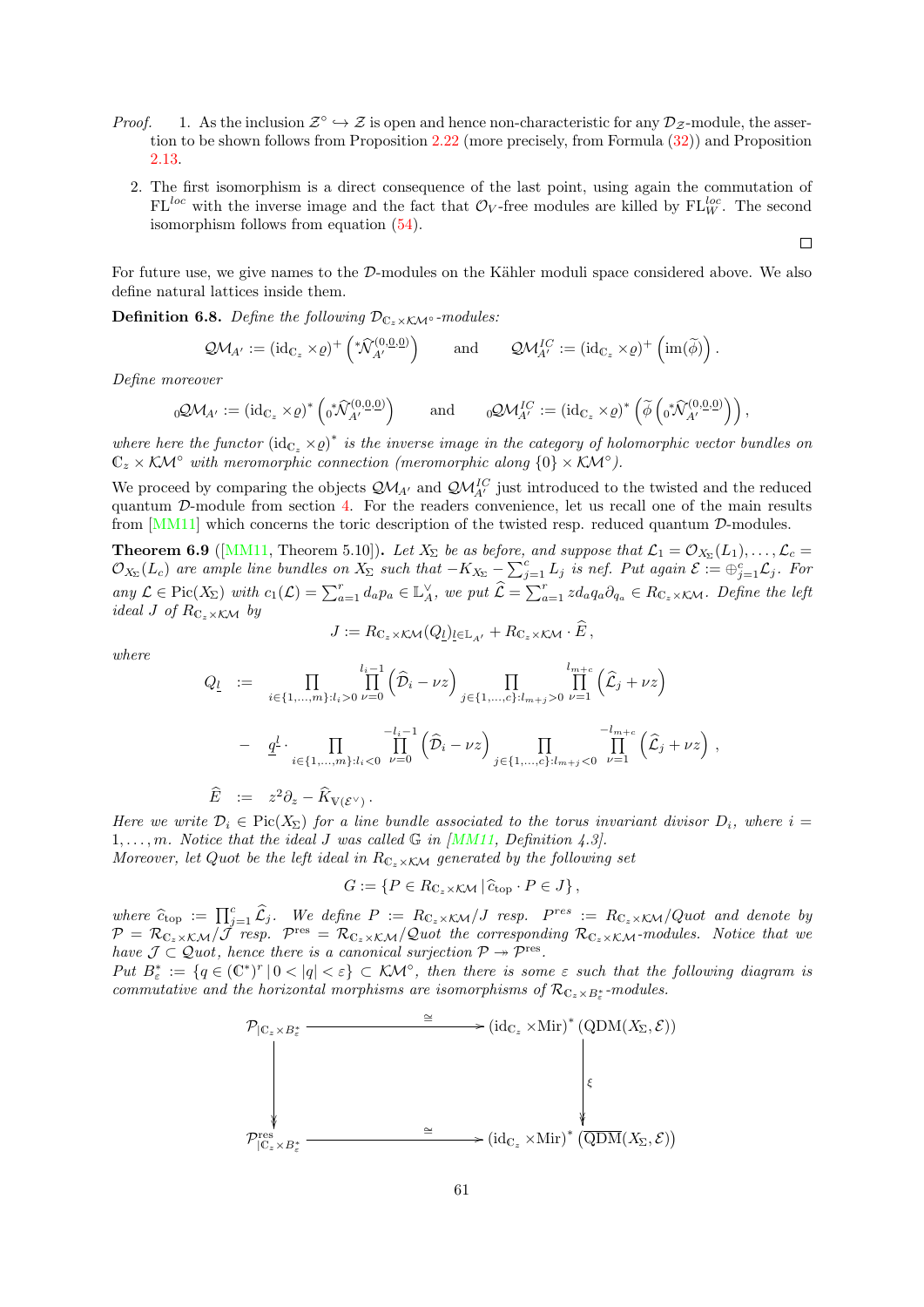<span id="page-61-2"></span>Here [Mir:](#page-69-14)  $B_{\varepsilon}^* \to H^0(X_{\Sigma}) \times U$  is the **mirror map**, as described in [\[Giv98b,](#page-70-5) Theorem 0.1] (see also [\[CG07,](#page-69-2) Corollary 5 and the remark thereafter]). Recall that  $U \subset H^2(X_\Sigma,\mathbb{C})/2\pi i H^2(X_\Sigma,\mathbb{Z}) \cong (\mathbb{C}^*)^r$  is the convergency domain of the twisted quantum product, i.e., the quantum  $\mathcal{D}\text{-modules QDM}(X_{\Sigma}, \mathcal{E})$  and  $\overline{\text{QDM}}(X_{\Sigma}, \mathcal{E})$  are defined on  $\mathbb{C}_z \times H^0(X_{\Sigma}, \mathbb{C}) \times U$  (see subsection [4.1\)](#page-43-0).

We now define another quotient  $Q^{res}$  of  $P$  which is better suited to our approach and which turns out to be isomorphic to  $\mathcal{P}^{res}$  resp. to  $(id_{\mathbb{C}_z} \times \text{Mir})^* (\overline{\text{QDM}}(X_{\Sigma}, \mathcal{E}))$  in some neighborhood of  $q = 0$ .

<span id="page-61-1"></span>**Definition 6.10.** Let K be the following ideal in  $R_{\mathbb{C}_z \times K\mathcal{M}}$ :

$$
K := \{ P \in R_{\mathbb{C}_z \times \mathcal{K} \mathcal{M}} \mid \exists \ p \in \mathbb{Z}, \ k \in \mathbb{N} \ such \ that \ \prod_{i=0}^k \widehat{c}_{top}^{p+i} P \in J \},\
$$

where  $\widehat{c}_{top}^i := \prod_{j=1}^c (\widehat{L}_j + i)$ . Define

$$
Q^{res} := R_{\mathbb{C}_z \times \mathcal{K} \mathcal{M}}/K
$$

and denote by  $\mathcal{Q}^{res}$  be the corresponding  $\mathcal{R}_{\mathbb{C}_z\times\mathcal{KM}}$ -module.

Proposition 6.11. Using the notations from above, we have the following isomorphisms:

$$
\mathcal{P}_{|\mathbb{C}_z \times B^*_{\varepsilon}}^{res} \simeq \mathcal{Q}_{|\mathbb{C}_z \times B^*_{\varepsilon}}^{res} \simeq (id_{\mathbb{C}_z} \times \text{Mir})^* (\overline{\text{QDM}}(X_{\Sigma}, \mathcal{E})) \ .
$$

*Proof.* First notice that we have a surjective morphism  $\mathcal{P}^{res} \rightarrow \mathcal{Q}^{res}$  because the generating set G of  $Quot$  is contained in the ideal  $K$ . If we can construct a well-defined morphism

<span id="page-61-0"></span>
$$
\mathcal{Q}_{|\mathbb{C}_{z}\times B_{\varepsilon}^{*}}^{res} \to (id_{\mathbb{C}_{z}} \times \text{Mir})^{*} (\overline{\text{QDM}}(X_{\Sigma}, \mathcal{E}))
$$
\n(63)

such that the following diagram



commutes, the proposition follows. In order to construct the morphism [\(63\)](#page-61-0) we recapitulate the construction from [\[MM11\]](#page-71-4) of the morphisms

$$
\mathcal{P}_{|\mathbb{C}_z \times B^*_{\varepsilon}} \to (id_{\mathbb{C}_z} \times \text{Mir})^* (\text{QDM}(X_{\Sigma}, \mathcal{E})) \quad \text{resp.} \quad \mathcal{P}^{res}_{|\mathbb{C}_z \times B^*_{\varepsilon}} \to (id_{\mathbb{C}_z} \times \text{Mir})^* (\overline{\text{QDM}}(X_{\Sigma}, \mathcal{E})) .
$$

It relies on a certain multivalued section  $L^{tw}$  in End(QDM( $X_{\Sigma}, \mathcal{E}$ )) having the property that  $L^{tw}z^{-\mu}z^{c_1(\mathcal{T}_X)-c_1(\mathcal{E})}$ is a fundamental solution of  $QDM(X_{\Sigma}, \mathcal{E})$  (see again [\[Giv98b\]](#page-70-5) and [\[CG07\]](#page-69-2)). We use the formulation from [\[MM11,](#page-71-4) Proposition 2.17]. Moreoverm we also need the multi-valued section  $J^{tw}$  having the property that

$$
J^{tw} := (L^{tw})^{-1} 1 \quad \text{in} \quad \overline{QDM}(X_{\Sigma}, \mathcal{E}).
$$

Finally, we are going to use the cohomological multi-valued section

$$
I := q^{T/z} \sum_{d \in H_2(X,\mathbb{Z})} q^d A_d(z),
$$

where

$$
A_d(z) := \prod_{i=1}^c \frac{\prod_{m=-\infty}^{d_{L_i}}([L_i] + mz)}{\prod_{m=-\infty}^0 ([L_i] + mz)} \prod_{\theta \in \Sigma(1)} \frac{\prod_{m=-\infty}^0 ([D_\theta] + mz)}{\prod_{m=-\infty}^{d_\theta} ([D_\theta] + mz)},
$$
  

$$
q^{T/z} := e^{\frac{1}{z} \sum_{a=1}^r T_a \log(q_a)},
$$

 $d_{\theta} := \int_{d} D_{\theta}$  and  $d_{L_i} := \int_{d} c_1(\mathcal{L}_i)$  and which has asymptotic development  $I = F(q)1 + O(z^{-1})$ . The aforementioned mirror theorem of Givental([\[Giv98b,](#page-70-5) Theorem 0.1] and [\[CG07,](#page-69-2) Corollary 5]), which we use it in the version stated in [\[MM11,](#page-71-4) Theorem 5.6], says that

$$
I(q, z) = F(q) \cdot J^{tw}(\text{Mir}(q), z) .
$$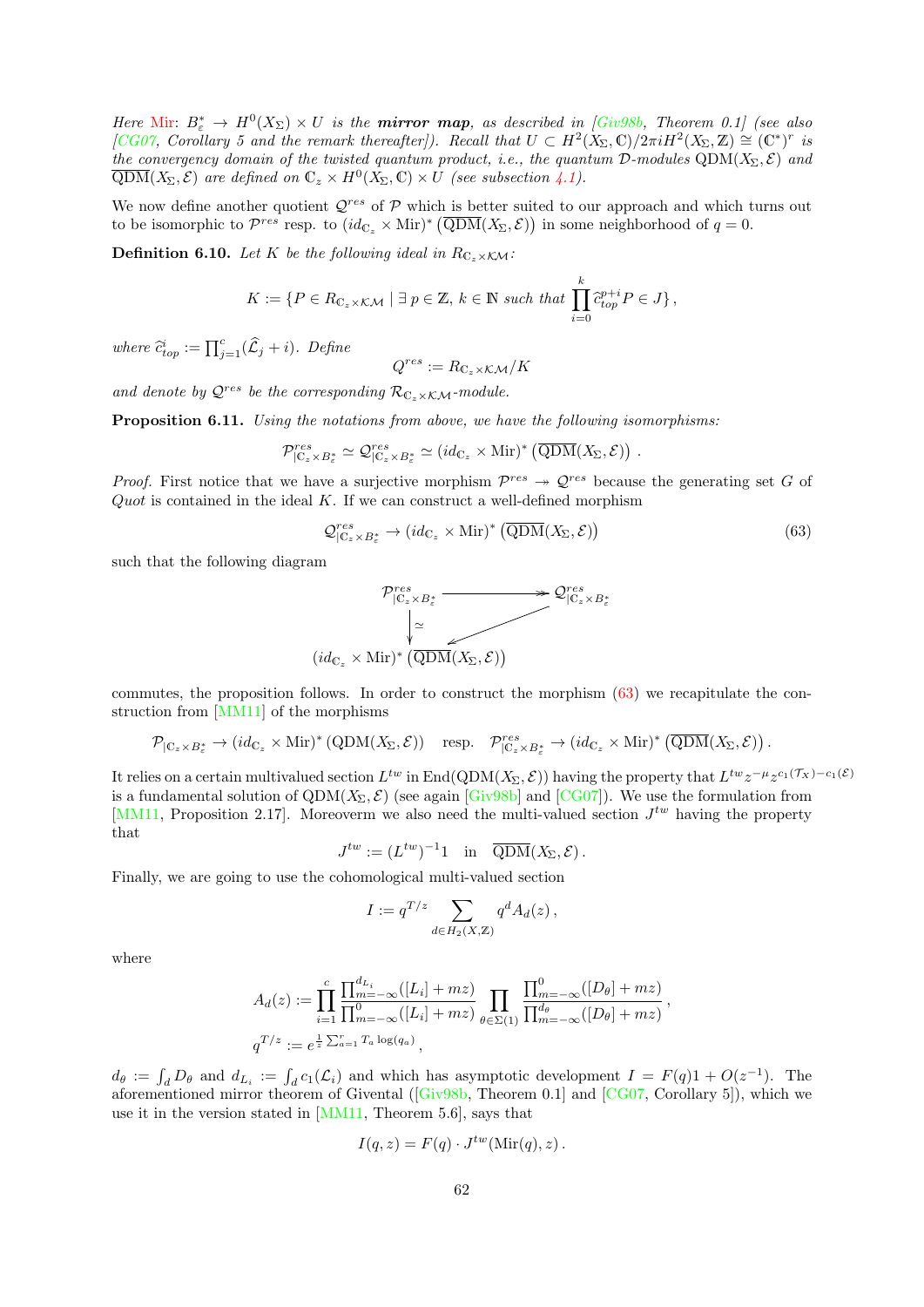Now one defines the following morphism

$$
\mathcal{R}_{\mathbb{C}_{z} \times B_{\varepsilon}^{*}} \longrightarrow (id \times \text{Mir})^{*} (\text{QDM}(X_{\Sigma}, \mathcal{E})) ,
$$
\n
$$
P(z, q, zq\partial_{q}, z^{2}\partial_{z}) \mapsto L^{tw}(\text{Mir}(q), z)z^{-\mu}z^{c_{1}(\mathcal{T}_{X})-c_{1}(\mathcal{E})}P(q, z, z\partial_{q_{i}}, z^{2}\partial_{z})z^{-c_{1}(\mathcal{T}_{X})+c_{1}(\mathcal{E})}z^{\mu}F(q)J^{tw}(\text{Mir}(q), z)
$$
\n
$$
= L^{tw}(\text{Mir}(q), z)z^{-\mu}z^{c_{1}(\mathcal{T}_{X})-c_{1}(\mathcal{E})}P(q, z, z\partial_{q_{i}}, z^{2}\partial_{z})z^{-c_{1}(\mathcal{T}_{X})+c_{1}(\mathcal{E})}z^{\mu}I(q, z)
$$
\n(64)

the proof of its surjectivity can be found in the proof [\[MM11,](#page-71-4) Theorem 5.10]. The morphism above descends to  $\mathcal{P}_{\vert \mathbb{C}_z \times B_{\varepsilon}^*}$  by the fact that

$$
P(q,z,zq\partial_q,z^2\partial_z)z^{-c_1(\mathcal{T}_X)+c_1(\mathcal{E})}z^{\mu}I=0 \quad \text{for} \quad P\in\mathcal{J}\,.
$$

If one composes the morphism  $(64)$  with the quotient morphism  $\xi$ , then this descends to a morphism

<span id="page-62-1"></span><span id="page-62-0"></span>
$$
\mathcal{P}_{|\mathbb{C}_{z}\times B_{\varepsilon}^{*}}^{res} \to (id_{\mathbb{C}_{z}} \times \text{Mir})^{*} \left(\overline{\text{QDM}}(X_{\Sigma}, \mathcal{E})\right) ,\qquad (65)
$$

which follows from

<span id="page-62-2"></span>
$$
P(q, z, zq\partial_q, z^2\partial_z)z^{-c_1(\mathcal{T}_X) + c_1(\mathcal{E})}z^{\mu}I \in \ker(m_{c_{top}}) \quad \text{for} \quad P \in \mathcal{Q}uot
$$
 (66)

and the fact that  $L^{tw}$  preserves ker $(m_{c_{top}})$  (cf. [\[MM11,](#page-71-4) Lemma 2.31]).

As explained above, the proposition will follow if the morphism  $(65)$  descends to  $\mathcal{Q}_{|C_z\times B_{\varepsilon}^*}^{res}$ , i.e. we have to show that

<span id="page-62-3"></span>
$$
P(q, z, zq\partial_q, z^2\partial_z)z^{-c_1(\mathcal{T}_X) + c_1(\mathcal{E})}z^{\mu}I \in \ker(m_{c_{top}}) \quad \text{for} \quad P \in \mathcal{K}.
$$
 (67)

We will adapt the proof of  $(66)$  from [\[MM11,](#page-71-4) Lemma 5.21] to our situation. First notice that

$$
z^{-c_1(\mathcal{T}_X)+c_1(\mathcal{E})}z^{\mu}I = \sum_{d \in H_2(X,\mathbb{Z})} q^{T+d} z^{-c_1(\mathcal{T}_X)+c_1(\mathcal{E})-\int_d (c_1(\mathcal{T}_X)-c_1(\mathcal{E}))} A_d(1).
$$

Now let  $P(q, z, q\partial_q, z^2\partial_z) \in K$  and decompose it:

$$
P(q, z, q\partial_q, z^2\partial_z) = \sum_{d' \in H_2(X, \mathbb{Z})} q^{d'} P_{d'}(z, z\partial_q, z\partial_z).
$$

This gives

$$
P(q,z,q\partial_q,z^2\partial_z)z^{-c_1(\mathcal{T}_X)+c_1(\mathcal{E})}z^{\mu}I=\sum_{d\in H_2(X,\mathbb{Z})}q^{T+d}z^{-c_1(\mathcal{T}_X)+c_1(\mathcal{E})-\int_d (c_1(\mathcal{T}_X)-c_1(\mathcal{E}))}B_d(z)\,,
$$

where

$$
B_d(z) := \sum_{\substack{d' \in H_2(X,\mathbb{Z}) \\ \text{finite}}} P_{d'}\left(z, z(T+d), z(-c_1(\mathcal{T}_X) + c_1(\mathcal{E}) - \int_d \left(c_1(\mathcal{T}_X) - c_1(\mathcal{E})\right)\right) A_{d-d'}(1).
$$

Similarly to loc. cit., the statement [\(67\)](#page-62-3) will follow from the fact that  $c_{top}B_d(z) = 0$  for all  $d \in H_2(X, \mathbb{Z})$ . Because  $P \in K$ , there exists  $p \in \mathbb{Z}$  and  $k \in \mathbb{N}$  such that

$$
\left(\prod_{i=0}^k \hat{c}_{top}^{p+i}\right) P(q, z, zq\partial_q, z^2\partial_z) z^{-c_1(\mathcal{T}_X \otimes \mathcal{E}^{\vee})} z^{\mu} I = 0,
$$

which gives

$$
\sum_{d \in H_2(X,\mathbb{Z})} q^{T+d} z^{-c_1(\mathcal{T}_X) + c_1(\mathcal{E}) - d_{\mathcal{T}_X \otimes \mathcal{E}^{\vee}}} \left( \prod_{i=0}^k \prod_{j=1}^c z([L_j] + d_{L_j} + p + i) \right) B_d(z) = 0.
$$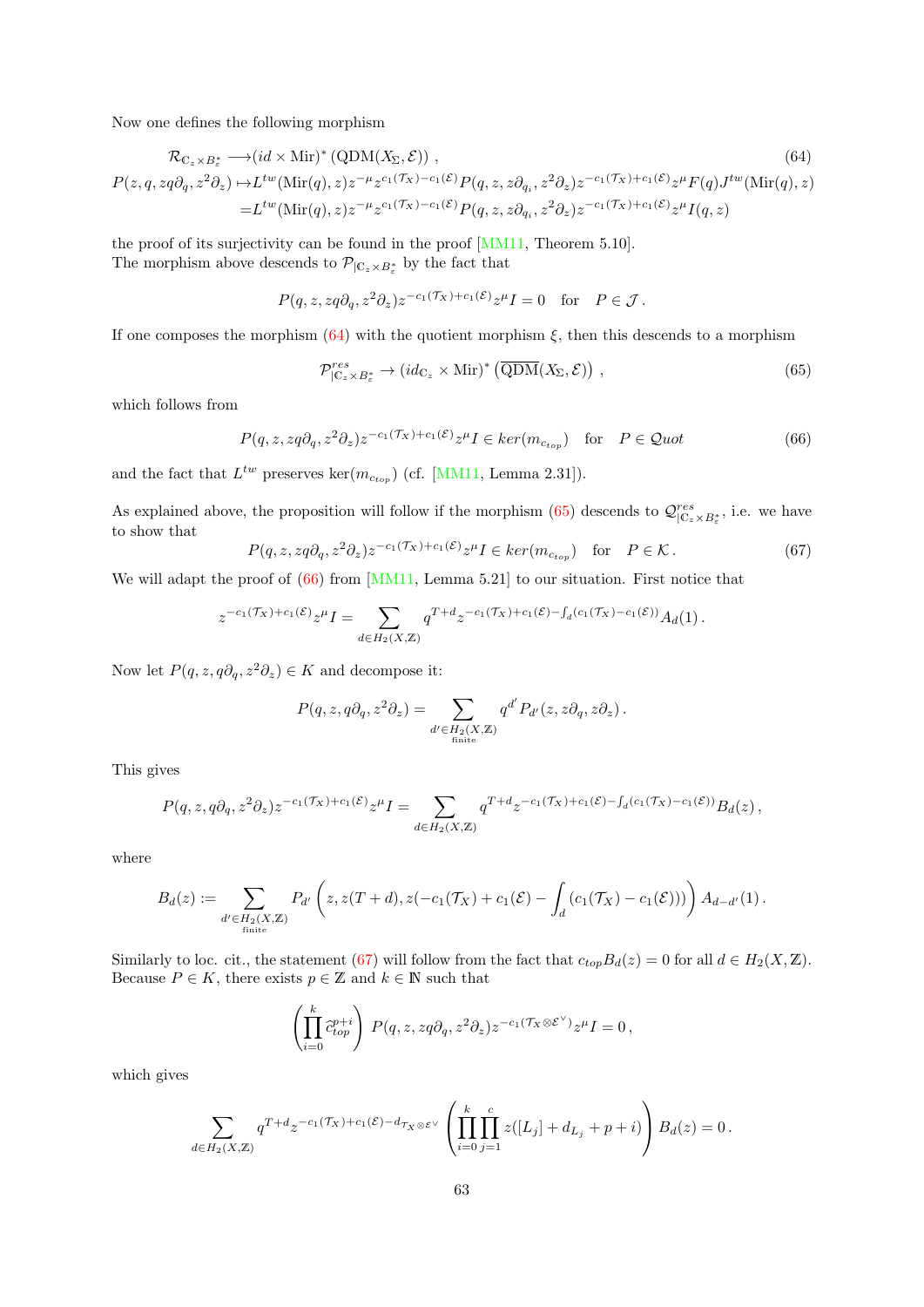Notice that the sum above is zero if and only if each summand is zero. For  $(z, q) \in \mathbb{C}^*_z \times W$  the term  $q^{T+d}z^{-c_1(\mathcal{T}_X)+c_1(\mathcal{E})-d_{\mathcal{T}_X\otimes\mathcal{E}^\vee}}$  is invertible, so we deduce that

$$
\left(\prod_{i=0}^k \prod_{j=1}^c ([L_j]+d_{L_j}+p+i)\right) B_d(z)=0 \quad \forall d\in H_2(X,\mathbb{Z}).
$$

Let  $J_d := \{j \in \{1, \ldots, c\} \mid \exists i \in \{0, \ldots, k\} \text{ with } d_{L_i} + p + j = 0\}$  and notice that for every j there is at most one  $i \in \{0, \ldots, k\}$  such that  $d_{L_i} + p + i = 0$ . Because cup-product with  $[L_i] + l$  is an automorphism of  $H^{2*}(X,\mathbb{C})$  for every  $l \neq 0$ , we conclude that

$$
\left(\prod_{j\in J_d}[L_j]\right)B_d(z)=0 \quad \forall d\in H_2(X,\mathbb{Z}),
$$

which in turn shows that  $c_{top}B_d(z) = (\prod_{j=1}^c [L_j])B_d(z) = 0$  for all  $d \in H_2(X, \mathbb{Z})$ .

The next proposition compares the R-modules from Theorem [6.9](#page-60-0) and Definition [6.10](#page-61-1) with  $_0Q\mathcal{M}_{A'}$  and  ${}_0{\rm \mathcal{Q}}{\cal M}_{A'}^{IC}.$ 

<span id="page-63-1"></span>**Proposition 6.12.** We have isomorphisms of  $\mathcal{R}_{C_z \times K\mathcal{M}^\circ}$ -modules

$$
\mathcal{P}_{|\mathbb{C}_z\times\mathcal{K}\mathcal{M}^\circ}\cong {}_0\mathcal{Q}\mathcal{M}_{A'}\qquad\text{and}\qquad \mathcal{Q}^{\text{res}}_{|\mathbb{C}_z\times\mathcal{K}\mathcal{M}^\circ}\cong {}_0\mathcal{Q}\mathcal{M}_{A'}^{IC}.
$$

Proof. The first isomorphism follows from a similar argument as [\[RS15,](#page-71-0) Proposition 3.2], namely, the section

$$
\overline{\varrho} = i \circ \varrho' : \mathcal{KM} \hookrightarrow W^*,
$$
  

$$
(q_1, \ldots, q_r) \mapsto (\lambda_1 = \underline{q^{m_1}}, \ldots, \lambda_m = \underline{q^{m_m}}, \lambda_{m+1} = -\underline{q^{m_{m+1}}, \ldots, \lambda_{m+c}} = -\underline{q^{m_{m+c}}})
$$

can be used to construct an isomorphism

$$
\theta: F \times \mathcal{KM} \longrightarrow W^*,
$$
  

$$
(f_1, \ldots, f_{n+c}, q_1, \ldots, q_r) \mapsto (\underline{q}^{m_1} \underline{y}^{a_1}, \ldots, \underline{q}^{m_m} \underline{y}^{a_m}, -\underline{q}^{m_{m+1}} \underline{y}^{a_{m+1}}, \ldots, -\underline{q}^{m_{m+c}} \underline{y}^{a_{m+c}})
$$

with inverse

$$
\theta^{-1}: W^* \longrightarrow F \times \mathcal{KM},
$$
  

$$
(\lambda_1, \dots, \lambda_{m+c}) \mapsto (f_j = (-1)^{\sum_{i=m+1}^{m+c} c_{ij}} \underline{\lambda}^{c_j}, q_a = (-1)^{\sum_{i=m+1}^{m+c} l_{ia}} \underline{\lambda}^{l_a}),
$$

where  $L = (l_a)$  resp.  $M = (m_i)$  are the matrices which were introduced above Definition [6.3](#page-56-1) and  $C = (c_j)$ is a  $(m + c) \times (n + c)$ - matrix such that the following equations are fulfilled (cf. Section [2.4\)](#page-25-1):

$$
M \cdot L = I_r, \quad B \cdot C = I_{n+c}, \quad B \cdot L = 0, \quad M \cdot C = 0, \quad C \cdot B + L \cdot M = I_{m+c}.
$$

Under this coordinate change the module  $_0^*\widehat{\mathcal{N}}_{A'}^{(0,\underline{0},\underline{0})}$  has the following presentation:

$$
\mathcal{R}_{\mathbb{C}_z \times F \times K \mathcal{M}}/((Q_{\underline{l}})_{\underline{l} \in \mathbb{L}} + (\widehat{E}) + (\widehat{E}'_k)_{k=1,\dots,n+c})
$$

with  $Q_l$  and  $\widehat{E}$  as in Definition [6.9](#page-60-0) and  $\widehat{E}'_k := f_k \partial_k$  for  $k \in \{1, \ldots, n+c\}$ . Its module of global sections can be described simply by forgetting  $\partial_{f_k}$ , i.e. we have the following description

<span id="page-63-0"></span>
$$
\frac{\mathbb{C}[z,f_1^{\pm},\ldots,f_{n+c}^{\pm},q_1^{\pm},\ldots,q_r^{\pm}]\langle z^2\partial_z,z\partial_{q_1},\ldots,z\partial_{q_r}\rangle}{((Q_l)_{l\in\mathbb{L}}+(\widehat{E}))}.
$$
\n(68)

Notice that the map  $\bar{\varrho}$  can be factorized as  $\theta \circ i_{\theta}$  with

$$
i_{\theta} : \mathcal{KM} \longrightarrow F \times \mathcal{KM},
$$
  

$$
(q_1, \ldots, q_r) \mapsto (1, \ldots, 1, q_1, \ldots, q_r)
$$

 $\Box$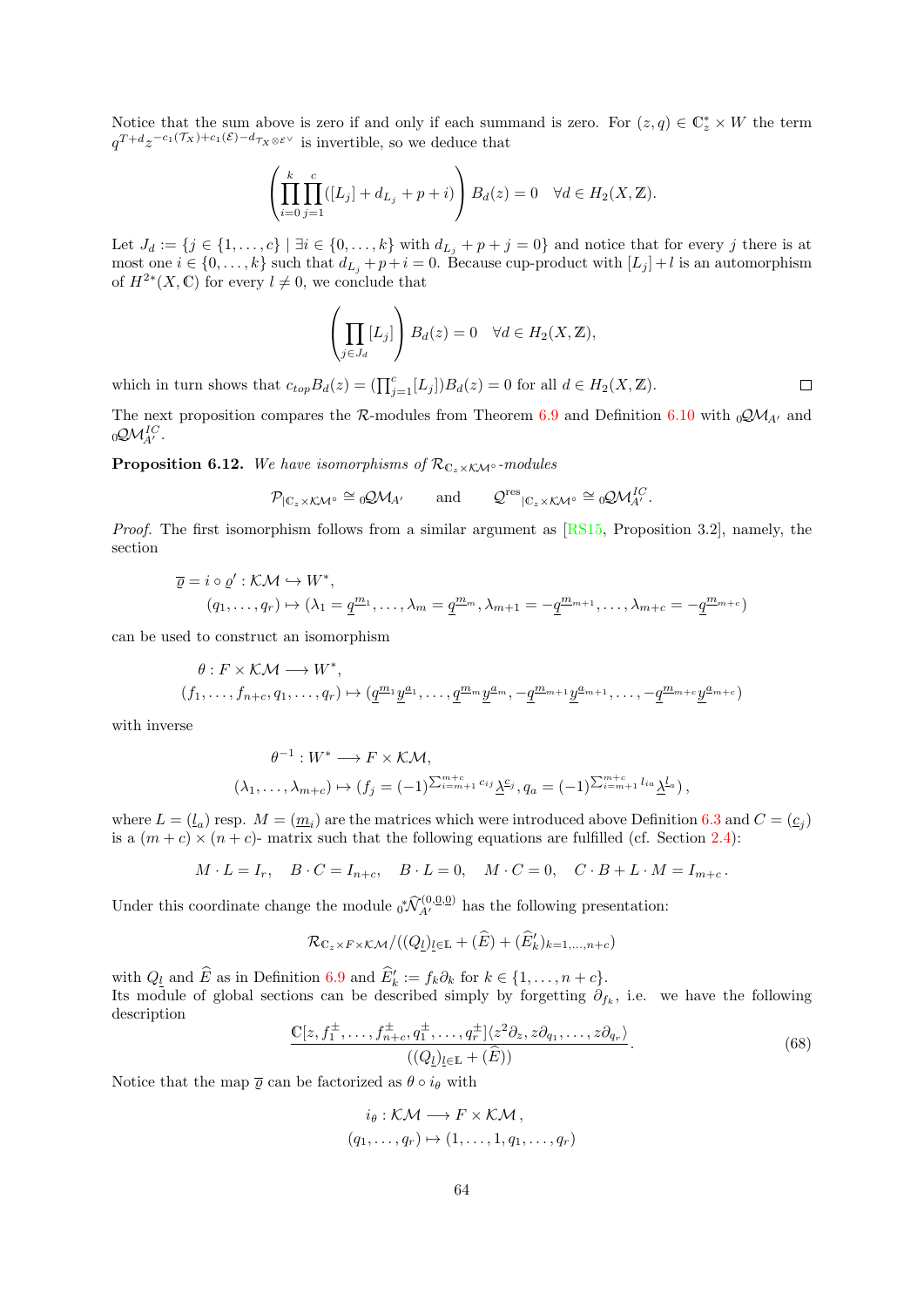Thus the inverse image of [\(68\)](#page-63-0) with respect to  $i_{\theta}$  is given by

$$
\frac{\mathbb{C}[z,q_1^{\pm},\ldots,q_r^{\pm}]\langle z^2\partial_z,z\partial_{q_1},\ldots,z\partial_{q_r}\rangle}{((Q_l)_{l\in\mathbb{L}}+(\widehat{E}))},
$$

which is exactly the definition of the module  $P$  from Theorem [6.9.](#page-60-0)

Concerning the second isomorphism, the associated sub- $R_{C_z \times F \times K\mathcal{M}}$ -module corresponding to  $\widehat{\mathcal{K}}_{\mathcal{N}}$  from Lemma [6.2](#page-53-2) can be described by

$$
\{P \in \mathbb{C}[z,f_1^{\pm},\ldots,f_{n+c}^{\pm},q_1^{\pm},\ldots,q_r^{\pm}]\langle z^2\partial_z,z\partial_{q_1},\ldots,z\partial_{q_r}\rangle \mid \exists p \in \mathbb{Z}, k \in \mathbb{N} \text{ s.t. } \prod_{i=0}^k \widehat{C}_{top}^{p+i} P \in ((Q_l)_{l \in \mathbb{L}} + (\widehat{E}))\},\
$$

where

$$
\widehat{C}_{top}^k := \prod_{i=m+1}^{m+c} ((\sum_{j=1}^{n+c} c_{ij} f_j \partial_j + \sum_{a=1}^r l_{ia} q_a \partial_a) + l),
$$
  
= 
$$
\prod_{i=m+1}^{m+c} ((\sum_{j=1}^{n+c} c_{ij} f_j \partial_j + \widehat{D}_i) + k)
$$

for  $k \in \mathbb{Z}$ . It is easy to see that its inverse image under  $(id_{\mathbb{C}_z \times i_\theta})$  is given by

$$
\{P \in \mathbb{C}[z, q_1^{\pm}, \dots, q_r^{\pm}]\langle z^2 \partial_z, z \partial_{q_1}, \dots, z \partial_{q_r} \rangle \mid \exists p \in \mathbb{Z}, k \in \mathbb{N} \text{ s.t. } \prod_{i=0}^k \widehat{c}_{top}^{p+i} P \in ((Q_l)_{l \in \mathbb{L}} + (\widehat{E}))\},\
$$

which is exactly the definition of the ideal  $K$  in Definition [6.10.](#page-61-1) Thus, the second isomorphism follows.  $\Box$ 

Combining Proposition [6.12,](#page-63-1) Theorem [6.9,](#page-60-0) Lemma [6.4](#page-56-2) and [6.6](#page-58-0) as well as Proposition [6.7,](#page-0-0) we obtain the following mirror statement.

<span id="page-64-1"></span>**Theorem 6.13.** Let  $X_{\Sigma}$  and  $\mathcal{L}_1, \ldots, \mathcal{L}_c$  be as in Theorem [6.9.](#page-60-0) Consider the affine resp. non-affine Landau-Ginzburg models  $\overline{\pi} = (\widetilde{F}, \underline{q}) : X^{a\!} \times \mathcal{K} \mathcal{M}^{\circ} \to \mathbb{C}_{\lambda_0} \times \mathcal{K} \mathcal{M}^{\circ} \to \pi : S \times \mathcal{K} \mathcal{M}^{\circ} \to \mathbb{C}_{\lambda_0} \times \mathcal{K} \mathcal{M}^{\circ}$  and  $\Pi: \mathcal{Z}_X^{\circ} \hookrightarrow \mathcal{Z}^{\circ} \stackrel{\alpha}{\longrightarrow} \mathbb{C}_{\lambda_0} \times \mathcal{K} \mathcal{M}^{\circ}$  associated to  $(X_{\Sigma}, \mathcal{L}_1, \ldots, \mathcal{L}_c)$ . Let  $B_{\varepsilon}^* \subset \mathcal{K} \mathcal{M}^{\circ}$  be the punctured ball from Theorem [6.9.](#page-60-0) Then there are isomorphisms of  $\mathcal{D}_{\mathbb{C}_z \times B^*_{\varepsilon}}$ -modules

$$
\mathrm{FL}^{loc}_{\mathcal{K}\mathcal{M}^{\circ}}\left(\mathcal{H}^0\pi_{\dagger}\mathcal{O}_{S\times\mathcal{K}\mathcal{M}^{\circ}}\right)_{|\mathbb{C}_{z}\times B_{\varepsilon}^{*}}\cong\left(\mathrm{id}_{\mathbb{C}_{z}}\times\mathrm{Mir}\right)^{*}\left(\mathrm{QDM}(X_{\Sigma},\mathcal{E})\right)\left(\ast\left(\{0\}\times B_{\varepsilon}^{*}\right)\right)\,,
$$

$$
\mathrm{FL}_{\mathcal{K}\mathcal{M}^{\circ}}^{loc}\left(\mathcal{H}^0\alpha_{+}\mathcal{M}^{IC}(\mathcal{Z}_{X}^{\circ})\right)_{|\mathbb{C}_{z}\times B_{\varepsilon}^{*}}\cong\left(\mathrm{id}_{\mathbb{C}_{z}}\times\mathrm{Mir}\right)^{*}\left(\overline{\mathrm{QDM}}(X_{\Sigma},\mathcal{E})\right)\left(\ast(\{0\}\times B_{\varepsilon}^{*})\right)
$$

and an isomorphism of  $\mathcal{R}_{\mathbb{C}_z \times B_{\varepsilon}^*}$ -modules

$$
\sigma^* z^n \cdot \left( H^{n+c}(\Omega^{\bullet}_{X^{\alpha} \mathcal{B} \times \mathcal{K} \mathcal{M}^{\circ}/\mathcal{K} \mathcal{M}^{\circ}}(\log D)[z], zd - d\widetilde{F}) \right)'_{|\mathbb{C}_z \times B^*_{\varepsilon}} \cong \left( \mathrm{id}_{\mathbb{C}_z} \times \mathrm{Mir} \right)^* \left( \mathrm{QDM}(X_{\Sigma}, \mathcal{E}) \right).
$$

The following corollary is the promised Hodge theoretic application of the above main theorem.

<span id="page-64-0"></span>**Corollary 6.14.** There exists a variation of non-commutative pure polarized Hodge structures  $(\mathcal{F}, \mathcal{L}_0, \text{iso}, P)$ on  $K\mathcal{M}^\circ$  (see [\[KKP08\]](#page-71-6), [\[HS10\]](#page-70-10) or [\[Sab11\]](#page-72-4) for the definition) such that

<span id="page-64-2"></span>
$$
\mathcal{F}(*({0\} \times B_{\varepsilon}^*)) \cong (\mathrm{id}_{\mathbb{C}_z} \times \mathrm{Mir})^* \left(\overline{\mathrm{QDM}}(X_{\Sigma}, \mathcal{E})\right) (*({0\} \times B_{\varepsilon}^*)) . \tag{69}
$$

*Proof.* Using Theorem [6.13,](#page-64-1) this is a direct consequence of  $[Sa38, Théorème 1]$  and  $[Sab08, Corollary]$ 3.15].  $\Box$ 

It would of course be desirable to remove the localization with respect to  $\{0\} \times B^*_{\varepsilon}$  from the above theorem. We conjecture that the corresponding statement still holds, however, we cannot give a complete proof of this for the moment as we are not able to control the Hodge filtration on  $\mathcal{M}^{IC}(\mathcal{Z}_X^{\circ})$ . More precisely, we expect the following to be true.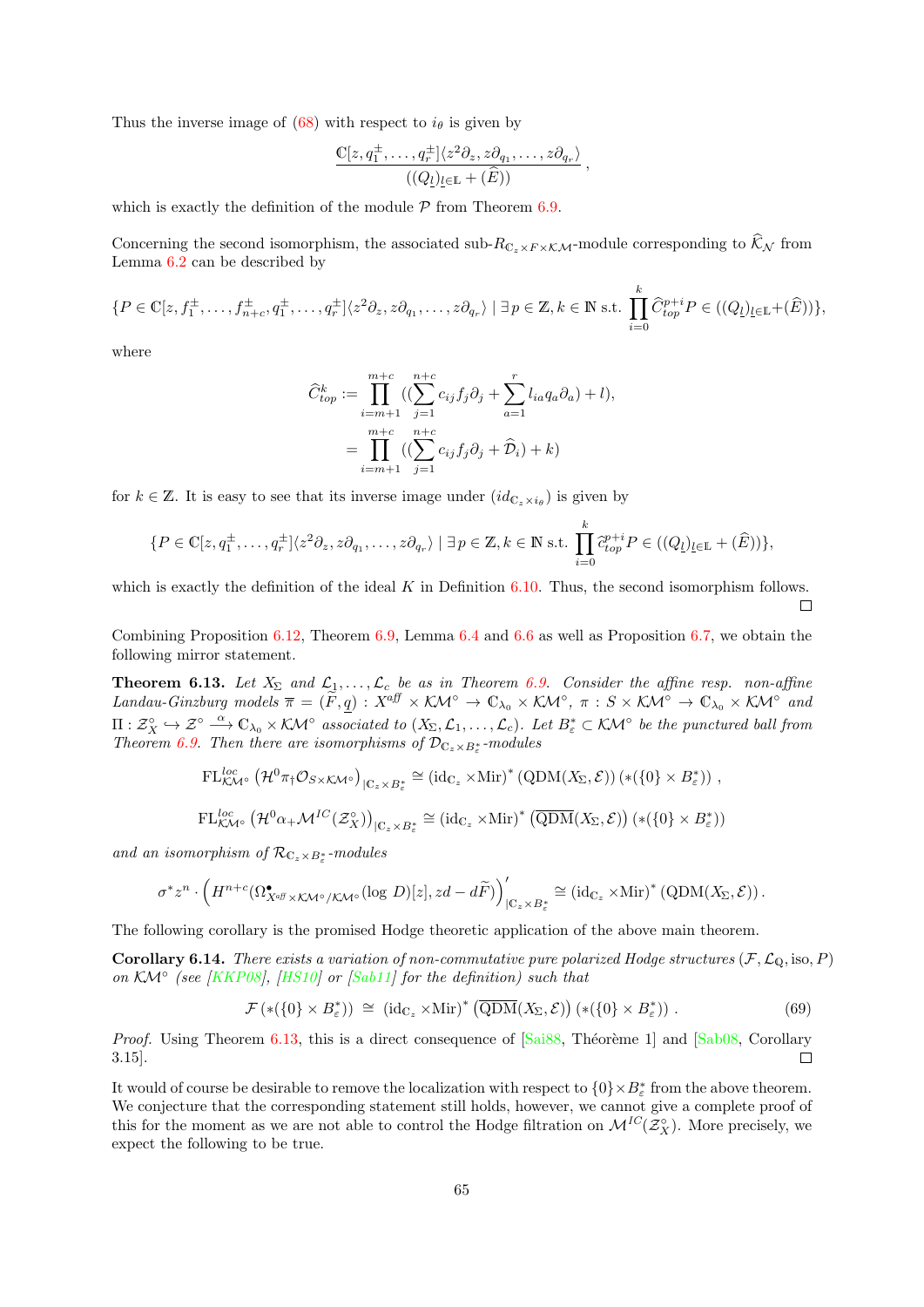**Conjecture 6.15.** 1. Write  $F_{\bullet}^{H} \mathcal{H}^{0} \alpha_{+} \mathcal{M}^{IC}(\mathcal{Z}_{X}^{\circ})$  for the Hodge filtration on  $\mathcal{H}^{0} \alpha_{+} \mathcal{M}^{IC}(\mathcal{Z}_{X}^{\circ})$ , which underlies a pure Hodge module due to  $\beta$ ai88, Théorème 1, and which has weight  $n+c+(m-n)$  $m + c$ . Let  $F_{\bullet}^H[\partial_{\lambda_0}^{-1}]$  be the saturation of  $F_{\bullet}^H$  as in the proof of Lemma [6.6](#page-58-0) and write  $G_{\bullet}^H$  for the induced filtration on  $FL_{K\mathcal{M}^{\circ}}(\mathcal{H}^0\alpha_+\mathcal{M}^{IC}(\mathcal{Z}_X^{\circ}))$ . Then under the isomorphism of Proposition [6.7,](#page-0-0) 2., we have that

$$
G_{\bullet-(m+c)}^H \mathrm{FL}_{\mathcal{K}\mathcal{M}^\circ}(\mathcal{H}^0\alpha_+\mathcal{M}^{IC}(\mathcal{Z}_X^\circ)) \cong z^\bullet \cdot \mathrm{d}\mathcal{Q}\mathcal{M}_{A'}^{IC}.
$$

Notice that the bundle  $\mathcal F$  which was used in the isomorphism from corollary [6.14](#page-64-0) is nothing but the object  $G_{-(m+c)}^H \text{FL}_{\mathcal{K}\mathcal{M}^\circ}(\mathcal{H}^0\alpha_+\mathcal{M}^{IC}(\mathcal{Z}_X^\circ)).$ 

2. The isomorphism [\(69\)](#page-64-2) holds without localization, i.e., there is an isomorphism of  $\mathcal{R}_{\mathbb{C}_z\times B^*_\varepsilon}$ -modules

$$
\left(G_{-(m+c)}^H \operatorname{FL}_{\mathcal{K}\mathcal{M}^\circ}(\mathcal{H}^0 \alpha_+ \mathcal{M}^{IC}(\mathcal{Z}_X^\circ))\right)_{|\mathbb{C}_z \times B_{\varepsilon}^*} \cong \left(\operatorname{id}_{\mathbb{C}_z} \times \operatorname{Mir}\right)^* \overline{\operatorname{QDM}}(X_\Sigma, \mathcal{E}).
$$

As a consequence, the reduced quantum D-module underlies a variation of non-commutative Hodge structures.

This conjecture, if proved, should be seen as a first step towards establishing the existence of a very special geometric structure on the cohomology space of the complete intersection subvariety  $Y \subset X_{\Sigma}$ , known as  $tt^*$ -geometry (see  $[CV91, CV93]$  $[CV91, CV93]$  or  $[Her03]$  for a modern account). Its existence is known for the quantum cohomology of nef toric manifolds themselve (this follows from [\[RS15,](#page-71-0) Theorem 5.3], see also [\[Iri09b\]](#page-71-8)). For (non-toric) complete intersections one needs of course to consider its total quantum cohomology, not just the ambient part, but at least on this part the above conjecture would give the desired result.

Comparing Theorem [6.13](#page-64-1) with Lemma [6.4](#page-56-2) one may wonder whether the module  $FL_{\mathcal{K}\mathcal{M}^{\circ}}^{loc}$   $(\mathcal{H}^0\pi_+\mathcal{O}_{S\times\mathcal{K}\mathcal{M}^{\circ}})$ also has an interpretation as a mirror object. This is actually the case, namely, it corresponds to the socalled  $Euler^{-1}$ -twisted quantum D-module (whereas the object QDM( $X_{\Sigma}, \mathcal{E}$ ) from Definition [4.3](#page-44-0) would be the Euler-twisted quantum D-module in this terminology). The Euler<sup>-1</sup>-twisted quantum D-module encodes the so-called **local Gromov-Witten invariants** of the dual bundle  $\mathcal{E}^{\vee}$  and is denoted by QDM( $\mathcal{E}^{\vee}$ ) (see [\[Giv98a,](#page-70-6) Theorem 4.2]). There is a non-degenerate pairing between QDM( $X_{\Sigma}, \mathcal{E}$ ) and  $(id_{\mathbb{C}_{z}} \times (h \circ \overline{f}))^{*} \text{QDM}(\mathcal{E}^{\vee})$  (this is the non-equivariant limit of the quantum Serre theorem from [\[CG07,](#page-69-2) Corollary 2]) where  $\overline{f}$ ,  $h \in \mathbb{C}[[H^*(X_{\Sigma}, \mathbb{C})^{\vee}]]^n$  are maps. The existence of this pairing has been proved in the recent paper [\[IMM16\]](#page-70-13). However, in the formulation of this result, all objects are defined on the total cohomology space, i.e., correspond to the big (twisted) quantum product. Nevertheless, we are able to obtain a mirror theorem for local Gromov-Witten invariants.

Consider the situation of Theorem [6.13,](#page-64-1) in particular, let  $\mathcal{E} := \bigoplus_{j=1}^c \mathcal{L}_j$ . As  $\mathcal{L}_j$  are nef bundles and hence globally generated, also  $\mathcal E$  is globally generated and therefore *convex*. Let  $QDM(\mathcal E^{\vee})$  be the  $(Euler^{-1})$ twisted quantum D-module governing local Gromov-Witten invariants, that is, integrals over the moduli space  $\overline{\mathcal{M}}_{0,l,d}(\mathcal{V}(\mathcal{E}^{\vee}))$  of stable maps to the total space  $\mathcal{V}(\mathcal{E}^{\vee})$  (notice that  $\overline{\mathcal{M}}_{0,l,d}(\mathcal{V}(\mathcal{E}^{\vee}))$  is compact unless  $d = 0$ .

**Theorem 6.16.** Let again  $X_{\Sigma}$  and  $\mathcal{L}_1, \ldots, \mathcal{L}_c$  be as in Theorem [6.9.](#page-60-0) There is some convergency neighborhood  $B_{\varepsilon}^*$ , an isomorphism of  $\mathcal{D}_{\mathbb{C}_z \times B_{\varepsilon}^*}$ -modules

$$
\mathrm{FL}^{loc}_{\mathcal{KM}^\circ}\left(\mathcal{H}^0\pi_+\mathcal{O}_{S\times\mathcal{KM}^\circ}\right)_{|\mathbb{C}_z\times B^*_{\varepsilon'}}\cong \left(\mathrm{id}_{\mathbb{C}_z}\times\mathrm{Mir}'\right)^*\left(\mathrm{QDM}(\mathcal{E}^\vee)\right)\left(\ast\left(\{0\}\times B^*_{\varepsilon'}\right)\right)
$$

and an isomorphism of  $\mathcal{R}_{\mathbb{C}_z \times B_{\varepsilon'}^*}$ -modules

$$
H^{n+c}(\Omega^{\bullet}_{X^{a\beta} \times \mathcal{K} \mathcal{M}^{\circ}/\mathcal{K} \mathcal{M}^{\circ}}(\log \, D)[z],zd-d\widetilde{F})_{|\mathbb{C}_{z} \times B^*_{\varepsilon'}} \cong \sigma^*z^n \cdot \big(\mathrm{id}_{\mathbb{C}_{z}} \times \mathrm{Mir}' \big)^* \mathrm{QDM}(\mathcal{E}^{\vee}).
$$

Here Mir' is some base change involving the above mentioned maps  $\overline{f}$ , h as well as the base change Mir.

Proof. It is actually sufficient to show the second statement as the first follows by applying the localization functor  $(-)\otimes \mathcal{O}_{\mathbb{C}_z\times B_{\varepsilon'}^*}(*({0}\times B_{\varepsilon'}^*))$  (This follows by using Propostion [3.21,](#page-42-1) Remark [3.16,](#page-40-2) 2. as well as Proposition [3.3](#page-33-0) together with Lemma [3.4\)](#page-34-0).

It follows from [\[IMM16,](#page-70-13) Theorem 3.14] that there exists a non-degenerate pairing

$$
(\mathrm{QDM}(X_{\Sigma}, \mathcal{E}))_{|\mathbb{C}_{z} \times B_{\varepsilon'}^{*}} \otimes (\mathrm{id}_{\mathbb{C}_{z}} \times (h \circ \overline{f}))^{*} (\mathrm{QDM}(\mathcal{E}^{\vee})_{|\mathbb{C}_{z} \times B_{\varepsilon'}^{*}}) \longrightarrow \mathcal{O}_{\mathbb{C}_{z} \times B_{\varepsilon'}^{*}}
$$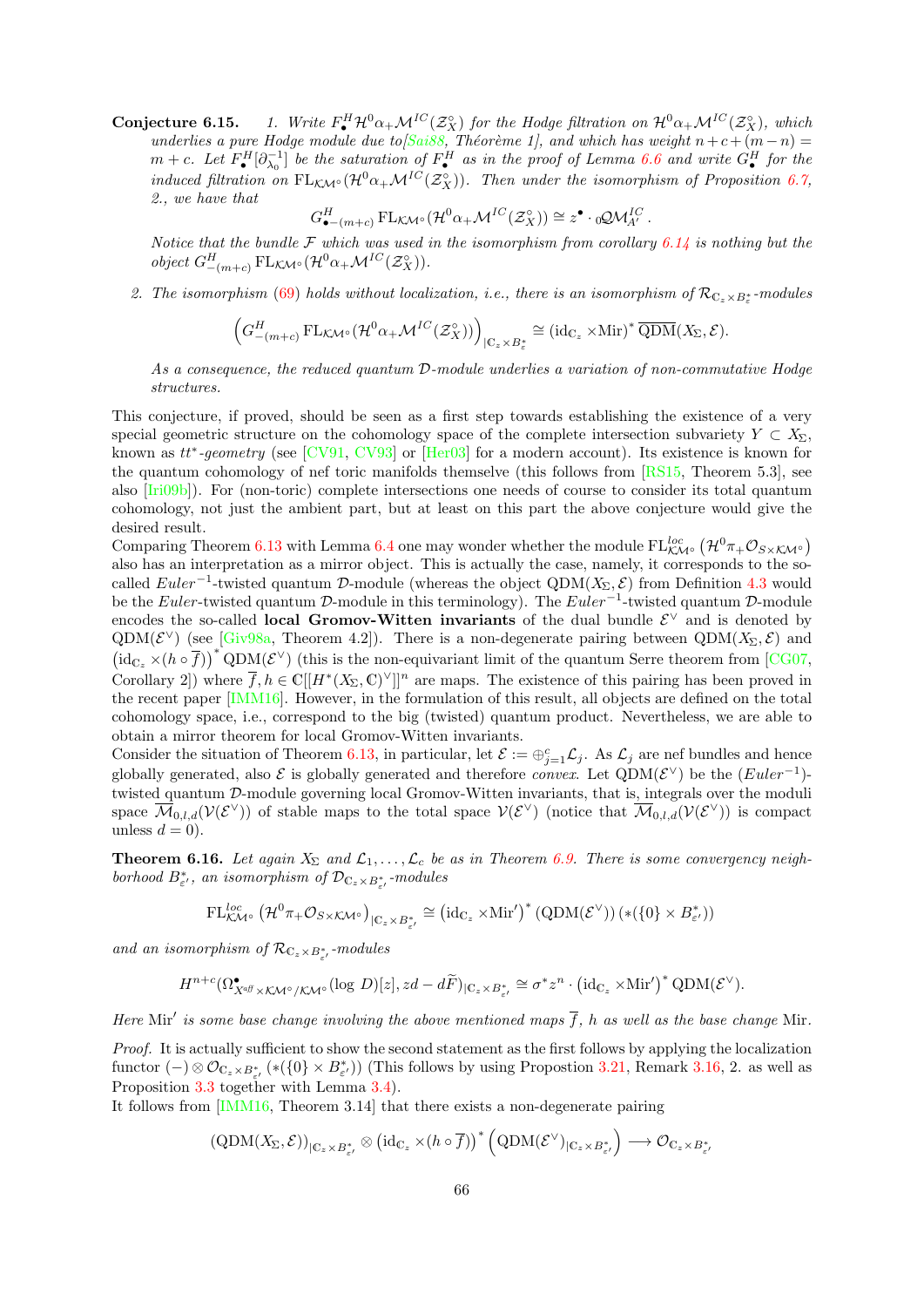which is compatible with the connection operators induced by the  $\mathcal{R}_{\mathbb{C}_z\times B_{\varepsilon'}^*}$ -module structures of the objects on the left hand side. As has been pointed out above, this statement is given in loc.cit. for the big quantum D-modules, hence, one has to check that  $\left(\mathrm{id}_{\mathbb{C}_z}\times(h\circ\overline{f})\right)^*\left(\mathrm{QDM}(\mathcal{E}^\vee)_{|\mathbb{C}_z\times B^*_{\varepsilon'}}\right)$  is still a vector bundle on  $\mathbb{C}_z \times B^*_{\varepsilon}$ . From the definition of the map h (see [\[IMM16,](#page-70-13) Proposition 3.11]) it is clear that it restricts to an invertible map  $h: H^2(X_\Sigma, \mathbb{C}) \to H^2(X_\Sigma, \mathbb{C})$ . We claim that  $\overline{f}$  restricts to a map

$$
\overline{f}: H^2(X_{\Sigma}, \mathbb{C}) \longrightarrow H^0(X_{\Sigma}, \mathbb{C}) \oplus H^2(X_{\Sigma}, \mathbb{C})
$$

so that the pullback  $\overline{f}^*\gamma$  of any class  $\gamma \in H^2(X_\Sigma, \mathbb{C})$  is still an element of  $H^2(X_\Sigma, \mathbb{C})$ . This can be seen as follows: From [\[IMM16,](#page-70-13) Proof of Lemma 3.2], we know that

<span id="page-66-0"></span>
$$
\overline{f}(\tau) = \sum_{\alpha=0}^{h} \left( \sum_{d \in H_2(X_{\Sigma}, \mathbb{C}), n \ge 0} \langle T_{\alpha}, \tilde{1}, \tau, \underbrace{\tau, \dots, \tau}_{n-\text{times}}, \right) T^{\alpha} \tag{70}
$$

According to the definition [4.1,](#page-43-1) the correlator  $\langle T_{\alpha}, 1, \tau \tau, \ldots, \tau \rangle$  $\sum_{n-\text{times}}$  $\rangle_{0,n+3,d}$  is non-zero only if the degree

 $deg(T_\alpha) + (n+1) + deg(e(\mathcal{E}_{0,n+3,d}(2)))$  equals the dimension of the moduli space  $[\overline{\mathcal{M}}_{0,n+3,d}(\mathcal{X})],$  i.e., the number dim $(X_{\Sigma}) + \int_{d} c_1(X) + n$ . Under the assumption of the theorem,  $\mathcal{E}_{0,n+3,d}$  is represented by a vector bundle, which is of rank  $\int_d c_1(\mathcal{E}) + \text{rank}(\mathcal{E})$ . Hence  $\mathcal{E}_{0,n+3,d}(2)$ , being the kernel of the map  $\mathcal{E}_{0,n+3,d} \to \text{ev}_2^*(\mathcal{E})$  is a bundle of rank  $\int_d c_1(\mathcal{E}),$  so that we see that  $\langle T_\alpha, \tilde{1}, \tau \tau, \ldots, \tau \rangle$  $\sum_{n-\text{times}}$  $\rangle_{0,n+3,d} \neq 0$  iff

$$
\deg(T_{\alpha}) + 1 = \dim(X) + \int_{d} c_{1}(X_{\Sigma}) - \int_{d} c_{1}(\mathcal{E}) = \dim(X) + \int_{d} c_{1}(-K_{X_{\Sigma}} - \sum_{j=1}^{c} \mathcal{L}_{j}) \ge \dim(X)
$$

where the last inequality holds due to the assumptions on  $X_{\Sigma}$  and  $\mathcal{E}$ . We conclude for any class  $T^{\alpha}$ occurring in formula [\(70\)](#page-66-0) the following holds: either its degree is at most 1 or its coefficient is zero. This means nothing else than  $im(\overline{f}) \subset H^2(X_{\Sigma}, \mathbb{C}) \oplus H^0(X_{\Sigma}, \mathbb{C}).$ 

Hence we can deduce from [\[IMM16,](#page-70-13) Theorem 3.14] that there is an isomorphism

$$
(\mathrm{id}_{\mathbb{C}_{z}} \times (h \circ \overline{f}))^{*} (\mathrm{QDM}(\mathcal{E}^{\vee})_{|\mathbb{C}_{z} \times B_{\varepsilon'}^{*}}) \cong ((\mathrm{QDM}(X_{\Sigma}, \mathcal{E}))')_{|\mathbb{C}_{z} \times B_{\varepsilon'}^{*}}
$$

of  $\mathcal{R}_{\mathbb{C}_z\times B_{\varepsilon'}^*}$ -modules, and then the desired statement follows from the third line in the displayed formula in Theorem [6.13.](#page-64-1)  $\Box$ 

Remark: In view of [\[Giv98a,](#page-70-6) corollary 4.3], one may conjecture that Mir' is the identity if the number c of line bundles defining the bundle  $\mathcal E$  is strictly bigger than 1. However, at this moment, we do not have any further evidence for this conjecture.

The following consideration shows that the main Theorem [6.13](#page-64-1) can also be considered as a generalization of mirror symmetry for Fano manifolds themselves, as presented in our previous paper (see [\[RS15,](#page-71-0) Proposition 4.10.). Namely, let us consider the case where the number c of line bundles on the toric variety  $X_{\Sigma}$  is zero. Then we have  $A' = A$ , and the duality morphism  $\phi$  from Definition [5.6](#page-51-0) is

$$
\phi: \mathcal{M}_{A''}^{-(c+1,\underline{0},\underline{1})}=\mathcal{M}_{A''}^{(-1,\underline{0})}\longrightarrow \mathcal{M}_{A''}^{(0,\underline{0},\underline{0})}=\mathcal{M}_{A''}^{(0,\underline{0})}
$$

and is induced by right multiplication by  $\partial_{\lambda_0}$ . In particular, the induced morphism  $\phi$  is simply the identity on  $\widehat{\mathcal{M}}_{A'}^{(0,0)}$ . In particular, we have that  $im(\widetilde{\phi}) \cong \widehat{\mathcal{M}}_{A'}^{(0,0)}$  so that  $\mathcal{QM}_{A'}^{IC} \cong \mathcal{QM}_{A'}$  and  ${}_0\mathcal{QM}_{A'}^{IC} \cong {}_0\mathcal{M}_{A'}$ . On the other hand, the reduced quantum D-module  $\overline{QDM}(X_{\Sigma}, \mathcal{E})$  is nothing but the quantum D-module of the variety  $X_{\Sigma}$ , so that we deduce from Theorem [6.13](#page-64-1) that we have an isomorphism of  $\mathcal{D}_{\mathbb{C}_z\times B^*_\varepsilon}$ -modules

$$
\mathrm{FL}^{loc}_{\mathcal{K}\mathcal{M}^{\circ}}\left(\mathcal{H}^0\pi_{+}\mathcal{O}_{S\times\mathcal{K}\mathcal{M}^{\circ}}\right)_{|\mathbb{C}_{z}\times B_{\varepsilon}^{*}}\cong\left(\mathrm{id}_{\mathbb{C}_{z}}\times\mathrm{Mir}\right)^{*}\left(\mathrm{QDM}(X_{\Sigma})\right)\left(\ast\left(\{0\}\times B_{\varepsilon}^{*}\right)\right).
$$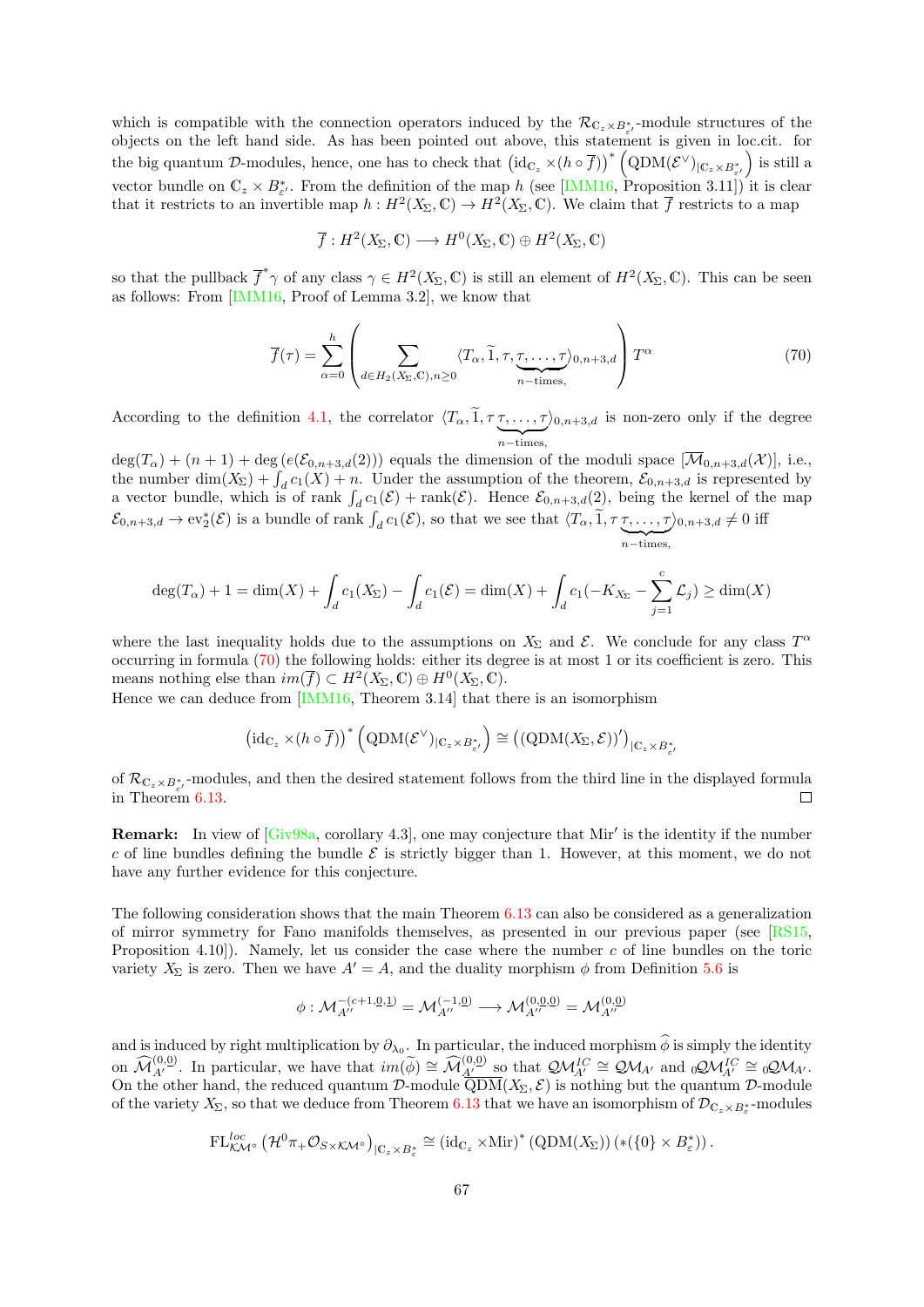One easily sees that we have an even more precise statement, namely, the third assertion of Theorem [6.13](#page-64-1) simplifies in this case to an isomorphism of  $\mathcal{R}_{\mathbb{C}_z \times B_{\varepsilon}^*}$ -modules

$$
H^{n}(\Omega^{\bullet}_{S\times K\mathcal{M}^{\circ}/\mathcal{K}\mathcal{M}^{\circ}}[z],zd-d\widetilde{F})_{|\mathbb{C}_{z}\times B_{\varepsilon}^{*}}\cong(\mathrm{id}_{\mathbb{C}_{z}}\times\mathrm{Mir})^{*}\mathrm{QDM}(X_{\Sigma},\mathcal{E}).
$$

This isomorphism is the restriction of the isomorphism in [\[RS15,](#page-71-0) Proposition 4.10] to  $\mathbb{C}_z \times B_{\varepsilon}$  (see also [\[Iri09a,](#page-71-9) Proposition 4.8]), notice that the neighborhood  $B_{\varepsilon}$  is called  $W_0$  in [\[RS15\]](#page-71-0). Hence we see that our main Theorem [6.13](#page-64-1) contains in particular the mirror correspondence for smooth toric nef manifolds, at least on the level of  $\mathcal{R}_{\mathbb{C}_z \times B_\varepsilon}$ -modules.

One may conclude from the above observation that Landau-Ginzburg models, either affine or compactified, appear to be the right point of view to study various type of mirror models of (the quantum cohomology of) smooth projective manifolds, including Calabi-Yau, Fano and more generally nef ones. The preprint [\[GKR12\]](#page-70-14) where varieties of general types and their mirrors are investigated, also seem to confirm this observation. It would certainly be fruitful to apply our methods to varieties with positive Kodaira dimension to refine the results from loc.cit.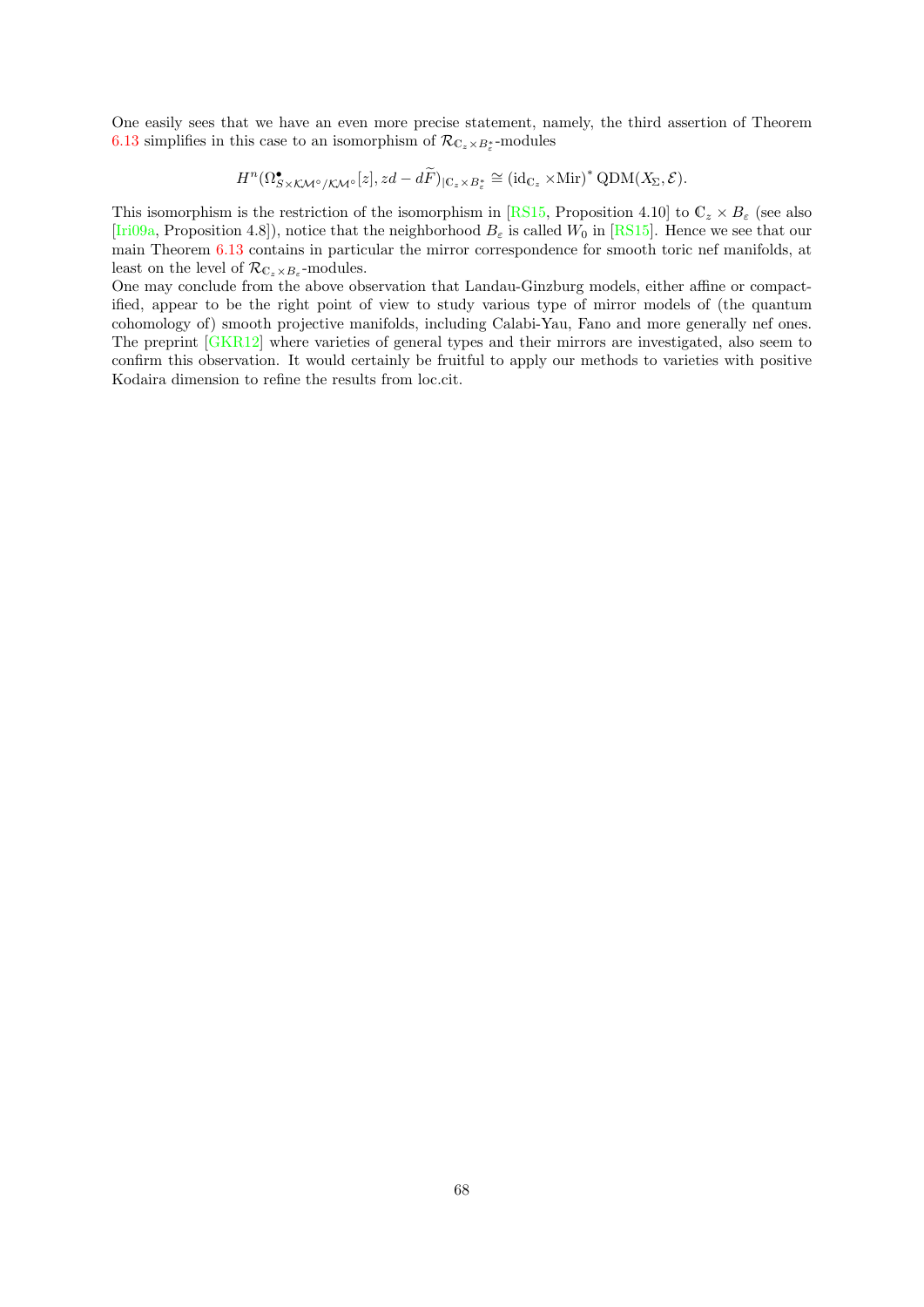# Index of Notation

# **Objects**

- <span id="page-68-4"></span> $\mathcal E$  toric vector bundle [44](#page-43-2)
- <span id="page-68-9"></span> $E<sup>∨</sup>$  dual toric vector bundle [47](#page-46-4)
- $FL_W^{loc}$  localized FL-transformation with basis W [33](#page-32-3)
- FL Fourier-Laplace transformation [17](#page-16-1)
- $FL_{\mathcal{X}}$  Fourier-Laplace transformation with basis  $\mathcal{X}$  [17](#page-16-1)
- $\mathcal{G}^+$  Gauß-Manin system [33](#page-32-3)
- $\mathcal{G}^{\dagger}$  compactly supported Gauß-Manin system [33](#page-32-3)
- <span id="page-68-8"></span> $\mathcal{K}_{X_{\Sigma}}^{\circ}$  Kähler cone of  $X_{\Sigma}$  [46](#page-45-3)
- <span id="page-68-7"></span> $\mathcal{K}_{X_{\Sigma}}$  nef cone of  $X_{\Sigma}$  [46](#page-45-3)
- $M_B^{\beta}$  global sections of GKZ-system [18](#page-17-2)
- $\mathcal{M}_{B}^{\beta}$  GKZ-system [18](#page-17-2)
- $\mathcal{M}^\beta_{\widetilde{B}}$ homogeneous GKZ-system [18](#page-17-2)
- $\widehat{M}_{B}^{(\beta_0,\beta)}$  global sections of Fourier-Laplace transformed GKZ-system [33](#page-32-3)
- $\widehat{\mathcal{M}}_{B}^{(\beta_0,\beta)}$  Fourier-Laplace transformed GKZ-system [33](#page-32-3)
- <span id="page-68-0"></span> $* \widehat{\mathcal{M}}_B^{(\beta_0,\beta)}$  GKZ-system restricted to torus [40](#page-39-1)
- <span id="page-68-1"></span> $\sqrt{\widehat{\mathcal{M}}_{B}^{(\beta_0,\beta)}}$  lattice restricted to torus [41](#page-40-3)
- <span id="page-68-2"></span> $\widehat{\mathcal{M}}_{B}^{(\beta_0,\beta)}$  GKZ-system restricted to set of good parameters [41](#page-40-3)
- <span id="page-68-3"></span> $\sqrt{\widehat{\mathcal{O}}}_{B}^{(\beta_0,\beta)}$  lattice restricted to set of good parameters [41](#page-40-3)
- $\mathcal{M}^{IC}(\mathcal{X})$  minimal extension of structure sheaf [22](#page-21-0)
- $\mathcal{M}^{IC}(\mathcal{X}, \mathcal{L})$  minimal extension of flat bundle [22](#page-21-0)
- $\widehat{\mathcal{M}^{IC}}(X^{\circ}, \mathcal{L})$  Fourier-Laplace transformed minimal extension [35](#page-34-1)
- <span id="page-68-10"></span>\* $\widehat{\mathcal{N}}_{A'}^{(\beta_0,\beta)}$  shifted version of \* $\widehat{\mathcal{M}}_{A'}^{(\beta_0,\beta)}$  [53](#page-52-3)
- <span id="page-68-11"></span> $\partial \widehat{\mathcal{N}}_{A'}^{(\beta_0,\beta)}$  shifted version of  $\partial \widehat{\mathcal{M}}_B^{(\beta_0,\beta)}$  [54](#page-53-3)
- <span id="page-68-5"></span>QDM( $\mathcal{X}, \mathcal{E}$ ) twisted Quantum D-module of  $\mathcal{X}$  [45](#page-44-1)
- <span id="page-68-6"></span> $\overline{\text{QDM}}(\mathcal{X}, \mathcal{E})$  reduced Quantum D-module of X [45](#page-44-1)
- $\mathscr R$  Radon transformation [20](#page-19-0)
- $\mathcal{R}_{cst}$  constant Radon transformation [20](#page-19-0)
- $\mathscr{R}^\circ$  open Radon transformation [20](#page-19-0)
- $\mathscr{R}^{\circ}_c$  compact, open Radon transformation  $20$
- $\mathcal{R}_{\mathbb{C}_z\times M}$  Rees-ring [17](#page-16-1)
- $\mathcal{R}_{\mathbb{C}_z\times M}'$  restricted Rees-ring [17](#page-16-1)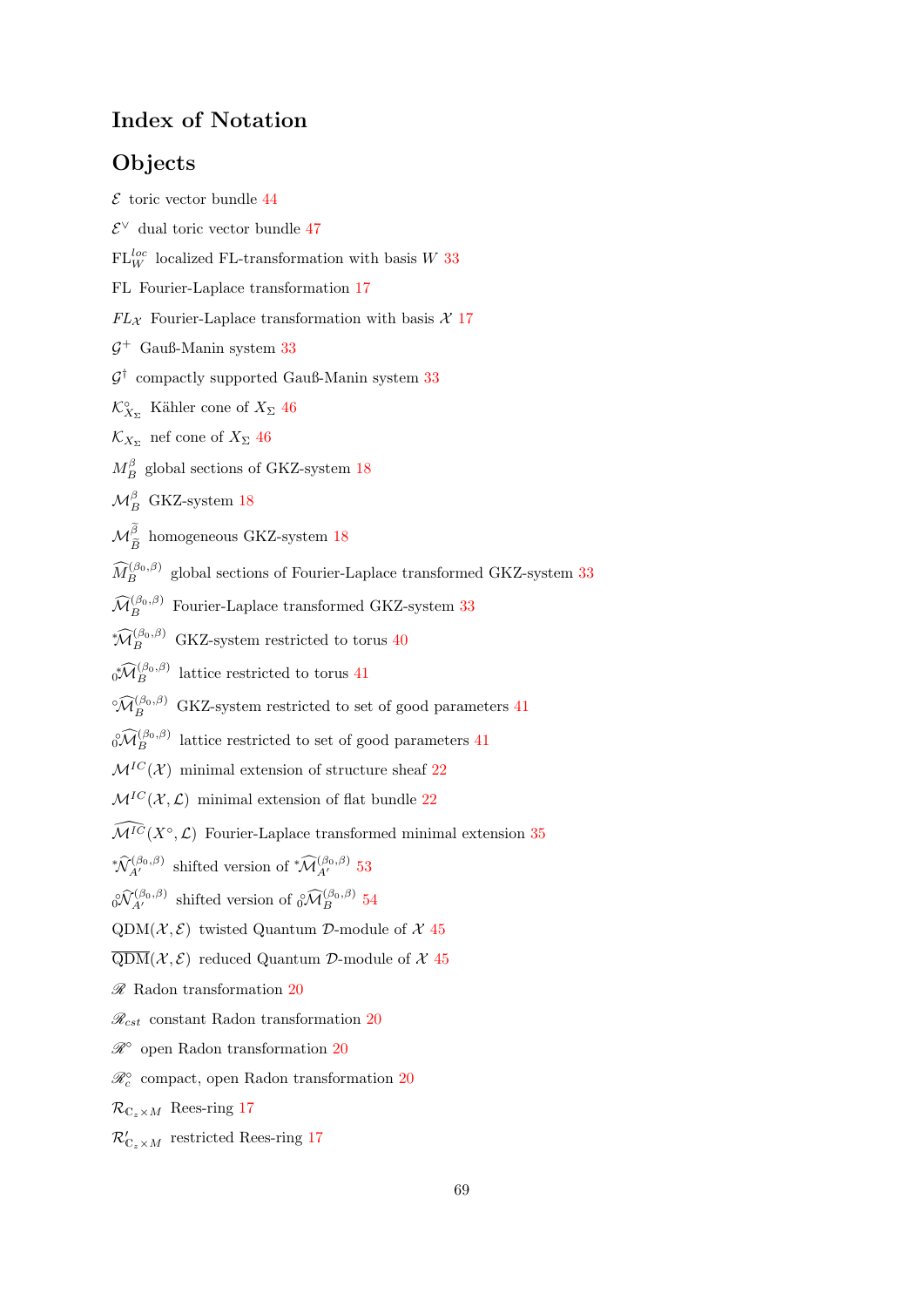## Maps and Spaces

g torus embedding [17](#page-16-1)

<span id="page-69-8"></span>KM<sup>°</sup> set of good parameters inside Kähler moduli space [56](#page-55-0)

<span id="page-69-7"></span> $K/M$  Kähler moduli space [56](#page-55-0)

<span id="page-69-14"></span>Mir mirror map [62](#page-61-2)

<span id="page-69-11"></span>Π non-affine Landau-Ginzburg model [57](#page-56-3)

<span id="page-69-13"></span> $\pi$  affine Landau-Ginzburg model on torus [57](#page-56-3)

<span id="page-69-12"></span> $\bar{\pi}$  affine Landau-Ginzburg model on  $X^{aff}$  [57](#page-56-3)

 $\varphi_B$  family of Laurent polynomials [20](#page-19-0)

<span id="page-69-9"></span> $\rho$  embedding of Kähler moduli space [56](#page-55-0)

S torus [17](#page-16-1)

<span id="page-69-0"></span> $W^{\circ}$  set of good parameters [38](#page-37-1)

X compactification of S [18](#page-17-2)

 $X^{\text{aff}}$  partial compactification of S [36](#page-35-3)

Z universal hyperplane [20](#page-19-0)

<span id="page-69-10"></span> $\mathcal{Z}^\circ_X\;$  hyperplane sections of  $X$  restricted to good parameters  $56$ 

#### References

- <span id="page-69-1"></span>[Ado94] Alan Adolphson, *Hypergeometric functions and rings generated by monomials*, Duke Math. J. 73 (1994), no. 2, 269–290.
- [Bat94] Victor V. Batyrev, Dual polyhedra and mirror symmetry for Calabi-Yau hypersurfaces in toric varieties, J. Algebraic Geom. 3 (1994), no. 3, 493–535.
- [BB96a] Victor V. Batyrev and Lev A. Borisov, Mirror duality and string-theoretic Hodge numbers, Invent. Math. 126 (1996), no. 1, 183–203.
- [BB96b] , On Calabi-Yau complete intersections in toric varieties, Higher-dimensional complex varieties (Trento, 1994), de Gruyter, Berlin, 1996, pp. 39–65.
- <span id="page-69-5"></span>[BH93] Winfried Bruns and Jürgen Herzog, *Cohen-Macaulay rings*, Cambridge Studies in Advanced Mathematics, vol. 39, Cambridge University Press, Cambridge, 1993.
- <span id="page-69-6"></span>[Bry86] Jean-Luc Brylinski, Transformations canoniques, dualité projective, théorie de Lefschetz, transformations de Fourier et sommes trigonométriques, Astérisque (1986), no. 140-141, 3– 134, 251, Géométrie et analyse microlocales.
- <span id="page-69-2"></span>[CG07] Tom Coates and Alexander Givental, Quantum Riemann-Roch, Lefschetz and Serre, Ann. of Math. (2) 165 (2007), no. 1, 15–53.
- <span id="page-69-4"></span>[CK99] David A. Cox and Sheldon Katz, Mirror symmetry and algebraic geometry, Mathematical Surveys and Monographs, vol. 68, American Mathematical Society, Providence, RI, 1999.
- <span id="page-69-3"></span>[CLS11] David A. Cox, John B. Little, and Henry K. Schenck, Toric varieties, Graduate Studies in Mathematics, vol. 124, American Mathematical Society, Providence, RI, 2011.
- <span id="page-69-15"></span>[CV91] Sergio Cecotti and Cumrun Vafa, Topological–anti-topological fusion, Nuclear Phys. B 367 (1991), no. 2, 359–461.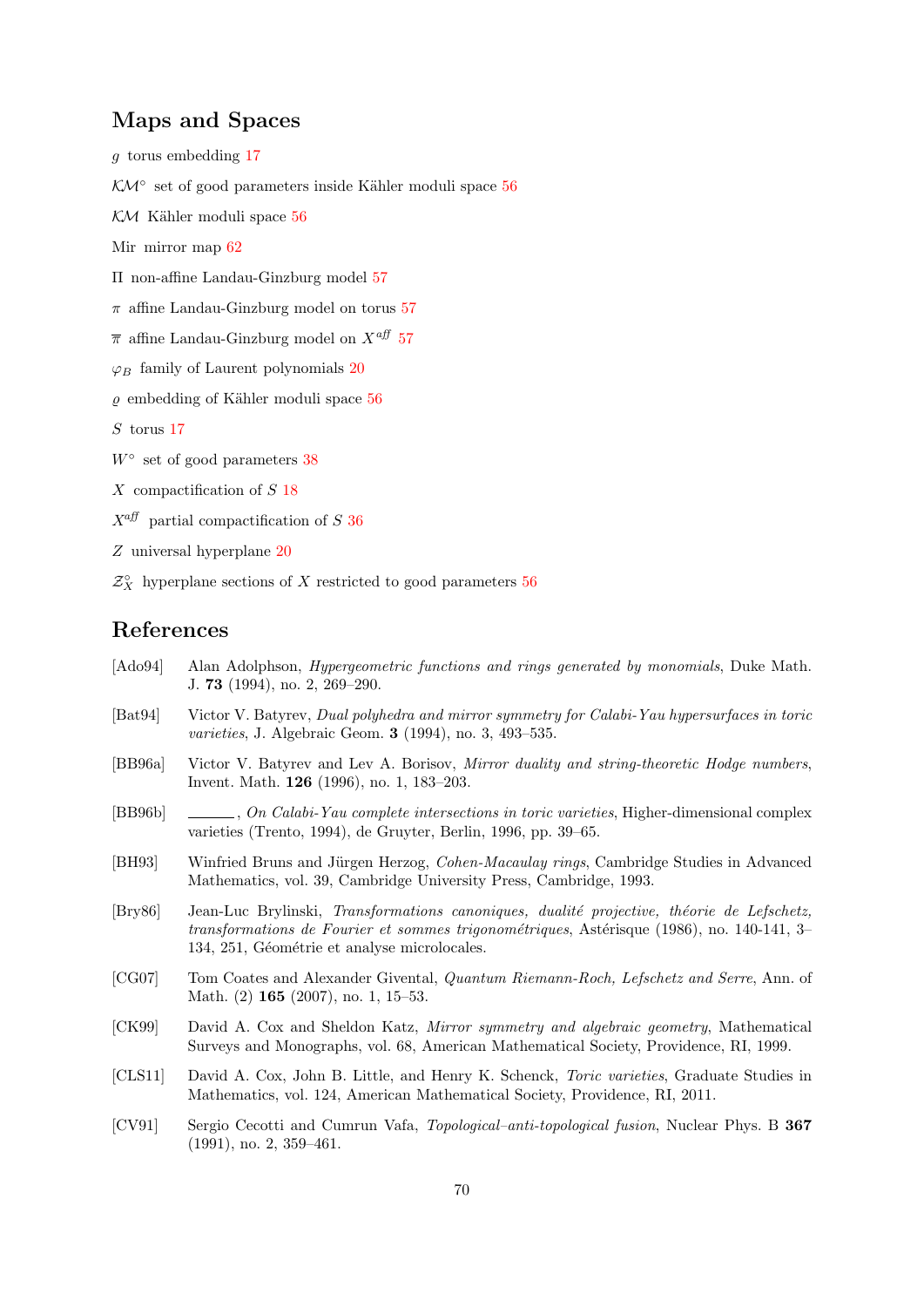- <span id="page-70-11"></span>[CV93]  $\qquad \qquad \qquad \ldots$ , On classification of  $N = 2$  supersymmetric theories, Comm. Math. Phys. 158 (1993), no. 3, 569–644.
- [DE03] Andrea D'Agnolo and Michael Eastwood, Radon and Fourier transforms for D-modules, Adv. Math. 180 (2003), no. 2, 452–485.
- <span id="page-70-0"></span>[Dim92] Alexandru Dimca, Singularities and topology of hypersurfaces, Universitext, Springer-Verlag, New York, 1992.
- [Dim04] , Sheaves in topology, Universitext, Springer-Verlag, Berlin, 2004.
- <span id="page-70-2"></span>[DS03] Antoine Douai and Claude Sabbah, Gauss-Manin systems, Brieskorn lattices and Frobenius structures. I, Ann. Inst. Fourier (Grenoble) 53 (2003), no. 4, 1055–1116.
- <span id="page-70-7"></span>[Ful93] William Fulton, Introduction to toric varieties, Annals of Mathematics Studies, vol. 131, Princeton University Press, Princeton, NJ, 1993, The William H. Roever Lectures in Geometry.
- <span id="page-70-6"></span>[Giv98a] Alexander Givental, Elliptic Gromov-Witten invariants and the generalized mirror conjecture, Integrable systems and algebraic geometry (Kobe/Kyoto, 1997) (M.-H. Saito, Y. Shimizu, and K. Ueno, eds.), World Sci. Publ., River Edge, NJ, River Edge, NJ, 1998, pp. 107–155.
- <span id="page-70-5"></span>[Giv98b] , A mirror theorem for toric complete intersections, Topological field theory, primitive forms and related topics (Kyoto, 1996), Progr. Math., vol. 160, Birkhäuser Boston, Boston, MA, 1998, pp. 141–175.
- <span id="page-70-14"></span>[GKR12] Mark Gross, Ludmil Katzarkov, and Helge Ruddat, Towards mirror symmetry for varieties of general type, Preprint arxiv:1202.4042, 2012.
- <span id="page-70-9"></span>[GKZ89] I. M. Gel'fand, M. M. Kapranov, and A. V. Zelevinsky, *Hypergeometric functions and toric* varieties, Funktsional. Anal. i Prilozhen. 23 (1989), no. 2, 12–26. MR 1011353 (90m:22025)
- [GKZ90] , Generalized Euler integrals and A-hypergeometric functions, Adv. Math. 84 (1990), no. 2, 255–271.
- <span id="page-70-1"></span>[GKZ08] , Discriminants, resultants and multidimensional determinants, Modern Birkhäuser Classics, Birkhäuser Boston Inc., Boston, MA, 2008, Reprint of the 1994 edition.
- [GM83] Mark Goresky and Robert MacPherson, *Intersection homology. II*, Invent. Math. **72** (1983), no. 1, 77–129.
- <span id="page-70-4"></span>[Gro11] Mark Gross, Tropical geometry and mirror symmetry, CBMS Regional Conference Series in Mathematics, vol. 114, Published for the Conference Board of the Mathematical Sciences, Washington, DC, 2011.
- <span id="page-70-12"></span>[Her03] Claus Hertling,  $tt^*$  geometry, Frobenius manifolds, their connections, and the construction for singularities, J. Reine Angew. Math. 555 (2003), 77–161.
- <span id="page-70-8"></span>[Hoc72] M. Hochster, Rings of invariants of tori, Cohen-Macaulay rings generated by monomials, and polytopes, Ann. of Math. (2) 96 (1972), 318–337.
- <span id="page-70-3"></span>[Hot98] Ryoshi Hotta, Equivariant D-modules, Preprint math.RT/9805021, 1998.
- <span id="page-70-10"></span>[HS10] Claus Hertling and Christian Sevenheck, Limits of families of Brieskorn lattices and compactified classifying spaces, Adv. Math. 223 (2010), no. 4, 1155–1224.
- [HTT08] Ryoshi Hotta, Kiyoshi Takeuchi, and Toshiyuki Tanisaki, D-modules, perverse sheaves, and representation theory, Progress in Mathematics, vol. 236, Birkhäuser Boston Inc., Boston, MA, 2008, Translated from the 1995 Japanese edition by Takeuchi.
- <span id="page-70-13"></span>[IMM16] Hiroshi Iritani, Etienne Mann, and Thierry Mignon, Quantum Serre Theorem as a Duality between Quantum D-modules, International Mathematics Research Notices 2016 (2016), no. 9, 2828–2888.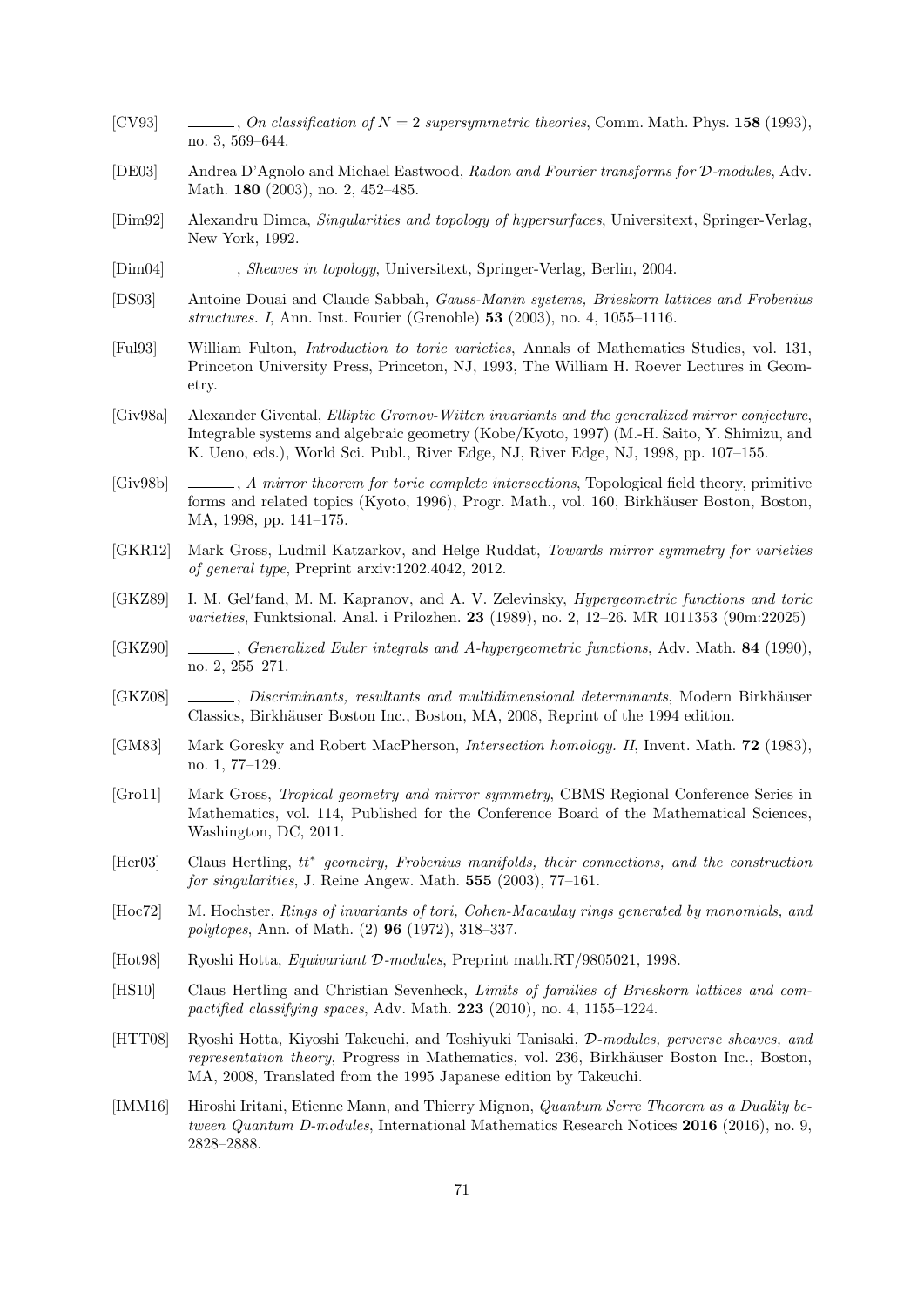- <span id="page-71-9"></span>[Iri09a] Hiroshi Iritani, An integral structure in quantum cohomology and mirror symmetry for toric orbifolds, Adv. Math. 222 (2009), no. 3, 1016–1079.
- <span id="page-71-8"></span> $[Iri09b]$  $\mu$ , tt\*-geometry in quantum cohomology, Preprint arxiv:0906.1307, 2009.
- [Iri11] , Quantum cohomology and periods, Preprint arXiv:1112.1552, 2011.
- [Kas08] Masaki Kashiwara, Equivariant derived category and representation of real semisimple Lie groups, Representation theory and complex analysis, Lecture Notes in Math., vol. 1931, Springer, Berlin, 2008, Lectures from the C.I.M.E. Summer School held in Venice, June 10–17, 2004, Edited by Enrico Casadio Tarabusi, Andrea D'Agnolo and Massimo Picardello, pp. 137–234.
- <span id="page-71-6"></span>[KKP08] L. Katzarkov, M. Kontsevich, and T. Pantev, *Hodge theoretic aspects of mirror symmetry*, From Hodge theory to integrability and TQFT  $tt^*$ -geometry (Providence, RI) (Ron Y. Donagi and Katrin Wendland, eds.), Proc. Sympos. Pure Math., vol. 78, Amer. Math. Soc., 2008, pp. 87–174.
- <span id="page-71-3"></span>[Kon95] Maxim Kontsevich, Enumeration of rational curves via torus actions, The moduli space of curves (Texel Island, 1994) (R. Dijkgraaf, C. Faber, and G. van der Geer, eds.), Progr. Math., vol. 129, Birkhäuser Boston, Boston, MA, 1995, Papers from the conference held on Texel Island, April 1994, pp. 335–368.
- [KS94] Masaki Kashiwara and Pierre Schapira, Sheaves on manifolds, Grundlehren der Mathematischen Wissenschaften [Fundamental Principles of Mathematical Sciences], vol. 292, Springer-Verlag, Berlin, 1994, With a chapter in French by Christian Houzel, Corrected reprint of the 1990 original.
- [KW06] Frances Kirwan and Jonathan Woolf, An introduction to intersection homology theory, second ed., Chapman & Hall/CRC, Boca Raton, FL, 2006.
- <span id="page-71-4"></span>[MM11] Etienne Mann and Thierry Mignon, *Quantum D-modules for toric nef complete intersections*, Preprint arXiv:1112.1552, 2011.
- <span id="page-71-5"></span>[MMW05] Laura Felicia Matusevich, Ezra Miller, and Uli Walther, *Homological methods for hypergeo*metric families, J. Amer. Math. Soc. 18 (2005), no. 4, 919–941 (electronic).
- <span id="page-71-2"></span>[MS05] Ezra Miller and Bernd Sturmfels, Combinatorial commutative algebra, Graduate Texts in Mathematics, vol. 227, Springer-Verlag, New York, 2005.
- [Pan98] Rahul Pandharipande, Rational curves on hypersurfaces (after A. Givental), Astérisque (1998), no. 252, Exp. No. 848, 5, 307-340, Séminaire Bourbaki. Vol. 1997/98.
- <span id="page-71-1"></span>[Pha79] Frédéric Pham, Singularités des systèmes différentiels de Gauss-Manin, Progress in Mathematics, vol. 2, Birkhäuser Boston, Mass., 1979, With contributions by Lo Kam Chan, Philippe Maisonobe and Jean-Etienne Rombaldi. ´
- [Pha83] , Vanishing homologies and the n variable saddlepoint method, Singularities, Part 2 (Arcata, Calif., 1981), Proc. Sympos. Pure Math., vol. 40, Amer. Math. Soc., Providence, RI, 1983, pp. 319–333.
- [Pha85] , La descente des cols par les onglets de Lefschetz, avec vues sur Gauss-Manin, Astérisque (1985), no. 130, 11–47. Differential systems and singularities (Luminy, 1983).
- [Rei14] Thomas Reichelt, Laurent polynomials, GKZ-hypergeometric systems and mixed Hodge modules, Compos. Math. 150 (2014), no. 6, 911–941.
- <span id="page-71-0"></span>[RS15] Thomas Reichelt and Christian Sevenheck, Logarithmic Frobenius manifolds, hypergeometric systems and quantum D-modules, J. Algebraic Geom. 24 (2015), no. 2, 201–281.
- <span id="page-71-7"></span>[Sab08] Claude Sabbah, Fourier-Laplace transform of a variation of polarized complex Hodge structure., J. Reine Angew. Math. 621 (2008), 123–158.